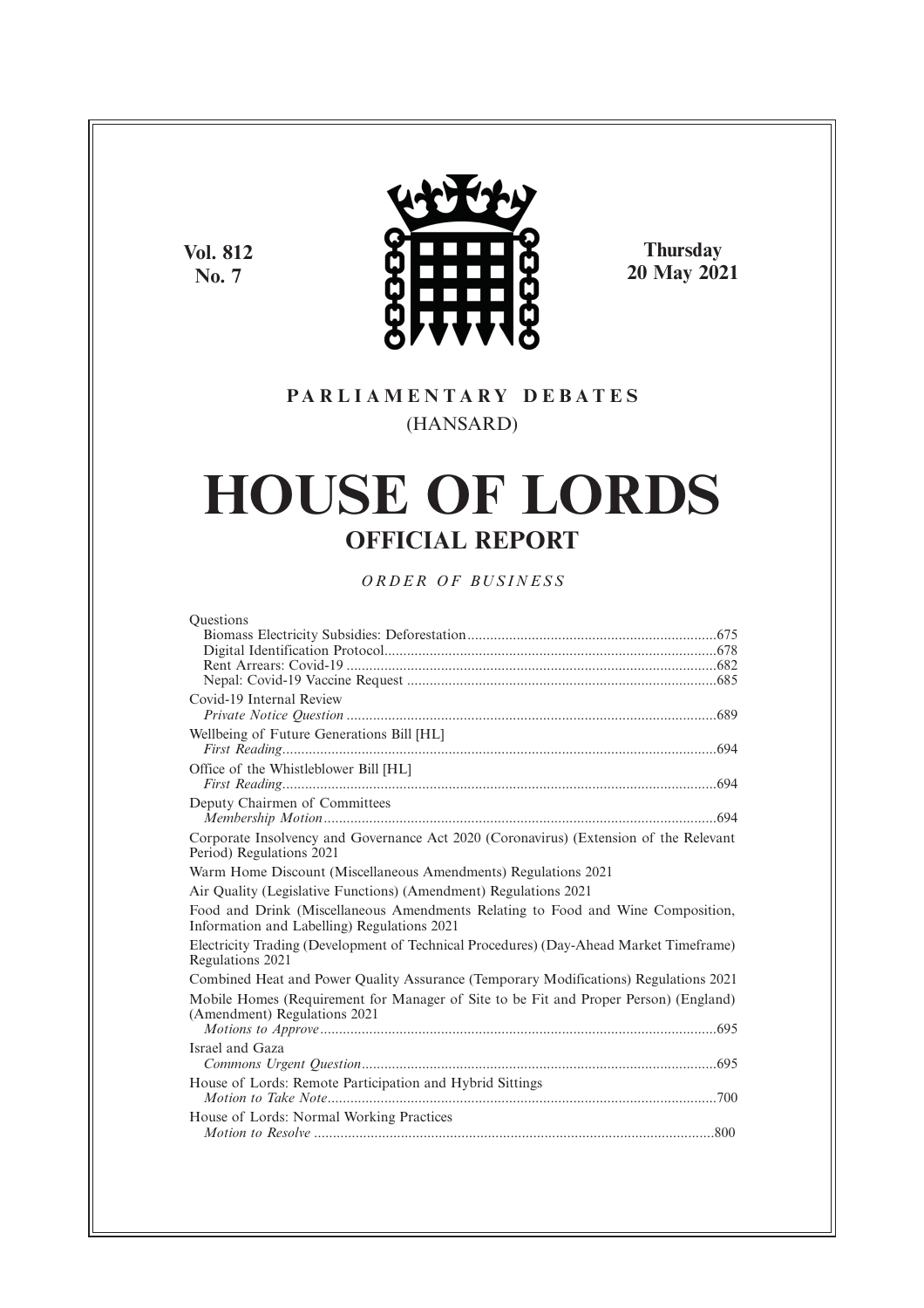Lords wishing to be supplied with these Daily Reports should give notice to this effect to the Printed Paper Office.

No proofs of Daily Reports are provided. Corrections for the bound volume which Lords wish to suggest to the report of their speeches should be clearly indicated in a copy of the Daily Report, which, with the column numbers concerned shown on the front cover, should be sent to the Editor of Debates, House of Lords, within 14 days of the date of the Daily Report.

> *This issue of the Official Report is also available on the Internet at* https://hansard.parliament.uk/lords/2021-05-20

In Hybrid sittings, [V] after a Member's name indicates that they contributed by video call.

The following abbreviations are used to show a Member's party affiliation:

| <b>Abbreviation</b> | <b>Party/Group</b>                 |
|---------------------|------------------------------------|
| CВ                  | Cross Bench                        |
| Con                 | Conservative                       |
| <b>DUP</b>          | Democratic Unionist Party          |
| GP                  | Green Party                        |
| Ind Lab             | Independent Labour                 |
| Ind SD              | <b>Independent Social Democrat</b> |
| Ind UU              | Independent Ulster Unionist        |
| Lab                 | Labour                             |
| Lab Co-op           | Labour and Co-operative Party      |
| LD                  | Liberal Democrat                   |
| LD Ind              | Liberal Democrat Independent       |
| Non-afl             | Non-affiliated                     |
| PC                  | Plaid Cymru                        |
| <b>UKIP</b>         | UK Independence Party              |
| UUP                 | <b>Ulster Unionist Party</b>       |

No party affiliation is given for Members serving the House in a formal capacity, the Lords spiritual, Members on leave of absence or Members who are otherwise disqualified from sitting in the House.

© Parliamentary Copyright House of Lords 2021,

*this publication may be reproduced under the terms of the Open Parliament licence, which is published at www.parliament.uk/site-information/copyright/.*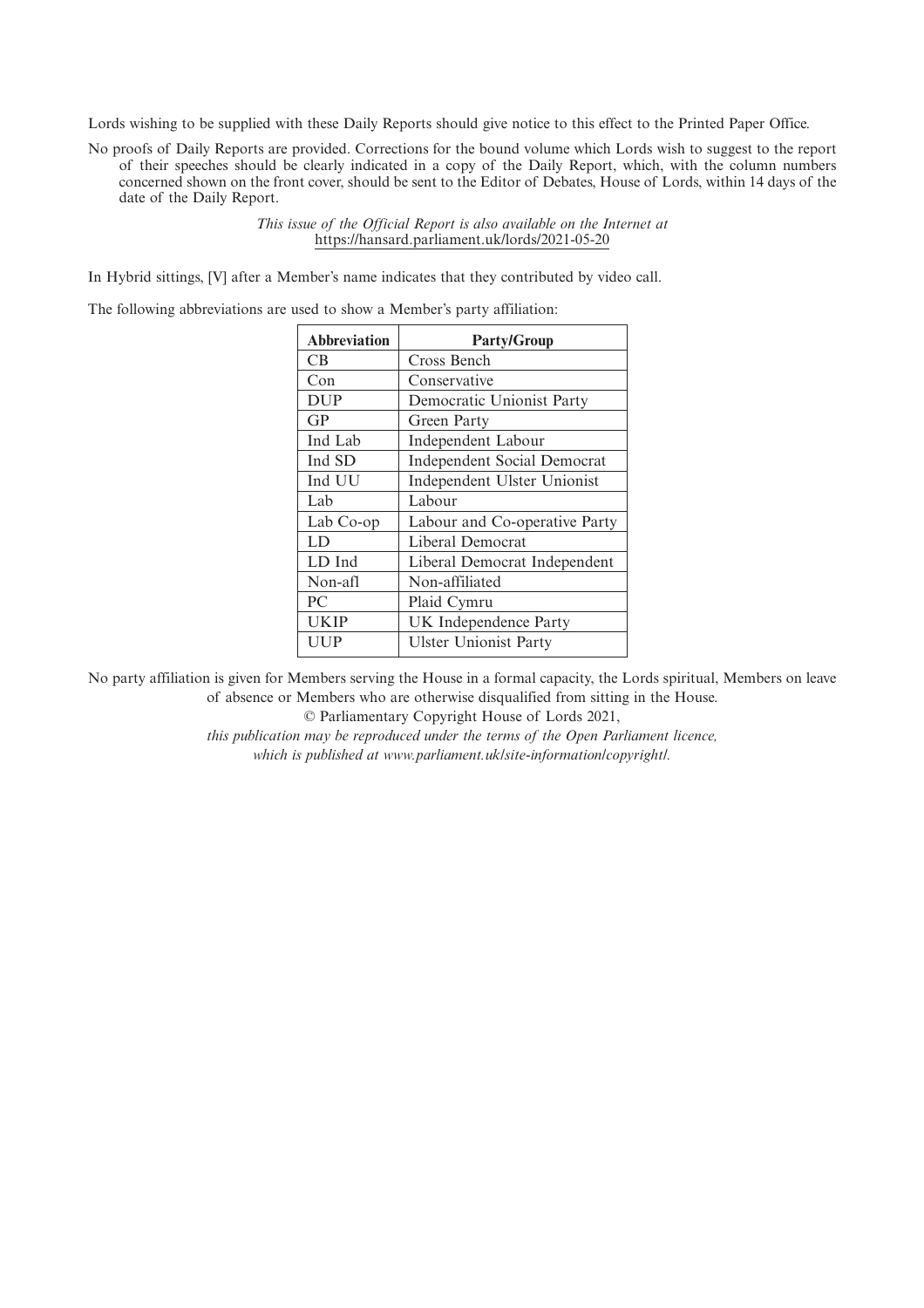# House of Lords

*Thursday 20 May 2021*

*The House met in a hybrid proceeding.*

*Noon*

*Prayers—read by the Lord Bishop of Birmingham.*

# **Arrangement of Business**

*Announcement*

#### *12.06 pm*

**The Lord Speaker (Lord McFall of Alcluith):**My Lords, the Hybrid Sitting of the House will now begin. Some Members are here in the Chamber, and others are participating remotely, but all Members will be treated equally. I ask all Members to respect social distancing. In doing so, I also remind Members that today the capacity for Members to participate in proceedings in the Chamber, while maintaining social distancing in compliance with Public Health England advice, has increased from 30 to 53, plus the two seats on the Judges' Woolsack and myself or a Deputy Speaker. Members are reminded that with the new reduced social distancing in the Chamber, face coverings should be worn unless speaking. If the capacity of the Chamber is exceeded, I will immediately adjourn the House.

Oral Questions will now commence. Please will those asking supplementary questions keep them no longer than 30 seconds and confined to two points? I ask that Ministers' answers are also brief.

# **Biomass Electricity Subsidies: Deforestation** *Question*

*12.07 pm*

## *Asked by Lord Randall of Uxbridge*

To ask Her Majesty's Government what assessment they have made of the impact of their biomass electricity subsidies on deforestation (1) in the United States of America, and (2) elsewhere.

**TheParliamentaryUnder-Secretaryof State,Department forBusiness,EnergyandIndustrialStrategy(LordCallanan) (Con):** My Lords, the UK supports only biomass which complies with strict sustainability criteria, and electricity generators receive subsidies only for compliant biomass. The criteria ensure that the carbon stock and area of the forest is not decreased, irrespective of its location. The sustainability criteria require that biomass fuels are sourced from forest waste wood and residues from commercial forestry operations, and that the forest owner adheres to the relevant legal requirements to protect biodiversity and the environment.

**Lord Randall of Uxbridge (Con) [V]:** My Lords, I thank my noble friend for his reply and congratulate the Government on their commitment to renewable energy. However, as he is probably aware, the UK is now the top subsidiser of bioenergy in Europe. It spent more than £1.9 billion in 2019 on bioenergy subsidies, primarily to burn wood imported from overseas forests at Drax power station. Despite what he said, I have serious concerns that the wood pellets supplied for burning come from primary forest in both the US and Europe. This has a potentially devastating effect on important bird species and biodiversity in general. Does he agree that we should be cutting carbon, not chopping down carbon-reducing forests?

**Lord Callanan (Con):**I understand my noble friend's concern about this and know he takes a close interest in birds and wildlife, but I emphasise once again that the UK supports only biomass that complies with strict sustainability criteria, which take into account impact on the biodiversity of the forests. I refer him back to the Answer I gave earlier: biodiversity is top of our list of priorities.

**Baroness Ritchie of Downpatrick (Non-Afl) [V]:** My Lords, Drax in the United States is subsidised by the Government until 2027 to supply biomass energy to the UK. In view of this, will the Minister confirm what discussions have taken place with Drax about its dependence on biomass, which puts some of the world's ecologically valuable forests at risk and impacts on our environment through higher levels of greenhouse gas emissions?

**Lord Callanan (Con):** I really do not think the noble Baroness is correct about this. Let me make the point once again that our sustainability criteria, which are some of the most stringent in the world, also take into account the greenhouse gas emissions from collecting, transporting and turning the biomass, which predominantly comes from waste products from the forest, into a viable energy source to deliver a carbon saving compared to fossil fuels.

**The Earl of Caithness (Con) [V]:** My Lords, my noble friend Lord Randall is absolutely right: virgin forests are being cut down. How is this being policed? Other countries are cutting down woodland, and what penalties are there on firms, such as Drax, which breach these conditions, if they are discovered to be in the wrong?

**Lord Callanan (Con):** The sustainability criteria are policed by Ofgem and, if firms do not meet them, the subsidies are withdrawn.

**Lord Krebs (CB) [V]:** My Lords, I declare my interests as recorded in the register. This is a contested topic with opposing views. The devil is in the detail, and rigorous scientific analysis is crucial. In this context, is the Minister aware of the independent analysis published in March 2021 by Resources for the Future showing that, in the south-eastern United States, demand for forest products such as biomass is associated with an increase in the area of forest in the region, as well as with a 30% increase in carbon storage in those forests over the past few decades?

**Lord Callanan (Con):** Indeed. The noble Lord is an expert on this topic and is of course correct. He is also correct to say that this is an area of ongoing debate among the scientific community, and it is one that my department is following very closely by gathering the evidence. The latest scientific data will form part of our forthcoming biomass strategy.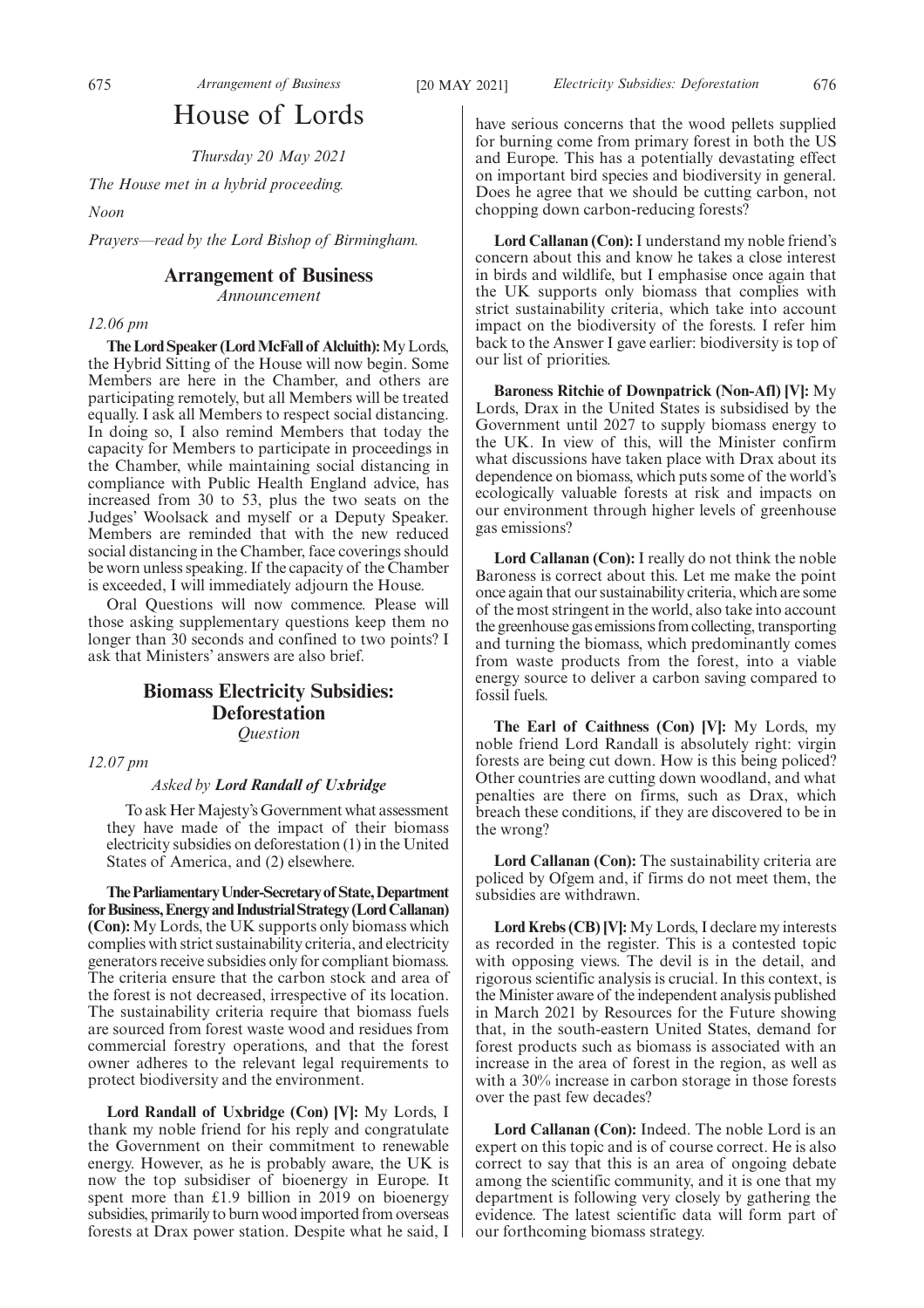677 *Electricity Subsidies: Deforestation Digital Identification Protocol* [LORDS] 678

**Lord Browne of Ladyton (Lab) [V]:** My Lords, the Minister has confirmed that the Government accept the principle that a scheme designed to reduce emissions needs to account fully for all emissions generated by it and must not cause environmental destruction, and therefore a loss of biodiversity. As there appears to be credible evidence to the contrary, and as he has assured your Lordships' House that UK production of biomass meets that standard, will he publish the evidence, including the data that supports the assessment that he just made?

**Lord Callanan (Con):** Many of these studies are published and the noble Lord, Lord Krebs, referred to a previous study that supports the assertion that forest is actually increasing in the area. But yes, the noble Lord, Lord Browne, is quite right—we need to act on the basis of proper, validated scientific evidence and our forthcoming biomass strategy will explore that further.

**Lord Oates (LD):**Will the Minister publish information about the inspection, monitoring and enforcement of compliance with the criteria he set out in his initial Answer? Will he put that in the public domain and explain exactly how that enforcement takes place?

**Lord Callanan (Con):** Provided that it is not commercially confidential, I will certainly share that with the noble Lord.

**Lord Lucas (Con) [V]:** Instead of razing American forests would it not be a better use of our subsidies to stimulate the development of a coppice harvesting service in the southern UK? Coppiced woodlands are rich ecologies that need regular felling but they are not getting it because there is currently no economic outlet for the timber.

**Lord Callanan (Con):** My noble friend makes a good suggestion. We did try that, of course. Subsidies have been available for more than a decade but we have seen a lack of uptake because they cannot compete with the use of waste products in huge commercial forestries in the US.

**Lord Grantchester (Lab) [V]:** My Lords, we await a biomass strategy due in 2022 and the Minister can confirm that this will assess the link between biomass electricity subsidies and deforestation. The Drax plant is investing in carbon capture in order to be a "carbonnegative company" by 2030. Does he think that that is achievable? When will the Government decide on a development consent order for Drax?

**Lord Callanan (Con):** In the biomass strategy, we will explore all the factors to which the noble Lord referred. I do not have a date for when a development consent order will be agreed but all this and the relevant factors will be explored in the strategy.

**Lord Bhatia (Non-Afl) [V]:** Does the Minister agree that the only source of electricity for third-world villages is biomass?

Lord Callanan (Con): No, I do not agree, because there is also the potential for PV—solar photovoltaic generation.

**Baroness Sheehan (LD):** My Lords, given the need to rapidly decarbonise and the impact of pellet production on forests, will the Government review the decision to class biomass as carbon-neutral under the UK ETS and stop subsidising new biomass projects? I should say here that I own a biomass boiler.

**Lord Callanan (Con):** As I said, the biomass strategy will review all those factors. We want to continue subsidising biomass only if there are genuine carbon savings, if it does not contribute to deforestation and if it is produced in a sustainable way.

**Baroness Young of Old Scone (Lab) [V]:** I hate to disagree with the noble Lord, Lord Krebs, but my reading of the science is that it is uncertain. There is little science looking at the impact of biomass extraction in Europe, particularly in Estonia. In America and Estonia, we have clear evidence of declining numbers in protected species and biodiversity. Is the Minister aware that 500 scientists have written to protest to President Biden and the European Commission about those continued activities? Does he agree that the comparison between biomass electricity generation and other technologies should be made not with fossil fuels, which we know are poor in their performance, but with other green technologies?

**Lord Callanan (Con):** The different contributions from noble Lords in this debate have illustrated that this is a contentious subject. There is much debate in the scientific community. The noble Baroness referred to the 500 scientists who have written to the US Administration. Other scientists take different points of view. That is part of the nature of the debate but it is our view that biomass, when compared to fossil fuels, is considered to be a renewable, low-carbon energy source. The carbon released from the organic material was sequestered recently from the atmosphere, compared to fossil fuels where the carbon was sequestered hundreds of millions of years ago. We will continue to follow this debate and explore the issues further in the biomass strategy. If we continue with policies supporting biomass—it is an if—we will take all these factors into account. We want to make sure that there are genuine carbon savings, that biomass is sustainable and that there is no long-term damage to the areas referred to.

**The Lord Speaker (Lord McFall of Alcluith):** My Lords, all supplementary questions have been asked.

# **Digital Identification Protocol** *Question*

*12.18 pm*

## *Asked by Lord Holmes of Richmond*

To ask Her Majesty's Government what plans they have to introduce a distributed digital identification protocol for the United Kingdom.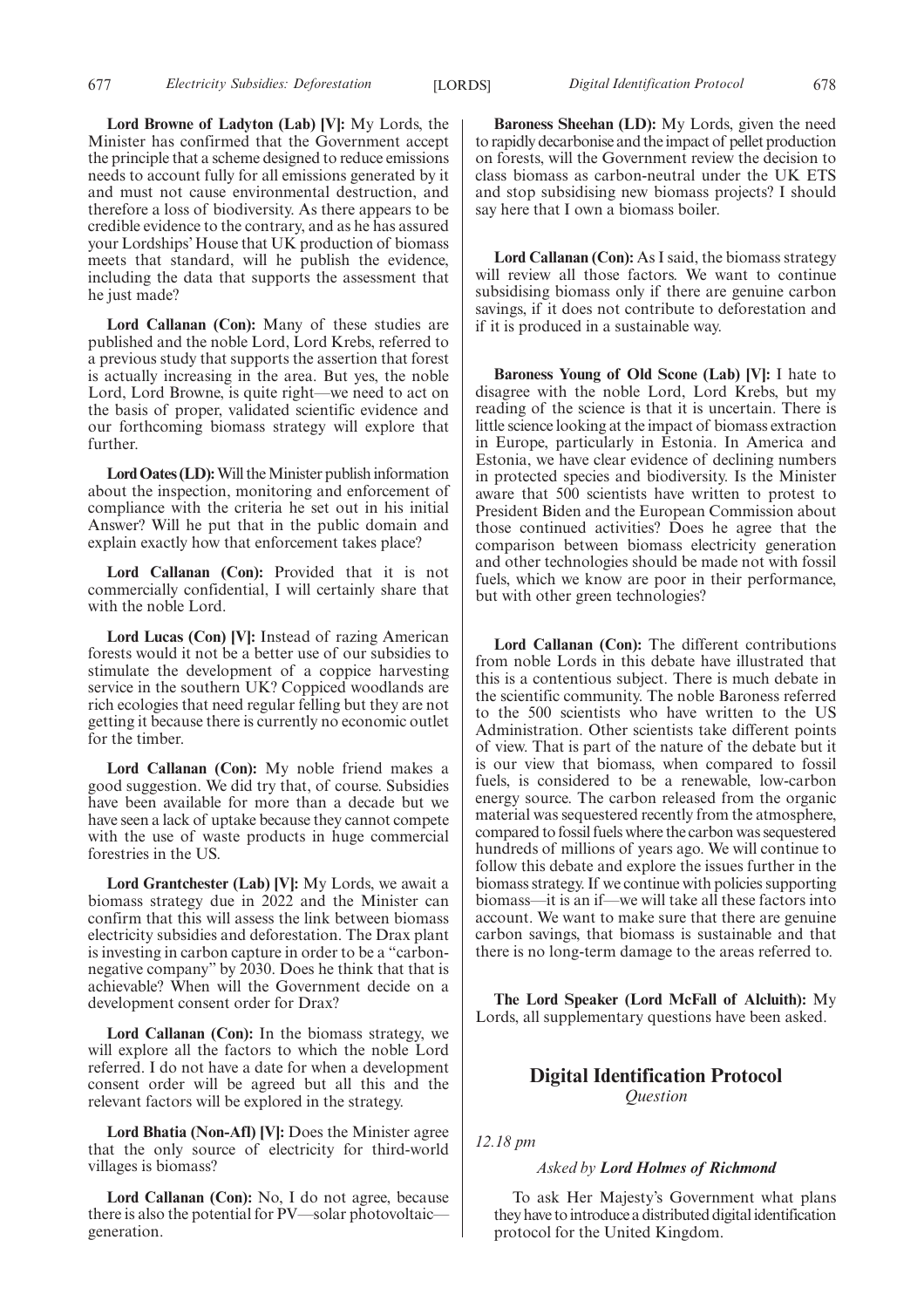**Lord Holmes of Richmond (Con):** My Lords, I beg leave to ask the Question standing in my name on the Order Paper and declare my technology interests as set out in the register.

**TheParliamentaryUnder-Secretaryof State,Department for Digital, Culture, Media and Sport (Baroness Barran) (Con):** My Lords, in 2020, the Government committed to creating a framework of standards, governance and legislation to enable a UK digital identity market. The DCMS published a draft trust framework in February this year setting out the Government's vision for the rules governing the future use of digital identities. A next iteration is expected to be published this summer and we are expecting to consult on digital identity legislation during this year.

**Lord Holmes of Richmond (Con):** My Lords, which specific sectors do the Government believe are best to run proofs of concepts in when it comes to digital ID? Further, does my noble friend agree with the analysis from McKinsey that suggests an additional 13% in UK GDP if we get digital identity effectively deployed? That is a prize certainly worth prioritising.

**Baroness Barran (Con):** I absolutely agree with my noble friend that this is a prize worth prioritising although I cannot comment on the specific McKinsey data. On his question about areas for pilots, we are working with a number of sectors and are eager to look into pilots in healthcare, tourism, housing, conveyancing and insurance—but all of this is of course subject to spending review outcomes.

**Lord Harris of Haringey (Lab) [V]:** It is increasingly important for all of us as citizens to be able to simply and securely verify our identity to others and, likewise, that we can always have confidence that the person with whom we are engaged in a transaction is who they say they are. Yet there have been 11 wasted years since the Government scrapped the previous proposals for a secure identity system. Why has there been that waste of time? Can the Minister assure us, the public, that our personal identity data will be secure and not exploited for profit by these new private sector solutions?

**Baroness Barran (Con):** I cannot comment on the delay to which the noble Lord refers. What I can say is that we are working at pace and have made considerable progress since our response to the call for evidence in September. As he is aware—the clue is in the name—a fundamental of the "trust framework" is that citizens can trust how their digital ID will be used.

**Lord Mackenzie of Framwellgate (Non-Afl) [V]:** My Lords, identity theft is a major, growing crime in this country and many people, particularly the elderly, are commonly relieved of their life savings. In the digital, financial and communications world, we all use fingerprint, facial and iris recognition applications to access our personal and financial information. They also safeguard travellers at airports. Unique DNA data has revolutionised crime investigation, resulting in serious historical crimes being detected. Does the

noble Baroness agree that proof of identity brings welcome security to most people living in the modern world? However, for it to be trusted, we need to capture this biometric data, verify its authenticity and digitise it securely.

**Baroness Barran (Con):** I absolutely agree that a secure and trusted digital ID framework can help reduce data breaches, identity fraud and some of the problems to which the noble Lord referred.

**Baroness McIntosh of Pickering (Con):** My Lords, I remind the House of my interest as chair of the Proof of Age Standards Scheme board. I congratulate my noble friend and welcome the moves that the Government are making in this direction. However, mindful of the fact that digital identity verification is fiendishly complicated, I urge the Government to consult as widely as they can, to embrace the consequences for rural as well as urban areas and to ensure that any such framework is fit for purpose and will, as my noble friend says, be used safely and appropriately.

**Baroness Barran (Con):** My noble friend makes an important point on which I absolutely agree. That is why we have taken this very transparent approach with the publication of the trust framework alpha. A second iteration will be published this summer and then, as I mentioned, further work towards legislation later this year.

**Lord Clement-Jones (LD):**My Lords, the Government Digital Service is hiring a new head of design with the statement:

"Our vision is that citizens will be able to use one login for all government services."

But we have already spent £200 million on Verify without notable success. Despite what seemed to be the intention in the call for evidence response of creating an open marketplace for verifiable credentials, are the Government really planning to reinvent Verify?

**Baroness Barran (Con):** We are not planning to reinvent anything. We will continue to run the Verify system, plan for its retirement and the offboarding of services, while working closely with departments, including my own, to develop a viable long-term digital identity solution for all government, which will be called "One Login for Government".

**Lord Moynihan (Con):** My Lords, I congratulate my noble friend Lord Holmes on his persistence on this important subject. Does the Minister agree that we have to introduce a unified digital ID protocol for many reasons, not least the IT benefits for people's well-being, which will require building equal digital opportunities, widespread digital literacy and strong digital security? For this to succeed, the Government need to introduce their own digital ID protocol as soon as possible and use that opportunity to consider launching further widespread digital literacy education campaigns.

**Baroness Barran (Con):** I thank my noble friend for highlighting another opportunity for digital ID. The Government are committed to realising the benefits of these technologies, albeit without creating ID cards.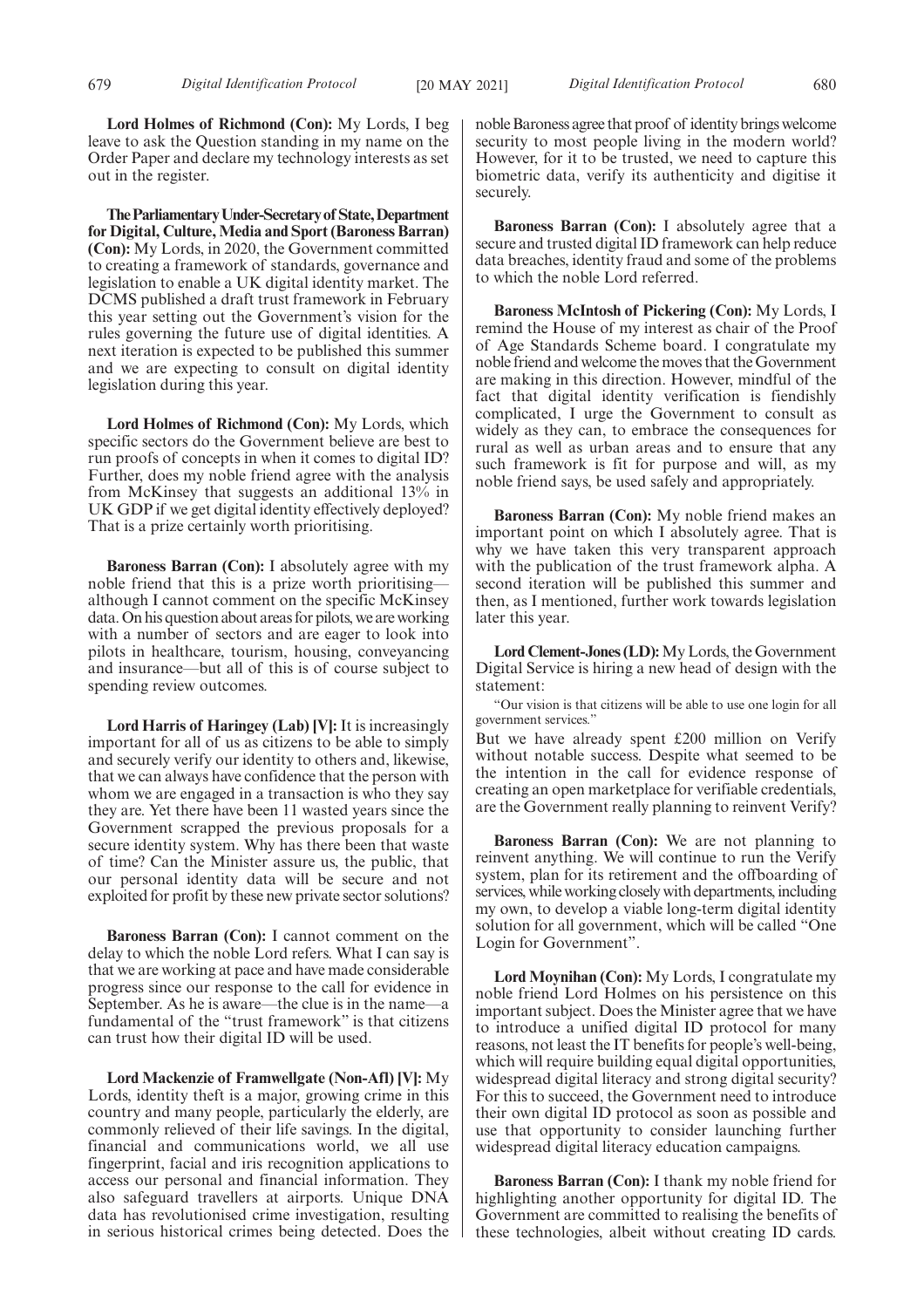# [BARONESS BARRAN]

My honourable friend the Minister for Digital Infrastructure and the Parliamentary Secretary at the Cabinet Office are working closely together, as both the trust framework and the single sign-on system for government are needed, so that users can control their data in line with the principles that we published in our response to the 2019 call for evidence.

**Baroness Wheatcroft (CB):** My Lords, anonymity online has encouraged people to say things that are rude, hurtful, untrue and, sometimes, murderous. This does huge damage to society and individuals, so could the Minister undertake that any move towards a distributed digital identity protocol would include an examination of how it might be used to prevent people hiding behind pseudonyms on social media?

**Baroness Barran (Con):** The noble Baroness will know that issues around anonymity on social media are extremely complex. She rightly raises instances where anonymity is abused, but we also know that some people use anonymity and pseudonyms for their own protection. I will take her remarks back to the department.

**Lord Bassam of Brighton (Lab) [V]:** My Lords, I congratulate the noble Lord, Lord Holmes of Richmond, on pursuing this issue so doggedly, and I challenge the Minister's assertion that the Government are moving at pace on this. But it is crucial that our economy and public services move with the times. Bodies such as the Financial Action Task Force acknowledge the existence of risks if digital ID is not properly implemented. So how do the Government intend to strike the right balance between risk and reward in this important area?

**Baroness Barran (Con):** The noble Lord raises an important question. It will be through the transparency that I mentioned earlier, with the publication of the trust framework alpha and a second iteration, a beta version, which will be tested before going live.

**Lord Wallace of Saltaire (LD):** The Minister rightly stresses the importance of building public trust in all this. Given increasing concerns about the partisan fashion of so many recent public appointments, what are the Government doing to build broad support for forthcoming key appointments in this field, such as the new Information Commissioner, the new chair of the board at the Centre for Data Ethics and Innovation, and others?

**Baroness Barran (Con):** I absolutely do not accept the noble Lord's assertion about the political complexion of recent appointments. All go through the public appointments process and are entirely transparent.

**Lord Etherton (CB):** My Lords, live automated recognition technology is currently on trial by the police, under the supervision and care of the Surveillance Commissioner. Is it envisaged that digitised identity will similarly be subject to the remit of the commissioner, or will they be run as completely separate issues of digitisation?

**Baroness Barran (Con):**I welcome the noble and learned Lord to his place and thank him for his question. My understanding is that there will be a need for co-operation between different regulatory authorities. As he will be aware, we have not yet established the governance structure for digital identity—but if there is further information to share, I will write to the noble and learned Lord.

**The Lord Speaker (Lord McFall of Alcluith):** My Lords, the time allowed for this Question has elapsed and we now come to the third Oral Question.

> **Rent Arrears: Covid-19** *Question*

*12.29 pm*

# *Asked by Lord Carrington*

To ask Her Majesty's Government what further financial support they are considering to help private sector residential tenants clear rent arrears accrued since the introduction of restrictions to address the COVID-19 pandemic.

**Lord Carrington (CB) [V]:** My Lords, in begging leave to ask the Question standing in my name on the Order Paper, I declare my interests as set out in the register.

**The Minister of State, Home Office and Ministry of Housing, Communities and Local Government (Lord Greenhalgh) (Con):** I declare my residential and commercial property interests as set out in the register. The Government have provided an unprecedented £352 billion support package, keeping millions in work and temporarily bolstering the welfare safety net by more than £1,000 a year for families most in need. Financial support from private rented sector tenants remains in place. The job retention scheme and universal credit uplift are available until the end of September. For renters who require additional support, £140 million of discretionary housing payments are available.

**Lord Carrington (CB) [V]:** I thank the Minister for his response, but the recent housing resilience survey suggested that the proportion of private renters in arrears increased from 3% in 2019 to 9% in 2020. Will the Minister accept that allowing arrears to grow in this way is not sustainable for tenants or landlords? The Budget announced a pilot no-interest loan scheme to help vulnerable consumers who would benefit from affordable short-term credit to meet unexpected costs. Will the Minister consider a similar loan scheme to support tenants who are now in arrears but do not claim benefit support?

**Lord Greenhalgh (Con):** My Lords, I point out that two-thirds of the tenants identified in the survey have two months or less of rent arrears. We have preferred to avoid encouraging further debt, instead providing non-repayable financial support through furlough and the welfare system.

**Lord Young of Cookham (Con):** My Lords, in the debate in Grand Committee on 22 April on poverty and mass evictions I asked my noble friend whether his department would do a quick review of the schemes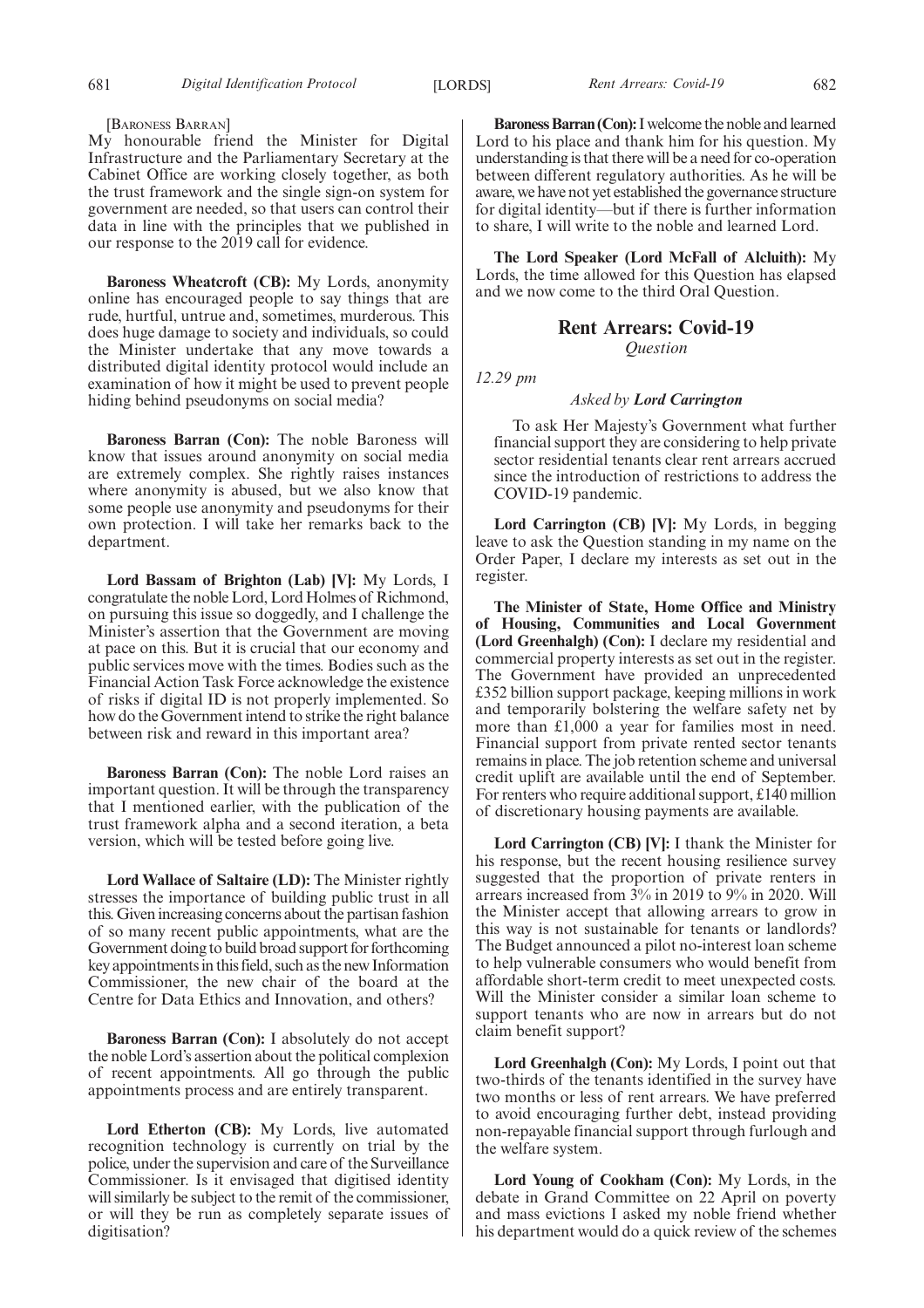"I will encourage my officials to look at what we can learn from the devolved Administrations".—[*Official Report*, 22/4/21; col. GC 402.]

What was the outcome of that review?

Lord Greenhalgh (Con): My noble friend is quite right. I have asked my department to do that. My officials carefully studied the Scottish and Welsh schemes to support tenants with rent arrears. I understand that a relatively small number of loans have been made by these schemes. Indeed, the Government continue to believe that it is right to provide non-repayable financial support rather than encouraging further debt.

**Lord Best (CB) [V]:** My Lords, I declare my housing interests as on the register. Has the noble Lord's ministry been able to study the outcomes of the tenant loan scheme operating in Spain? Has this enabled tenants to pay off Covid-related arrears successfully and avoid the traumas and cost of widespread evictions? If the scheme is working well in Spain, why not here?

**Lord Greenhalgh (Con):** My Lords, we continue to review other examples of support, including that in Spain, as well as those in the devolved Administrations in the United Kingdom. We will consider what impact they might have, but we will continue with the policy we have about not encouraging further debt.

**Lord Kennedy of Southwark (Lab Co-op):** My Lords, I refer the House to my interests as set out in the register. Right now, an estimated 353,000 private renters are in arrears. Rent arrears have doubled since the beginning of the Covid-19 pandemic. The Government promised that no renter would lose their home due to the pandemic. Is it not time for the Government to accept the need for a Covid rent debt fund to clear Covid arrears for the most financially destitute renters, who are at severe risk of homelessness? If not, with the ban on evictions that has been in place during lockdown being lifted next month, how will the Government stop evictions because of Covid rent debt?

**Lord Greenhalgh (Con):** My Lords, we are aware of the exhortations from many organisations, but we consider that the increase in rent arrears is not statistically significant between the two surveys. It went from 7% to 9%. We also recognise that we have provided a substantial package of support for renters during the pandemic, including legislative protections and unprecedented financial support.

**Baroness Grender (LD):** Does the Minister accept that loosening restrictions when 353,000 private renters are in arrears risks making families homeless, particularly while no-fault evictions are still in use? Even at this late stage, will he agree to meet Generation Rent to discuss a Covid rent debt fund, enabling renters to clear their debts and landlords to claim up to 80% of income lost, all at a fraction of the current subsidies for home owners?

**Lord Greenhalgh (Con):** My Lords, I am always very happy to meet Generation Rent and hear its proposals. I point out that we continue to provide support even at this stage. We lifted the local housing allowance rates to the 30th percentile of local rents in April 2020. That has provided 1.5 million claimants with around £500 more housing support per year. We have announced that local housing rates will be maintained at the increased level in cash terms in 2021-22.

**Lord Moylan (Con):** My Lords, financial assistance to renters finds its way straight into the pockets of landlords, but rents have fallen during the pandemic, not least in London. Does my noble friend agree that any scheme designed for this purpose should ensure that landlords do not receive returns greater than they would have received in market circumstances?

**Lord Greenhalgh (Con):** My noble friend is right that we have seen rents reduce as a result of the pandemic. All the schemes that we have designed cover rent at the level presented by the landlord. Obviously, schemes that we have provided to support renters will reduce as a consequence of reducing rents.

**Lord Singh of Wimbledon (CB) [V]:** My Lords, although the excellent furlough scheme has helped to reduce some financial suffering during the pandemic, the reduced incomes of individuals and households have led to increased arrears for many tenants. If we are to avoid the hardships of a rise in homelessness with the ban on evictions due to end this summer, will the Minister consider loans to be used exclusively to clear rent arrears, as has been mentioned by many speakers?

**Lord Greenhalgh (Con):** My Lords, I restate the Government's position that we are not looking to encourage further debt. I also point to the statistics regarding homelessness. We have seen a 40% decrease in homelessness duty owed in the period between October 2020 and the same period in 2019. We are not seeing that massive spike in homelessness that has been alluded to.

**Baroness Bennett of Manor Castle (GP) [V]:** My Lords, before the pandemic it was taking a median of 42 weeks for court cases to reach repossession. The mean length was nearer a year. Analysis suggests that the small number that are being processed now are taking nearly twice as long. The courts cannot cope with the likely flood, and the delays will greatly increase the stress, suffering and uncertainty for private tenants, and difficulty for landlords. Does the Minister agree that the pile-up of repossession cases in the courts is another argument for a grant scheme, ideally, or at least a loan scheme to rescue people from unpayable arrears, provide certainty and prevent delays?

**Lord Greenhalgh (Con):** My Lords, I am not aware of a pile-up in the courts. Indeed, we have actually seen a massive drop in the number of repossession cases. It decreased to 262 repossessions in January to March 2021—a reduction of some 96%—and 214 local authorities had no landlord repossessions at all.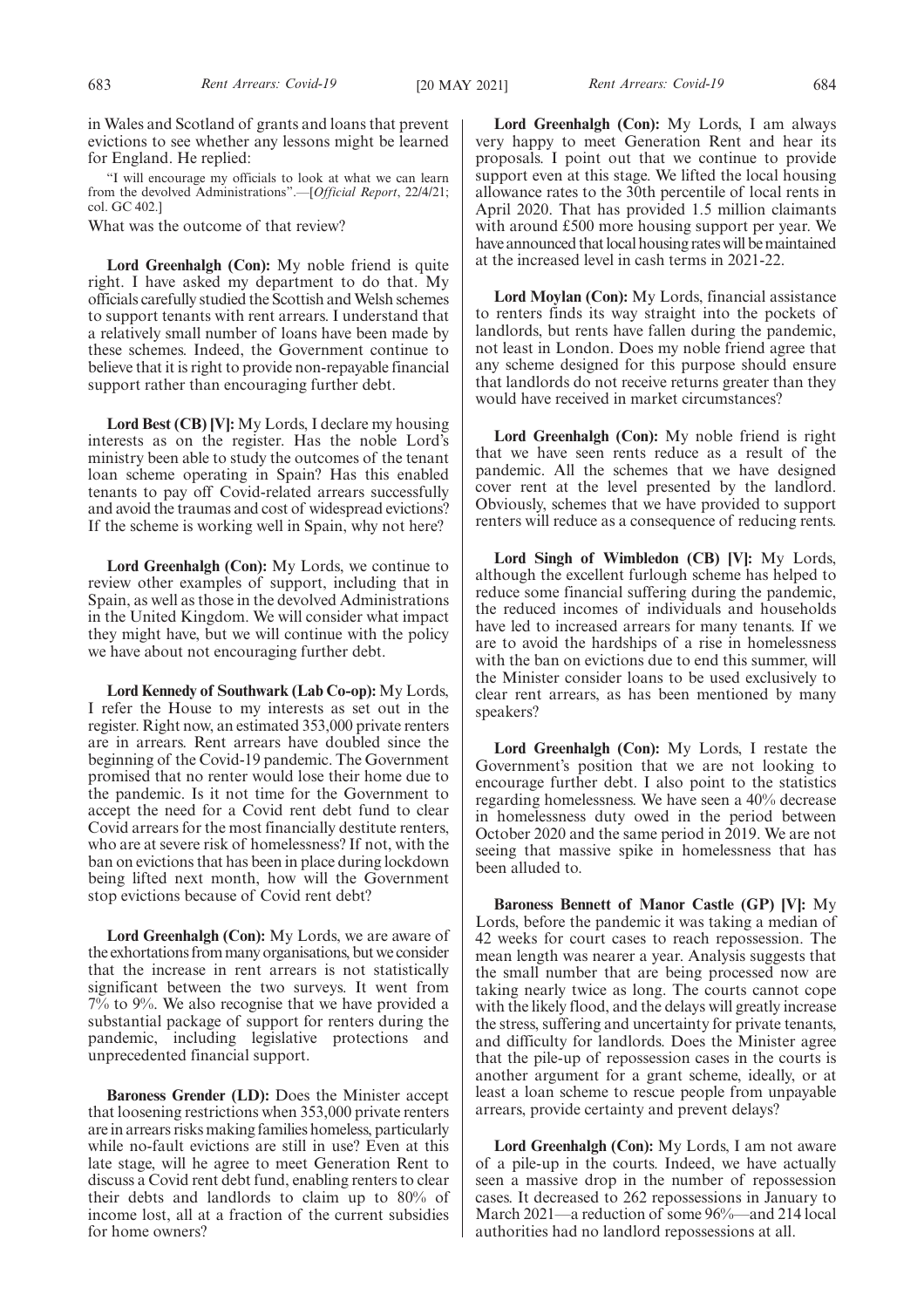**Lord Greenhalgh (Con):** My Lords, we continue to survey this very carefully indeed. As I pointed out, although we have seen an increase, according to the survey, in the number of renters in arrears, the vast majority of them—some two-thirds—have arrears of no greater than two months.

**Baroness Gardner of Parkes (Con) [V]:** My Lords, I declare my interests as in the register. Can the Minister comment on what plans the Government have to assist small and medium landlords who are unable to recover Covid-related rent arrears and face potential enforcement action by their mortgage providers? Might the Government persuade mortgage providers to extend their overall repayment period in these cases, instead of seeking to enforce the mortgage?

**Lord Greenhalgh (Con):** My noble friend will be pleased to know that, to support landlords, mortgage lenders have agreed to offer payment holidays of up to six months, including for buy-to-let mortgages. Although that is available only until July 2021, from 1 April 2021 there have been moves to enable forbearance options tailored to the individual landlord.

**The Lord Speaker (Lord McFall of Alcluith):** My Lords, the time allowed for this Question has elapsed. We now come to the fourth Oral Question.

# **Nepal: Covid-19 Vaccine Request** *Question*

*12.40 pm*

# *Asked by Lord Lancaster of Kimbolton*

To ask Her Majesty's Government what assessment they have made of the request by the government of Nepal for two million doses of COVID-19 vaccine to tackle the spread of the disease in that country.

**Lord Lancaster of Kimbolton (Con):** My Lords, I beg leave to ask the Question standing in my name on the Order Paper, and I declare my interest as deputy colonel commandant of the Brigade of Gurkhas.

**The Minister of State, Foreign, Commonwealth and Development Office (Lord Ahmad of Wimbledon) (Con):** My Lords, my right honourable friend the Prime Minister has made clear that equitable access is an integral part of the UK's approach to vaccine distribution. The United Kingdom has provided £548 million to COVAX, which has already delivered over 59 million doses across three continents. This includes 348,000 doses to Nepal. In total, COVAX has allocated almost 2 million doses to Nepal, which will be delivered free of charge. We will share the majority of any future domestic vaccine surplus with COVAX.

685 *Rent Arrears: Covid-19 Nepal: Covid-19 Vaccine Request* [LORDS] 686

**Lord Lancaster of Kimbolton (Con):** My Lords, there can be no greater champion in the Government for Nepal than my noble friend the Minister, in part because he understands, as your Lordships' House understands, the great bond that exists between our two countries. For over 200 years, through every conflict and crisis that our nation has faced, the brave men of Nepal have fought and died for the Crown. Now, as Covid spreads across the north Indian plain, Nepal faces a crisis of its own. Can my noble friend reassure us, as the air corridor opens this evening, that the enduring comradeship that has stretched across the centuries will result in us doing everything that we possibly can to support our ally?

**Lord Ahmad of Wimbledon (Con):** My Lords, I return the compliment by paying tribute to my noble friend for his work and his advocacy for Nepal. I can also further assure him that this morning I met with the Minister for the Armed Forces, and the MoD is standing up a military, medical and advisory team on the ground to assess. They will be leaving early next week to assess the requirements on the ground. I am directly engaging with the Government of Nepal. Indeed, I had a very constructive meeting with the Foreign Minister yesterday, establishing exactly what the key requirements are, and later this afternoon I will be meeting the Nepalese ambassador to the Court of St James to further discuss issues of logistics. We have already extended support, including funding an oxygen generation plant at the Nepal Police Hospital, and we are working on the ground through our embassy, and with officials within the FCDO and the MoD, to see what further support can be extended at the earliest opportunity.

**Lord Campbell-Savours (Lab) [V]:** My Lords, despite the work of COVAX, is not the absence of an effective international vaccine manufacturing and distribution system that meets world demand perfectly illustrated by Nepal's reported difficulties, particularly when the Serum Institute of India, the world's largest manufacturer, is situated in Pune, in the state of Maharashtra in India, next door to Nepal? With an 8 billion world population at risk and potentially only a 4 billion worldwide double -dosage manufacturing capacity, as yet unrealised, how can world demand be met?

**Lord Ahmad of Wimbledon (Con):**The challenges—the noble Lord mentioned the Serum Institute of India, which I know well as the Minister for India, and the challenges in India in terms of the current wave sweeping across the country—are well known. We have seen a stepping up in terms of manufacturing and collaboration, and the United Kingdom's structured approach to the COVAX facility demonstrates the importance, as the noble Lord himself acknowledges, of a global supply chain which guarantees the distribution of Covid-19 vaccines across the world.

**Baroness Northover (LD):** This disastrous surge in cases has now, unsurprisingly, spread to Nepal. We are likely to see this pattern replicated worldwide, yet it is reported that the UK stopped adding to the global vaccination efforts when we cut aid. How can we claim, as we have, that we will be leading the world at the G7 in recovery from the pandemic if we cannot even do that?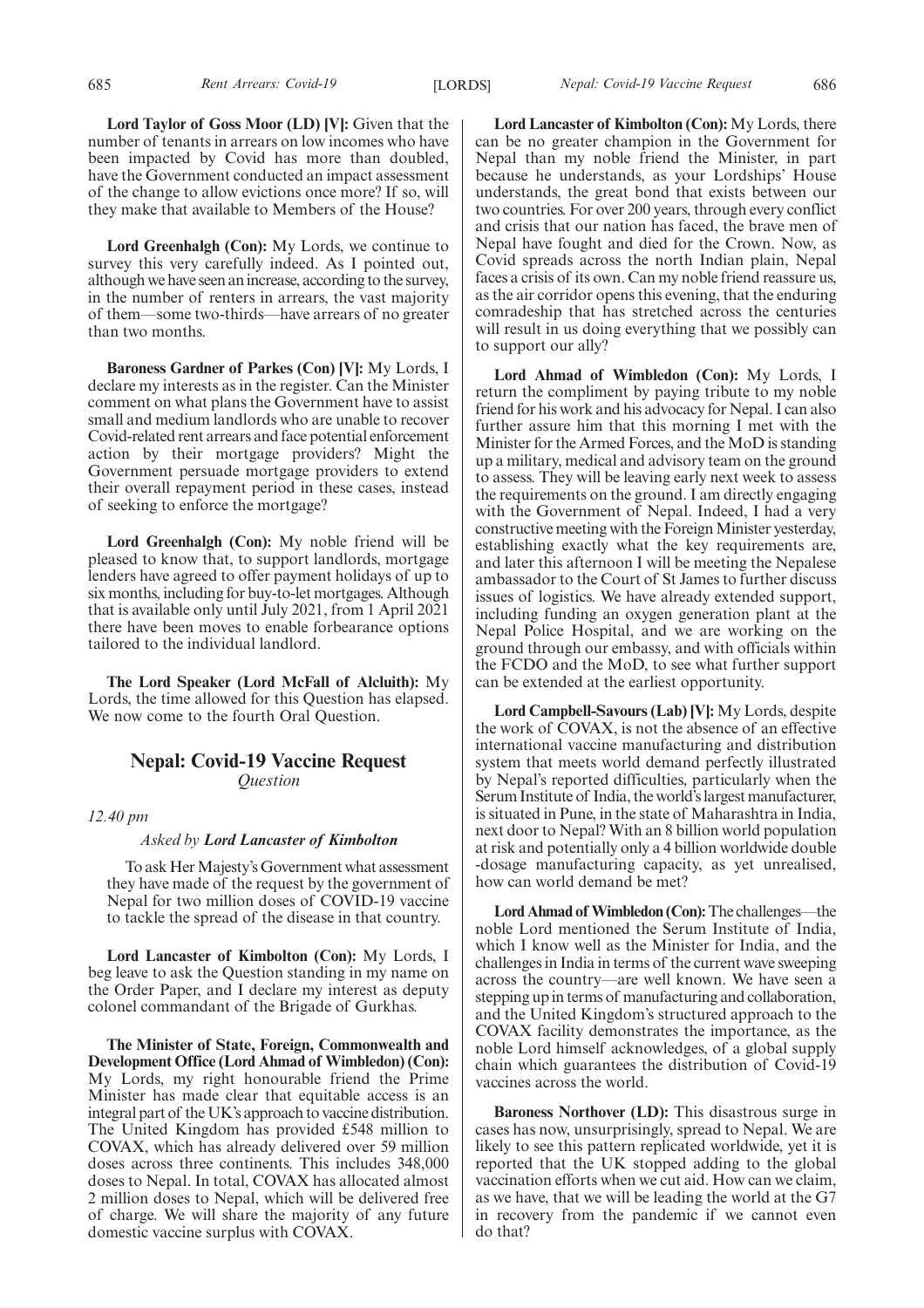**Lord Ahmad of Wimbledon (Con):** My Lords, that is just not the case. We are leading the efforts, along with other key partners, on vaccines, and again, as I said in my original Answer, any surplus vaccines in the United Kingdom will be distributed through the COVAX scheme.

**Lord Popat (Con) [V]:** My Lords, Nepal and the United Kingdom have one of the oldest diplomatic relationships within south Asia, a friendship represented by generations of Gurkha soldiers and mountaineers. Can my noble friend the Minister outline what other steps are being taken to engage with the Nepalese Government to better understand their needs and to ensure that human care and support are provided in the most effective way possible?

**Lord Ahmad of Wimbledon (Con):** My Lords, I have already alluded to the cross-government approach and the structured approach. We are engaging with the Nepalese Government directly, both in Kathmandu and in the UK. We are sending experts in technical support and assisting Nepal's Ministry of Health in its responses. We will continue with a very active dialogue both in Kathmandu and in London.

**The Earl of Sandwich (CB) [V]:** My Lords, this is an emergency on the scale of Nepal's civil war or the 2015 earthquake. Is the UK responding adequately, especially to the local demand for vaccines and oxygen? The Minister will be aware of the current fragility of government and of rural health services, but there are also many experienced NGOs supporting clinics there both Nepalese and international—with safe supply lines. Are we making full use of those?

**Lord Ahmad of Wimbledon (Con):** My Lords, I assure the noble Earl that we are looking at all key players to ensure that the response and the requirements of Nepal can be met in the best possible manner by the United Kingdom working with other international partners.

**Lord Collins of Highbury (Lab):** My Lords, yesterday in the Queen's Speech debate, I argued for the utilisation and expansion of local manufacturing capacity in low and middle-income countries. Today, Labour has put forward a 10-point plan to transform the volume of vaccine production worldwide, including a global register of potential production facilities. Will the Government support this vital initiative?

**Lord Ahmad of Wimbledon (Con):** My Lords, I have not yet seen the 10-point plan, but I look forward to it. On this occasion, I must disappoint the noble Lord—I have not seen his tweet—but I will certainly reflect on the important points. In all seriousness, we need to co-operate globally to ensure the best and most effective response to meeting the challenges not only of the current pandemic but of future pandemics as well.

**Baroness Stuart of Edgbaston (Non-Afl) [V]:** My Lords, while we have to await the outcome of the current census, the current estimate of the population of the United Kingdom with Nepalese roots is between 80,000 and 100,000. May I therefore urge the Minister to treat this request for support as not just a foreign policy issue but a domestic issue, and to ensure that we keep in close touch with the local communities to reassure them that we are supporting their families?

**Lord Ahmad of Wimbledon (Con):** My Lords, I can give the noble Baroness that assurance. Our experience of the support we have extended to India lends to the strength of our diaspora communities. I have asked my office to set up a meeting with private sector representatives to see what we can do in strengthening the diaspora's response to the needs of Nepal.

**Lord Sheikh (Con) [V]:** My Lords, I declare that I am the founder and chairman of the UK-Nepal Trade and Investment Forum and vice-chair of the APPG on Nepal. The situation in Nepal is dire: it needs our immediate help. I have received representations from the Nepalese diaspora and have had several discussions with His Excellency the Nepalese ambassador. The country needs ICU ventilators, oxygen cylinders and concentrators, oxygen plants, ICU beds, test kits and, of course, vaccines. I have written to the Minister on this matter and am waiting for an answer. Also, I am galvanising Muslim charities to provide aid in Nepal immediately.

**Lord Ahmad of Wimbledon (Con):** My Lords, I have received my noble friend's letter and I will be responding to him. The list is well known to me, and I have already talked about engaging with the diaspora. I will be in touch with my noble friend to convene a meeting so we can address the direct needs.

**Baroness Meacher (CB) [V]:**My Lords, I fully support the UK Government and indeed applaud them for providing vaccines to Nepal and other developing countries. Can the Minister tell the House whether the Government yet know whether we will need booster jabs for our UK frail and elderly in the autumn and, if so, whether vaccines for developing countries will take priority over booster jabs for the frail and elderly in this country?

**Lord Ahmad of Wimbledon (Con):** I defer to my excellent colleague and noble friend Lord Bethel, who can respond more effectively to the noble Baroness's question. However, we are working with the developing world to ensure we meet its requirements as well.

**Lord Foulkes of Cumnock (Lab Co-op):** Did the Minister note that when the Prime Minister of Nepal realised he had made a mistake, he resigned? Is it not indicative that he has more honour than the Prime Minister here?

**Lord Ahmad of Wimbledon (Con):** My Lords, I know our Prime Minister. I worked with our Prime Minister when he was Foreign Secretary. I have seen a side to our Prime Minister that perhaps other noble Lords have not seen. This is a Prime Minister who went through the challenge of Covid-19 himself and when he returned to the office—the noble Lord shakes his head, but it is important—we saw it, we heard it and we delivered on it. The first priority, the first thing he spearheaded, was the response to the Covid-19 challenge,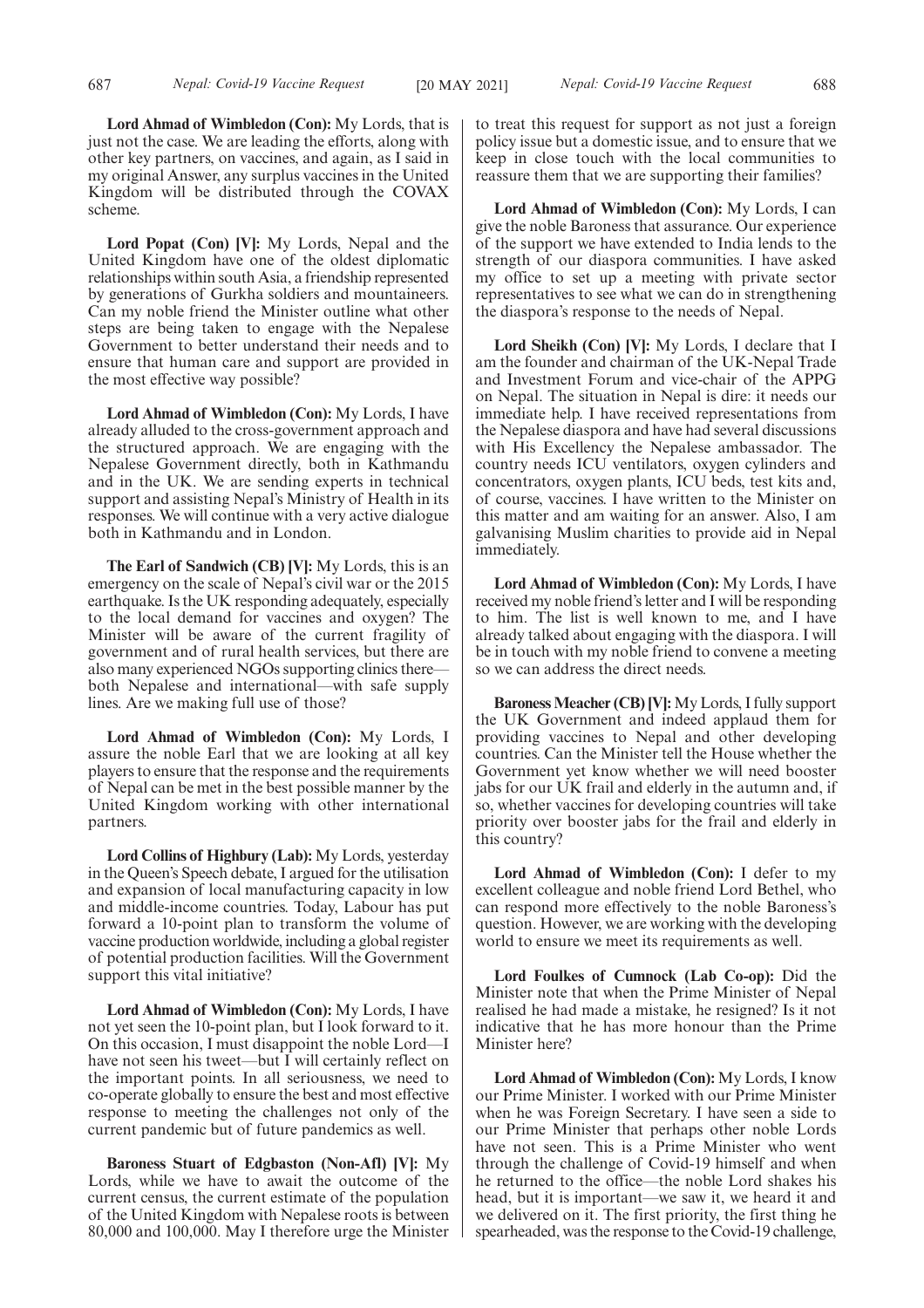[LORD AHMAD OF WIMBLEDON]

not just in the UK but across the world. He was instrumental in setting up the COVAX facility, which is benefiting more than 92 developing countries around the world. That is the fact. I know our Prime Minister personally and well, and he has led from the front on this agenda.

**The Lord Speaker (Lord McFall of Alcluith):** My Lords, the time allowed for this Question has elapsed.

*12.51 pm*

*Sitting suspended.*

# **Covid-19 Internal Review**

*Private Notice Question*

*1 pm*

#### *Asked by Baroness Merron*

To ask Her Majesty's Government whether they will publish their internal review of the handling of the COVID-19 pandemic.

**TheParliamentaryUnder-Secretaryof State,Department of Health and Social Care (Lord Bethell) (Con):** My Lords, I start by welcoming the noble Baroness, Lady Merron, to the Bench; I am very much looking forward to working with her in the months ahead. The Prime Minister confirmed on 12 May that a public inquiry will be established on a statutory basis to consider the Covid-19 pandemic, including the Government's handling of it. I can confirm that while DHSC officials carried out a routine internal ways-of-working review, this was absolutely for the purpose of providing advice to Ministers only.

**Baroness Merron (Lab):** My Lords, the National Audit Office report published yesterday both highlighted the need for the Government to learn lessons at speed and advocated greater transparency. Publishing an already completed internal review of the Government's handling of the Covid-19 crisis would support a plan to contain the threat of new variants, and I urge the Government to do so. I am interested to know whether the Minister can come to agree with me on this. With experts, including SAGE, warning that it is very much in the balance as to whether further restrictions will be lifted in June, given the dramatic rise in Indian Covid-19 variant cases, will the Government learn the lessons and urgently review travel and quarantine arrangements?

**Lord Bethell (Con):** My Lords, I absolutely agree with the noble Baroness that we are at a pivotal moment in the pandemic; matters are on a knife-edge. There is so much good news about the effect of the vaccine that we should celebrate, but there is enormous jeopardy in the threat posed by variants. That is why we are very much focused on dealing with the pandemic before us. The inquiry promised by the Prime Minister is for spring next year, and until then we will continue to be focused on today's pandemic.

**Lord Scriven (LD):** My Lords, Professor Andrew Hayward, a member of SAGE, this morning said that he thinks we are now at the start of the third wave and that more generalised measures will be needed. As an adviser to government is saying that we need to act and plan now, what generalised measures are the Government planning and when will they be announced, so that people and businesses do not have just 24 hours to plan?

**Lord Bethell (Con):** My Lords, we are enormously grateful for the advice of SAGE, which, as the noble Lord will know, is a very large collection of scientists, many of whom have many different views. The JBC takes their advice into account, and we are absolutely monitoring the situation as closely as we possibly can. We celebrate the transparency with which the very large amount of surveillance data is handled and published for public analysis. Measures are in place on testing, therapeutics and social distancing, but the number one measure is the vaccine. The rollout of the vaccine is what will give this country the protection it needs.

**Lord Robathan (Con):** My Lords, I reiterate my congratulations to the Government and all those involved in the fantastic success of the vaccine development and rollout programme. This inquiry does not need to be long and drawn out. Will my noble friend confirm that it will look into the accuracy of—and contradictory nature of some of—the scientific advice received over the last year, the appalling scaremongering of some of the media, the validity of political decisions such as lockdowns, and whether the government reaction to the pandemic, and the reaction overall, has been proportionate?

**Lord Bethell (Con):** My Lords, the Prime Minister promised on 12 May that there will be a statutory inquiry beginning in spring 2022, as my noble friend alluded to. Its chair and terms of reference will be announced before spring 2022, and it will be for the terms of reference and the chair to determine exactly what subjects are looked at.

**Baroness Andrews (Lab) [V]:** My Lords, I ask the Minister to return to the first Question asked by my noble friend—she asked two—which he overlooked. Does the Minister agree that publishing the internal review could strengthen the strategic plan to contain new variants? Does he agree with me that it would certainly raise public trust and that, because of the inordinate delay until next year in starting the public inquiry, it surely makes sense? Even if this is not a public-facing review, it is of such public interest that he should publish the internal review.

**Lord Bethell (Con):** My Lords, as I said before, there was an internal ways-of-working review into the department's early response to the pandemic, way before the threat of variants was on the horizon. None the less, it is our commitment to focus on the pandemic and the threat presented to us by its future evolution. That is why we are focused on today's measures. We will leave reflection on the past to the inquiry.

**Lord Balfe (Con):** Does the Minister see that we will keep on having variants of this virus and, to an extent, will have to learn to live with it? I am sure people would be much happier if we were to downscale the amount of advice that we get from a variety of often dubious sources. The sooner we can publish an inquiry into it, the better. We must recognise that the Government faced an enormous challenge. Overall, they have come out of it pretty well, and we should not carp.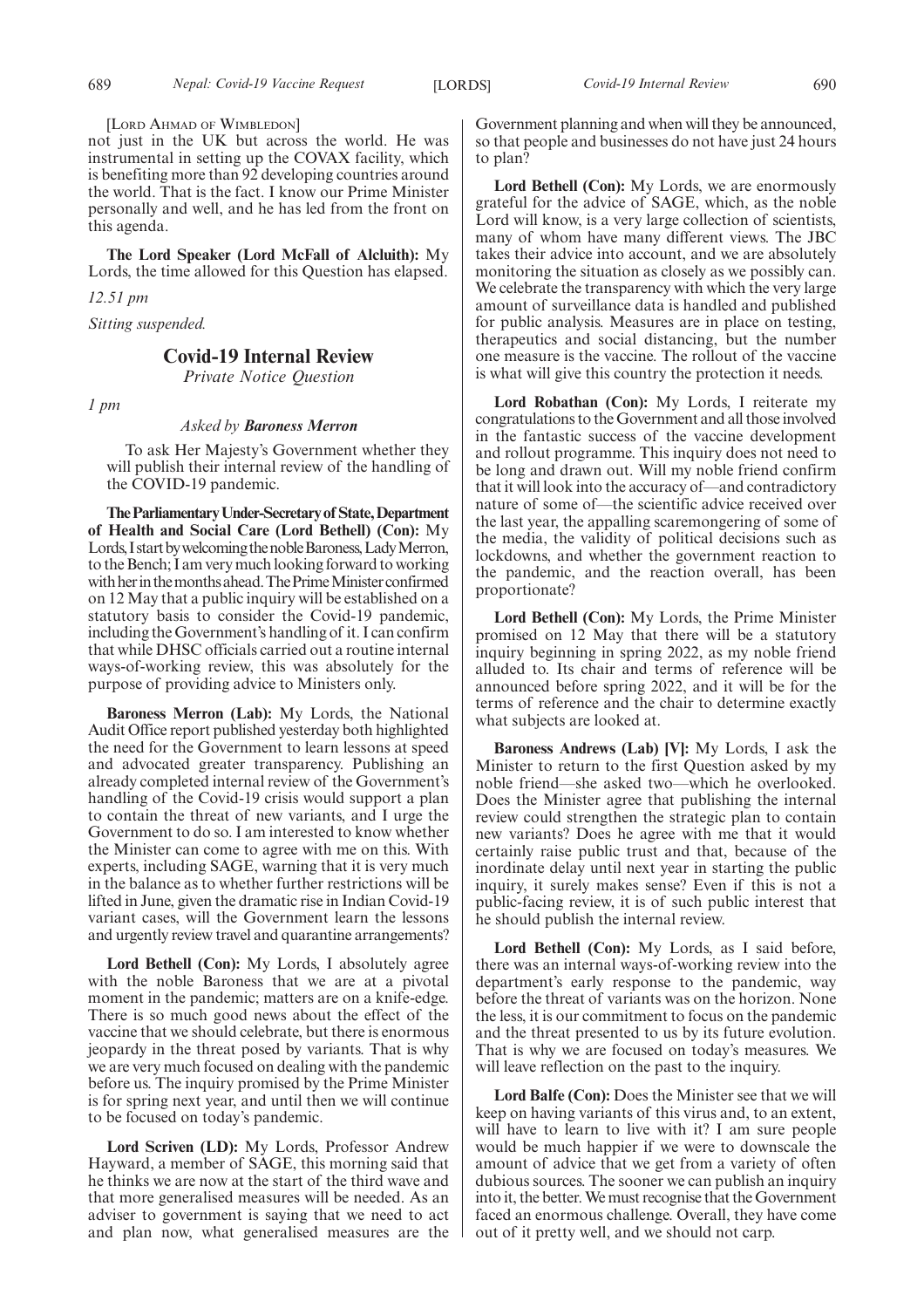**Lord Bethell (Con):** My Lords, I am enormously grateful to my noble friend for his comments. I know he has been a vocal critic of some things, and I take his comments in very good measure. On his point on guidance, this is not how the public have presented things to us. They want clear, easy-to-understand guidance. We have learned the importance of publishing in many languages and now regularly publish in 10 spoken languages. The public are in fact hungry for detailed guidance, which is why we have published more than 400 pieces of guidance on GOV.UK, covering everything from funerals, care homes and schools right through to smokers, vapers, houseboat dwellers and singing with children. That is because the public would like to have this kind of advice and recommendation.

**Lord Flight (Con):** My Lords, I congratulate the noble Lord, Lord Bethell, on how professionally he handles his responsibilities in the Lords. I am sure he will support the Prime Minister's announcement that a full inquiry will be held next year, beginning in the spring, which will place the state's actions under the microscope. The existing internal lessons-learned review was an informal exercise, not a public-facing work, which I believe will not be published. It would be wrong to publish it. While there have inevitably been some mistakes, I congratulate the Government and the noble Lord, Lord Bethell, on having got Covid-19 vaccinations moving significantly faster than the EU. I hope he will exceed the speed limit even more.

**Lord Bethell (Con):** I am enormously grateful for my noble friend's kind comments. On his point on vaccines, I emphasise the enormous contribution of the whole union behind the vaccine project. It has been a union project to deploy vaccines to every person in the UK at amazing speed and with consistency right across all parts of the union. For that we should be enormously grateful.

**Lord Foulkes of Cumnock (Lab Co-op):** My Lords, while we all here respect that health is a devolved responsibility, does the Minister not agree with me that one of the problems that arose was the confusion arising from different rules in different parts of the United Kingdom and different messages throughout the United Kingdom? In the inquiry, will the United Kingdom Government talk with the devolved Administrations to make sure that, in future, there is a more co-ordinated response? The virus knows no boundaries.

**Lord Bethell (Con):** My Lords, the Prime Minister will define the terms of reference and the chair will define how the inquiry deports itself. On the noble Lord's point about the rules and the suggestion of confusion, I agree that there was a lot of heat and smoke around differences but the truth is that 99% of everything that we did between the different parts of the union was exactly the same. There was a lot of focus on very small differences, but what I celebrate is how much common ground there was in our responses.

**Baroness Altmann (Con):** My Lords, I echo the congratulations to my noble friend on his dedication to his role, and I welcome the noble Baroness opposite to her position. I join other colleagues in congratulating the Government on their successful rollout of the vaccine, which, from what we can see so far, deals with the variants that have arisen and allows us to open our country back up again after the extraordinary efforts that have been made in connection with the vaccine. In connection with any review, will there be an urgent announcement of an investigation into the way that social care was handled, particularly at the beginning of this, for those people who are so reliant on home care or care homes for their very survival?

**Lord Bethell (Con):** My Lords, I do not think I need to speculate on this matter; of course social care will form part of the inquiry. It has been an incredibly important part of our response, and we have come a long way in the last 14 or 15 months. I pay tribute to all the people who work in social care, and their leadership, who have done an enormous amount to protect those who live in social care or are supported by it. We as a country have learned a huge amount about how to protect those who are vulnerable and those who are elderly. I also pay enormous tribute to the public, who have made huge sacrifices to protect and save the lives of those who live in social care.

**Baroness Uddin (Non-Afl):** My Lords, I welcome the noble Baroness, Lady Merron, to her position and look forward to hearing from her. I too pay tribute to the Minister and the Government, including my friend in the other place, Nadhim Zahawi, who has led this very effectively. It is so pleasing to see the uptake of vaccines in all parts of our countries and communities. While we are not privy to any internal findings of the report, does the Minister accept that any current or future review must address the detrimental economic impact on women, people with disabilities and those communities of minority heritage that suffered significant loss of life in the early days? Will such a report also therefore consider whether the lessons of the first wave were learned, and unnecessary deaths and infections subsequently prevented?

**Lord Bethell (Con):** My Lords, it is not for me to define exactly what the scope of the inquiry will be but the noble Baroness's points are extremely well made. I emphasise the importance of women. We are in the midst of consultation on the women's health strategy. It is proving to be an incredibly impactful process and events are being held almost daily. I encourage all noble Lords to submit evidence to the health strategy on any issues that they feel strongly about. This could be a really impactful turning point in the way in which the health of women in this country is massively improved.

**Lord Dobbs (Con):** Does my noble friend agree that publishing an internal review right now would do nothing less than risking a dodgy dossier, of the sort we have seen before which shed far more confusion than light? Does he not think that the most important use of time right now would be in getting to grips with the anti-vaxxers who are spreading vicious lies, so that we can get on with vaccinating as many people as possible and bringing this country together as quickly as possible?

**Lord Bethell (Con):** I am extremely grateful to my noble friend for his comments. He is entirely right. The battle against anti-vaxxers has been very successful.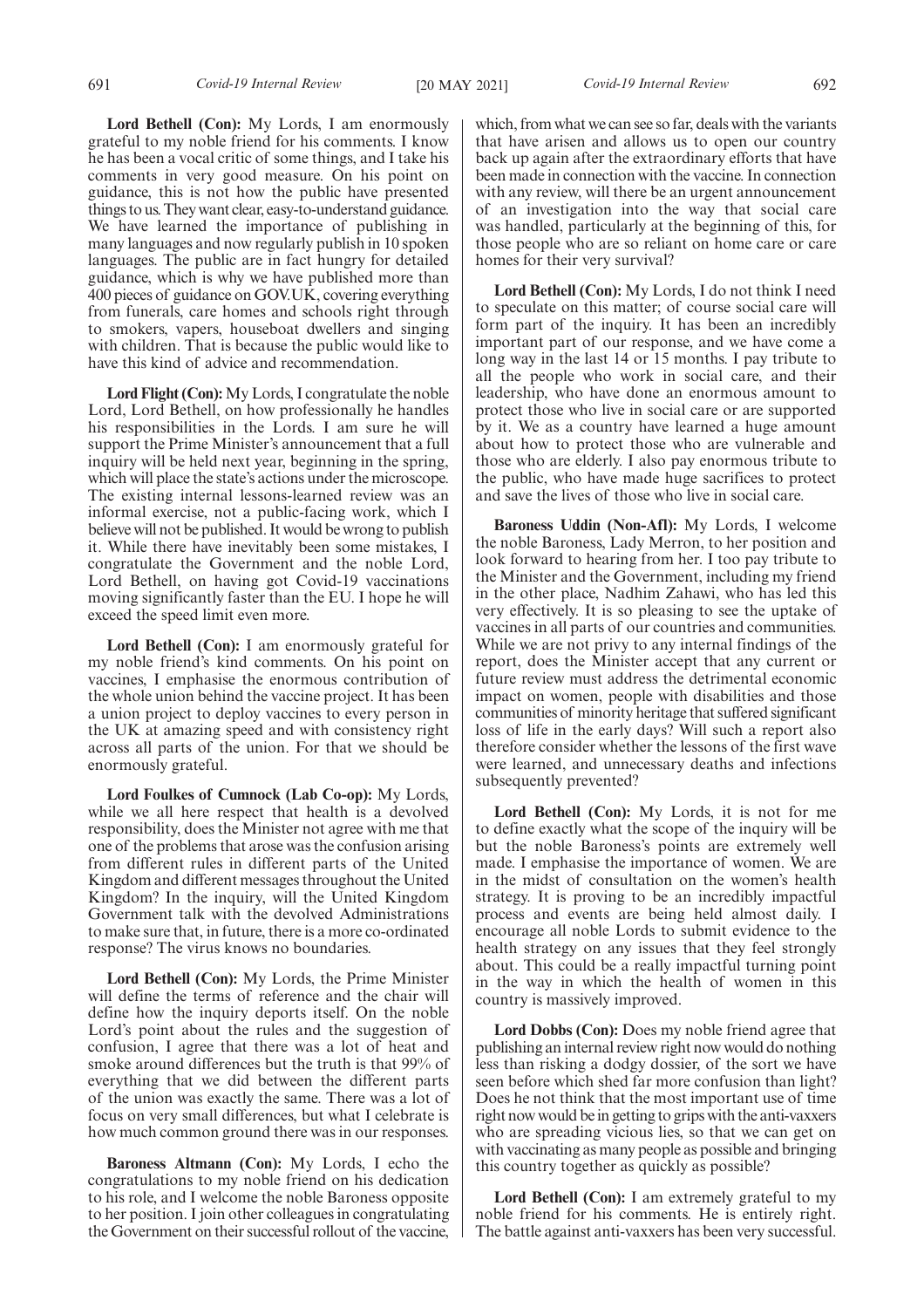#### [LORD BETHELL]

We have used a spirit of dialogue with people who have very personal and legitimate questions about a vaccine that requires an injection of fluids into their body. People quite reasonably have detailed questions about its impact. I applaud officials and partners of the Government who have been so effective at conveying the message on the safety and efficacy of the vaccine. It really has demonstrated the power of government and NHS communications at their best.

**Baroness Bennett of Manor Castle (GP) [V]:**My Lords, I join the chorus of welcome to the noble Baroness, Lady Merron, who referred, as have other Peers, to the National Audit Office report on the handling of the pandemic. Commenting on that, Gareth Davies, the head of the NAO, stressed the need to "learn lessons at speed". The Minister has often expressed how useful and informative he has found the contributions in your Lordships' House. Would those contributions not be better informed if Members could absorb and reflect on the findings of the internal review as the country and the world continue to deal with what is, certainly on the global level, a raging and deeply dangerous pandemic?

**Lord Bethell (Con):** I am enormously grateful to the NAO for the powerful report that it has published. It said many complimentary things about the Government's handling of the pandemic. I am grateful to noble Lords for the counsel and challenge that they have given here in this Chamber. I point out the vast amount of data and information that we have published, which is at the disposal of the public and parliamentarians. However, confidential advice from officials to Ministers on a means-of-working review is not the kind of thing that I think adds to this sort of debate, and for that reason it is most appropriately kept confidential.

**Baroness Ritchie of Downpatrick (Non-Afl) [V]:** My Lords, this morning on BBC News there has been a suggestion that the Indian variant has been due in large part to ineffective track and trace. Would the Minister like to comment on that?

**Lord Bethell (Con):** My Lords, I do not think that is correct. The noble Baroness is right to ask the question because we should always challenge our systems, but track and trace has really delivered for the country when it comes to the containment of the variants. We were extremely concerned about the Manaus variant. That was why we instigated Project Eagle, an intense application of testing in communities on a very large scale and forensic tracing, putting huge resources into tracking down the movements of those who tested positive with a VOC. We then had the South African variant, which has been successfully contained. We could not have imagined that an Indian VOC of this kind could make its way into this country with such high transmissibility, and I pay tribute to those working in track and trace who have bought us an enormous amount of time so that we can bring in surge testing and surge vaccination to contain and minimise the spread of this variant.

**The Deputy Speaker (Baroness Garden of Frognal) (LD):** My Lords, all supplementary questions have been asked and answered.

# **Wellbeing of Future Generations Bill [HL]** *First Reading*

# *1.17 pm*

*A Bill to make provision for a public consultation to inform a set of national wellbeing goals; to require public bodies to act in pursuit of the United Kingdom's environmental, social, economic and cultural wellbeing by meeting wellbeing objectives, publishing future generations impact assessments and accounting for preventative spending; to establish a futures and forecasting report; to establish a Commission for Future Generations for the United Kingdom; to extend the duty of the Office for Budget Responsibility to consider wellbeing and the future generations principle in their work; to add on to a Minister in each government department's portfolio a duty to promote the future generations principle across government policy; to establish a Joint Parliamentary Committee on Future Generations; and for connected purposes.*

*The Bill was introduced by Lord Bird, read a first time and ordered to be printed.*

# **Office of the Whistleblower Bill [HL]** *First Reading*

*1.19 pm*

*A Bill to make provision for an Office of the Whistleblower.*

*The Bill was introduced by Baroness Kramer, read a first time and ordered to be printed.*

# **Deputy Chairmen of Committees** *Membership Motion*

#### *1.19 pm*

# *Moved by The Senior Deputy Speaker*

That, as proposed by the Committee of Selection, the following members be appointed as the panel of members to act as Deputy Chairmen of Committees for this session:

Alderdice, L, Ashton of Hyde, L, Barker, B, Brougham and Vaux, L, Caine, L, Dear, L, Duncan of Springbank, L, Faulkner of Worcester, L, Finlay of Llandaff, B, Fookes, B, Garden of Frognal, B, Geddes, L, Haskel, L, Healy of Primrose Hill, B, Henig, B, Kinnoull, E, Lexden, L, McAvoy, L, McIntosh of Hudnall, B, McNicol of West Kilbride, L, Morris of Bolton, B, Newlove, B, Palmer of Childs Hill, L, Pitkeathley, B, Rogan, L, Russell of Liverpool, L, Simon, V, Stoneham of Droxford, L, Watkins of Tavistock, B.

*Motion agreed.*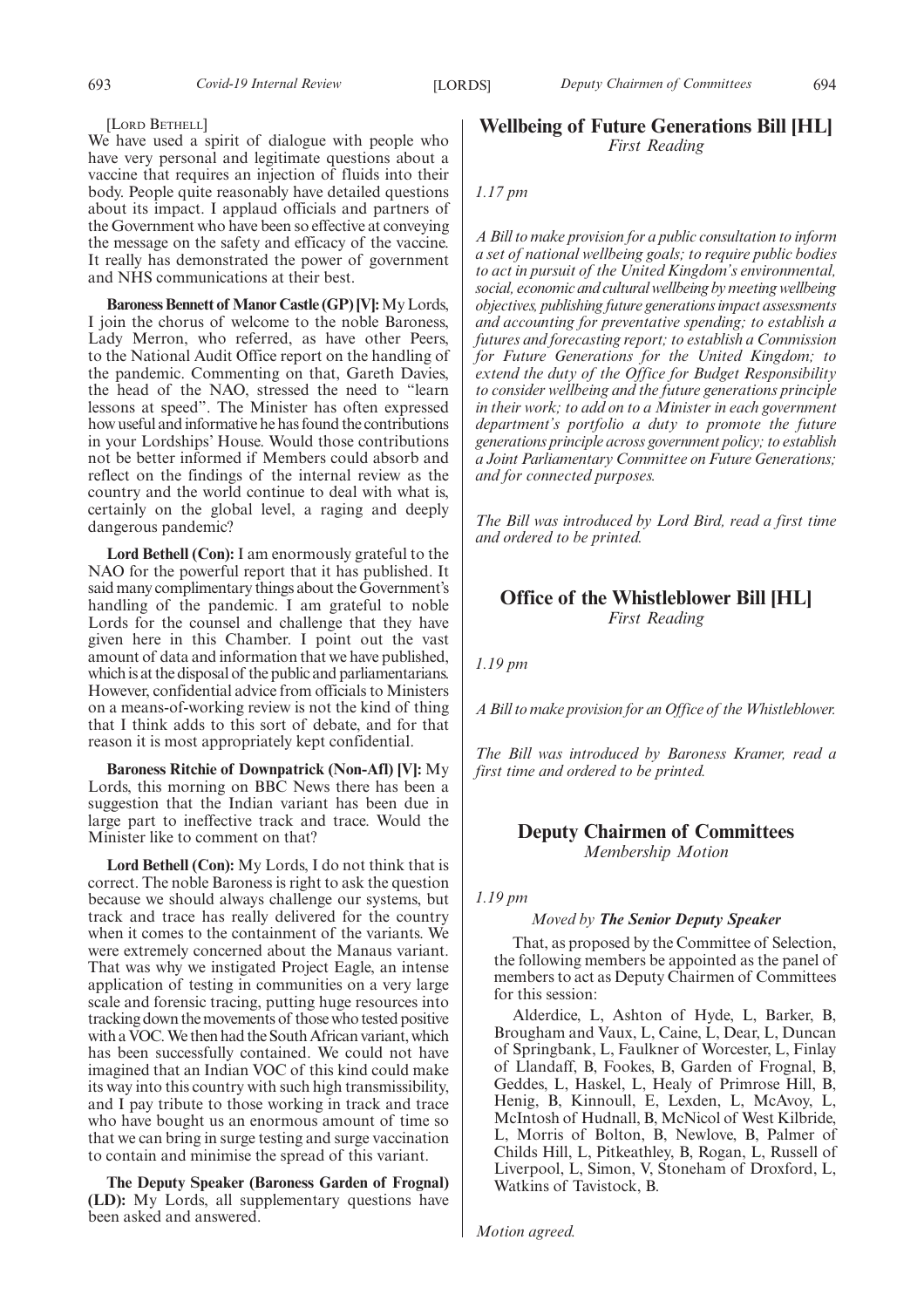# **Corporate Insolvency and Governance Act 2020 (Coronavirus) (Extension of the Relevant Period) Regulations 2021**

**Warm Home Discount (Miscellaneous Amendments) Regulations 2021**

**Air Quality (Legislative Functions) (Amendment) Regulations 2021**

# **Food and Drink (Miscellaneous Amendments Relating to Food and Wine Composition, Information and Labelling) Regulations 2021**

**Electricity Trading (Development of Technical Procedures) (Day-Ahead Market Timeframe) Regulations 2021**

**Combined Heat and Power Quality Assurance (Temporary Modifications) Regulations 2021**

# **Mobile Homes (Requirement for Manager of Site to be Fit and Proper Person) (England) (Amendment) Regulations 2021** *Motions to Approve*

*1.20 pm*

*Moved by The Earl of Courtown*

That the Regulations laid before the House on 3, 18, 22, 23 and 24 March be approved.

*Relevant documents: 49th and 51st Reports from the Secondary Legislation Scrutiny Committee, Session 2019-21. Considered in Grand Committee on 18 and 19 May.*

*Motions agreed.*

# **Israel and Gaza**

*Commons Urgent Question*

*The following Answer to an Urgent Question was given in the House of Commons on Wednesday 19 May.*

"Since I was last at the Dispatch Box on 13 May, we have sadly seen further violence and more civilian deaths. I am sure the House will join me in offering condolences to all the families of those civilians who have been killed or injured across Israel and the Occupied Palestinian Territories.

Mr Speaker, with your permission I will set out to the House the work that the Government are doing, along with others, to bring about a peaceful resolution. We are urging the parties to work with mediators towards an immediate ceasefire to prevent further loss of life and a worsening humanitarian situation. We are supporting United Nations, Egyptian and Qatari efforts to that end, and we work closely with the United States.

We are also prioritising our own diplomatic efforts through both bilateral and multilateral channels. The Foreign Secretary and I, with the support of our diplomats on the ground, have been working to progress the conditions needed for an immediate ceasefire. The Foreign Secretary has spoken in recent days with the Israeli Foreign Minister and the Palestinian Prime Minister; he reinforced our clear message of de-escalation and our desire to work together to end the violence. I delivered similar messages to the Israeli ambassador and the Palestinian head of mission in London.

We have also engaged regional partners at ministerial level. The Foreign Secretary spoke with the Foreign Minister of Jordan on 17 May and just this morning I spoke with a number of ambassadors from Arab states to reiterate the need for an immediate ceasefire, and I underlined our shared goal of a peaceful two-state solution. We are playing a leadership role in the United Nations Security Council, where we are calling for measures by all sides to reduce further violence. We will participate in the emergency UN General Assembly session later this week.

The UK unequivocally condemns the firing of rockets at Jerusalem and other locations within Israel. We strongly condemn these acts of terrorism by Hamas and other terrorist groups, which must permanently end their incitement and rocket fire against Israel. There is no justification for the targeting of civilians.

Israel has a legitimate right to self-defence and to defend its citizens from attack. In doing so, it is vital that all actions are proportionate, in line with international humanitarian law and make every effort to avoid civilian casualties. We are aware of medical institutions, a number of schools and many homes in Gaza that have been destroyed or seriously damaged, and we are concerned that buildings housing media and humanitarian organisations such as Qatar Red Crescent have been destroyed. We call on Israel to adhere to the principles of necessity and proportionality when defending its legitimate security interests.

We are also concerned by reports that Hamas is once again using civilian infrastructure and populations as a cover for its military operations. Humanitarian access is essential, and we urge all parties to allow the unimpeded entry of vital humanitarian supplies. Hamas and other terrorist groups must cease their mortar attacks on these crossings. We urge all parties to work together to reduce tensions in the West Bank, including east Jerusalem. The UK is clear that the historic status quo in Jerusalem must be respected. Violence against peaceful worshippers of any faith is unacceptable.

The UK position on evictions, demolitions and settlements is clear and long-standing: we oppose these activities. We urge the Government of Israel to cease their policies related to settlement expansion immediately and instead work towards a two-state solution. The UK will continue our intensive diplomatic efforts in the region focused on securing a ceasefire and creating the conditions for a sustainable peace."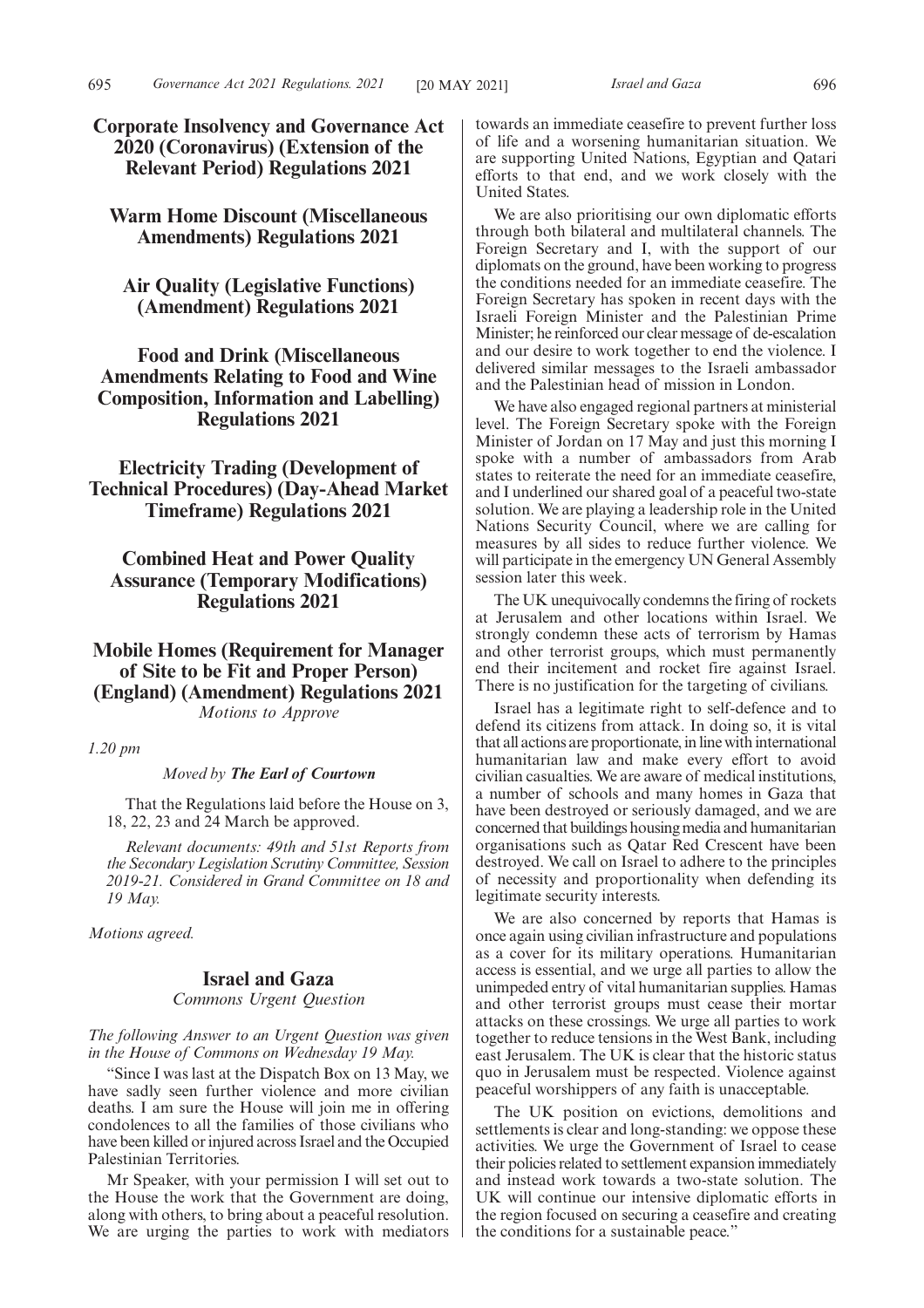#### *1.21 pm*

**Lord Collins of Highbury (Lab):** My Lords, last week we called for concerted action at the United Nations Security Council to halt the violence, so it is welcome that France has put forward proposals, with the support of Egypt and Jordan, together with yesterday's news that President Biden is encouraging the Israeli Government to facilitate a ceasefire. Such a move will not only allow moderate voices on all sides to be heard but will address the urgent need for humanitarian access to Gaza. Can the Minister detail what steps our representatives at the UN are taking to support the ceasefire initiative, and what steps the Government are taking to help facilitate urgent humanitarian support into Gaza?

**The Minister of State, Foreign, Commonwealth and Development Office (Lord Ahmad of Wimbledon) (Con):** My Lords, on the noble Lord's first point, I have been engaging directly with our ambassador to the United Nations and we are working with other key colleagues to ensure first and foremost that a ceasefire is guaranteed, both through the UN and bilaterally. We have taken other urgent steps as well. My right honourable friend the Foreign Secretary has engaged directly with both the Israeli Foreign Minister and the Palestinian Prime Minister over the last few days to ensure that there is an immediate ceasefire, and on the important point the noble Lord made about guaranteeing access for humanitarian relief, particularly into Gaza.

**Baroness Northover (LD):**My Lords, does the Minister accept that the international community failed to address the underlying causes and grievances following earlier wars on Gaza, and this time a simple ceasefire—though absolutely necessary—is just not sufficient for the benefit of Israelis and Palestinians? I also point out that in the past a group of aid agencies working in Gaza, including Oxfam, Save the Children, and the Quakers, had regular meetings with his department. Can I ask him to make sure that these are reinstated?

**Lord Ahmad of Wimbledon (Con):** My Lords, it is certainly my firm belief that, in the tragedy of this ongoing conflict, we all know what the ultimate sustainable solution is: a secure, safe Israel next door to a sustainable Palestinian state. I assure the noble Baroness of my good offices in ensuring that we do not lose the momentum behind this challenge. In response to her second point, if it is within scope to meet directly, I will—otherwise the appropriate Minister will engage directly.

**Baroness Redfern (Con) [V]:** My Lords, the longer this cycle of violence continues, the more challenging it will be to reach the objective of two states living side by side in peace. Does my noble friend the Minister not agree that, unless this conflict is soon brought to a close, it could result in increased radicalisation and extremism for the whole region? Therefore, could he tell me what steps the UK is taking to join the International Fund for Israeli-Palestinian Peace, alongside the United States?

**Lord Ahmad of Wimbledon (Con):** My Lords, we must engage directly with all initiatives which seek to bring peace to the region. This conflict has gone on for far too long. We know what the ultimate goal should be and should ensure we exercise all opportunities in achievement of that goal. We have taken immediate steps, as I have already indicated. On the issue of extremism and radicalisation, I agree with the noble Baroness; we have to ensure that the whole ideological base and the hijacking of the agenda by extremist and terrorist organisations are put to rest. The best way to do that is to bring together voices that want to see progress on this most important issue.

**Lord Hannay of Chiswick (CB) [V]:** My Lords, perhaps I could press the Minister a little further on some of his earlier answers. Could he say whether, in the meetings of the Security Council between 16 and 19 May, our representative gave full support to the call by the UN Secretary-General for an early ceasefire? If the answer if not unambiguously "yes", why not? Does he not agree that, as I think he has said, we have now seen beyond demonstrable doubt that the policy of neglecting the Palestine-Israel negotiations over recent years is neither producing security for Israel nor generating well-being for the Palestinians?

**Lord Ahmad of Wimbledon (Con):** My Lords, on the second question the noble Lord raised, I think I have made the position clear. In reply to his first point, both at the Security Council and in the Statement yesterday we called for an immediate ceasefire.

**The Lord Bishop of Southwark:** Some of your Lordships may be aware that I returned from Jerusalem yesterday evening, where I attended the very joyful installation of the new Anglican archbishop there. From an earlier answer given by the Minister, I take it he agrees that, until the underlying causes that gave rise to the clashes on Temple Mount, in the Al-Aqsa Mosque and in the Sheikh Jarrah neighbourhood where I was staying, and the conflict between Hamas and Israel, are addressed, Israelis and Palestinians will not enjoy security, experience justice or build a relationship of mutual respect and regard? Does the Minister agree that, for violence to permanently end, Israel's occupation must also end?

**Lord Ahmad of Wimbledon (Con):** My Lords, I agree with the right reverend Prelate and have already indicated what the sustainable solution is, which is clear and in front of us. It goes back to the importance of a viable two-state solution, which the Government have repeatedly stated. On the points he made about the importance of Jerusalem and other holy places across the Holy Land, speaking as a Muslim who has visited Israel—Jerusalem and other holy sites—I say that we have been enriched by the essence of faith, the Abrahamic faiths, which bring people together. The faith community has had an important role to play in the healing, reconciliation and building through progressive steps towards the two-state solution.

**Lord Leigh of Hurley (Con) [V]:** My Lords, it looks like a ceasefire is imminent, but that is not the issue now. This conflict was completely unprovoked and started by Hamas terrorists for pure political expediency at a horrific and terrible cost, not least to their own people. Does my noble friend agree with me that the issue now is that we ensure that Hamas cannot and does not call this conflict a win in any way, and that it does not get access to more lethal and dangerous arms, as it will undoubtedly seek to, from countries such as Iran?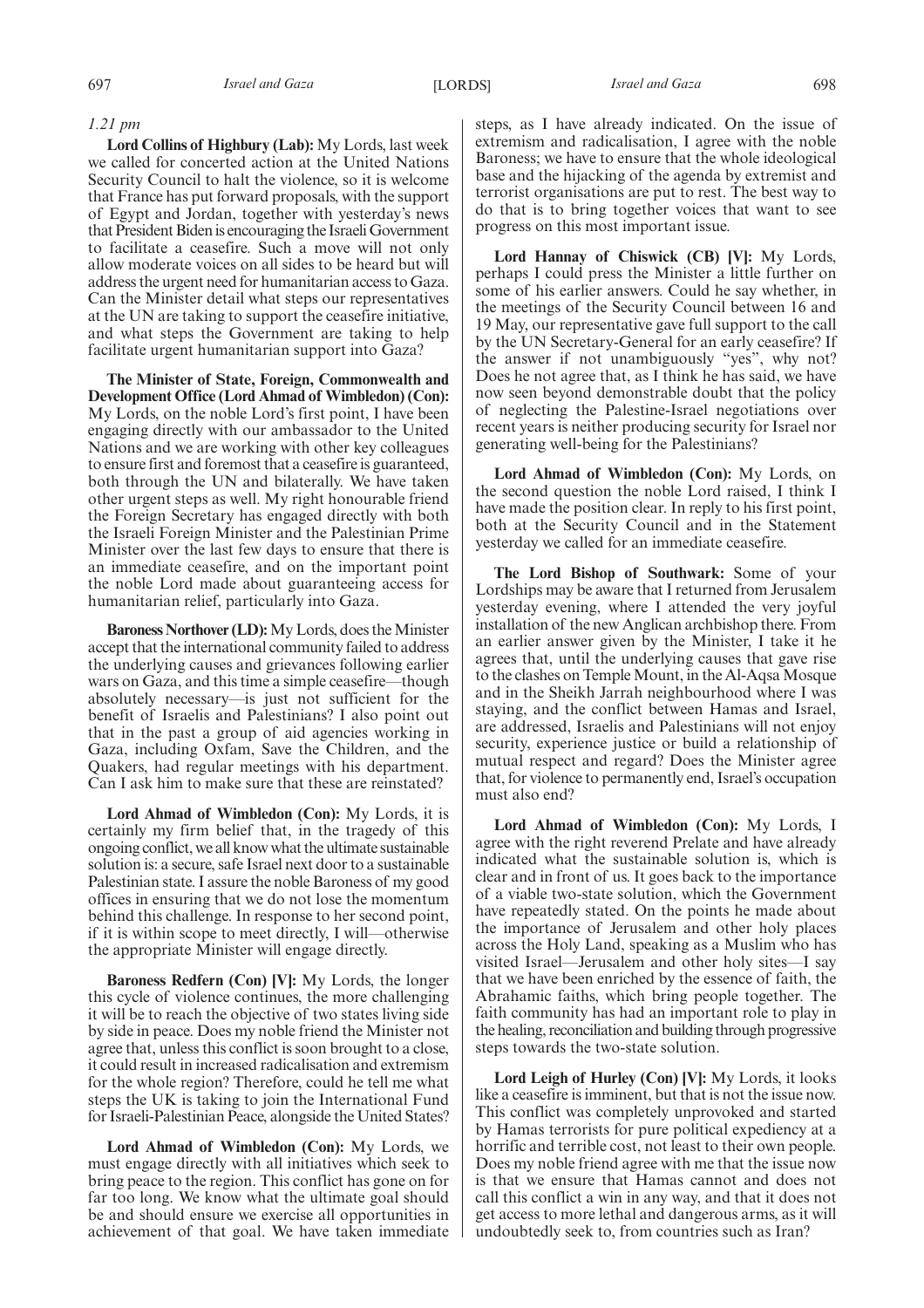**Lord Ahmad of Wimbledon (Con):** My Lords, I agree with my noble friend: Hamas does not represent the Palestinian people. We have seen interview upon interview with innocent residents of Gaza who have been impacted by the actions of Hamas and the missiles and rockets that have been seen over Israel. Equally, it has also caused not only destruction to buildings but loss of life. The response has also caused a major loss of life in Gaza. We need an immediate ceasefire, but Hamas is an organisation that does not believe in peace. What we need is progressive voices on both sides to build to the ultimate sustainable solution of two viable states.

**Lord Anderson of Swansea (Lab):** My Lords, beyond an immediate ceasefire, does the Minister agree that, until last week, there seemed to be no chance of reviving the Middle East peace process? However, now, in part because of concern in Israel about a possible civil war, there is at least the prospect of opening serious talks, brokered by the United States and Arab states, with our support. Of course, Iran is acting as a spoiler, still supplying rockets to Hamas in Gaza.

**Lord Ahmad of Wimbledon (Con):** My Lords, as I have already indicated, through the tragedy of the current conflict, there is ironically a sense of both attention and momentum, and therein lies an opportunity to revive the peace process, in the interests of not just the Palestinian people but Israel and, indeed, the wider region.

**Lord Sheikh (Con) [V]:**My Lords, I am very concerned at the loss of life and violent activities on both sides. I have been to Gaza as well as Israel, and I ask that we actively pursue securing the ceasefire immediately. However, I will refer to a question that I raised in your Lordships' House yesterday but did not get a reply to. Like many Muslims in the world, I was very disturbed by the Israeli attacks on the al-Aqsa mosque; to us Muslims, it is the third holiest place in the world. I have visited and prayed there three times. It is sacred, and I believe that what has happened is sacrilege. Can my noble friend the Minister comment on what has happened and perhaps try to ensure that it does not happen again?

**Lord Ahmad of Wimbledon (Con):** My Lords, my apologies; I was certainly writing to answer my noble friend's question. I too have worshipped at the al-Aqsa mosque; it is a sacred site for Muslims. Equally, as we have heard from the right reverend Prelate, the whole essence of Jerusalem is important to all three Abrahamic faiths. Respect for the historic status quo in the holy sites in Jerusalem is also valid. Any violent action, particularly that which was taken on the eve of Laylat al-Qadr, is extremely tragic to see unfolding in a mosque, which is a place of peace. We need to ensure that the sanctity of places of worship is sustained.

**The Deputy Speaker (Baroness Garden of Frognal) (LD):** My Lords, the time allowed for this Question has elapsed. I apologise to the noble Baronesses, Lady Deech and Lady Ramsay, that there was not time to hear their questions.

*1.32 pm*

*Sitting suspended.*

# **House of Lords: Remote Participation and Hybrid Sittings**

*Motion to Take Note*

*1.46 pm*

*Moved by Earl Howe*

That this House takes note of remote participation and the hybrid sittings of the House of Lords.

*Relevant document: 1st Report from the Constitution Committee*

**Earl Howe (Con):** My Lords, I beg to move the Motion standing on the Order Paper in the name of my noble friend the Lord Privy Seal. As we meet today, we are still in the grip of a global pandemic that has significantly impacted all our lives and the working of our Parliament. The first national lockdown began on 23 March 2020. Two days later, when our House adjourned early for the Easter Recess, it was far from clear to anybody how or when we would return. That we were able to return after Easter, as scheduled, on 21 April was thanks to the extraordinary efforts of the staff of the House.

**Noble Lords:** Hear, hear!

**Earl Howe (Con):** However, it was clear from the outset that those early virtual sittings would need to serve as a stepping-stone to a more sophisticated system.

A little over a month later our hybrid House, as we now know it, was up and running, and shortly after that we started voting remotely. These changes were developed and implemented in a matter of weeks. While they have worked well in their own terms, we all knew they were never going to be perfect or a proper substitute for our normal arrangements. There have been unintended consequences and opportunity costs as well as frustrations. Nevertheless, we have continued to meet and to scrutinise, revise and pass legislation, which is our primary duty, and—albeit not in an ideal fashion—your Lordships have continued to hold the Government to account.

The hybrid House arrangements have seen us through this unprecedented time, which has included two further nationwide lockdowns and all the social distancing and shielding measures in between. Notwithstanding that, we have always perceived these measures to be a temporary fix to a temporary problem; and that is the basis on which we proposed the changes to the commission and to the Procedure and Privileges Committee.

Before we get into the debate, I want to clarify what we mean when referring to the "hybrid House". I suggest that there should be three separate and very distinct elements to it, which are often wrongly conflated. The first element is remote participation in business that would previously have required all participating Members to be present in person. The second element is remote voting. The third element, which can be separated from the other two, consists of all the procedural changes which have been made independently of, or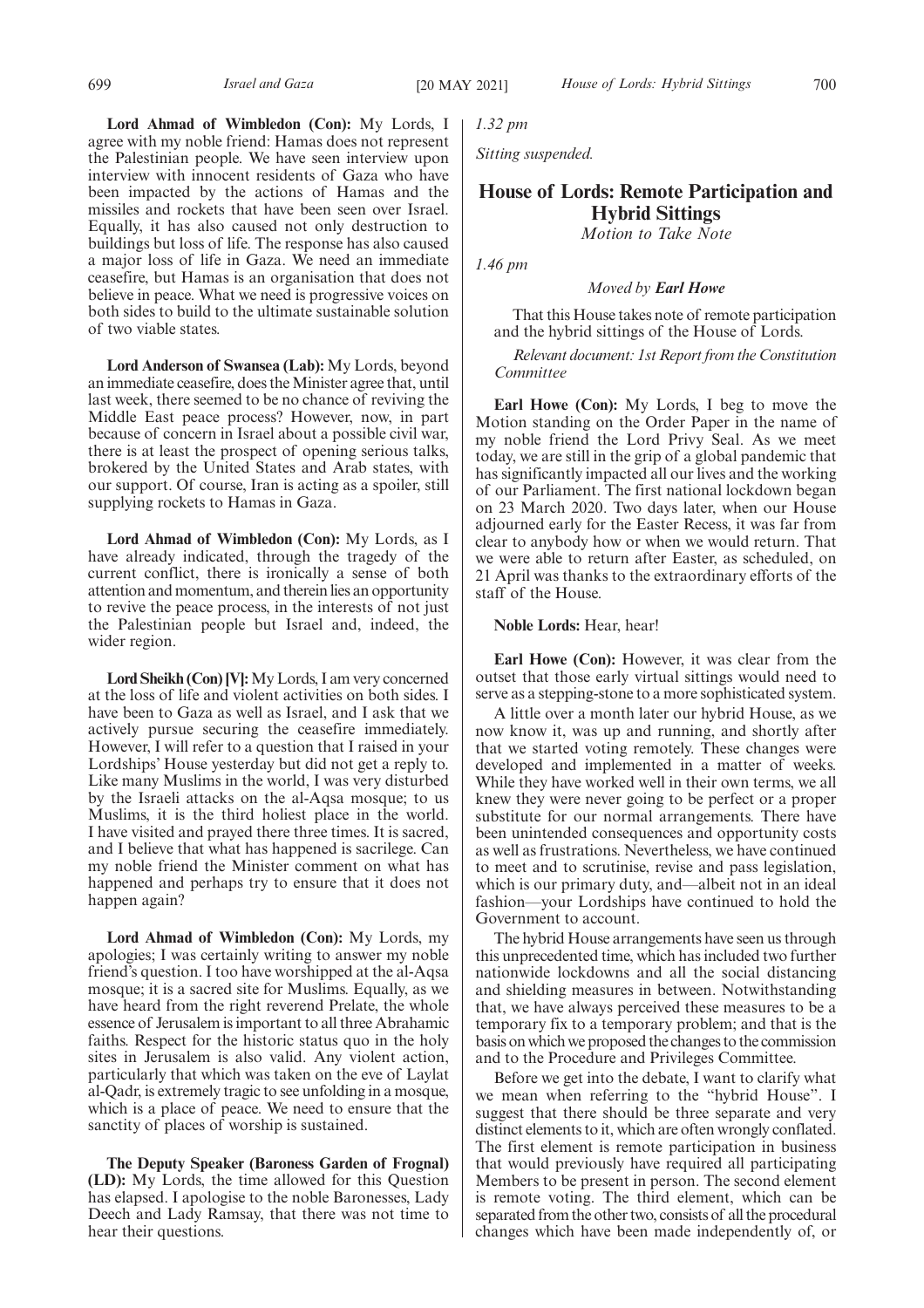#### [EARL HOWE]

are not dependent on, remote participation in the Chamber or Grand Committee or remote voting. This includes things like the increased time allocated for Oral Questions each day, the taking of evidence from witnesses remotely in Select Committee meetings, and the selection of Oral Questions by ballot rather than first come, first served.

The Leader, the Chief Whip and I have always been consistent in our position on remote participation and remote voting. We believe that, once the social distancing guidance allows it, the House should return to its full physical capacity, and remote participation in the Chamber and Grand Committee should cease, as should remote voting. A parliamentarian's place is in Parliament. This is not just a sentimental view; it is a practical view of how the innumerable interactions between Ministers, Peers, officials and staff all contribute to the way that Parliament should work. That is what Zoom, for all its technical wizardry, cannot provide.

I do not intend to go into full detail about all the practical implications of retaining remote participation or remote voting, but certain considerations are important to mention to set the context of this debate. First, keeping any remote participation in the Chamber or Grand Committee, even if only in exceptional circumstances, would have significant implications for our ability to return to the House as we knew it before and would entail continued costs of just over £90,000 a month for the extensive broadcasting team. Even if we enabled only a small number of Members to contribute in this way, the bulk of this monthly cost would still be incurred.

Secondly, we are a House of Peers. An important element of the hybrid system has been the principle of maintaining general parity of treatment between physical and remote speakers. Unless in some way or to some degree we take steps to remove that parity and introduce procedural limitations for those noble Lords who are not physically present when speaking, the consequences would be an inability to return to interaction and interventions in the Chamber for all participants equally.

Remote participation, to however limited a degree, necessarily brings with it procedural millstones: advance notice and pre-planning of speakers' lists; allowing time for Members to sign up; allowing further time for broadcasters to organise the necessary connectivity; and retaining time limits for items of business that did not have them before. Even if no virtual speakers sign up for a particular piece of business, we would still be left with wasted time because of the need to plan the order of business in advance, just in case. Let none of us think that just having a few people taking part in our debates remotely would allow us to return to the flexibility that this House once enjoyed and took for granted.

While the matter of remote voting may be more a matter of principle than practicality, it is significant to note that since we introduced remote voting more Members are voting and Divisions are more frequent. During the  $2017-19$  Session, there was an average of one Division every three days. Since remote voting, we have had an average of one Division every day—a threefold increase. This has had practical implications for the timing, scheduling and progress of business.

I make a plea for the Government. With no in-built government majority in the Lords, Ministers work hard to make their case and try to win the argument to win Divisions. Is it not right that Members are here to listen and give them a fair hearing before casting their votes? That aside, with the rest of the country coming back to work physically, how could we credibly defend parliamentarians doing something different?

Our present arrangements have allowed us to carry on to the best of our abilities within unprecedented limitations. However, they have added little or no value to our pre-existing procedures. From a ministerial viewpoint, we fully appreciate that the technical constraints have made the Opposition and Back-Benchers feel that their ability to scrutinise the Government effectively has been restricted. At the same time, the Government have found their ability to progress legislation more difficult and this House's unique self-regulating nature has been curtailed. Indeed, at times it has felt as if the House has had one hand tied behind its back.

I have heard it said that, with remote participation, our debates are a shadow of what they once were. "Sensing the mood of the House" is a phrase that is now almost devoid of meaning. There is simply no way of determining who the House wants to hear from or for how long and, without the interaction that comes with a physical House, speeches are increasingly disconnected from one another and can often be tiresomely repetitive.

It is interesting that our hybrid arrangements have not increased average daily attendance. The difference that noble Lords may have noticed is that a great many more Members than before are speaking in our main items of business. As we are all painfully aware, the result of that has been to restrict speaking times to one or two minutes. I am the first to acknowledge that that renders any attempt at healthy debate and scrutiny almost impossible. Members with genuine expertise and experience, whom the House would benefit hearing from at greater length, are crowded out. There is frustration all round.

I do not believe that I am alone in holding the view that there is immeasurable value to be gained from noble Lords participating physically in Parliament. Virtual proceedings cannot replace or adequately substitute for the interactive dynamic of the Chamber, conversations in the corridors or face-to-face engagement on important legislation and matters of the day. When voting on legislation, Members benefit immensely from being in the House to follow the debate, listening to the responses and voting among colleagues in the Division Lobbies. This communication between Back-Benchers and Ministers, Government and Opposition, friends and colleagues, is, I believe, our bread and butter and vital to the proper functioning of this House. This building is our Parliament. It is where we all belong and it does not work as it should without us being here, in person, together.

As I said at the start, at the outset of the pandemic we viewed remote participation and voting as a temporary solution to a temporary problem. This House has evolved its procedures and practices over many years and it is not in our nature to permanently alter or curtail them as a result of decisions made very rapidly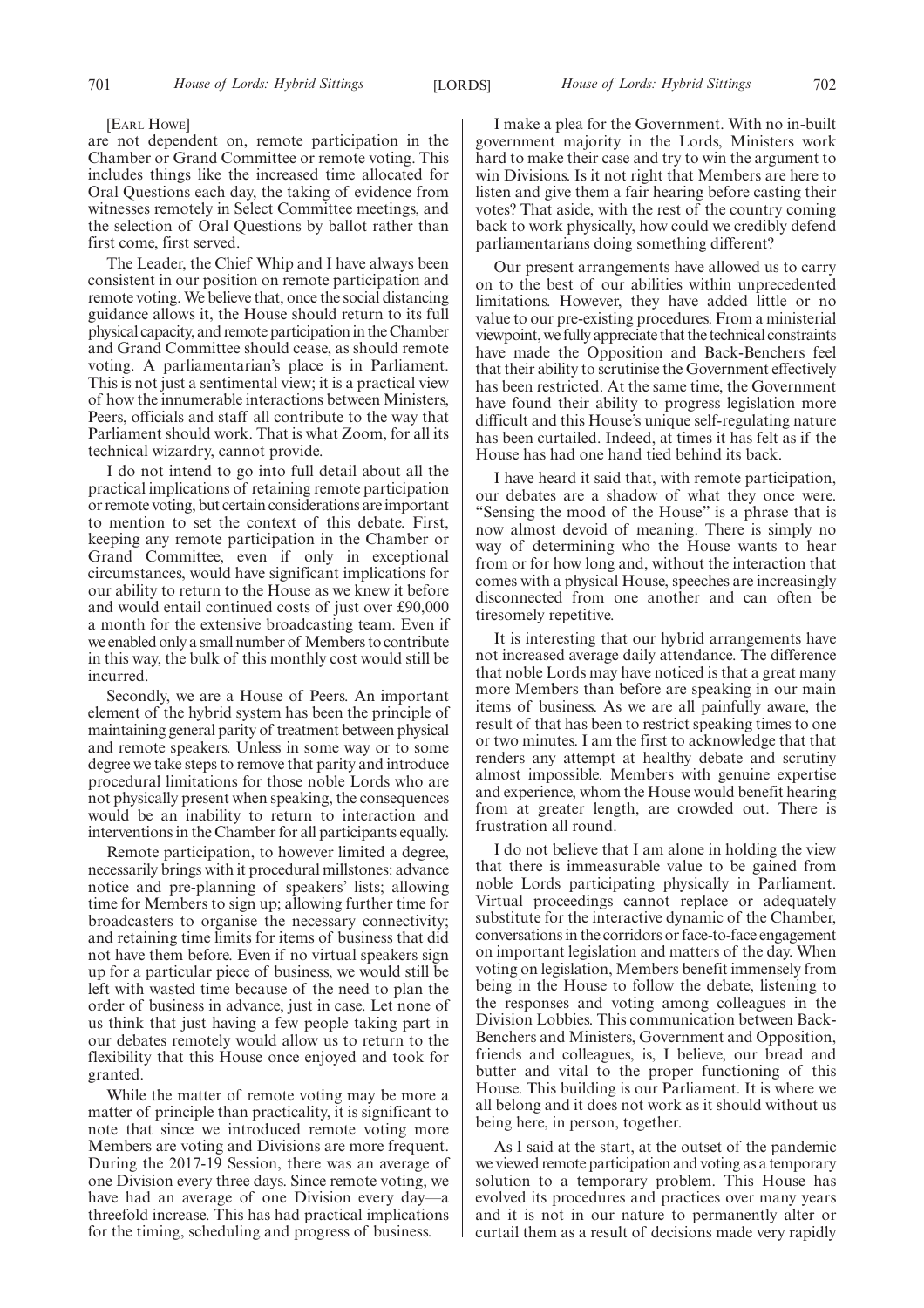out of temporary necessity. Having said all that, where smaller changes do not impact on the practicalities or principles of our traditional ways of working or our ability to participate and vote physically, we perhaps need to be more open-minded. These are the procedural changes I mentioned a moment ago as the third element of our hybrid House. I am thinking of things such as the time allocated for Oral Questions, the elimination of reading out Statements and the way in which Select Committees decide to hear from witnesses. There may well be good arguments for holding on to these changes on a long-term basis.

These should perhaps be viewed as second-order issues because we think it important for the House to return to normality before considering whether any of these sorts of procedural changes should be retained in the long term. However, if there is a genuine and thought-through demand for one or more of them, the Leader, Chief Whip and I stand ready to take forward discussions, as appropriate.

My task today has been to make the Government's position on remote participation and the Hybrid Sittings of the House clear, which I hope I have done. However, I do need to emphasise that this is not a matter for the Government to decide upon; it is a matter for the House. The Leader, the Chief Whip and I felt it was right to facilitate the debate today, so that all noble Lords would have the opportunity to air their views. While I am sure that my noble friend Lord Cormack will speak persuasively to his amending Motion, we also believe that the main aim of this debate should be for views to be expressed, and not for binding decisions to be made. Our intention was, and is, for the views of noble Lords as expressed today to be synthesised in a careful and nuanced way to enable your Lordships' commission to make appropriate recommendations to the House. My noble friend the Leader, alongside other members of the commission, are here to listen. I beg to move.

# *2 pm*

**Lord Cormack (Con):** My Lords, it is a very great pleasure to follow my noble friend Lord Howe. He has spoken clearly and persuasively and there is hardly anything he said with which I would disagree. I tabled this resolution because a number of colleagues, particularly those who have been attending regularly, have spoken to me and discussed these things. We thought it might be a good idea to have a resolution before your Lordships to give a little more point and purpose to the debate. I reserve the right to divide the House, but I shall listen very carefully indeed—as will others. Whether there will be a Division at the end of this debate or not, I genuinely do not know, but I certainly accept that there is a great deal of good sense in what my noble friend Lord Howe said a few moments ago.

The period since 23 March last year has been one of the most remarkable in our long parliamentary history. To those who made possible first the virtual and then the hybrid House, we all owe a great deal, as my noble friend said. As someone new to the technology, I would like to add a very personal thank you to the digital support team, who have been truly remarkable in the 24/7 service that they have offered. It would be very easy to be seduced into the comfortable way forward: to continue to speak from our homes and even to vote from our beds, as I understand some have done. It would be easy, but it would be wrong—emphatically wrong—for the House we have at the moment is one dimensional. As the Constitution Committee has made plain in its latest valuable report, the first of this Session, there is no opportunity for spontaneity or intervention and no real opportunity for human contact between colleagues, without which no institution can work effectively.

Parliament, and that means both Houses, must be at the centre of any thriving democracy. Good governance means that the Government must be held effectively to account, both formally in the Chamber, in committee and, as my noble friend touched on, informally, in conversation and personal meetings. One of the great deficiencies of the present system is that statutory instruments pile up—the Constitution Committee referred to this in its report—leading to retrospective legislation and to confusing the public by blurring the difference between legislation and guidance. That is thoroughly undesirable. As my noble friend also touched on, debates without opportunity for challenge and intervention become a series of written statements, delivered without any reference to others. They are a series of personal utterances, not a debate; there is no cut and thrust. There is not even the opportunity to know how what one is saying is going down with one's colleagues. As for the voting system, it is far too easy and remote in every way.

Our Constitution Committee is wise to say that we will need to assess our former normal working methods, but I agree emphatically with my noble friend: first of all, we need to get back to those methods. After all, a significant number of Peers have had little or no experience of our normal methods: those who have been ennobled in the last two years. Some have had no experience whatever of our normal working day. I believe that we need to get back to where we were in mid-March 2020 before assessing what, if any, changes should be made to the working of our self-regulating House. The only practice that we should maintain is that of allowing distant witnesses to appear remotely when giving evidence, but before a proper committee, assembled in a proper Committee Room.

The Commons, we are told, will return on 22 June. The longer after that that we delay the move, the more irrelevant this House will become. Ideally, the changes should be concurrent in both Houses, but I put 6 September as the latest possible date in case there is a general wish to take just a little longer in your Lordships' House. I hope that there will not be, but it would have the added advantage of making sure that everyone was able to have a vaccination.

Before I finish, I want to give a warning. When we decamp during restoration and renewal, we must not look at the virtual and hybrid House as something we should return to. That would be totally wrong. We would merely deserve the riposte that, if that is the case, what point and purpose is there in a second Chamber? If those greybeards cannot transmit their wisdom other than via Zoom, would the nation not be better served by another television channel? We need to be here—or wherever Parliament is sitting—or we will become an irrelevance, tweeting and twittering into the twilight.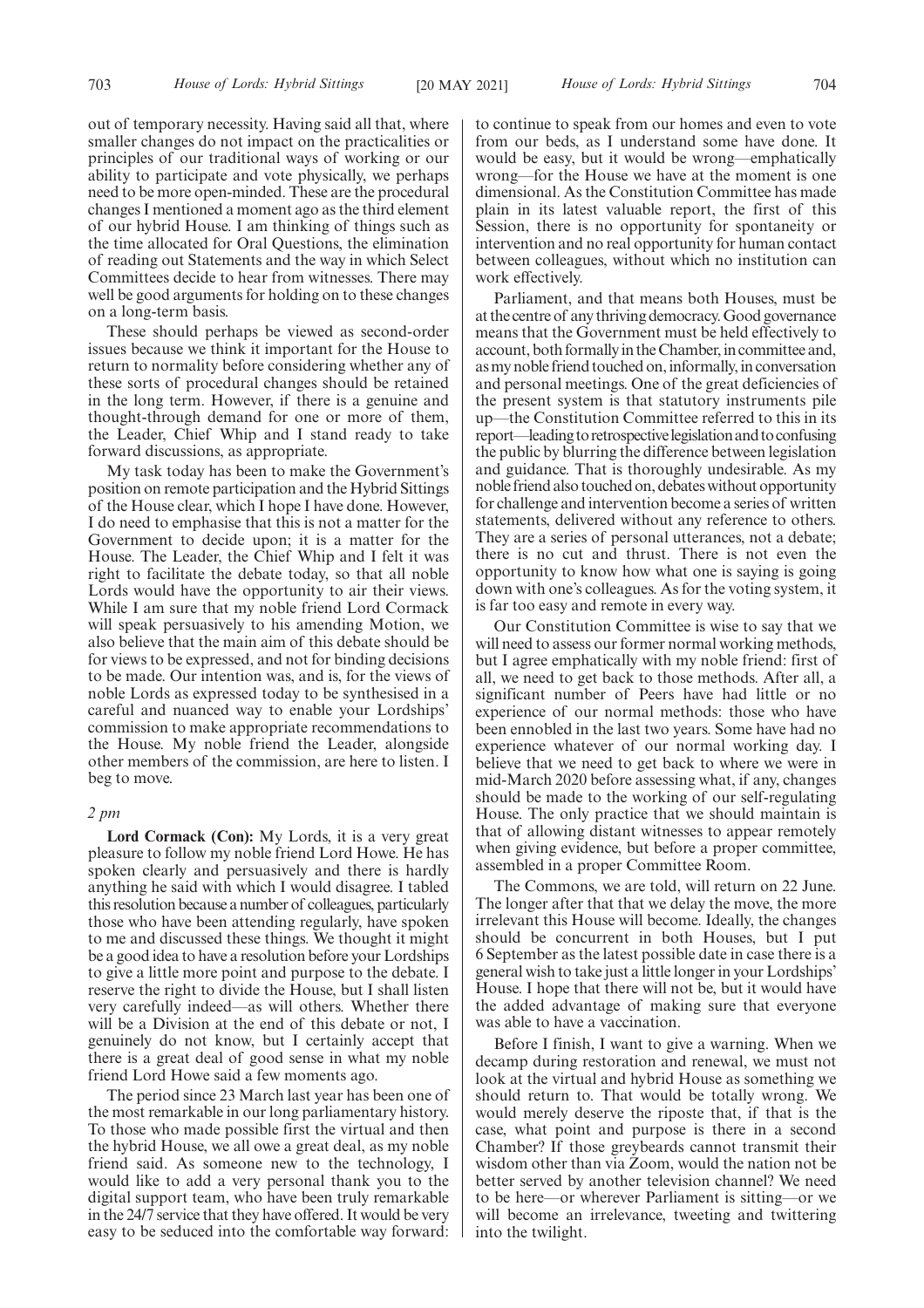#### [LORD CORMACK]

I have just been reading the diary of Alan Don, who was rector of St Margaret's and subdean during the war years; I commend it to your Lordships. He talks about this House and the other place sitting in Church House, the Robing Room and the Royal Gallery, and the Commons moving here, but meeting all the time during the Second World War—never, never giving up. This has been a very difficult period, but it has been nowhere near as difficult as the Second World War, when the bombs were falling on both Houses. If they could do it then, we can and should do it now.

#### *2.07 pm*

**Baroness McIntosh of Hudnall (Lab):** My Lords, during a long career in theatre, I supported many understudies. As they shook in their shoes waiting to go on, there were only ever two notes worth giving them: "Remember your lines" and "Try not to bump into the furniture". So far, so good. I have been a Back-Bencher all my political life, so it is a huge and, frankly, unexpected privilege to be asked to understudy my noble friend Lady Smith of Basildon, who is unavoidably absent on personal business today. She is a star in your Lordships' House and I know my place, but I hope that my recent membership of the House of Lords Commission, my current membership of the Procedure and Privileges Committee and my service as Deputy Speaker, as well as my experience on the Back Benches, will give me just enough credibility to take the edge off your Lordships' disappointment that my noble friend is, as we say in the theatre, "off".

I start by adding my thanks to those already given by the noble Earl and the noble Lord, Lord Cormack, to our many staff colleagues who have worked so hard, first to invent the virtual House and then to create the hybrid House and keep it going. It is an extraordinary achievement and we owe them a huge debt of gratitude. As a result of their patient efforts—as the noble Lord, Lord Cormack, has already alluded to—lots of us have even become modestly competent users of technology that we had never heard of a year ago.

This is an important debate, as the noble Earl, Lord Howe, and the noble Lord, Lord Cormack, have made clear. The noble Earl has set out the Government's position very clearly and unambiguously. While I do not disagree with everything that he said, or indeed much of it, there may be some additional points to make. After a challenging year, the House is faced with some critical choices. Fortunately, last week's excellent report from the Constitution Committee of your Lordships'House, which has already been mentioned, sets out the issues very clearly and concisely—including, by the way, some trenchant comments on the current state of play with restoration and renewal. I do not propose to dwell on that but hope that someone else will. The whole House will be grateful to my noble friend Lady Taylor and her colleagues; they have certainly made our job today easier. I agree wholeheartedly with their conclusion that the House needs to reflect on its experiences before deciding next steps.

Today's debate is the essential first stage in that process. Each Member's experience of the hybrid House has been different and we shall hear a wide range of views this afternoon. Everyone with some part to play in considering what the House should do next must, first and foremost, as the noble Earl said, keep an open mind —and listen. That is why I hope that the noble Lord, Lord Cormack, to whom I listened closely and for whom I have a very high regard, as I think he knows, will not press his Motion to a vote. Today should be for considering, not for deciding.

For me, the key observation of the Constitution Committee's report comes in its summary, where it says that

"changes to House of Lords procedures as a result of hybrid proceedings … has resulted in Parliament's essential scrutiny role becoming less effective, including its capacity to hold the Government to account. This presents significant problems for both members and ministers."

The University College London Constitution Unit recently warned that

"parliamentary accountability and control over decisions have diminished to a degree that would have been unthinkable before COVID-19".

I think there are few who would disagree. The constraints that have particularly affected your Lordships' House including the lack of spontaneous intervention, the absence of informal contacts and the restrictions on speakers' lists and speaking times—are discussed in detail. I am sure that we shall be hearing much more about these issues as the debate unfolds.

However, the Constitution Committee's report also points out that there have been benefits to the hybrid model, especially for Members for whom, for example, coming regularly to Westminster presents difficulties. It reminds us that our pre-pandemic procedures had shortcomings and frustrations, too. For example, our traditions of self-regulation, to which reference has already been made and which are treasured and jealously guarded by many of us, can be quite intimidating for others. The introduction of speakers' lists for most business and the calling of speakers from the Woolsack of course has been difficult, but it may have advantages which we must properly evaluate.

Our goal must be to make the House the most effective it can be in its role of scrutinising and revising legislation and holding the Government to account. That, in my view, does not necessarily mean going back to exactly how things were. We should bear in mind, as the noble Lord, Lord Cormack, has already reminded us, that the House has welcomed many new Members in the past year. Most have become impressively active participants in our work, but they have only ever known the House as it is today. This is their normal. I am glad to see that several will be speaking later; their perspective will be particularly valuable.

I would like to highlight a couple of other points. The first concerns Select Committees, which have been operating very successfully in hybrid mode; the Constitution Committee recommends that they should be allowed to continue to do so. Having served on two Select Committees in the past year, I agree that this way of working has been particularly helpful, especially in the ability to attract a more diverse range of witnesses.

The second is electronic voting, to which reference has of course already been made. I believe that PeerHub is an excellent innovation that we should retain and develop. Personally, like the noble Earl and the Government, I would not be in favour of continuing with the remote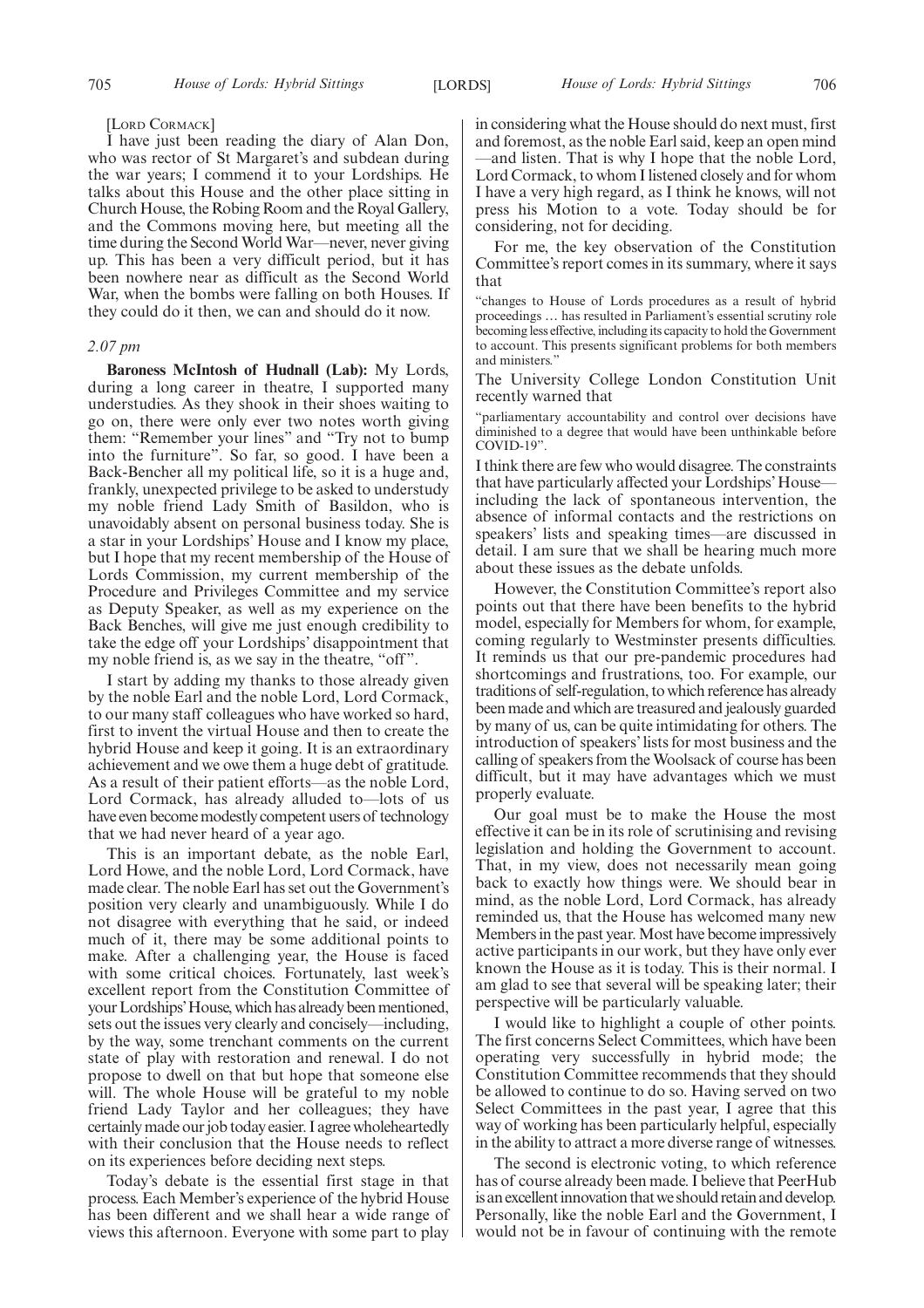element of the present voting arrangements once we are fully back in Westminster. But maintaining the electronic system for use on the Estate may have benefits, which I hope we will consider.

I note that the Constitution Committee report does not comment on the earlier start to business that we have become used to in the past year. While I think that, for some, there has been an upside to the current arrangements, it may be outweighed by the additional pressure created, particularly for Front-Bench colleagues, by reduced time available for preparation and for other business. Earlier starts are also less convenient, obviously, for Members who live at a distance from Westminster. None the less, it is a matter we should consider carefully to see if any adjustments to our previous arrangements would be helpful to the House.

Finally, a word on the social aspects—if I may put it that way—of life in the House of Lords. One might include chance meetings in the corridors, being able to invite guests in, or congenial conversations in the Bishops' Bar. If we are honest, that is probably what many of us have missed the most, not least because these informal contacts, as has been said, help to oil the wheels of the political machine. Let us hope that we can enjoy them again soon. But, as we do, we should remember the many staff colleagues who we depend on and whose circumstances may be very different from our own. We have a responsibility to ensure that their needs are understood and respected.

However hard we try, we cannot erase the impact of the pandemic. It has affected all of us individually and profoundly changed how we live and work together, perhaps for ever. While the idea of reverting wholesale to the old normal is attractive, I am not sure that it is desirable, or even possible. The House has invested a lot of time and money in creating some genuinely innovative systems of which we can be proud, and we have adapted our procedures imaginatively. There have also been strikingly high levels of participation while we have been in hybrid mode. Although the noble Earl and the noble Lord, Lord Cormack, have indicated that there are some downsides to that, it is something that we should note. It would be perverse—would it not?—to set all that experience aside.

We should especially heed the wise words of the Constitution Committee on the importance of applying what we have learned to strengthening the longer-term resilience and business continuity that we must expect to have. We must, I believe, embrace and value the capacity of the House to work differently, because there is no knowing when it may need to do so again. I look forward to the rest of the debate.

## *2.18 pm*

Lord Newby (LD): My Lords, 15 months ago, we could not have imagined that your Lordships' House would be discussing the extent to which it retained—not introduced —a range of ways of working that, at the time, would have seemed impossible, both politically and technically. So I, like other noble Lords who have spoken, begin by expressing my thanks to the staff who have worked so hard to implement the very widespread changes that we are debating today. I also acknowledge that many Members of your Lordships' House now have a proficiency in new technologies that, 15 months ago, they would have thought impossible.

I had Covid in March and I therefore decided that, as soon as the House started meeting again, I was at less risk than my colleagues and that I would come. I have attended virtually every day since the House resumed, probably more than any other Member of your Lordships' House. I have therefore seen at first hand, from in here, what it has been like as we have changed our procedures. As members of various committees know, I have chafed at the restrictions—many of which I have thought to be petty and overdone—with which we have had to put up over the last year.

As the country returns to normal, we now face the challenge that many other organisations are facing: how far should we simply revert to the ways we have done things in the past, and how far should we make permanent the changes that have been introduced, in an emergency, during a crisis? In making the decision, we have to begin by acknowledging the particular characteristics of Parliament, as the noble Earl, Lord Howe, and the noble Lord, Lord Cormack, have set out so eloquently. It is a place for debate, for weighing the strength of argument, for exerting influence over colleagues, and, particularly in your Lordships' House, for working together across parties on a daily basis. The conventional wisdom, which I support, is that this is best done face to face. It is undoubtedly the case that it is impossible to adequately hold Ministers to account through the sanitised environment of Zoom.

Against this, hybrid working allows those who cannot be present physically, because of either health conditions, work commitments elsewhere or problematic travel arrangements, to participate in our deliberations where otherwise they would not have been able to do so. This obviously allows a greater number of participants and a broader range of views. In a parliament, that is a good thing. The easiest option would simply be to turn the clock back and do everything as we did it before. That obviously has the benefit of simplicity, but it implies that the way we did things before cannot be improved upon, or at least cannot be improved upon by any of the innovations of the last year. Surely nobody can really believe that.

As we have more fundamental reform of your Lordships' House, there is a disparity of view on the desirability of retaining virtually every aspect of the changes we have already made. In order to get a sense of balance among those views, we circulated a questionnaire among Members of the Liberal Democrat group to see what people thought. I thought it might be helpful if, instead of simply expressing my own view, I set out the headline views of my group.

First, while there is unanimity on virtually nothing, there is strong majority support for the following: that participation in the amending stages of Bills be restricted to those who can attend in person; that electronic voting should be retained in some form; that committees should be able to operate in a hybrid manner; and that each committee should decide for itself what degree of hybridity it thinks is most appropriate.

There was also support, by smaller majorities, for retaining a degree of hybridity for Oral Questions, Statements, Second Reading debates, SI debates, and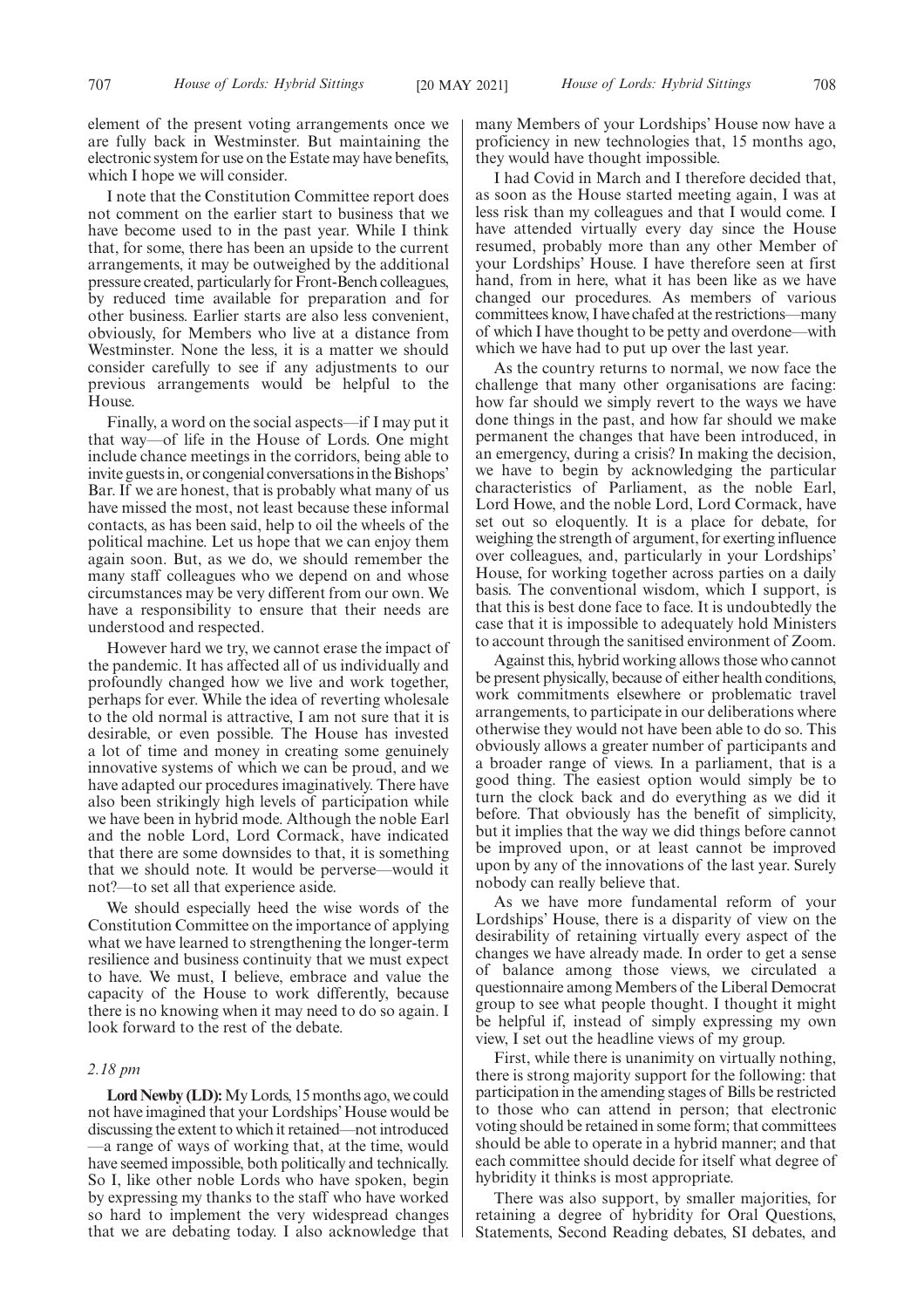#### [LORD NEWBY]

party and general debates, as well as for retaining our earlier starting times from Tuesday to Thursday but reverting to 2.30 pm on Monday to allow those travelling long distances to arrive for the start of business. There was also a recognition that because some people would not be able to easily attend the House in person for some time after 21 June, mainly for health reasons, there should be a transition to whatever final arrangements were made to a point in the autumn, when, all being well, all significant Covid-related barriers to attendance would have lifted.

The only two glosses I put on those general findings, from my personal perspective, are these. First, while I do believe electronic voting should be retained, I accept that very many believe it should be restricted to those on the precincts. There is a good argument for retaining the current system, albeit without voting continuing to qualify for an allowance. But if, as I suspect, this is not a majority view, I hope that at the very least we allow electronic voting on the premises. Spending many hours a year shuffling at glacial speed through the Lobbies should surely be a thing of the past.

I also believe there is a strong case for allowing those who have a disability that makes attending the House difficult to retain the option to participate virtually on a permanent basis. The truth is that the House will not be able to benefit fully from the wisdom and experience of all its Members unless such an approach is adopted, and we will all be poorer as a result. The noble Earl, Lord Howe, says this is not an acceptable way forward, not least because people who participate virtually would not do so on the same basis, so there would not be parity. I do not know how many disabled Members of your Lordships' House he has spoken to, but I can tell him that, from those I have spoken to, that would be a very small price to pay to have a continued ability to participate in the work of the House.

There are many more detailed aspects of the way we do things—for example, whether we retain speakers' lists for Questions, or whether we repeat ministerial Statements made in the Commons on the same day here—on which I know Members of your Lordships' House have strong and differing views. We should proceed with the maximum degree of consensus. This argues for not necessarily deciding on all the changes by 21 June—assuming that the next phase of easing happens on 21 June.

My principal plea, as we return to normality, is not to discard anything that we have done for the first time in the past 15 months simply for the sake of returning to normal. No other organisation is doing that. The noble Earl says that everybody is going back to the office, but, in my experience, virtually no organisation that has a large number of staff is going back on the same terms. People are working part-time and different methods of operation are being undertaken. This is happening everywhere else. It would be bizarre if your Lordships' House was the one place that did not look to see where it could improve its efficiency and effectiveness by continuing changes it is already undertaking. Surely we want a new normality to embed those changes that have helped your Lordships' House to undertake its core functions of scrutinising legislation, holding Ministers to account and leading a public debate. The Government want the country to build back better. We should aim to do the same.

# *2.27 pm*

**Baroness Hayman (CB):** My Lords, I am grateful to the Leader of the House and her colleagues around the House for arranging today's debate. It is a privilege to be the first of around 80 Back-Bench speakers contributing to the debate on the Motions before the House. We can already hear that there will be strong and divergent views expressed today. I do not want in my contribution to set out my own personal prescription for the way forward for the House. What is important is that this is part of a process in which people listen to each other.

I very much support the recommendations by the Constitution Committee that any draft proposals that it or the Commission or the Procedure Committee make for change should go out to consultation before any firm recommendations are put to the House for decision. I would add my own prescription that provision should be made for review, so that we go step by step with the changes. In our considerations, I suggest that we follow the prescription from Albert Einstein, which we were reminded about in the House earlier this week. He said that if given an hour to solve a problem, he would spend 55 minutes looking at the problem and only five minutes looking at the solution.

I hope that we can find common ground—and it has emerged from speeches already today. The essential problem we have collectively to solve is how we ensure that the Lords functions at the highest standards and as effectively as it can in its essential tasks of scrutinising and improving legislation, utilising the expertise and experience of its Members through committee work, and, above all, and centrally, holding the Government to account.

That ability has been degraded and our capacity to fulfil our role has been downplayed. The ways in which this has happened have already been spoken about, and they are set out in the report of this House's Constitution Committee and in the Government's response to the House of Commons Procedure Committee report, which included the words

"the quality of debate and scrutiny has undoubtedly suffered … scrutiny of Government has been less effective with fewer opportunities for interventions; debates have been reduced to a succession of pre-prepared speeches read out one after the other; MPs have had fewer opportunities for collegiate cooperation to hold government to account … there has been less spontaneity and flexibility and backbenchers have had reduced access to ministers.'

All that is true and is of great concern. It is the problem we need to put right, but the challenge is to do so: to remedy the deficiencies, but not to assume that we can go back.

The noble Lord, Lord Cormack, said that we should beware of "the comfortable way"—the comfort of working from home, the ease of contributing remotely. I agree with him about that, but there is a comfortable way of thinking that the status quo ante is what we need and that there are no challenges at all. As others have said, we were not doing our job perfectly before Covid, and we need to look very carefully to see whether there are things that we can learn, or imagine, from remote and digital working that could, in future,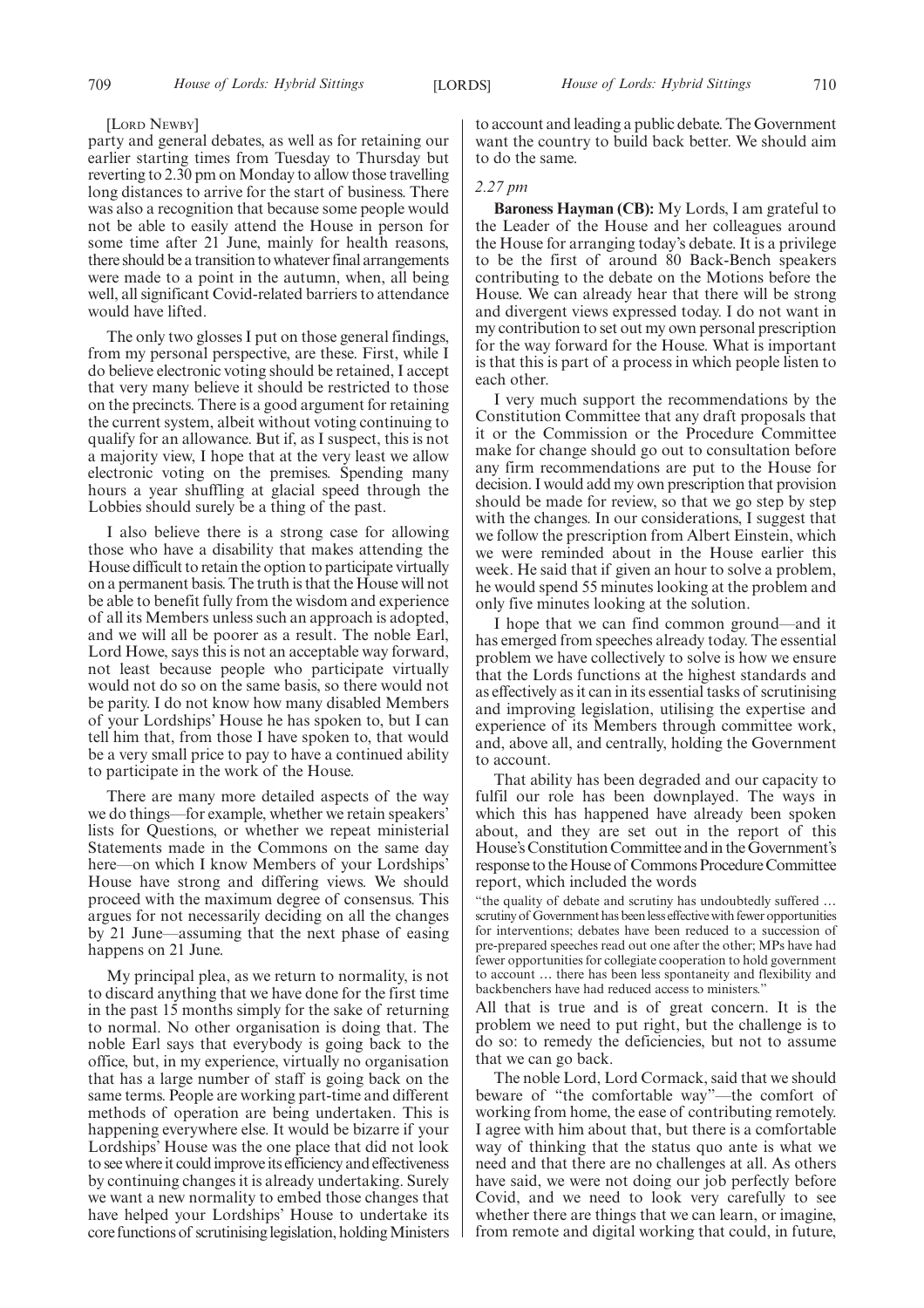enhance the performance of the House as a whole. I have to say to the noble Earl, Lord Howe, that while I agreed with a great deal of what he said, I thought his list of possible things that might, perhaps, a little bit, be considered for doing things better in the future was slightly minimalist. I think there is real opportunity to do better and to talk about the sorts of things that the noble Baroness, Lady McIntosh, mentioned, in terms of self-regulation.

I am unashamedly a sentimentalist about Parliament. I have been much happier this week, participating here, than remotely. Politics is a people business, but we live in a world that is ever more digital and changing and we need to find a way forward that understands both those truths.

#### *2.32 pm*

**The Lord Bishop of Birmingham:** My Lords, I share, from these Benches, our gratitude for all those who have worked so hard, with agility and rapidity, both the staff that serve the House and those who manage the business of the House, in a very challenging and, in fact, a unique time, as has been referred to several times already.

The noble Earl, Lord Howe, said that every aspect of life has been affected by the coronavirus pandemic. Even churches have become hybrid. Families have been separated and have kept in touch by Zoom. Employers and employees are now negotiating home and back-to-work settings. Online parents' evenings at schools have become more popular than ever. As has been said already, I join those who are at a moment of learning lessons from what has happened to us, unexpected and unprepared, over the past 15 months. This great disruption means that we will face further change, not just here but in society as a whole. The decisions we have to make are about what to keep that has been beneficial, or surprisingly new and advantageous, and what to go back to, as what works well for our purpose today. We do so in the context of an uncertain journey ahead, on the road map, and also with the priority to keep everyone safe and well in this terrible time of virus, as I believe we have tried to do in this House.

I have no doubt that your Lordships will want to do this learning on the basis of the principles of our primary purpose. As was said in Question Time on Tuesday, I think, structures follow purpose—it has been well articulated here, and I do not have to go through the details—but this, I believe, is best fulfilled in person. Yet, at the same time I agree with those who have said we should not simply stop and revert without attending to what we have experienced in some detail and to see what might be beneficial in the months and years ahead.

Let me just reflect for a moment on the experience of the Lords spiritual in our purpose of scrutiny. One of my colleagues has been quite clear that this has been stifled by the medium of Zoom. Then we come on to the whole business of accountability, our major passion in this House, to allow the Government—whatever kind of Government—to be held to account in the rush and tumble of our current way of doing things. Colleagues would say that it has been harder to press the Government to accountability, not least at this time when we have had to make lots of decisions by secondary legislation or, as was mentioned by the noble Lord, Lord Cormack, by statutory instruments.

Of course, there is the important matter of legislation itself: our role as part of the Parliament, the legislature in our organisation, especially at a time when there is tension and a contested power struggle between legislature, Executive and judiciary. This is much better done in person rather than remotely. The Lords spiritual is a distinctive group in your Lordships' House—when writs are issued, it is done in the name of the Lords spiritual and temporal—bringing with us our regional experience and our responsibilities from all around the country. As has been mentioned, we have found it to be positive that committees, in the way they operate, have an advantage, in part, in their proceedings by having remote access, particularly when witnesses are being called. There is a much better reach, even internationally.

Electronic voting and the PeerHub have been mentioned. We love the PeerHub. Electronic voting has been used by the General Synod of the Church of England for several years, although some of my noble colleagues find it difficult to remember which of the three options, including abstaining, to press at the right time, which means that electronic life requires us to concentrate even more on the business of the day. Less easy, of course, has been the business of intervening when it comes to the very difficult task—I do not underestimate this—of forming the lists when ballots are involved. Colleagues on this Bench find that the custom of the House to allow an intervention in person is much more effective and easier than just being part of a ballot for which we cannot actually get in. I am sure that as we emerge from the next stage of the pandemic, decisions about rules and practices comments have already been made about the detailed work that may need to be done in our lessons learned—will include the interests of everyone in the House.

In summary, we on this side of the House feel that it is preferable to be present in person. We express, as has been mentioned, our full humanity, our ability as this extraordinary part of the created order, when we engage with one another by sight—if we have sight—by hearing, by touch, by listening and getting the mood of what is happening. Of course, this is using all the advantages of politics as has been practised over the centuries and I hope will go on being practised in the centuries ahead—although not all of us may be here to experience that when it comes. The same applies in church: we may well go on with hybrid. I am getting a nod and I am going to sit down. Please, may we work together in order to make the lessons learned really important. My final word is a word from the streets of Birmingham to the elders of the city: "If you're not on Instagram, you don't exist."

# *2.39 pm*

**Lord Forsyth of Drumlean (Con):** My Lords, it is a great pleasure to follow the right reverend Prelate the Bishop of Birmingham, and I agree with much of what he says. I associate myself with the thanks so many people have already expressed to the staff who have made this remote Parliament possible. I also agree with the right reverend Prelate about the importance of being here in person.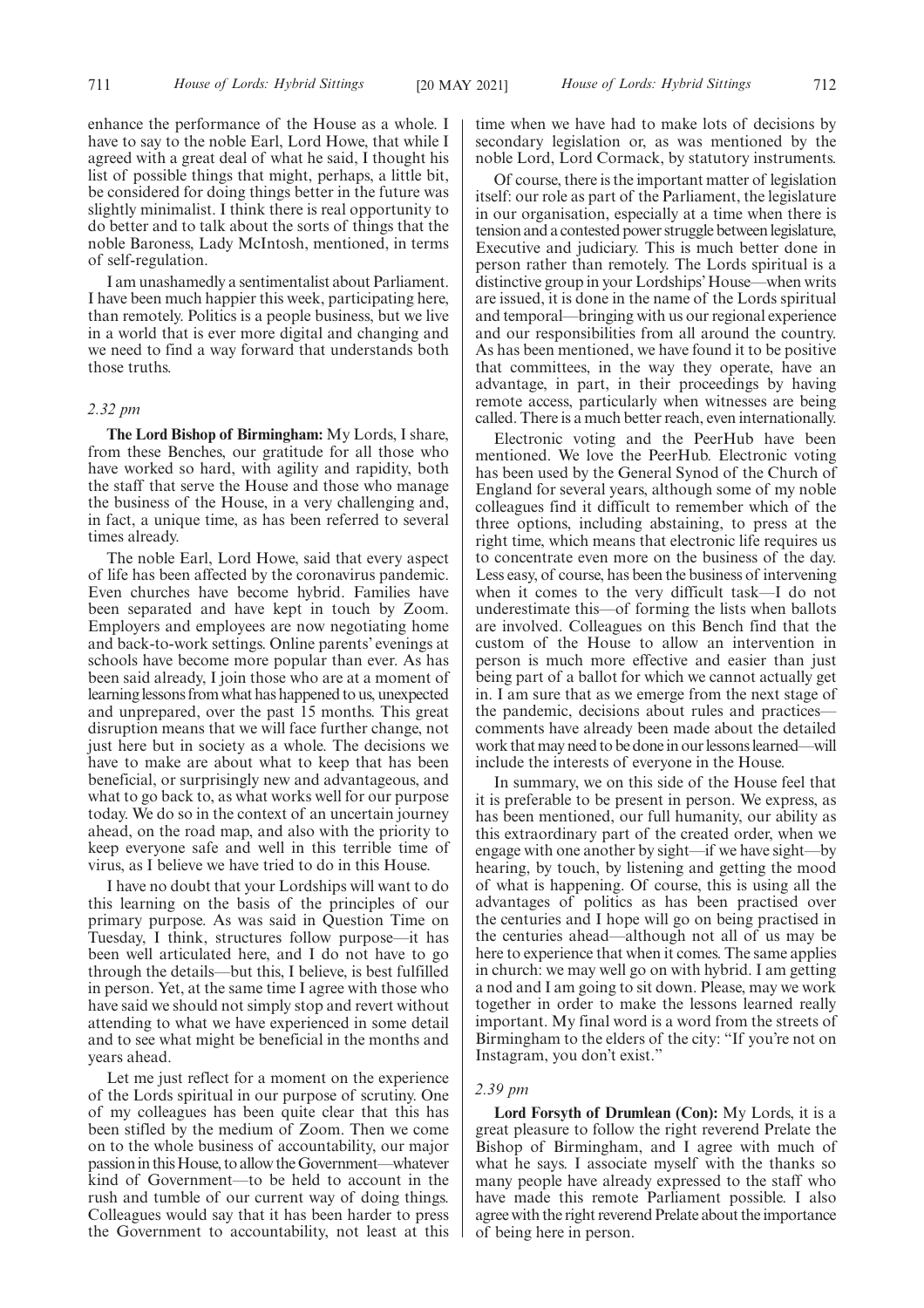#### [LORD FORSYTH OF DRUMLEAN]

I also congratulate the commission which has, in advance of this debate, anticipated what we were going to say by relaxing the rules today. I make that point partly as a criticism, because I would have thought it would be better to wait for the debate before deciding what relaxation should be considered—but then I am old-fashioned; I have this idea that we are a self-regulating Chamber.

Let us face it: the experience of this virtual Parliament has not made this House look particularly good in the eyes of the outside world. We have been subject to a degree of mockery. The clue really is in the name: Parliament—"parley". It is about being able to parley and engage with each other, and remote operations have certainly not enabled us to do so. If this House thinks that the other Chamber can relax its rules and go back to normal and that we should do nothing, it is on the way to extinction, in my view. I will not repeat the points made by my noble friend Lord Howe in opening this debate, but I will say that, probably for the first time, I agree with every word that has come from the Front Bench today—except, perhaps, the last sentence, where my noble friend suggested that it was for the commission to come forward with its views. It is for this House to come forward with its views.

I think we should have a care for the Government, who have the duty to carry forward the legislative programme. My noble friend Lord Howe mentioned the sudden increase in the number of Divisions. I am a believer in markets and, therefore, I am not surprised that we have seen a large increase in the number of people participating in voting and in the proceedings of our House when the incentives are such—but perhaps I am rather cynical.

For those who say, "Well, actually, we have to make allowances for people who cannot come to this House", I will give one little anecdote. In her latter years, when she was very frail, the late Baroness Thatcher would ring my office—I worked for JP Morgan at the time—to say, "I am thinking of going into the House this afternoon; would you come along and support me?" So I would cancel all my meetings and go. This was happening quite frequently, so  $\tilde{I}$  said, "You know, Margaret, you have been Prime Minister. You have saved our country—you don't need to come as often as you do"—at which point there was an explosion. She said, "Michael, when we were appointed to this House, it was our duty to turn up and participate in these proceedings. And, by the way, how often do you come when I am not coming?" I think that is an important point: we do have a duty to participate, and if we feel that we are not able to do so, or do not want to do so, we should make way for those people who are.

In introducing this debate, my noble friend talked about the temporary nature of the changes made—and they were temporary. However, listening to some of the speakers opposite, I am beginning to think that they are about as temporary as the introduction of income tax. They were temporary because there was an emergency, so the starting point should be that we return to normal. Yes, if we want to make changes, fine—but let us not delude ourselves that what we had before worked perfectly well.

On the issue of committees, I chair the Economic Affairs Committee. In our current inquiry on quantitative easing, we have been able to talk to and have as witnesses central bankers from all over the world and some very distinguished people—who, incidentally, seem to be flattered to be asked to give evidence to our House. That is great, but we could always do that; we could always have witnesses remotely. Of course, we also have the committees sitting virtually. I do not know whether it works well for members of the committee. It is great if you are chairman, because you are in complete control—but you have no interaction. People can put their hands up, but you do not have the same degree of interaction. So I say to those who argue that we should continue our committees in this way that I think we would lose a very great deal.

Of course, we need to think about the staff, as the noble Baroness, Lady McIntosh, pointed out. I believe that the operation of Parliament is central to the future of our country. Therefore, those people who support us in carrying out our work, and those people in the other place, are essential workers. Why do we not have the courage to stand up and ensure that all of them are able to get vaccines if they wish to do so? That would completely change things. The answer is that we are afraid of the tabloids. Well, let us just take it on the chin from the tabloids, because many of them are no friends of this place.

On the issue of holding Ministers to account, what they say from that Dispatch Box is important. If a Minister says that travelling is dangerous, it affects hundreds of thousands of people throughout our country. We should be able to challenge those statements, and we are unable to do so. It is central to our entire purpose and, if we fail to do that, I am afraid that we will disappear.

Finally, on the impact of this virtual Parliament, we have people reading speeches to a computer screen, unable to interact. Reading speeches actually used to be banned—in the old days, people would start saying, "Reading!" We lose that interaction between us.

So I want us to go back to where we were. If people want to propose changes for improvement as a result of this experience, let them do so. But let us not delay making this Chamber—this Parliament—effective, because that is what the people of this country expect.

#### *2.46 pm*

**Baroness Taylor of Bolton (Lab) [V]:** My Lords, I start by offering my congratulations to my noble friend Lady McIntosh on her debut performance. I hope that she might get a taste for speaking from the Front Bench. I also join others in sincerely thanking those in the House who have made the changes to our proceedings work, despite all the difficulties.

The Queen's Speech last week contained one phrase that is very relevant to this debate:

"My Government will … restore the balance … between the executive"

and the legislature. I am not sure that my version of that balance will be the same as Ministers', but I mention this because we should not assume that everything—especially in respect of that balance—was right with our proceedings pre Covid. It was not. In looking ahead, we should absolutely consider first of all what procedures and practices this House needs to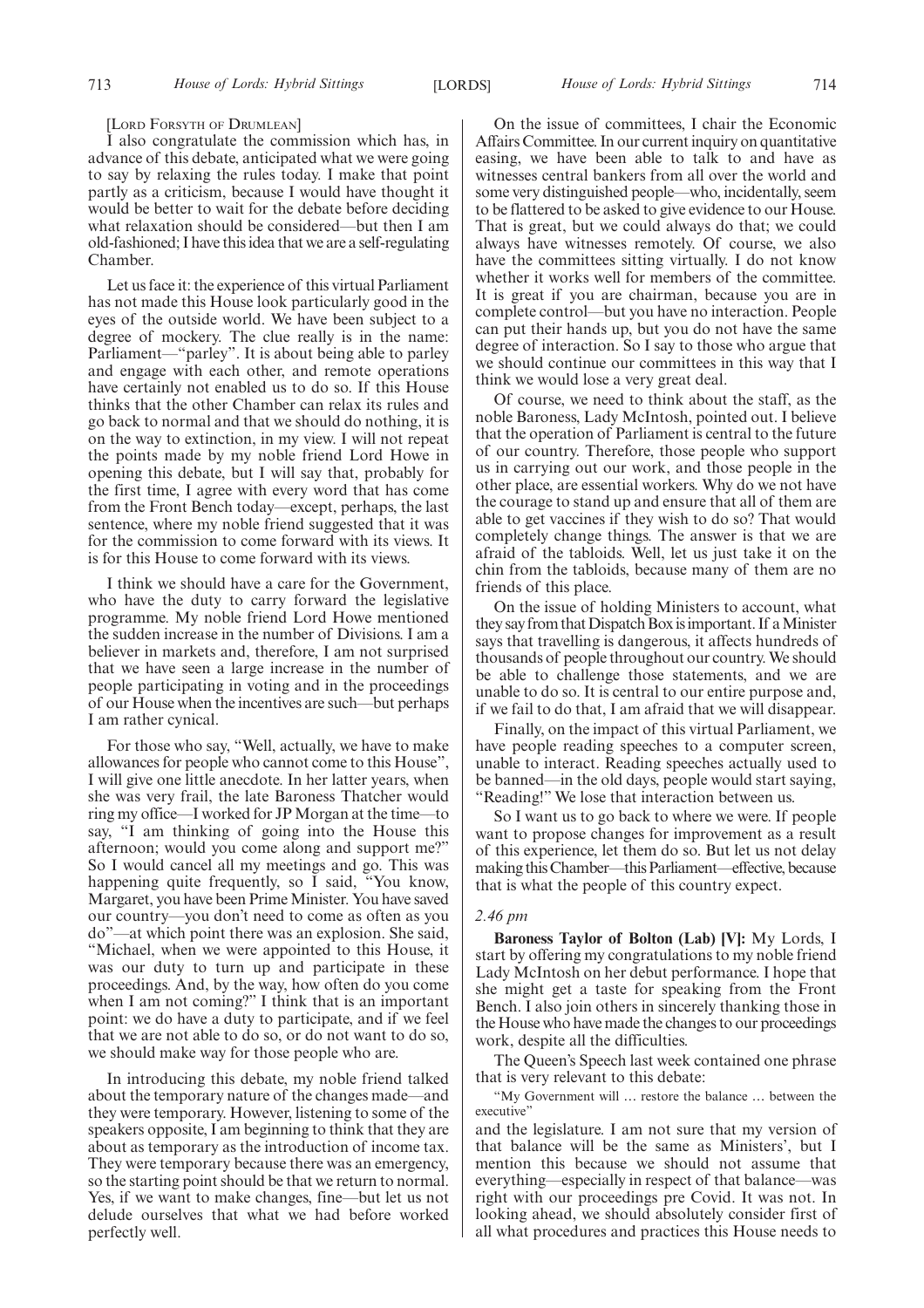allow us to fulfil our obligations to properly scrutinise legislation and fully hold the Government to account, because we have not been able to do either of those things as we should in recent months. I do not think, as some others have suggested, that we can simply press a reset button and assume that all will be well. It is neither practical nor desirable to do that.

The Constitution Committee, which I chair, has produced a report. Some colleagues have referred to it, and I hope it has been of help to the House. We listened, we took evidence, and we had information from officeholders, Members, Back-Benchers, Front-Benchers and Cross-Benchers. In our report, we not only outline the narrative of what has happened over the last 15 months but set out the advantages and disadvantages of the changes introduced to our procedures. As has been mentioned, different individuals have different priorities and experiences of the Chamber and our proceedings.

I was hoping that we could agree that we should not rush to judgment, but I think some people want to do that. The reason we should not make any snap decisions or set a specific date is threefold. First, we do not know what the next turn of the pandemic might be. Noble Lords only have to look at my home town of Bolton to see that there is a need for caution, because we do not know what might hit us next or what the next challenge might be. There is also the fact that many of us—most of us—in the House have had second vaccinations, and many of us will be expecting boosters in the autumn. That is not the case for our staff, many of whom are so much younger and have not had their first jab. But there is also the issue that, if we make decisions now, we may have to go back on them because we may get them wrong. That is why the Constitution Committee recommended a staged approach: that we should have a debate of this kind and then the Procedure Committee should draw up draft proposals —we emphasise, "draft" proposals—that the House could look at again. The committee could then amend them in light of that debate, and we could have a full, proper debate before we accept any changes.

I turn to the specific issues raised. My personal view is that we are a Parliament, as others have said. In normal circumstances, we should rely primarily on being present in person. However, we must acknowledge that some Members have exceptional difficulties. We cannot just dismiss this. We have to look at further potential arrangements for helping in those circumstances.

Many Members feel that the battle to be heard at Question Time is intimidating. They prefer a list system. Not everybody agrees. Maybe we should look at some form of compromise; there could be scope for the first three Questions to be listed and then having a more open situation. We must be willing to consider tweaking or modifying our arrangements in some respects.

As has been mentioned before, the major problem with the current arrangements is the total lack of spontaneity. This is a real and serious cause for concern. It curtails the scope for the will of the House to be felt by Ministers, for which there is no substitute. One Minister has said to me privately that the current arrangements are much easier for Ministers. I know that the noble Baroness, Lady Evans, disagrees, but I

thought that the noble Earl, in opening the debate, was hinting that this might be the case. The lack of atmosphere in the House helps Ministers and lets them off the hook too often. This is not just about having a lively Chamber or a lively debate. The loss of spontaneity is very significant, particularly when it comes to the Committee or Report stages of legislation. At that point, constructive dialogue across the Chamber between Members can lead to real improvements in legislation. This has to be in everyone's interests, including those of Ministers. The tweaks that have been made to our virtual proceedings to try to improve the situation have not worked. Preparations for any future emergency will need to take this into account.

Time limits on speeches is a vexed question. We have seen some ridiculous situations where Members with vast, relevant experience have been limited to one minute. This is just not on. We need a system where we have no less than five minutes in major debates, and perhaps three minutes in others. If this limits the number of us who can speak on every occasion, I am afraid that we may have to live with it.

I do not think that we can retain the present system of remote voting in the long term. We have to keep it until everyone feels safe coming to Westminster in person. Having card reader facilities around the Chamber would help everybody.

Mention has been made of committees. They work well and should be allowed to develop hybrid proceedings. However, my committee thought that the business continuity plan of the House did not cover the circumstances of the pandemic. The House may well face other problems or emergencies—especially during restoration and renewal, if the Government get their way and delay this further. We need to ensure that we have a business continuity plan which covers every contingency. This would stand the House in good stead. We can thereby learn the lessons of our experiences during the last 15 months.

#### *2.54 pm*

**Baroness Hamwee (LD) [V]:** My Lords, I have it easy: I live in London and I do not have to look after anyone else, with travel and caring two of the issues that face many noble Lords. As well as appreciating the work that has gone on—and still goes on—into enabling the House to function, I appreciate how our current way of working has meant colleagues who had had to make considerable efforts to attend, given illness or disability, could continue to do so. I say "appreciate" because their contributions are valuable. I am sure that they would be the first to acknowledge that accepting a peerage involves a commitment to contribute which they wish to fulfil. I want to see those colleagues enabled to continue to do so. Having been forced to be creative, the House should continue to innovate—quite apart from the moral, if not legal, duty to make reasonable adjustments. I mean sensible innovation in any and every aspect.

We are able to make our views known. I should be interested to know how the House is actively consulting the staff about ways of working. Our considerations are not necessarily theirs. They may have views about the effectiveness of hybrid proceedings.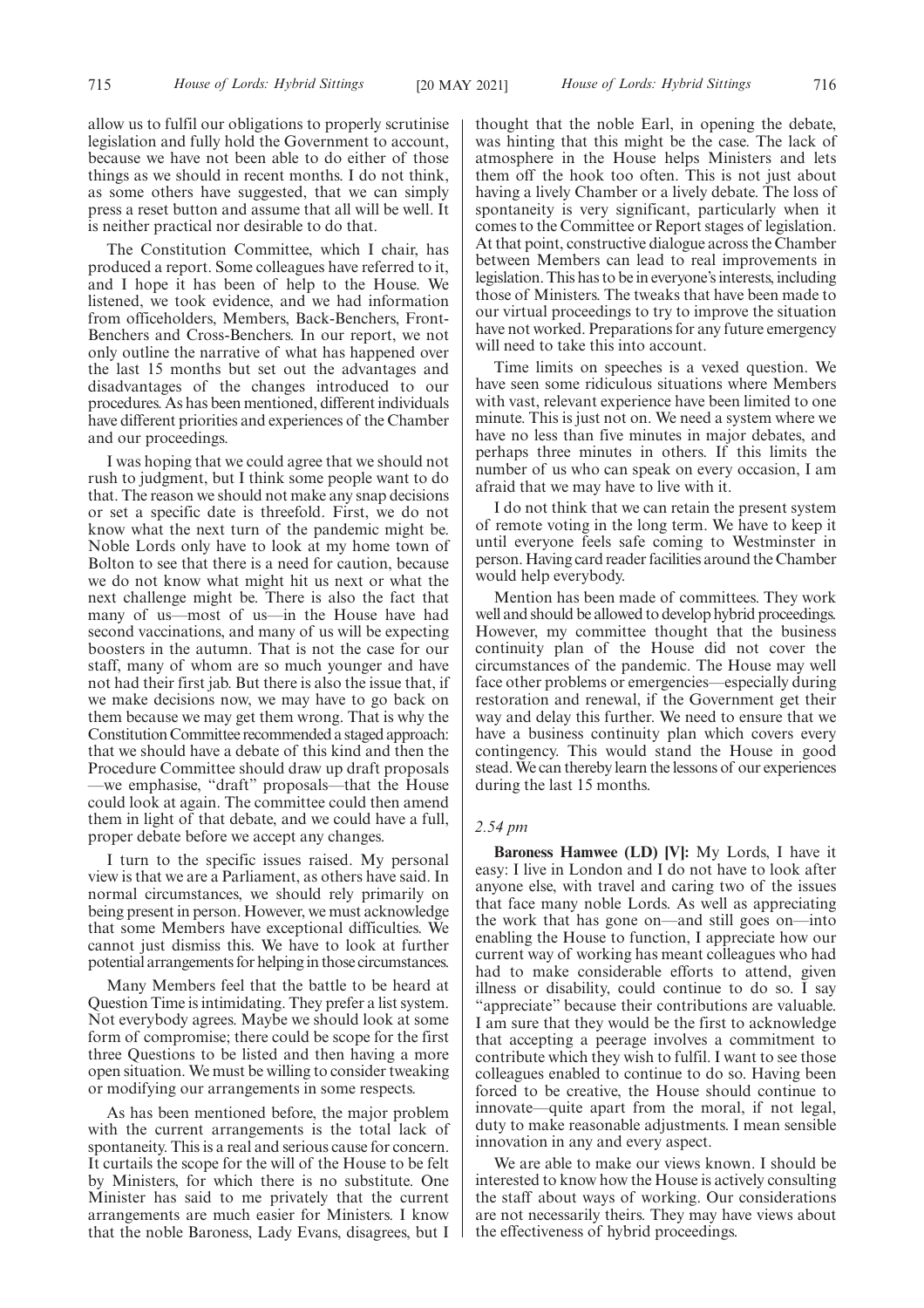#### [BARONESS HAMWEE]

I want to focus on remote working for committees. I am chairing one of the House's new Select Committees and confess that I have not consulted anyone about what I shall say, so this is personal. Until Easter, I was a member of two committees whose chairs and staff made them productive. My strong view is that fully remote working is second best. A lot is being written about the psychology and operation of groups in the light of recent experience, I am sure. I think that a committee develops a personality of its own; it is more than the sum of its parts. A sometimes disparate collection of individuals makes up a team—not necessarily with the same views or approach, but able to operate as an entity. This is particularly true of scrutiny—everyone is interested in the workability of a policy, if for different reasons.

Noble Lords are masters of impassivity. Reactions can be very subtle. A comment to that effect was made by David Natzler in evidence to the Constitution Committee in its excellent work. That subtlety and those non-verbal communications are lost when members are not in the same physical space. They are quite different from messages in a chat function. Sometimes it is about how members react to what witnesses are saying, or how witnesses themselves react to questions and to one another. Sometimes it is about a Minister's reactions and how at ease they are. How are all witnesses —including Ministers who are in the same room as other people—responding or not responding to one another? One can best observe these things if they are all in the same space, not dependent on the clues available according to the broadcasters'edit. Observation is one of our scrutiny tools. It supports spontaneity. The process itself is an important part of scrutiny. It is an outcome in itself, additional to a report. My analysis of personal interaction is similar to that of the noble Earl, Lord Howe, although it does not take me to the same conclusions. Let us not forget the water-cooler moments before a meeting—the discussion, chat and gossip that make for team-building and good, collaborative functioning.

Remote participation must have been very difficult for members—and sometimes for witnesses—who had to join by phone or had low bandwidth. Parity of treatment probably means different things to different people, but everyone being online does not necessarily produce parity. Committees could surely remain hybrid if that would enable everyone to take part.

We could not have functioned during the last few months had we not been able to take evidence remotely. With some witnesses—academics, for instance—I do not think that we have been disadvantaged. We have been able to hear from some who would have had to make a disproportionate effort to come to Westminster. I trust that, now that we have the gear and the experience, we can regard this as an additional facility, but we should not assume that online suits every witness or works on every occasion. Experts by experience of certain situations may be more relaxed if they are communicating with people they can see properly. I guess we all regard ourselves as experts by experience now. I hope there are common threads to be extracted from our debate today.

# *2.59 pm*

**Lord Norton of Louth (Con) [V]:** My Lords, the sole criterion for assessing the hybrid proceedings should not be whether they have proved popular or convenient to Members, but whether they have facilitated—indeed, enhanced—the capacity of the House to fulfil its functions, primarily those of scrutinising legislation and calling the Government to account for their actions and policies.

The fact that we have managed all-Hybrid Sittings is, as we have heard, a tribute to those responsible for the technical delivery of proceedings. Without their work, the bottle of parliamentary scrutiny would be near empty. As it is, it is a quarter or a half full. Some Members of the House have generalised on the basis of it being half full. The fact that the House has been able to achieve some changes to legislation and even prevent certain provisions being pursued does not make the case for a continuation of Hybrid Sittings. When one compares performance during the pandemic with the period before, we are falling short, and by a considerable margin.

The capacity of the House to engage in detailed scrutiny has diminished as the use of prerogative and order-making powers by Ministers has expanded massively. The UCL Constitution Unit, along with other bodies, has produced a damning analysis of the situation in the other place. We are in a not dissimilar position, as is clear from the report of the Constitution Committee published on 13 May. As the committee identified, the problem is not just the sheer number of statutory instruments laid before Parliament but the use of fast-track legislative procedures and inadequate explanatory material. Scrutinising Bills and ministerial actions is made difficult by procedural limitations, by the prohibition on interventions and by our inability not only to be present in numbers in the Chamber to challenge Ministers but to meet informally outside the Chamber—essential for lobbying and information exchange. We are operating, but at a sub-par level.

The way forward, as the Constitution Committee recommends, is to engage in lesson-drawing: are there features of the Hybrid Sittings that have enhanced the capacity of the House to fulfil its functions and that may therefore be worth utilising in future? I suggest that we undertake four lesson-drawing exercises rather than one. The first is to identify any features that merit being retained when we resume meeting physically. That is the most pressing inquiry. The second is to identify features that may be utilised when we decant the Palace in preparation for the restoration and renewal programme. The third is to identify features that may be utilised as part of the R&R programme and be integral when we return to the Palace. The fourth, as the Constitution Committee identifies, is to consider how we cope if there is a future crisis and we are unable to meet physically. How can we enhance current facilities, should we need ever again to have Hybrid, or purely Virtual, Sittings?

There are thus several lesson-drawing exercises. Committees may wish to continue to utilise the power they already have to take evidence online. The ability to take evidence virtually may be built into the R&R programme. Remote working by staff may be utilised more extensively, but temporarily, during the period of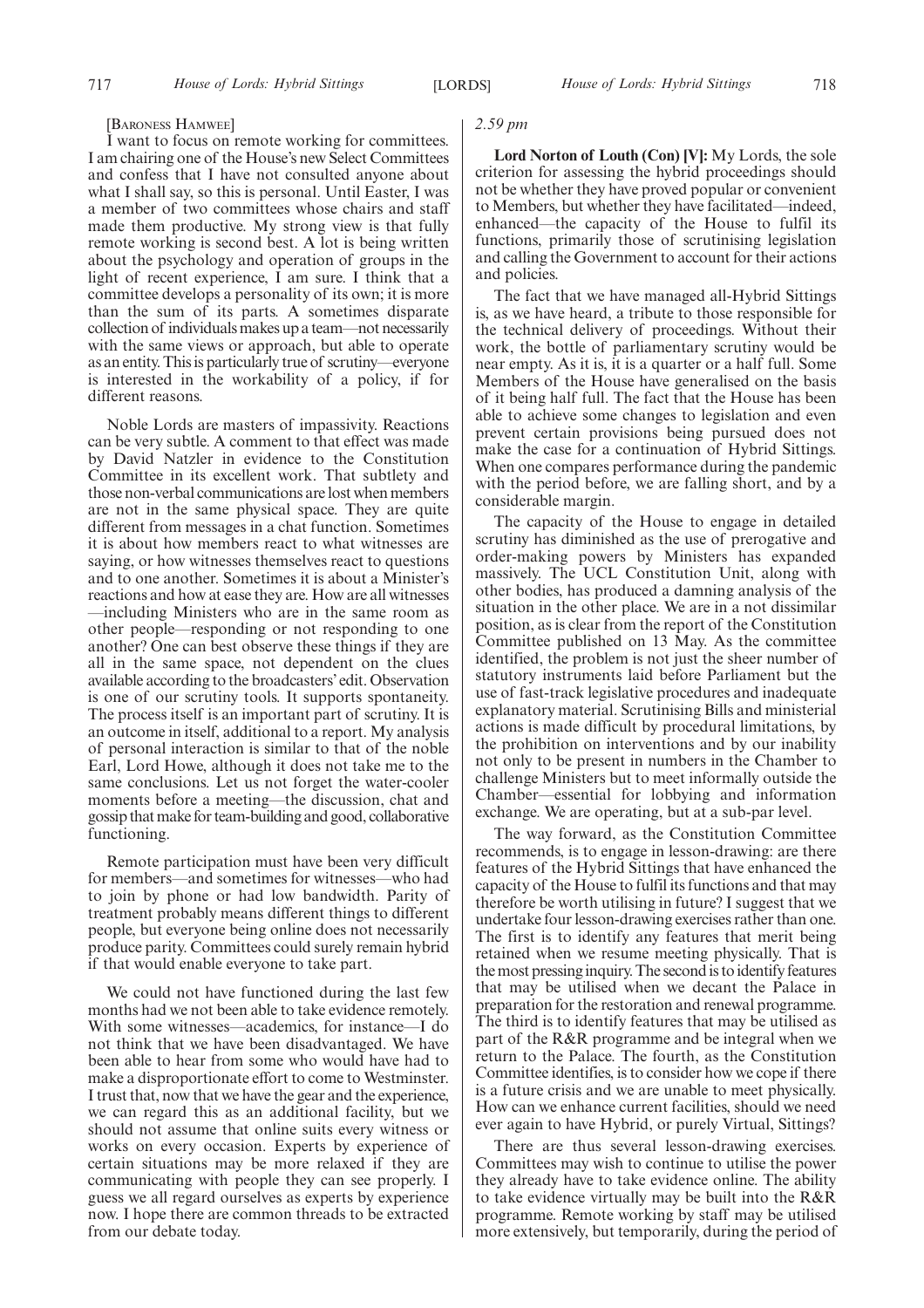decant. In all our reflections, there must be one overriding consideration: the need to restore and, if possible, enhance our capacity to scrutinise legislation and call government to account. That is how we add value to the political process; that is how we complement the elected Chamber.

# *3.05 pm*

**Lord Hope of Craighead (CB) [V]:** My Lords, I start with some of the things which I believe have worked really well and should be on the list of things we should retain.

Number one on my list is the listing of speakers for Questions and Ministerial Statements and the calling of their names from the Woolsack. Casting my mind back to how things used to be, it fell to me when I was the Convenor to try to ensure that the Cross-Benchers got their fair share of the opportunities to come in within the time allowed. This was not easy under the free-for-all system we used to have. Those who had the loudest voices tended to outplay those who had real contributions to make but who were too hesitant, or whose voices were less easy to hear.

I could usually judge who it was among the Cross-Benchers who should be, and wanted to be, heard on each occasion. My job then was to try to make contact with the then Government Chief Whip, the noble Lord, Lord Taylor of Holbeach, who sat almost within arm's length of where I was sitting as Convenor. This was because it was then generally understood among the usual channels that he should decide whose turn it was to come next, as the Lord Speaker did not yet have that function. It usually worked, although for obvious reasons it was controversial. But, if the right reverend Prelate the Bishop of Birmingham will forgive me for saying so, there were occasions when the careful arrangements we had made broke down when a right reverend Prelate stood up, as the convention was that a Lord Spiritual should have always have priority over everyone else. Things were not much better when the Lord Speaker took over from the Government Chief Whip, and of course I was no longer within arm's length of the controller.

The listing system we have developed has eliminated the disadvantages of the old system and produced real benefits in return. The opportunity to speak is being distributed in a fairer and more orderly manner among the groups, and among the members within each group and the non-aligned. Extending the time allowed from seven minutes to 10 has allowed more people to come in who might otherwise not have been able to. The list has tended to instil a greater awareness of the need to keep questions and answers short. I suggest that we should keep this system, including the timings, when normal sittings are resumed.

Number two on my list is the use of the virtual, or remote, system for meetings of Select Committees. I chaired the HS2 committee in the very early days when we were just starting to resume work after the lockdown. Our main task was to take evidence from petitioners. Some of our meetings were attended by everyone, including the petitioners, in person, but we also had to have hybrid meetings, with some of our Members and some witnesses participating remotely. The imbalance that this created between the various participants was noticeable and uncomfortable, and it did not work very well, so I am not much in favour of hybrid committee sittings.

On the other hand, it has been a pleasure to take part in the virtual meetings of the Common Frameworks Scrutiny Committee and the Constitution Committee thanks, of course, to the noble Baronesses, Lady Andrews and Lady Taylor of Bolton, who have been chairing our meetings with such great skill. My impression is that it has been easier for us to discuss our business among ourselves in the informal setting of Teams or Zoom than in the large Committee Rooms we have, where we are all so spaced out from each other and it is sometimes not easy to hear what everyone is saying. Taking evidence remotely from witnesses in all parts of the United Kingdom, as we have been doing frequently in the Common Frameworks Scrutiny Committee, has been so much more convenient for them, at least. There will be occasions when Select Committees will want to meet in person, and of course I very much favour that, but I suggest that the facility to enable them to meet virtually if they wish should be retained. That would be a virtual meeting of everyone, not a hybrid meeting, which I found so unattractive.

There is time for me to mention only a few other points. I welcome the way in which each item of business is being announced and handled from the Woolsack for the better information of the public. That has been a great advance on which we can continue to build. As for remote voting, there is value in the PeerHub system because it saves so much time. If we can combine that with the need for Members to vote from within the premises, so much the better. But I hope very much, in sympathy with what the noble Lord, Lord Cormack, has been saying, that we can go back to list-free discussion of legislation through all its stages.

Finally, perhaps I may add my own words of deep appreciation for the work of all those behind the scenes who have made remote participation possible and enabled it to work so well.

#### *3.10 pm*

**Lord Howard of Rising (Con):** My Lords, the joy of this debate has been hearing my noble friend Lord Forsyth congratulating the Government. It is a rare event and I only wish that I could have seen the faces on the Front Bench—but there we are.

I hope that this House will give full support to returning to normal as soon as possible. We should resume our usual proceedings at the earliest possible opportunity. It is inconceivable that those who aspire to take part in the governing of this nation should not make the effort to attend Parliament, whatever the difficulties. Before the pandemic, facilities were made available so that those with disabilities could attend. There is no reason to suppose that this will not go on just as before.

There have been calls to continue with remote voting. I am sure that good reasons can be produced as to why it would be simpler and easier to have remote voting but, in the main, they are excuses for an easier life. I repeat that if one aspires to govern the nation, one should attend Parliament, and that includes voting and going through the Lobby.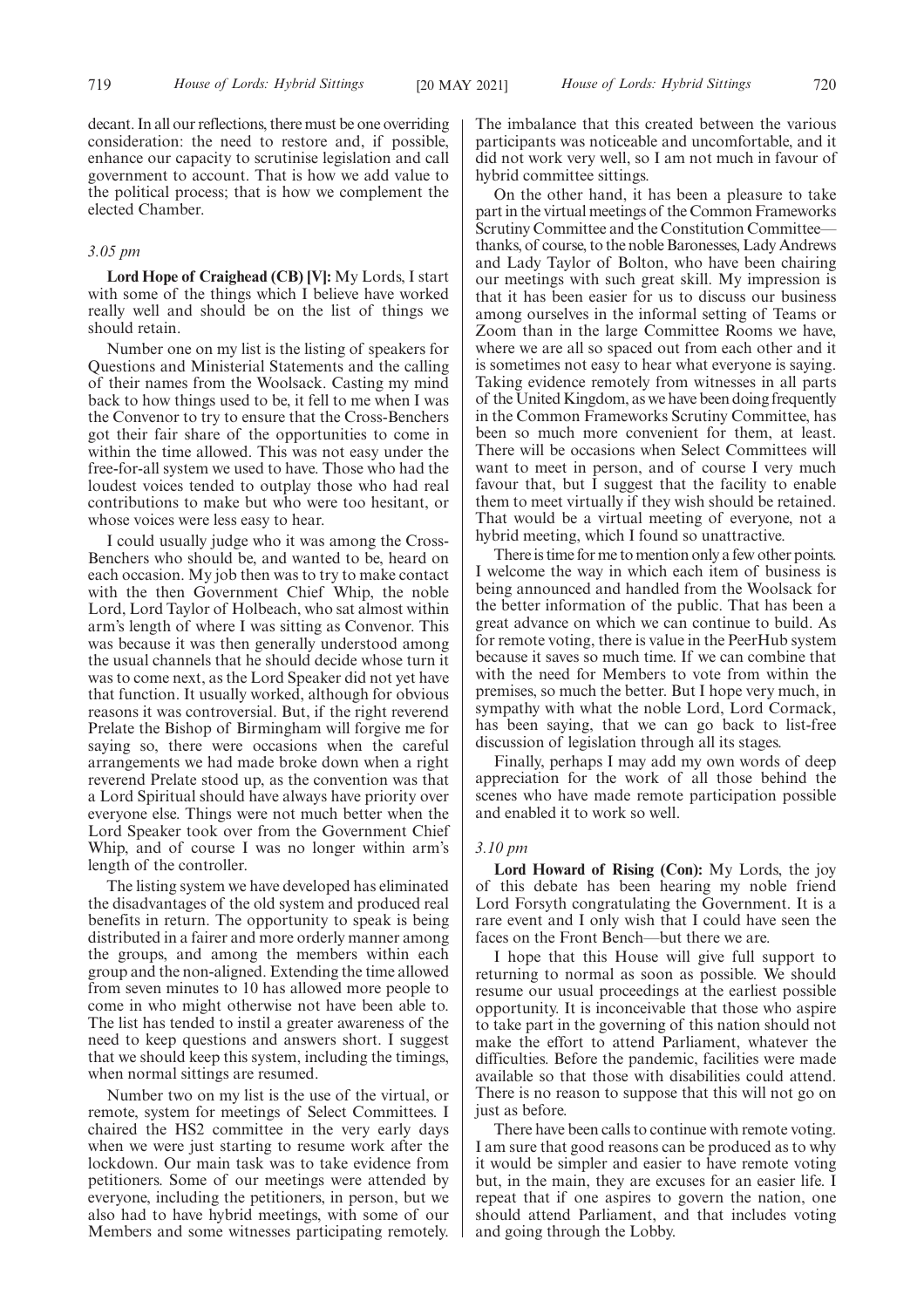#### [LORD HOWARD OF RISING]

There are those who think that the public considers that this House is too large and should be smaller. The size of the House is not of any interest to anyone outside the navel-gazing Westminster bubble. What the public finds of interest and a source of complete contempt is the idea of being paid to sit at home or on holiday drinking cocktails while receiving £163 for voting. The idea is shocking, embarrassing and demeaning, and the longer it goes on the more the media will focus on it. It should cease. I hope that this House will show some character, return to normal and end remote voting forthwith.

## *3.13 pm*

**Lord Rooker (Lab):** My Lords, the report from the Constitution Committee is helpful but the important paper of 21 April, headed "The marginalisation of the House of Commons under Covid has been shocking", by the Hansard Society and others, is more worrying. I shall refer to it as the Hansard report.

So far as the Constitution Committee report is concerned, paragraphs 42, 54, 81 and 89 are references to the fact that all was not well in the House of Lords before the pandemic with regard to accountability, scrutiny and adherence to the Ministerial Code. The hybrid working of the House benefits those in poor health, which prevents them attending in person, but it only works if those Members are sworn in after a general election. To be sworn in, one has to do it in person. That is a statutory requirement and it needs to be looked at if the system is to be retained.

My experience during Covid covers Oral Questions, Statements, Second Reading, Committee and Report. For years, I have not been at all certain why we bother with Second Reading debates. We do not vote on Second Readings and would never reject a Bill sent from the Commons for scrutiny. Second Reading debates here add nothing to a Bill. However, the Committee stage is crucial in more ways than Report. There is the ability to speak more than once and interact with Ministers and departments to receive the mood of the House. I know that, having been on both sides of the House. Departments get the mood of the House back. Those interactions should be restored as soon as possible. Assuming a that degree of hybridity continues, there is no reason to continue with equal treatment. Those in the Chamber should be able to intervene and, indeed, do so on behalf of remote Members, according to my noble friend Lord Campbell-Savours, who I received a message from.

As for secondary legislation, paragraph 48 of the committee's report highlights obvious defects that should be addressed because some of them are pre-pandemic. Two aspects are of concern. As the Hansard report states, the use of the made-affirmative procedure can be addictive for the Government. The other aspect is their casual scheduling of debates, meaning that SIs are in force for weeks before MPs and Peers get to scrutinise them.

I like having the lists for Oral Questions. It stops the bullies shouting for a place. What would really help, though, would be to dilute the Front-Bench control of that list. The Lord Speaker should be able to choose four out of the 10 supplementaries. The conclusion in paragraph 85 is worth further work. I could agree to a limit on numbers of speakers and minimum times for business, but only if the Front Benches are not controlling the list.

I cannot speak about committees. Given that I was not sworn in until June last year due to illness, I could not participate and am, disappointingly, not currently a member of any committee.

On voting, we need to get back to as near normal as possible. I always defended the system in the Commons and Lords as being useful for back-benchers. Perhaps that day has gone, but votes should be limited to those in Parliament—I repeat, in Parliament—either remotely or using pass readers.

We are part of Parliament and not a legal symposium, which is what we will get from some of the lawyers later on. We need to be able to challenge Ministers and other speakers. Efficiency should not necessarily be the watchword in procedure; it is Parliament's ability to be the inquest of the nation, scrutinise the Government of the day and watch how the money is spent.

The Hansard report concentrates on the House of Commons but creates questions for this House. We are here to revise the Commons' work; it always has the last word. The Hansard report identifies five areas that lead to the erosion of parliamentary control: emergency legislation, regulations, money, the denial of MPs' equal participation rights and the wholesale and unnecessary use of proxy votes. Individually, each of those five is shocking. Collectively, they amount to a fundamental undermining and exclusion of Parliament and its elected Members from crucial decisions on policy, spending and the management of the Commons itself, so my question is this. If the Commons does not reassert itself and prioritise the full restoration of parliamentary democracy and MPs' rights to participation, what is the role of this House in helping the Commons achieve those ends?

# *3.17 pm*

**Baroness Barker (LD):** My Lords, there are two main reasons why I wish to speak in this debate. The first is that, due to some truly appalling experiences very early on during the teething problems of introducing the new system, I, my noble friend Lord Clement-Jones and Members from all Benches came together in a rather insurrectionary way to gather the experiences of Peers of the new virtual system and, subsequently, the hybrid system. Since then, we have continued to engage as a group, particularly with the technical staff of the House who are responsible for the digital systems. It has been extremely helpful for the staff and certainly for the Members. It is on that basis that I want to talk about some of the things that we have identified.

It is absolutely clear from the Constitution Committee report that the hybrid system is not as good as having an entirely real-life setting, but we can take some things from the experience of the past year. We should not mischaracterise what has happened during it. In the midst of a crisis, we worked with the tech companies on systems that were never designed for a Parliament but for a commercial setting. While I agree with those who talk about the distinctions of a Parliament, and of this Parliament and this House in particular, we are not the only democratic organisation in the world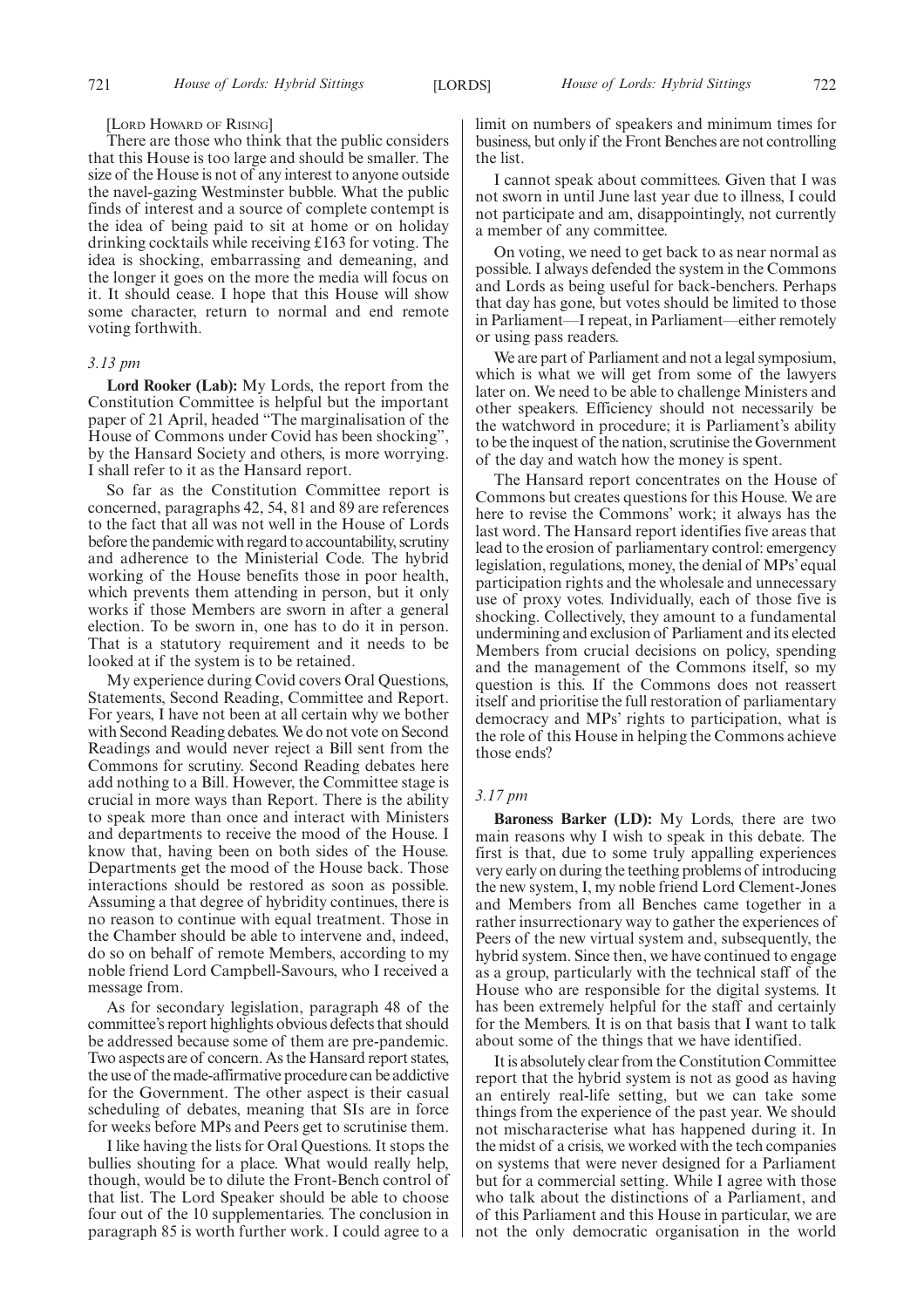having to deal with the new reality. I would stress that we are pre-eminently placed to work with tech companies to develop what will, in future, have to become more participatory and democratic systems. In order to do that, we should continue to work with them.

Over the past few weeks, through the IPU, I have taken part in discussions with women parliamentarians all across the world in different circumstances. It is interesting that there were an awful lot of prejudicial views about how remote working might help women to be participants in parliaments. In some ways, remote working was good and beneficial—in some cases it made it physically safer for women to participate in politics—but there were other respects in which it was not, and women found themselves having to take on even more domestic duties while they tried to fulfil their professional duties.

My plea in all this—particularly to the noble Lord, Lord Cormack—is that we proceed not on the basis of prejudice but on the basis of informed evidence about an evolving situation. I have taken part in several training courses which have been run by our digital staff. I am one of the very few Members of this House who has done so. I did it because when somebody offers me free training, I want to learn, and I go along. There is much about the new systems, and many benefits to them, that noble Lords simply do not know about. Take Zoom, for instance. We had a technical session provided to us by Zoom itself—that shows what ability we have as a House to call upon the providers of these services and to shape them. It is now possible for Members of the House of Commons, not for us, to convene meetings of up to 500 people in their constituency and ask Ministers to come along and be interrogated by them. That is opening up democracy. It may not be as satisfactory as having the poor Minister stand in front of constituents quaking as people call for their blood, but it none the less has a potential benefit.

My one point in this debate is that the staff, technical staff and Members of the House have done things with the best of intentions and to the best of their ability, but it has all been very piecemeal. There is no strategic body in place which has the job and the resources to make informed decisions about how we develop things in future in order to do the unique thing that we have to do, which is to scrutinise government. I hope noble Lords will have taken to heart what my noble friend Lord Newby said about dealing with different stages of legislation in different ways. I hope that noble Lords will also understand and appreciate that much of the work that many of us do in Parliament, while contingent upon us being Members of this House and on what we do in the Chamber, is done elsewhere. When we are building systems for our debates in this House, we have to take that into account.

This is probably the biggest transition this House has faced since the move from quills and parchment to pen and paper. All I am asking is that we approach it in a way that is informed, is not built upon prejudice, and sees change as something of which we do not have to be fearful and as necessary. The rest of the world out there is going through these changes too, and if we do not, we will be left behind.

#### *3.24 pm*

**Lord Farmer (Con):**My Lords, the facility to participate in the House of Lords remotely has proved invaluable during the pandemic and while its effects peter out, particularly the prescription to keep one's distance. However, we cannot gloss over the considerable disadvantages of hybrid working in order to maintain the convenience and easy access it has facilitated.

Virtual or hybrid working makes it impossible to take the temperature of the House and almost kills spontaneity, as we have already heard, and the ability to interact informally and to comprehensively understand each other when we speak in proceedings. Non-verbal communication is disastrously dampened when someone contributes by Zoom. Put simply, 55% of communication is body language, 38% is tone of voice and 7% is the actual words spoken. If one's camera is turned off and there are any bandwidth or other technical problems which distort tone of voice, sometimes all that is left is the attenuated influence of disembodied words. I profoundly disagree that the principle of equal participation should be fundamental or guiding when it so profoundly depletes the effectiveness of in-person interaction. It is another example of extending the logic of equality beyond reason.

Moreover, parliamentary process must serve not our convenience but the common good of the people affected by the laws we pass and the policies we influence through debate, committees and questions. In this chronically divided society, considered and courteous debate is more important than ever, and the House of Lords is one of the few places where it can happen. We hold the Government of the day to account through scrutiny, revision and amendment, and through interaction with each other and Members of the other place. The ability of the House of Lords to fulfil these criteria should fundamentally guide our course, not the self-serving principle that every Member must be able to contribute equally.

Processes were far from perfect pre-pandemic but, as the Constitution Committee's report *Covid-19 and Parliament*, which was published last week, points out, hybrid proceedings may have actually aggravated their downsides. Oversubscribed debates, which are more likely when one can just dial in, mean Members with significant subject expertise have risibly short speaking times. Similarly, voting has become ridiculously easy. I am aware of one Peer who has voted from the seat of his lawn-mower. Our being turned into voting machines from home advantages the Whips, particularly those of the Opposition, who can easily organise rebellions. The privilege of voting should be the preserve of those who are willing to turn up. I welcome the benefits of remote proceedings for Members with disabilities, health concerns, caring responsibilities or long journeys to London, but such benefits belong to these unprecedented times and should not become business as usual.

The pandemic may not be fully behind us for a little while, especially in global terms, but once we have all had two doses of vaccine and society opens properly, we have to get back to the primacy of presence. If Members of the House of Commons are all coming back, then so should we. To be candid, for the sake of the public who are paying our way, personal infirmity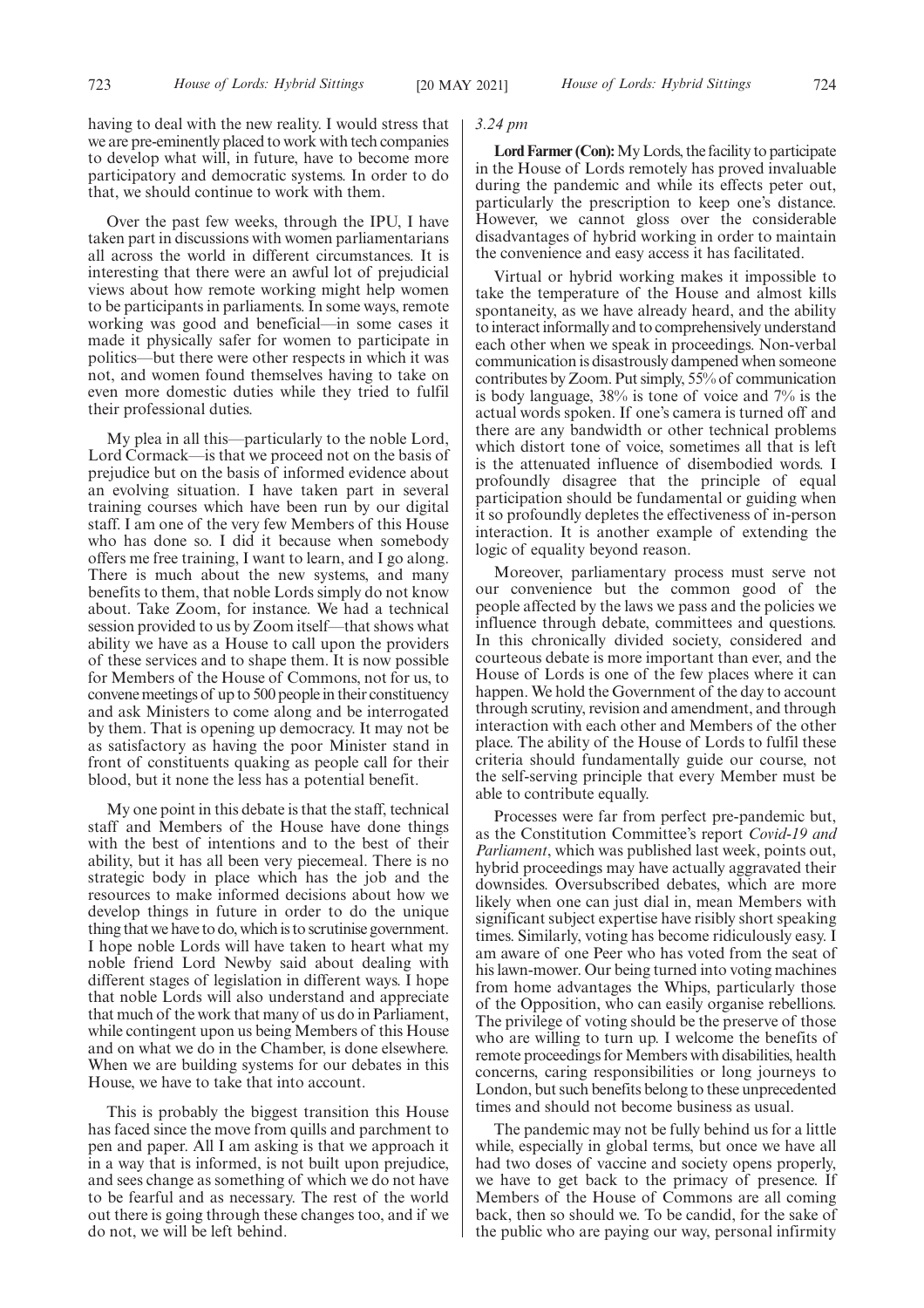#### [LORD FARMER]

should not provide grounds for exemption from normality. Parliamentary participation is for those able to bring vitality to proceedings. This is neither ageist nor dismissive of those with disabilities. It is my observation that many disabled Peers have actually been very good attenders during Covid, and we can all think of nonagenarians whose contributions in this place make us sit up and take note—I hope eventually perhaps to be one of them. But the public is already impatient with the high average age of this House, and if infirmities of mind or body make that vital contribution impossible, any permanently lowered bar to participation serves Peers' interests, not those of the public. The previous norm should be reinstated: those of us who cannot come to the House cannot contribute.

# *3.29 pm*

**Baroness Campbell of Surbiton (CB) [V]:** My Lords, I shall be upfront and confess that I am a fan of remote participation. The capacity to join in remotely has swept away many of the barriers that some of us encounter daily—and not just disabled people. Many colleagues adjusted to a hybrid House quickly, while others found it difficult, if not impossible. As we emerge from lockdown and look to the restoration of the parliamentary estate, it is important to learn from our virtual experience. We do not have to go back entirely to the old ways. I believe that we can fuse the best of both, to create a richer and more progressive democracy.

I have no doubt that remote working made it much harder to scrutinise and to hold the Government to account—without spontaneous interventions, as the Constitution Committee identified in its report. I also understand that some Members thrive on the cut and thrust of political debates, the hustle and bustle of the voting Lobby, and midnight sittings. They have felt isolated and detached. I understand that, but many struggle with those practices and find virtual working a lot easier.

Some of our parliamentary conventions can be inadvertently discriminatory. Having to be present at the start and end of a long debate in the Chamber can be an enormous challenge, especially if it ends at midnight. Asking the Chief Whip for permission to leave early is akin to a trip to the headmaster's office. For me, it was a relief to watch debates at home on my night-time ventilator and to vote. It improved my focus, decision-making and health. As a result, I worked harder, longer and more effectively than ever I had done before the pandemic. Yes, I did my duty better. Surely remote working should at least be seen as a "reasonable adjustment" under the Equality Act.

I was bowled over by the speed at which Parliament set up virtual working, and great praise is due to everyone involved. It has helped not only those with a disability but others with short-term health conditions and those who live far away or have caring duties. But while I support the virtual world and have experienced its great benefits, it is not, on its own, the solution. Virtual working has discouraged those uncomfortable with technology from participating; Parliament must work for all its Members. Networking in the corridors or the tea rooms oils the wheels of parliamentary collaboration. Some of the most creative ideas spring from informal discussion with colleagues and are shaped into policy and legislation. I look forward to returning to play my part in that, but let us not throw the baby out with the bath-water. Some benefits of remote working should be retained; it is simply fairer.

Times are changing and we must respond to the demands of modern practices. We must not be left behind. Many businesses and public services now use hybrid ways of operating. Outside our Westminster bubble, members of the public have engaged virtually in all-party groups and given evidence to our committees. Only on Tuesday I held a webinar with 40 members of the public, many of whom would not have been able to attend Westminster. It has boosted our parliamentary democracy, relevance and inclusivity. Let us embrace the best aspects of our hybrid model as we look to the future. I stand ready to help at every step of the way.

# *3.34 pm*

**Lord Hain (Lab):** My Lords, I could not help but be very moved by that speech, as I think we probably all were.

I am a member of the House's Covid-19 Committee, and on 21 April we published our first report, *Beyond Digital: Planning for a Hybrid World*. It shows that the pandemic massively accelerated a trend towards simultaneous actual and virtual, physical and online, living. The future of our society will be hybrid for working, shopping, learning, caring, receiving health advice, and social and family interaction—almost every part of our lives. We as a House have prefigured this new future over the past year with our own hybrid proceedings. We have been able to participate, to speak, to amend, to scrutinise, to revise, and to vote remarkably successfully, our staff performing amazingly.

According to figures from the Library, the average number of Members voting per Division, which had been pretty constant over the three preceding parliamentary Sessions 2015–16 to 2017–19 at 360, rose to 496 after the introduction of remote voting—a leap of nearly 40%. Surely it is healthy to have greater democratic involvement in amending and improving legislation, which, after all, along with scrutiny is our main function as a Chamber.

I desperately hope that we can return to what people call "normal"as much as anybody else does. The chemistry of debate, the palpable groans and "Hear, hears" greeting speeches bad or good, intervening, especially to hold Ministers to account, the informal face-to-face part of politics—all these are vital ingredients of a lively parliamentary democracy, as the noble Lord, Lord Cormack, so eloquently explained. Our legislative Chambers are nothing like as potent in the rather antiseptic culture of remote participation.

I will give an example. When I moved a manuscript amendment prior to the Dissolution of the House in 2019 to force the Government to complete the remaining stages of the Historical Institutional Abuse (Northern Ireland) Bill, the Government Whips resisted, initially with the help of our Whips. But the feeling of the packed House was absolutely unanimous. That amendment was carried without Division and the legislation completed its course. That would not have happened in a virtual or a hybrid House.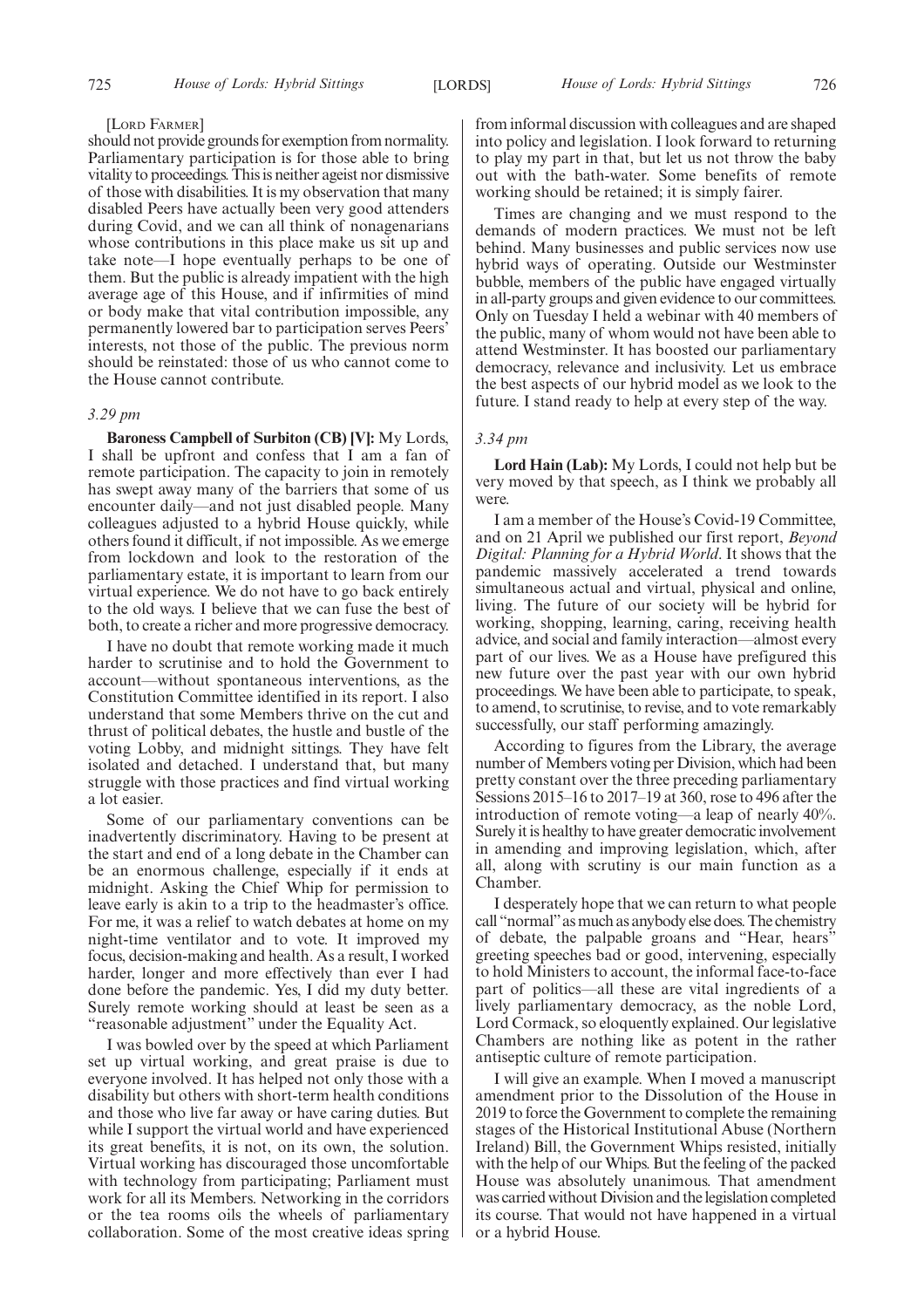But is that at all possible in the foreseeable future, with new Covid variants and the pandemic spreading in other parts of the world such as India and directly impacting on us in Britain? Is it not the case that there will be no return to what we once knew as "normal"? The future is likely to be one of more or less effectively managing the Covid pandemic and whatever other pandemics or mutations follow it, because scientists warn that there will be more and different ones. In retrospect, maybe HIV/AIDS, SARS and Ebola were all dress rehearsals for a new and immensely more difficult future interaction with nature. If that is the case, then surely the future of parliamentary democracies, and therefore this House, will be hybrid—not necessarily everything we do all the time, but certainly part of what we do some of the time, and conceivably bits of what we do all of the time?

The first thing we need to do is to maintain and upgrade the technological, skills and physical infrastructure of the hybrid House. It would be unwise to dismantle it when the future is so uncertain, especially since many staff, who are generally younger, have not yet been vaccinated and may come a far second with booster jabs in future. Surely staff safety is imperative.

Secondly, we should maintain remote voting on our smartphones. Especially given the age profile of Members, is it really prudent to squeeze into poorly ventilated voting Lobbies? The noble Earl, Lord Howe, seemed to think that it was an offence that we were voting more often; I think that it is a sign of democracy.

Thirdly, we should enable the option of remote speaking for those who find it easier or safer, not least to avoid cramming into London underground trains or buses, but perhaps with new limits, particularly on Member numbers speaking to amendments, where debates have been far too long and Members have spoken to multiple amendments—sometimes consecutively—far too often. Debates have lasted long into the night, which they never would have done with the same frequency in the physical past.

Fourthly, we should keep the current 10-Member lists for Questions, which are an improvement on bobbing up and down, which favours muscular, loud males.

Fifthly, we should encourage committees to meet virtually, as has occurred very successfully when taking online evidence from all over the country and even the world.

The future is hybrid, and the question is how best to adapt our procedures to that, while retaining the essence of the physical parliamentary cut and thrust important to all democracies.

#### *3.39 pm*

**Baroness Seccombe (Con):** My Lords, I begin by making a small practical suggestion. Since the start of lockdown, payment for goods and services has been by card only and I believe that has been a great success. Peers and staff have not had to handle filthy coins and notes. There must be savings on accounting and banking. Accounts are paid instantly. The only downside I see is that my monthly bank statement has become lengthy, with every 49p et cetera itemised. That is not my problem, but may be one for the bank. I just hope that it becomes a permanent fixture here.

I add my tribute to the staff, who have made it possible for the House to operate—in a manner of speaking—for the past 14 months. Devising and producing a truly professional broadcasting unit has been brilliant and deserves the highest praise.

When each one of us was introduced to the House, we took the oath of allegiance, having listened to the clerk read the document signed by Her Majesty the Queen, so we knew what was expected of us. It is an enormous privilege to become a Peer and serve our country. We knew, on that day, that the work of Parliament took place in Parliament and that our contributions would be made in Parliament. It is essential that we all return to this place as soon as possible.

There have never been so many speeches as during lockdown and, I am afraid, one of the reasons for this expansion of contributions is about finance. Paying Members to vote and speak from home is not acceptable as we return to a more normal life. We often hear, "The noble Lord is on mute", or "Please unmute yourself". Speeches made virtually may seem to have conviction and feeling to the speaker at home but, with very few exceptions, come over on the 10 screens around the Chamber—with some sound distortion—as lacking in emotion and rather sterile. I believe that speakers need the atmosphere of the Chamber to arouse passion and fervour, and find that virtual speeches emphasise well-known quotes from lobbying material, which makes them difficult to listen to. We need the cut and thrust of the House to hold the Government to account. It may be more convenient for us to vote wherever we happen to be, but no institution can be organised in that manner. It is not a come-as-you-please operation.

I know that some Peers, including me, would find a return to the days before lockdown difficult, because of the long hours of the House. If we are unable to fulfil our commitment, we should not forget that legislation was passed in 2014 that enables us to retire with dignity and privileges, and to maintain our friendships in the House, when we visit from time to time. I know I will hate it when the time comes, but we owe it to the House we love. It is important that the House of Lords is not seen as a place full of elderly people but as an active, thriving institution, playing its right and proper role in the constitution.

#### *3.44 pm*

**Baroness Brinton (LD) [V]:** My Lords, I echo the thanks to all the staff who managed to adapt our proceedings, especially the technical team and clerks for making the actual proceedings run so smoothly, and all beyond that who have had to change the way they work over these last 15 months. I thank them, and the commission for doing its best to respond to the unprecedented circumstances of Covid-19 and the need to find alternative ways of working, and to change those as circumstances in the country changed too.

The Constitution Committee's very helpful report and the contribution from my leader and noble friend Lord Newby set out the difficulties of the hybrid system, with which I agree, and possible routes back that do not set hard dates, way ahead of our knowledge of the spread of coronavirus. I also echo the comments of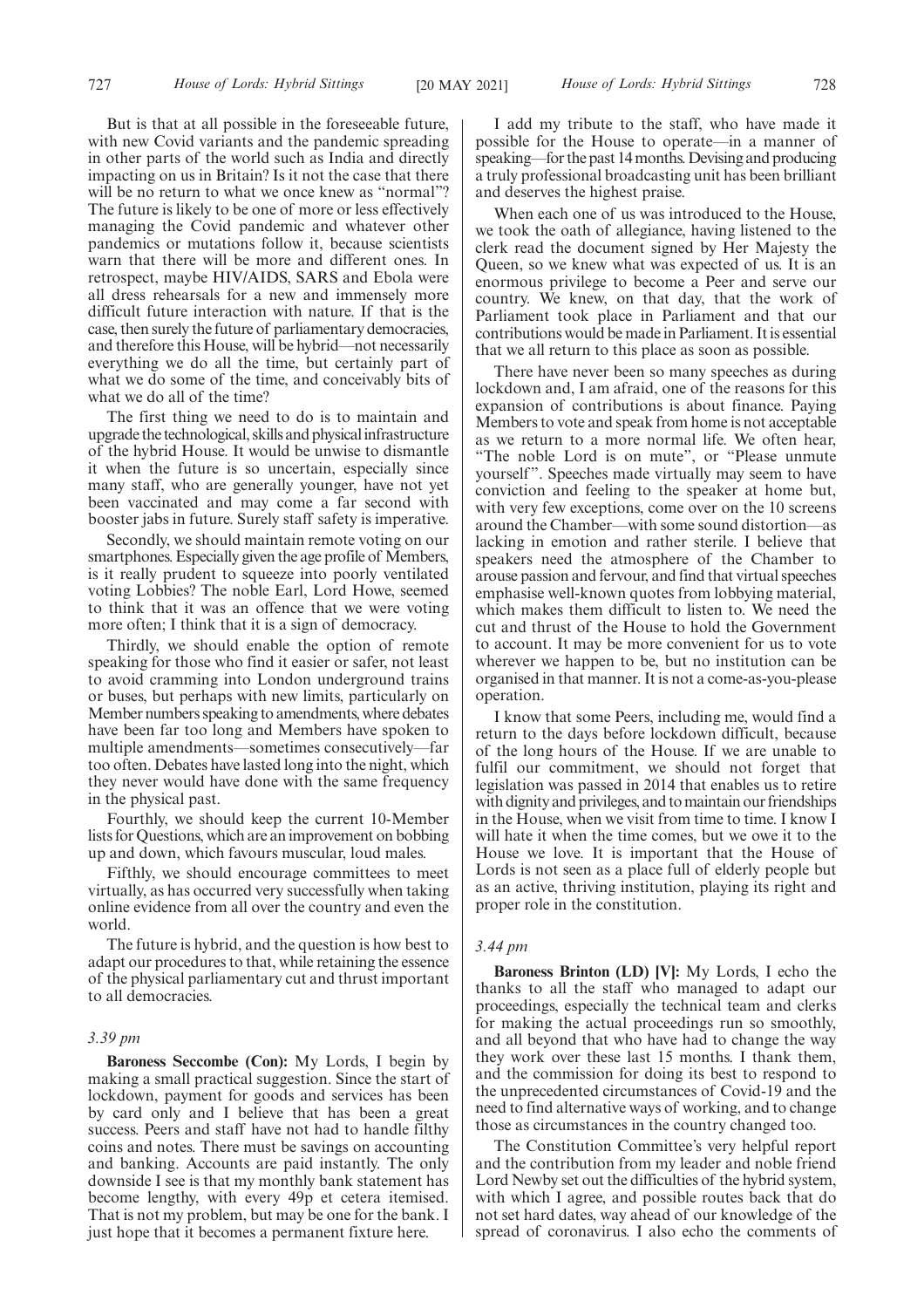#### [BARONESS BRINTON]

many speakers that a way of electronic voting in the future, even if on the parliamentary estate, seems sensible. We waste hours of our time in Divisions, queuing in the Lobbies.

The noble Lord, Lord Forsyth, spoke of Parliament being to "parley", to come together. He is half-right. The word "parliament" comes from the Old French verb "parler", in its indicative form: "parlement", or speaking. I assert that the one achievement of the last year is that we have all been speaking, but using the technology of the 21st century. All the other details of how we work, spoken of by many so far, especially the Constitution Committee, have suffered. Despite what I will say next, I welcome the return, in due course, of the entire business of the House being physically in the Chamber. Stronger than that, I long to be there and part of it.

I say to the noble Baroness, Lady Seccombe, that we have achieved real progress with Bills during this year. Things may not have been perfect, but the contributions, scrutiny and challenge during the Domestic Abuse Bill have shown that it can work. It is not perfect, but it can work.

The noble Earl, Lord Howe, talked about "a temporary solution to a temporary problem", but are the Government, as well as the noble Lord, Lord Cormack, and his supporters, confident that that temporary problem is at an end? The Prime Minister, Ministers and SAGE do not yet agree. We have all been told to expect more different variants that will get round large numbers of people having been vaccinated. The World Health Organization and Ministers say that we are not safe until everyone is safe and we are reaping the lessons, at the moment, of moving India to the red list too late. Although there are hopes that it will not affect those already vaccinated, it is certainly infecting younger people. With the higher level of transmissibility, cases are increasing in more than 100 different areas. We have been warned to expect more variants to do this in the next few months.

I declare my interest in this matter. I am one of those irritating people who are classified as clinically extremely vulnerable; there are a number in your Lordships' House. That is not because I am sick at the moment, but because of the immunosuppressant drugs that I need to take to manage the autoimmune disease that has left me disabled. On 1 May this year, the Government reiterated their advice to the clinically vulnerable: always socially distance; remove yourself from any environment where social distancing is breached by others; work from home, if at all possible and, if not, ensure that your employer makes your workplace safe for you. I am not one of those lucky grandparents who have been able to hug their grandchildren or children, for 15 months now.

We do not yet know how quickly Covid antibodies will dissipate after two vaccinations other than for the clinically vulnerable, for whom they believe that protection will not be reliable. Yesterday, the Government invested £90 million in booster vaccine research, ready to go again with more doses in the autumn, hence the advice of caution, caution, caution. This is a warning word, as caution must be everything to all of us, not just those who think they are covered because they have had two doses of the vaccine.

The noble Lord, Lord Cormack, spoke of remote working as a "comfortable way forward". It is not comfortable for those of us who are ordered not to be with noble Lords. I agree with the noble Baroness, Lady Hayman: I too am unashamedly sentimentalist about Parliament and want us to return to as much in-person contribution as possible. I am not alone in being desperate to rejoin a physical Lordships' House, but I cannot.

The noble Baroness, Lady Campbell of Surbiton, made an important point about the duties of an organisation in regard to disability discrimination, which I am sure that the commission and House authorities have heard, even if the noble Lord, Lord Farmer, dismisses us for being of unsound body or mind and, therefore, not worthy of a place in your Lordships' House. I am grateful to those who seek to enable some way for us to contribute. Without it, the words of the Queen at the introduction of a Peer become somewhat meaningless.

#### *3.49 pm*

**Lord Taylor of Holbeach (Con):** My Lords, I find myself trying to rediscover my voice in this place. I hope I will be forgiven. I am using some notes; in the past I used rather to wing it, which I prefer. The dialogue that this House engenders is really what this place is about. I find myself very much in agreement with the introduction made by my noble friend the Deputy Leader of the House, the noble Earl, Lord Howe. They say that timing is everything in politics, and this debate—in government time—is very timely and very much to the benefit of this House.

Despite the chill and gloom of the weather we have had during this past month or so, with others I have a sense of optimism that we are getting out of some of the temporary measures we have had to live with over the past few months. There is a feeling that we will be able to return, with some care—that will be necessary—but with confidence to a House in which we should and will be able to debate in the Chamber and vote in the Lobbies.

Before I go on, I join others in thanking those who made it possible to alter this House, giving us continuity of constitutional practice by creating the virtual House and the hybrid House. I particularly thank those usual channels I abandoned, unknowingly lumbering those I left behind and my successor with the task of trying to make this place work in this difficult time. The House owes them a great debt of gratitude.

I hope it is understood that when we eventually turn our backs on this time, we do so with thanks for everything we have to enable us to maintain our constitutional role. But good government needs a strong and robust Parliament. Some noble Lords will be surprised that, as a former Government Chief Whip, I should say such a thing—but I do. I love this place. I love my home, but I love what this House can be and should be. It has been but a shadow of its former self during this difficult time.

I believe that, although we quite rightly spend much time worrying about the building we work in, this House is about people, not the building. This House is about debate, not speeches. It is about assertion and dissent, disagreement and accord, give and take, argument,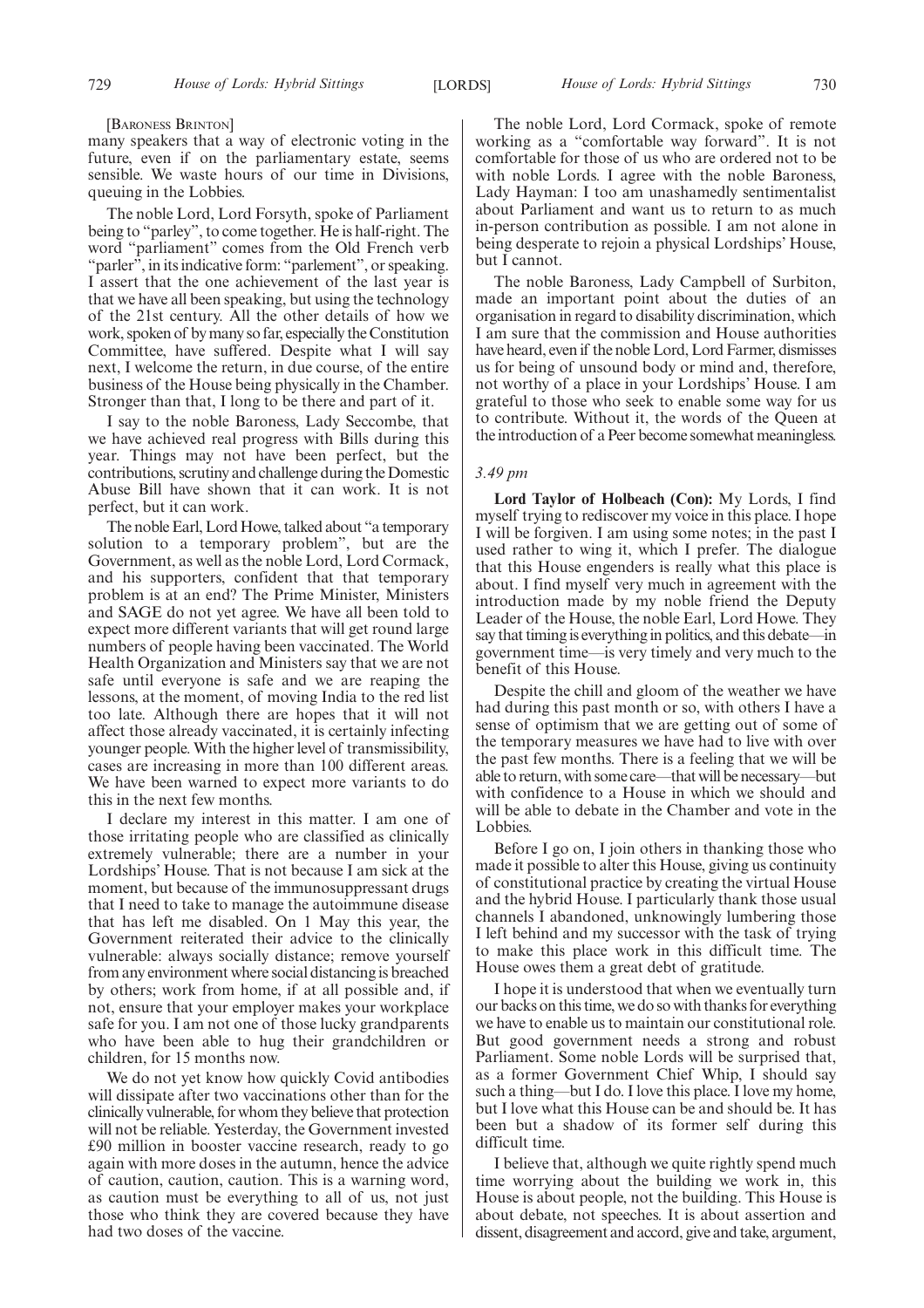dialogue, emotion, humour and wit. It is about mood and atmosphere. Noble Lords will know that this interaction and intervention have been impossible to express in a virtual world.

This has been reinforced for the increased number of us who have been here for the few days since the gracious Speech and have experienced the remarkable change in the mood of the House. It is no longer a morgue. There are people about. Already today this Chamber has nearly doubled the number of Peers able to be seated here. What a difference a modest change such as this has made. The Dining Room, the Long Room and the Bishops' Bar have become alive again. There is chatter, conversation and—I do not exaggerate—a sense of a new beginning. I hope my noble friend the Leader of the House will give us her views on passholders, spouses, partners and visitors in general soon being able to be admitted to this building.

I understand the caution, hesitation and uncertainty but, as I said before, our Parliament is about people. There is a real need and a real impatience to have our Parliament back.

# *3.54 pm*

**Lord Thomas of Cwmgiedd (CB):**I first add my thanks to the staff and clerks, who have provided such an amazing technical solution to the problems of the pandemic. We ought to praise ourselves; we in this House have been among the leading legislatures across the world in showing that you can carry on in these difficult times. That is because the staff and clerks have seized upon the huge advances in technology driven by the pandemic. Real congratulations and praise are due to them. We ought to sing of our success in this respect.

Having said that, it is important that we test what we should do next by one criterion alone: what makes this House most effective in carrying out its constitutional duties? I think the answer is clear. In the vast bulk of the work the House does—holding Ministers to account by asking questions; debates; the scrutiny of legislation there can be no doubt that being present in the Chamber must be the right solution. I say that for three reasons.

First, on occasions you need the pressure of the room. I use that phrase because you get the pressure of support if people are for you—you do not get that when you speak remotely—and you get the pressure of people laughing at you if you say something idiotic, fail to answer a question or try to emulate Sir Humphrey. That is critical. Secondly, there is spontaneity: the ability then and there to make a point that can be devastating either in support or to the contrary. Thirdly, there is what people outside this place call "work in the margins of the House"—in other words, all the rooms and the chats. In my view, those three reasons all make it absolutely essential that we return to a House that does the bulk of its legislative business and holding to account in the Chamber.

However, there are three other matters that we ought at least to consider. The first is the work of the committees. I could not add a single word to the description given by my noble and learned friend Lord Hope of Craighead. He is absolutely right, for two reasons. First, although we have always had the power to hear witnesses remotely, the technology was awful. It has changed, and we really ought to seize that and do much more. Secondly, as I have found when hearing litigation, you can get good answers out of a witness much more easily in a questionand-answer session on a video link than you can when unable to follow up on something a Minister might or might not say. It is effective, and that has been shown in the courts. You can also have good dialogue—that works as well—so I hope we will look at committees in a new light and not merely say, "We have always been able to do that."It is not so; technology has made a difference.

Secondly, I very much hope that we can look at some of the things that have happened in the modern world—for example, the ability to put on screen the clause or amendment you are debating. This works in the real world and is something on which huge progress has been made.

Thirdly and finally, there is the very real issue of disability. We must do something to address that as well.

#### *3.59 pm*

**Earl Attlee (Con) [V]:** My Lords, I am grateful for the opportunity to debate these matters and I fully agree with the approach of my noble friend Lord Howe. I join noble Lords in expressing gratitude to the staff and the administration for making remote working possible and so effective.

Recently, I was looking at my old prep school reports. I was not surprised to read that I was an academic disaster area—I was a very late developer and suffered badly with what we now know as dyslexia. The surprise was when the headmaster started regularly observing my citizenship and desire to help others for no direct reward. This may explain why I am not a very good businessman. Most of us agree that our role in the House of Lords is to revise legislation, to be an additional check on the Executive and, most importantly, to be a source of expertise. My expertise is broadly as a logistician, combined with practical engineering knowledge. I venture to suggest that very few Members of either House can match my practical experience of road transport operations or military logistics. Many other noble Lords have deep expertise in their own fields. We combine our own knowledge with our interpersonal skills to be effective parliamentarians.

The system of allowances has allowed me to undertake my parliamentary duties since 1992, albeit with a modest standard of living, and I have been content. There is of course, as the late Earl Onslow delicately put it, an element of hypocrisy with the system, but it works. Apart from my pay as a reserve officer, I have not been renumerated or otherwise influenced by anyone. My personal finances were at one point predicated on sitting for about 140 days per year, for about £300 per day. I have acted on my personal honour and addressed issues on which I have expertise. Of course, I ranged more widely when on the Front Bench

However, since 2010, Conservative Prime Ministers have been stuffing this House with as many Peers as possible, largely from London and the Home Counties, ostensibly to refresh the Benches but, I believe, to make full reform unavoidable. We all know that it is hard to devise something that will work better which is not accompanied by unacceptable risks. As a result, the House is becoming increasingly subject to adverse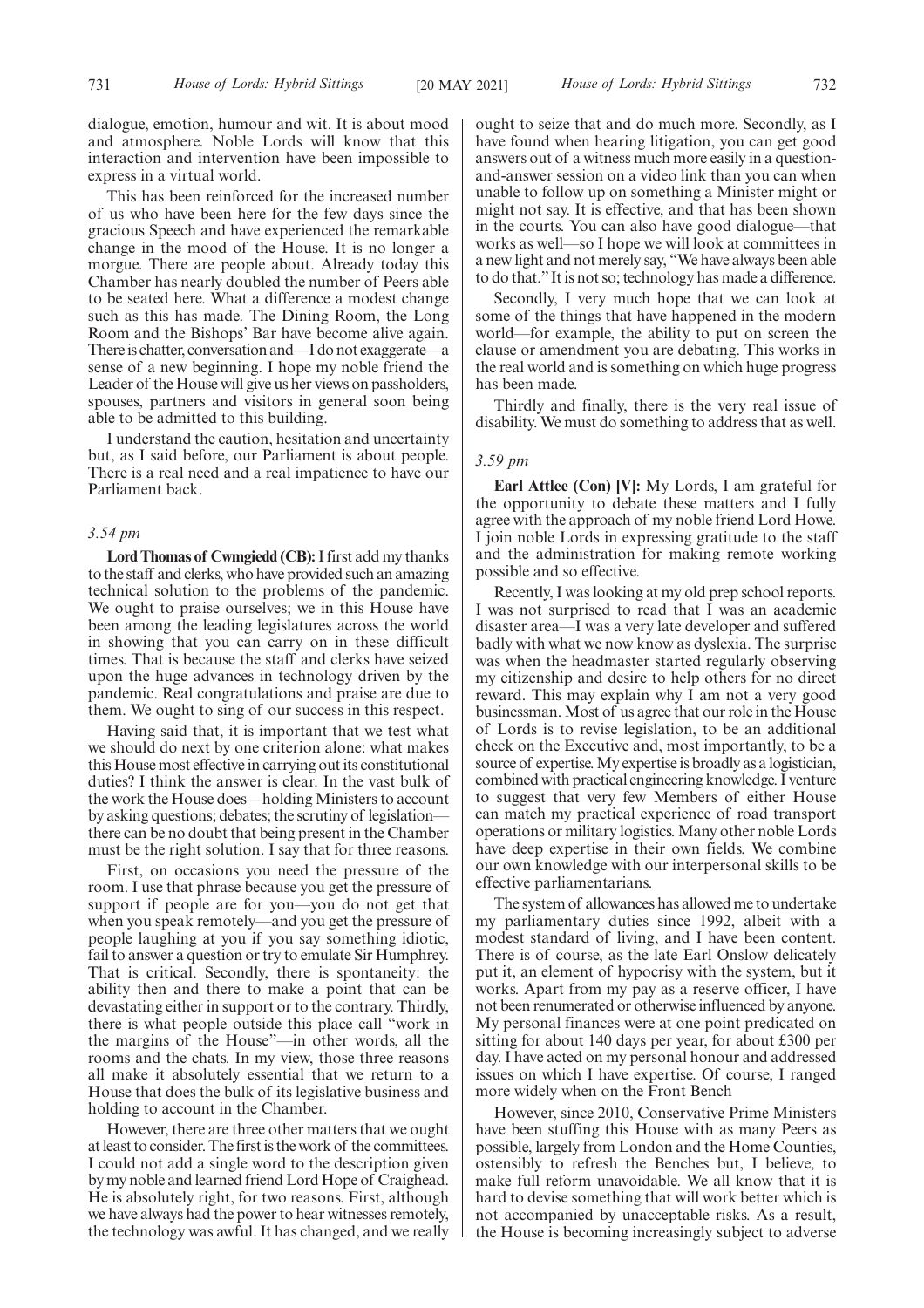#### [EARL ATTLEE]

comments, which the leadership appears to do nothing to rebut. Worse still, our system of allowance has been altered, so that only Select Committee attendance, voting or speaking in debate is recognised. All the other, and arguably more important, work that we do is not recognised, whether it takes place on a sitting day or on other days.

Most of my parliamentary work is done driving a desk or attending meetings, whether formal or informal. I am not so foolish as to claim £162 for pressing a button to vote or for making a short speech. As a result of this bizarre system, I have not made any claims since 10 March last year, and I do not undertake much parliamentary work unless there is an overriding public interest in doing so. Nevertheless, I have had parliamentary effect, including in persuading DfT Ministers to undertake a policy review which they had not originally intended to do.

There are numerous serious adverse effects of this system of allowances. Noble Lords are putting their names down to speak in debates where they are not known to have any particular expertise, thus crowding out the genuine experts, as observed by my noble friend Lord Howe. He also drew attention to the increased number of Divisions. Despite my considerable relevant experience, including in both the military and overseas aid operations, I made no contribution to the overseas operations Bill, because I would not have been rewarded for doing so. Altruism goes only so far. Instead, since March last year, I have been engaged in other highly commendable pro bono activities, some of which, directly or indirectly, support the defence of the United Kingdom.

My plan to glide past retirement is going well, although I might advance it a bit. However, we should spare a thought for those who are subject to the moral outrage of being unpaid Ministers but who are not known to be fabulously wealthy. Even more serious is the position of some newer Members of the House who have altered their personal arrangements in accordance with the modest income stream that I have referred to but now find it largely cut off through no fault of their own. In this regard, I look forward to hearing from my noble friend Lord Shinkwin.

# *4.05 pm*

**Baroness Quin (Lab) [V]:** My Lords, I welcome the chance to participate in today's debate and to add my views on the way that the House has adapted to the challenges of Covid. In addition, as a recently appointed Back-Bench Member of the Procedure and Privileges Committee, which will be considering the outcome of today's debate, I am keen to listen and to learn from all the views that are being expressed. Like others, I give thanks for how our staff have responded to the new and unforeseen circumstances in which they have had to work. They cannot be praised enough. If we as Members have had to acquire new skills, many of our staff have had to not only acquire them but to do so faster than us in order to assist us in carrying out our roles.

I was somewhat puzzled by the words of the Minister in his introductory speech, when he talked about many places now getting back to work and how it would somehow be a bad example if we did not follow

the path that we had previously trod and pick up our old ways of doing things. But it seems to me that workplaces across the whole country are doing exactly as many of us are today: evaluating the new ways of working and seeing what lessons can be learned, with working practices changed for the long term in a beneficial way. For that reason, we must reflect, and I do not support the Motion in the name of the noble Lord, Lord Cormack, that we should simply go back to where we were before. I hope that he does not press his Motion to a vote at this stage.

I very much welcome the report of the Constitution Committee, which I feel strikes the right balance in recognising both the strengths and the weaknesses of remote and virtual working. Paragraph 86 of the report makes clear that remote proceedings have brought benefits for Members with disabilities, health concerns or caring responsibilities, and those who are geographically distant. I very much agreed with, and was impressed by, the contributions on this from the noble Baronesses, Lady Campbell of Surbiton and Lady Brinton. The issue of geographical distance resonates with me, perhaps because, over a long parliamentary career, I have travelled, week-in, week-out, from the north-east of England to London. I own up that I have benefitted from being at home while continuing to be active in your Lordships' House, but I reject the idea that somehow working at home is not really working—which seemed implicit in some of the comments. You have to do your preparation and your background reading, and virtually everything else that you must do if you are present physically. Working from home is exactly that: working from home.

We also have a duty to evaluate the environmental effect of everything that we do these days, which can include such things as cutting down on non-essential journeys, which the hybrid House has allowed many of us to take advantage of.

Our House has huge strengths, but one of its weaknesses is that London and the south-east is overrepresented, as the studies have shown, and yet most of us want to see a second Chamber that contains the voices of all regions and nations, as well as more closely representing the diverse nation that is the UK today.

The big loss in the hybrid House has been spontaneity, and on this I recognise many of the concerns that have been articulated today. That spontaneity is particularly lost in interventions—not being able to intervene on colleagues to insert one's comments and views on what they have said, and in particular, not being able to intervene on Ministers during their Statements and concluding remarks on Bills.

However, I do not think that spontaneity has been lost at Question Time in the same way. I am certainly not keen on us simply returning to the old way of conducting Question Time. As others have said, there are failures under the old system, particularly when there is noisy competition between members of the same group to ask a supplementary. Many people have made the point to me that they have felt that if they do not have a big physical presence or a booming voice then they simply lose out, to the point where they are dissuaded from asking supplementaries at all.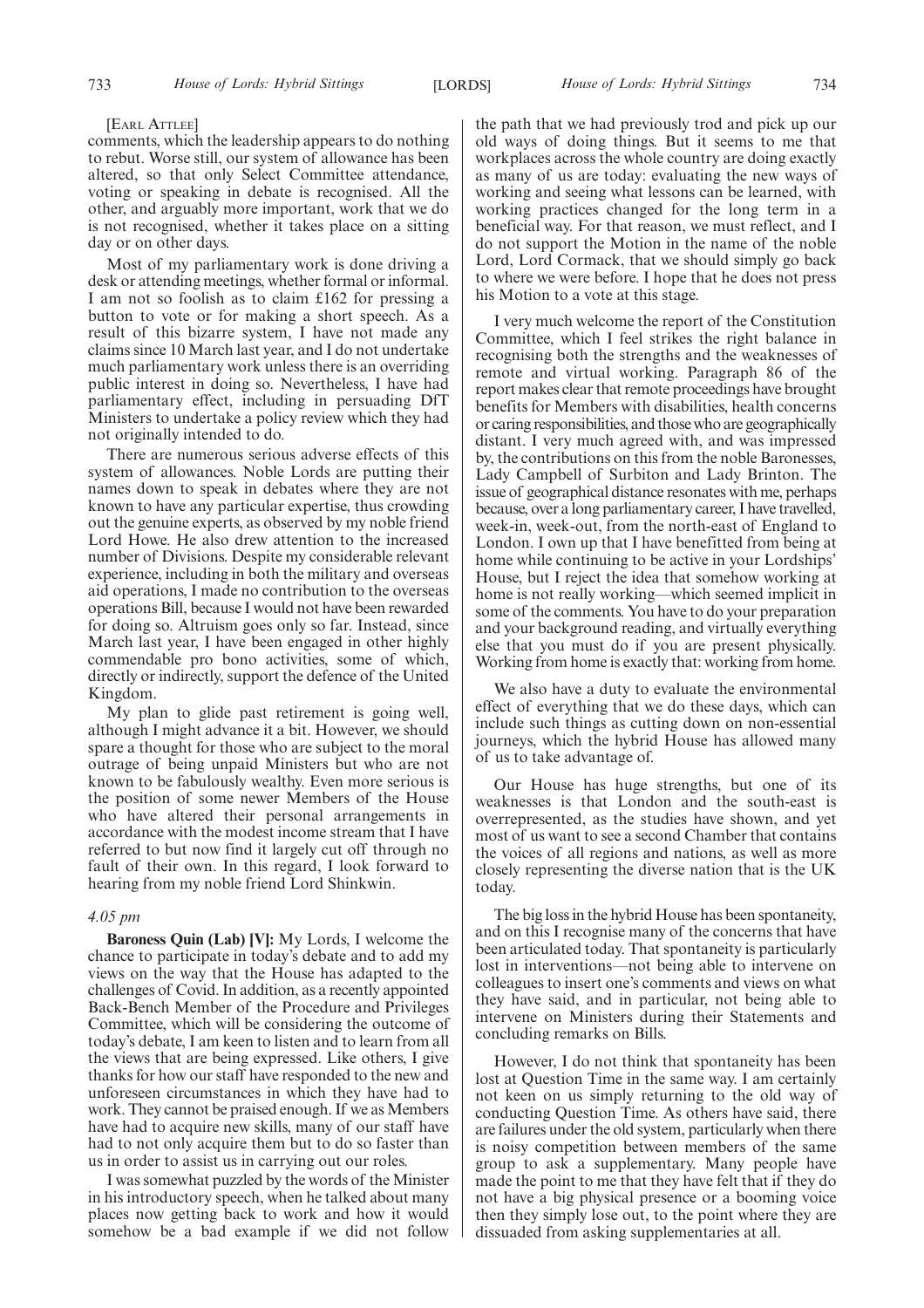This issue could be tackled by retaining a list or part-list system. I hope we will continue with the number of 10 Members asking a question, for example; I think that is beneficial. Or it could also be tackled by the Lord Speaker having the power to call the names of supplementary questioners, as happens in the House of Commons. That is one good example of Commons procedure. Spontaneity is still possible under the list system. If you are lower down in the list then there is nothing to stop you raising a matter that has not been properly dealt with in earlier questions. You certainly do not have to stick to a particular script.

I see that I am now running out of time so, with those comments, I want to say how much I am looking forward to listening to the rest of the debate.

#### *4.11 pm*

**Lord Paddick (LD) [V]:** My Lords, I add my thanks to those who have made hybrid proceedings possible.

I am supportive of a return to business as usual as soon as possible, but some noble Lords whose contributions are valued by this House may decide not to participate if virtual contributions are no longer permitted, for genuine and understandable reasons. Some, like me, are being hindered from attending physically because of Covid restrictions, as my noble friend Lady Brinton has said. We should not be deciding to return to normal until Covid restrictions are lifted to enable us all to return to normal. In light of the uncertainty surrounding the variant first identified in India, I believe that setting a target date for the end of virtual proceedings today would be premature, despite noble Lords' earnest desire to return to normality.

I want to challenge and refute one of the arguments of the noble Lord, Lord Cormack. There is no evidence that I can see that statutory instruments are being delayed as a result of hybrid proceedings. It is the sheer quantity of them as a result of the pandemic and EU exit that is the main problem. Indeed, I have just received an email from a government Minister citing these as reasons for the pressures on Parliament. So, no, this is not just a series of speeches with no account taken of what others have said.

I am married to a Norwegian who lives in Oslo, and he cannot work remotely for reasons of national security. In normal times when the House is sitting, I commute between Oslo and London every other weekend, spending most of my time in London and rarely missing a sitting day. Currently, Norway is on the amber list for foreign travel. As the noble Lord, Lord Forsyth of Drumlean, has mentioned, the noble Lord, Lord Bethell, told this House earlier this week that foreign travel is dangerous; the Prime Minister said yesterday that travel to amber-list countries should be only for extreme reasons; and the Transport Secretary said this morning that people should go to countries on the amber list only in exceptional circumstances. If we ignore what the Environment Secretary said, the message is clear: I should not be travelling between the UK and Norway. I very much regret having to choose between being with my family and being physically present in this House but, after almost 37 years of public service in the police and in this House, despite my love for all your Lordships, I am choosing to be with my husband at this time. In short, I would love to return to normal working but, if virtual proceedings end before restrictions on foreign travel are lifted, I may be forced to take a leave of absence, and I am sure that I am not alone, not because we want to but because we have little choice in the current circumstances.

Other noble Lords who have far more valuable contributions to make than I may be considering their future in the House, having experienced virtual proceedings unrelated to Covid restrictions. The House needs to consider how valuable these contributions are and whether those who would find it very difficult or impossible to attend in person, for genuine and understandable reasons, should be allowed to continue to make their highly valued contributions virtually. I accept that some additional costs would be incurred were this to continue, but I am not convinced that they would be as high as the noble Earl, Lord Howe, has estimated.

This pandemic has introduced us to what is possible with modern technology. The House should carefully consider how the use of technology can enhance the working of this House, and how the use of technology might in other ways detract from it. Still, as the noble Baroness, Lady Campbell of Surbiton, has said, this House should not throw the baby out with the bath-water.

## *4.15 pm*

**Lord Strathclyde (Con):** My Lords, what this House and its staff achieved in March and April 2020 was truly remarkable and utterly brilliant in that this House in essence was able to continue its work, although it missed out a lot of what we had before. My noble friend Lord Howe said in his opening address that these were temporary measures. I very much support that view and the one that has been expressed throughout the House during this debate: that we should go back to where we were as soon as possible.

It is especially remarkable that the Government should take the view that they have because noble Lords have also commented on how many of these measures have actually suited the Government extremely well by reducing the level of scrutiny that we give them and letting them introduce all sorts of measures that have not been properly debated. So I very much thank and congratulate my noble friend—and, no doubt, the Leader of the House later on—when they say they want to get back to normal as quickly as possible.

There are some key issues that need to be considered. First, the time allowed for Questions should go back to half an hour, and we should scrap lists for Questions. Secondly, PNQs have become a sort of ungovernable monster every afternoon. We have starred questions, Topical Questions, Urgent Questions and PNQs, and we have to leave the Chamber between most of them. That really is not what this House is for, which is to look at legislation in detail. If we return to sitting at 2.30 pm, which I hope we do, then the House will sit later and later. PNQs really are very precious things. In the hands of the Lord Speaker to decide, they should be the most urgent type of questions, largely to do with this House rather than more generally. I understand why they have been put to such use during this emergency period, but as we come out of it I hope we can go back to where we were.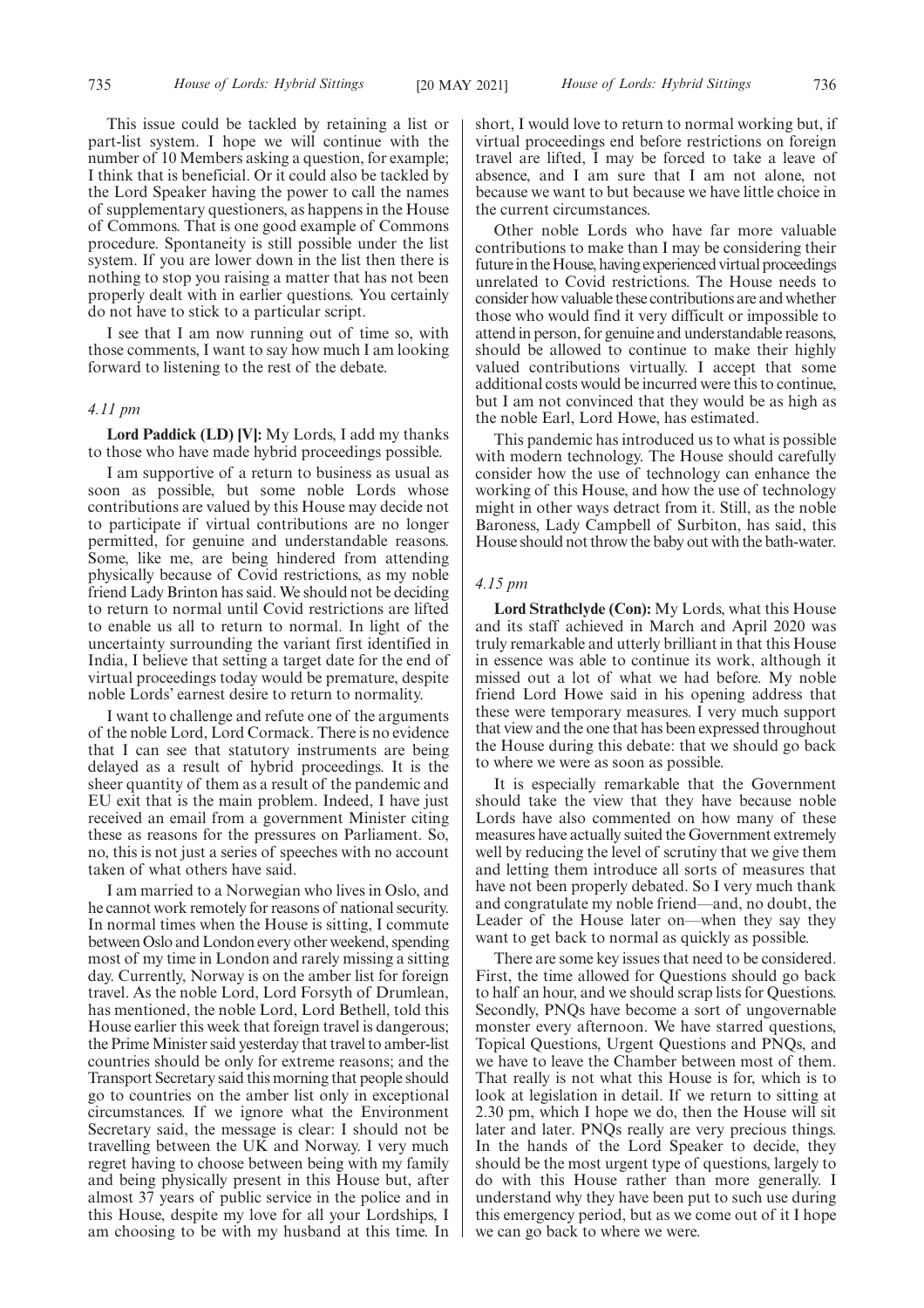[LORD STRATHCLYDE]

There is another reason why we need spontaneity. I accept what the noble Baroness, Lady Quin, said earlier, but it is about not just spontaneity but intervention. It is about cross-examining and making whoever has said whatever they have said more accountable.

There is another reason, which is ministerial time. Ministers have been able to devote time to this House at a level that they were unable to do so prior to the emergency. When we go back, they will be undertaking visits and real meetings, which they have been unable to do. It would be quite wrong to expect Ministers to turn up to your Lordships' House the whole time.

My last point is about voting, particularly remote voting. Similarly to some who have spoken, including the noble Baroness, Lady Quin, I live in the south-west of Scotland, and on many occasions it has been extremely convenient to whip out my phone and support the Government in the way that I so loyally do. However, Parliament should not exist for my convenience or for anyone else's. We need to come here to listen to the debate and be part of the collective argument that takes place. I understand that there may be some special cases where voting off-site, virtually or remotely, is required, and I hope that those are fully debated in the committees before they are brought to this House for its decision. However, for the overwhelming generality you need to be in the House to vote in order for it to count.

I very much hope my noble friend Lord Cormack will not push his Motion to a vote, but I think this has been an extremely valuable debate that shows just how many noble Lords care very deeply about how this House is managed.

#### *4.20 pm*

**Lord Kerr of Kinlochard (CB) [V]:** Technically, the hybrid House has been terrific, and the technical staff warmly deserve the thanks they are getting from all around the House. Professionally, it has been acutely frustrating. The nadir for me was when we all had two minutes each to give our verdict on the treaty which now governs relations with our nearest neighbours, although I guess that the limitation may have suited the Government rather well.

That is the trouble. Like the Constitution Committee in its important report, I do not believe that we have been holding the Executive to account as well as we should and as well as we normally do. Hearing the arguments tested in debate really matters for a Cross-Bencher such as me, by definition knowledgeable on only a small minority of the issues that the House has to tackle and not helped by the kindly tutelage of any Whip. The constraints of the hybrid House preclude the spontaneous to and fro, interventions and give and take of genuine debate. Set-piece speeches help me a bit, but not much, in making up my mind; it is the real debate that counts, so the sooner we can all get back, the better for me and, I think, for the effectiveness of the House.

I would retain two innovations. First, electronic voting works well, and it is astonishing that the Leader in the other place spurns it, insisting instead on proxy voting. The UCL Constitution Unit in its admirable recent report revealed the astonishing fact that, on the last sitting day before Easter, the Government Whip in the other place cast 329 votes. That is, as the chair of the Procedure Committee in the other place delicately put it, "open to abuse". I am with the noble and learned Lord, Lord Hope, and the noble Lord, Lord Hain, for the reasons they gave. Instantaneous electronic voting is now common in legislatures. Ambulant voting, as in our Lobbies, is beginning to look a little archaic. I would phase in the change, permitting those who want to stretch their legs still to do so—I do not believe many would. It think that it would rapidly be possible to reduce the time Divisions take, perhaps to three or four minutes.

Secondly, I would retain remote participation, but only in a severely limited form. Yesterday, I took part in a hugely valuable committee hearing with witnesses in New York, Sydney and Singapore. I agree with the Constitution Committee that that should go on being possible.

However, for the business in the Chamber, participating and voting remotely should be permitted only exceptionally for those unable, for reasons of distance or disability, to get here. It should not be permitted for those who could get here but choose not to do so. We signed up to be here; that is our job, and I think we do it better when we are here. I therefore warmly endorse what the noble Lord, Lord Forsyth, said today—I would add that I greatly admired the way he supported Lady Thatcher in the House in her latter days; it did him enormous credit.

Finally, I would make any decision to participate remotely irrevocable for a Session and not changeable from day to day, whereas we should all be free to choose, Division by Division, whether to cast an archaic ambulant vote or a daringly 21st-century electronic one.

**The Deputy Speaker (Lord Lexden) (Con):** The noble Lord, Lord Hunt of Kings Heath, who is next on the list, has withdrawn. I therefore call the noble Lord, Lord Dobbs.

#### *4.24 pm*

**Lord Dobbs (Con):** My Lords, this is proving to be an elegant and most useful debate—the sort of debate, frankly, that I have missed. We have been kept apart too long. Like my noble friend, and roommate, Lord Forsyth, I believe that Parliament is an essential service, but we are told that we could not come back earlier because we were too old. Now it seems that we cannot come back fully because our staff are too young. It is about time that we sorted ourselves out.

I do not accept all the statistics thrown at us about how many votes we have had and how well they show we have done. Virtual participation and voting have become largely meaningless and they have left us open to lots of abuse. I quote:

Peers vote in droves ... Peers claimed almost £1m in taxpayerfunded 'attendance' allowances while working from home.

So says the *Times*. It continues:

"Since the rules were changed … participation has soared to record levels."

The *Times* does not like us, nor does the *Daily Mail*. It says:

"Lords a-leaping to vote from home after being allowed to claim £162-per day.

Not even the *Telegraph* likes us, one headline stating:

"Lords up their voting as they claim virtual attendance rates."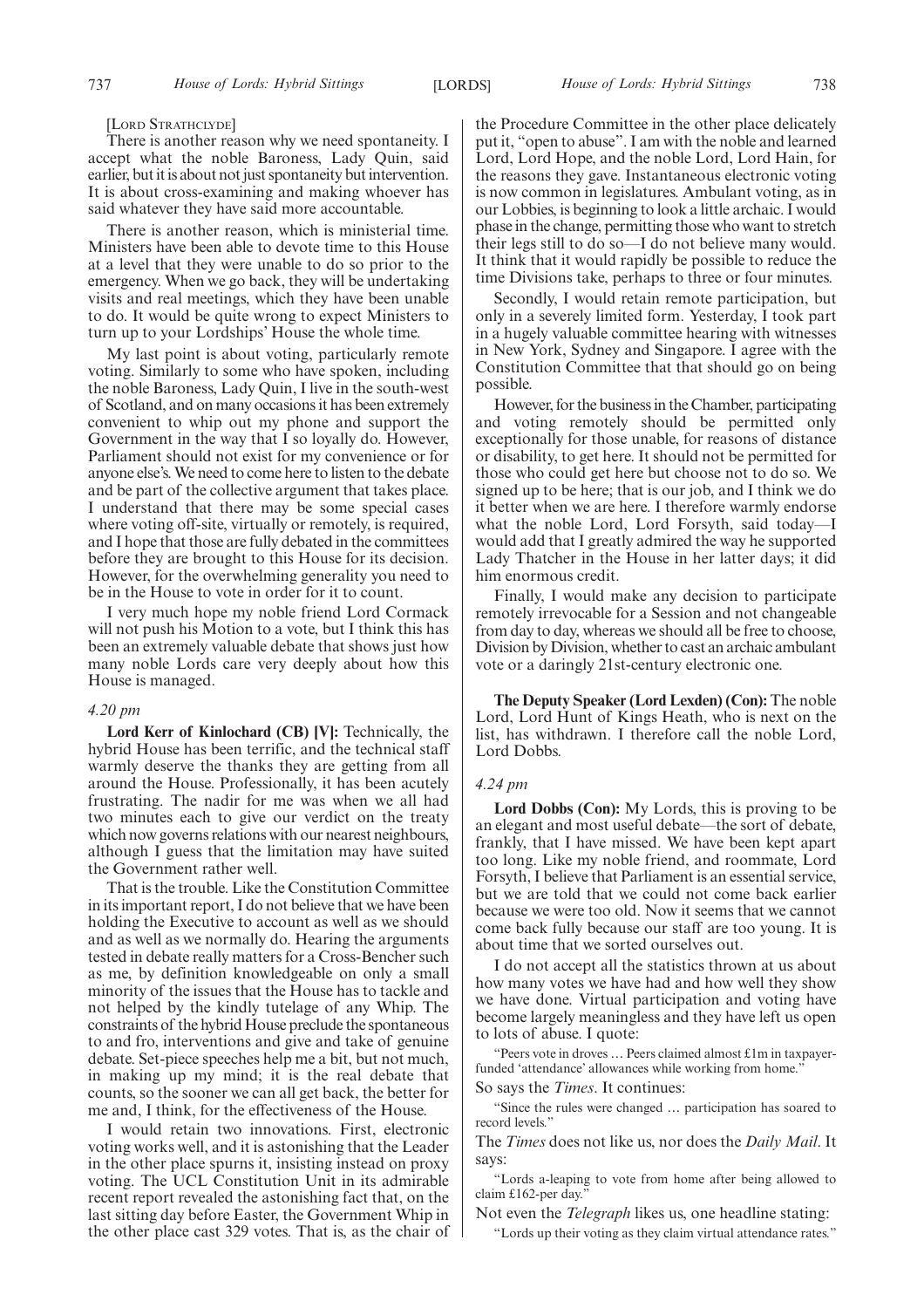These accusations are incredibly damaging. We do not have many friends left, and we need friends. I cannot think that Downing Street looks on us with much favour, not after the House's extravagant show of belligerence over Brexit. We have lost many former friends in the House of Commons too. Where shall we find the friends whom in these turbulent times we desperately need?

The press attack us constantly:

"Drunk as Lords. House of Lords spend nearly £2million on booze in the past five years"

screamed the *Sun* recently. There have been references to "the same old snouts in the trough"

and:

"The unelected House of Lords is a corrupting influence at the heart of Westminster"

that is what people have read in the *Daily Mail* and the *Daily Express*, and I have not even got close to the *Guardian* and the *Mirror.*

We have become a laughing stock in many eyes, and perhaps deservedly so when it comes to the wretched "Valuing Everyone" training. Is it not about time we started valuing ourselves? When are we going to stand up and say that we believe we do an incredibly important job and do it well? If we lurk in the shadows, as we have been doing, we will simply wither away.

As my noble friend Lord Howe and many others have said, we need to return to full physical debate and physical voting. We keep hearing that this is a business. It is not a business. We are not employed. This place is unique, and it is important.

I know that there will be many claims for exemption on the grounds of individual hardship. I listened carefully to the noble Baroness, Lady Campbell of Surbiton, as I always do, and we need to consider very carefully what she has said, but I still have ringing in my ears the accusations that we are being paid for voting from the comfort of our own homes and gardens. Whatever else we do, we must bring an end to these accusations of "deckchair Divisions".

Being a Peer is a huge privilege. It carries with it some pretty unselfish responsibilities. We are here to serve this House—not the other way around. It is on that basis that I believe we should move forward.

# *4.29 pm*

**Baroness Bakewell of Hardington Mandeville (LD) [V]:** My Lords, I congratulate the staff on supporting the functioning of the House throughout the pandemic.

I was hoping to take part in this debate physically. However, having been present for the adjourned gracious Speech debate until 9.30 pm on Monday, and with briefings and statutory instruments on Tuesday and Wednesday, I knew that I would not be able to sit in the Chamber until 10 pm today, for a fourth day. The Benches, which were designed and built for men, do my arthritis no favours at all.

I have found the hybrid arrangements during lockdown and working from home to be a mixed blessing. I have been able to participate in Questions without being shouted down—nearly always by male Peers and managed to contain my contributions to roughly 70 words and 30 seconds 90% of the time. Participation in statutory instruments has been extensive, but most have managed contributions within the timeframe. I have used the mornings for research and speech writing, as I am sure have other Peers. The Agriculture Bill was managed reasonably well, although, on the days when we finished at 11 pm or midnight, I had great difficulty getting up from my desk, having become extremely stiff.

Many of your Lordships have felt the time constraints on speeches to have been too short. However, they do help to focus the mind considerably, with unnecessary verbiage cut out. This also assists the listeners not to lose the plot. I fear that some in the House have come to expect that everyone who wants to can take part in any debate. I fear that today's debate may fall into the category where everything will be said early on but not everyone will have said it by the end.

What I did miss during lockdown was the chance to chat with colleagues over coffee or a glass of wine—but the whole country was similarly restricted and missing social interaction with family, friends and colleagues. When I returned, I was shocked to find just how few spaces for Peers there were in the Chamber. On the Tube, on the bus, in the supermarket, on pavements et cetera, we were all much closer to one another, even while wearing masks and keeping two metres apart. However, the layout of the Chamber gave what seemed like an excess of space.

If there were no seats in the Chamber, we were invited to go up to the Gallery. I did this twice—it took quite a while. We are not a House of young, agile Members—quite the opposite. I cannot be the only Peer with arthritis and mobility problems that mean that steps and stairs are becoming completely impossible. Unless we were on one of the sparse seats on the Benches or in the Gallery at the start of debates, we could not speak. "Rules are rules", I hear many of you say; however, the pandemic has given us a golden opportunity to modernise some of our practices and bring the Chamber into the 21st century.

I urge your Lordships to think very carefully about the way forward. Rushing back to the old ways is somewhat like donning an old favourite suit. When it was first made, of finest-quality worsted wool, it looked amazing. It is still comfortable but is now very misshapen, baggy and shiny, and has seen better days. It no longer fits, has moth holes and needs replacing. This is the upper Chamber of a world-famous parliamentary system. There is no room for sentimentality in clinging to outdated practices. I recommend that we review and move forward with courage.

I read with interest the report of the Select Committee on the Constitution and agreed with many of the comments. Electronic voting has been a godsend: struggling over from the fifth floor of Millbank House in the pouring rain, negotiating cyclists who ignore both crossings and traffic lights, fighting with the door at Chancellor's Gate and then waiting for the lift to take me up to the Principal Floor to vote was never a great experience. No doubt those Peers whose offices are above the Chamber cannot wait to get back to queueing up in the Lobbies. I suggest that remote voting is so easy that reducing the time allowed for it to take place would not be out of the way and would assist in speeding up the business of the House.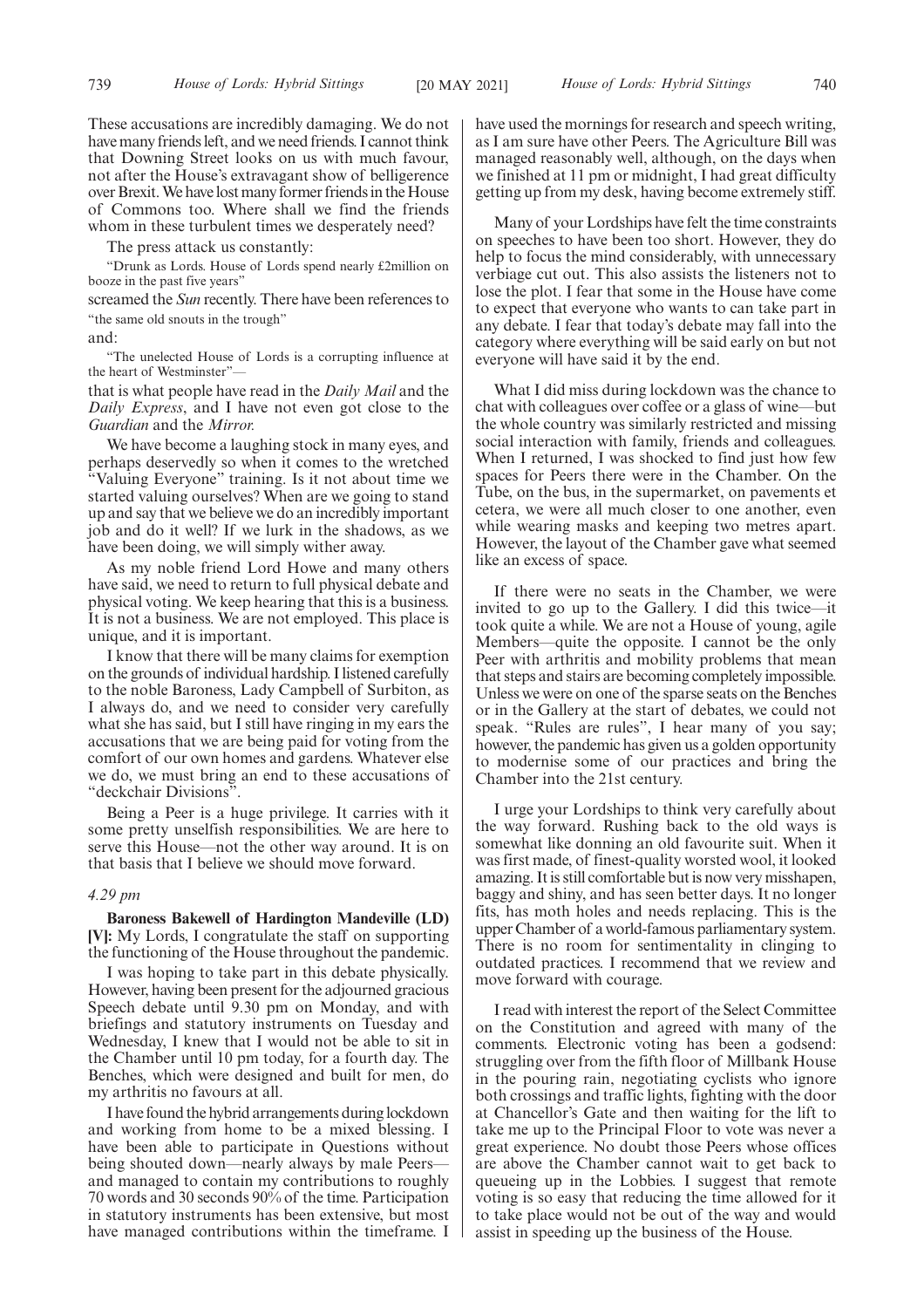[BARONESS BAKEWELL OF HARDINGTON MANDEVILLE]

I have one negative comment to make about what is contained in paragraph 94 of the report. In the opinion of the noble Lord, Lord Norton, Members have "a moral obligation to contribute to the work of the House". I agree with this. However, he and others feel that being present in the Palace is everything. I have been here for seven and a half years and have seen Peers in the Palace having coffee, tea, wine, lunch and dinner—oh, and popping into the Chamber for five minutes during Questions, but rarely speaking. It is insulting in the extreme to imply that Peers who are not in the Palace are not contributing to the work of the House; this is quite clearly not the case, as this debate demonstrates.

#### *4.35 pm*

**Lord Stirrup (CB):** My Lords, pace the noble Earl the Deputy Leader, I hope that I will not be thought too tiresomely repetitive if I start by adding my thanks to the staff of the House, who have worked so hard and to such good effect, putting in place, maintaining and operating the systems and processes that have enabled us to continue to function over the past year. Their ingenuity and perseverance have been remarkable.

However, for all their efforts, we should not imagine that our current modus operandi is anything other than a necessary but uncomfortably restrictive contingency. "Why should this be so?", some ask. "Surely, in the second decade of the 21st century, we should be updating our processes to take account of new technology. Is this not what is happening in other fields?" Well, to some degree.

Many enterprises are indeed allowing, and will continue to allow, a degree of remote working—but this is not the same as holding virtual meetings. These do of course take place; I have had experience of them over many years. They can bring considerable benefits: most importantly, the ability to annihilate space and bring people together virtually when they cannot be present physically is particularly useful.

Nevertheless, it has also been my experience that, even in the wider world, virtual meetings have significant drawbacks. They are very good for the passing of information—for delivering reports and briefings but, when it comes to the consideration and debate of difficult issues, their utility tends to decline significantly. They do not permit the to and fro of discussion that is crucial to a thorough examination of issues and views, and they tend to mute, if not eliminate, body language. Watching the reactions of listeners can be most instructive—if any noble Lords doubt that, I recommend looking around this Chamber some time.

Nor should we underestimate the impact of personal presence. I see many instances where the benefits of virtual proceedings have had to be abandoned because personal contact has been necessary to resolve difficult issues. Human interactions go beyond things that can be transmitted electronically—so technology can be a boon, but it can also severely hamper communication.

I formed these conclusions several years ago, but they have only been strengthened by my experience of the past 12 months. Yes, we have been able to sustain wide involvement in the proceedings of the House—but those proceedings have lost the spark of spontaneity. Yes, we have been able to make our views heard—but we have not debated. Yes, we have been able to follow pre-planned paths of discussion—but we have not been able to challenge assertions or explore newly opened vistas, and this has been true in Questions as well as in debate.

The noble Earl the Deputy Leader mentioned another unfortunate consequence: it has become harder for the Government Front Bench to assess the mood of the House. This is not just about numbers: there is something a little remote about dissenting views expressed on screen, no matter how strongly they are put. But a Minister facing a Chamber well peopled with noble Lords expressing their opposition, not just in individual speeches but in the atmosphere they generate, is left in no doubt of the position—as indeed many have acknowledged in the past.

Committee work too has become more difficult. The lack of agility that online hearings have imposed on us has, in my view, made it harder to interrogate witnesses satisfactorily or discuss their evidence in a properly dialectic way. However, I acknowledge the benefit of hearing from witnesses who are too distant to be able to participate in person—not least those from overseas.

Like other noble Lords, I believe that remote participation has led to a diminution in the power of Parliament as against that of the Executive. The demands of the current crisis have of course been the main driver behind this trend, but remote participation has made the problem worse. If we are to slow, let alone reverse, this unwelcome process, we need to return as quickly as possible to more normal proceedings.

There is still the question of whether some aspects of the present system might be retained in the longer term in order to improve efficiency. Well, it is difficult to see much scope for this if we are to adhere to the principle that all participants are to be treated equally. For my part, I rather like the system of electronic, as opposed to remote, voting, although I understand that many noble Lords are opposed to continuing with it. However, this is one innovation that would fit neatly into our previous practices.

We should be grateful for hybrid proceedings and for the way that they have allowed us to continue our work—after a fashion. But I strongly believe that the health of our parliamentary system requires a return to physical presence in your Lordships' Chamber and in committees as soon as possible.

# *4.40 pm*

**Lord Lamont of Lerwick (Con) [V]:**My Lords, nothing that has been said or will be said today detracts from brilliant work of all those who have helped to make hybrid and virtual proceedings work in this House and have enabled us to continue working through the emergency. We are immensely grateful. However, in considering whether we continue with what were temporary measures, it is about one question and one question alone: "Is Parliament sufficiently holding the Government to account?" I agree with the noble Lord, Lord Newby, that we must move as the world moves—but I also agree with the noble Lord, Lord Rooker, that we are not just a business and it cannot be simply a question of efficiency.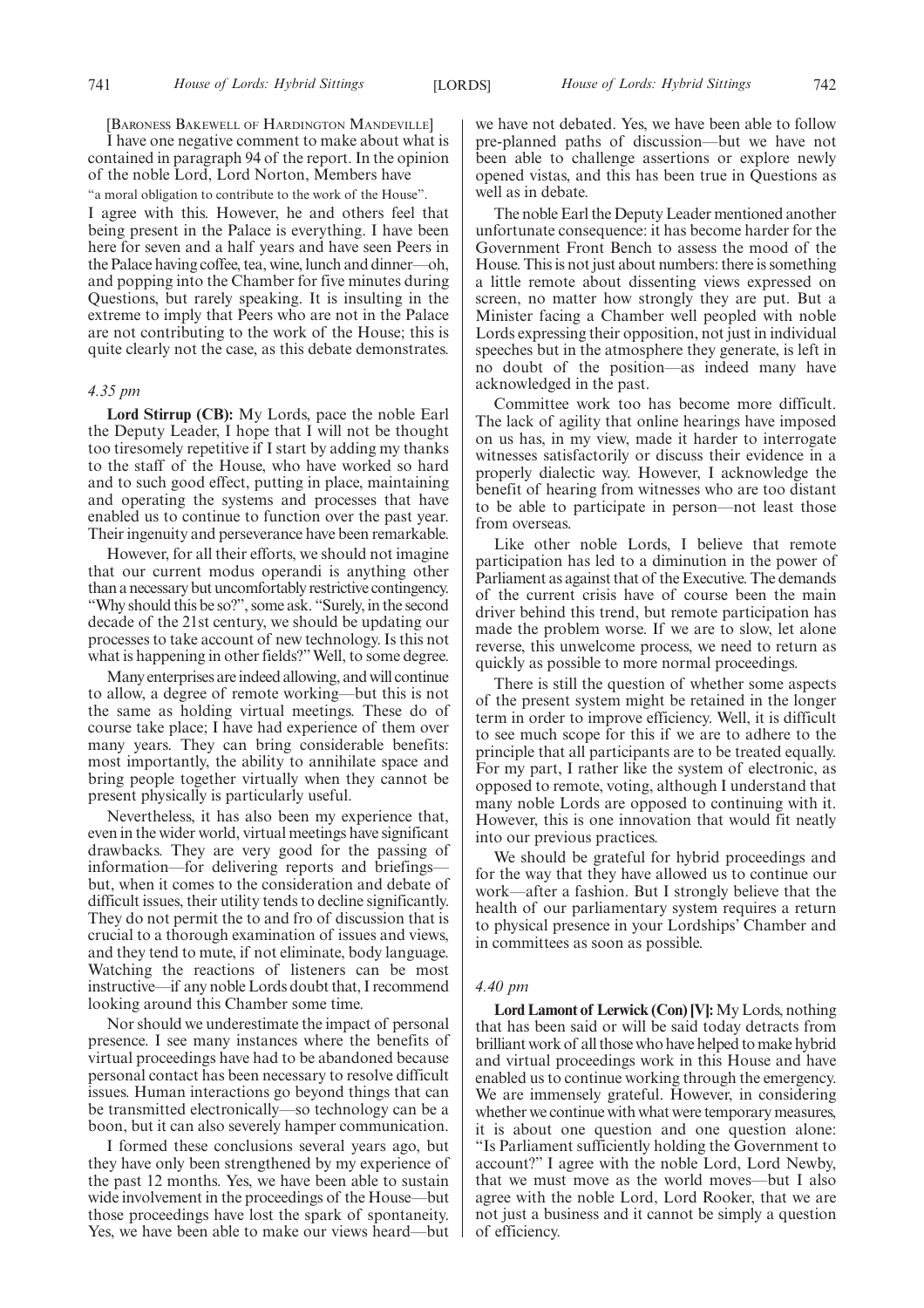There are some aspects of the new procedures that we may wish to continue: submitting questions by email rather than queueing in a draughty corridor seems long overdue. Improvement may also come from more time for Questions. Many will also favour keeping lists for Questions, rather than the bear garden that we dignify with the term "self-regulation". However, the main questions cannot be divorced from social distancing, and until that has resolved it will be difficult to return to full normality. A House of Lords with social distancing cannot operate as a House of Lords.

Paradoxically, I am speaking remotely but I wish to argue against both remote participation and remote voting. I am speaking remotely because I cannot be present physically in the Chamber for the Leader's wind-up tonight, and so the convention is that I should not participate in the House. I am sure that remote participation is not a satisfactory mode and it will be illustrated, I am sure, by my speech. Our Writ of Summons commands us to attend at Westminster. A Parliament where people are not physically present is not a Parliament at all. A lot of talking heads on screens suspended from the ceiling may make a good TV programme, but it is no substitute for a lively debate where people argue face to face with each other. What sort of debate is it where people cannot interrupt the wind-up of a Minister who has failed to answer the questions raised in the debate?

As has been said many times in this debate, and I apologise for repeating it, it is necessary to judge the mood of the House to decide whether to force a Division, as my noble friend Lord Cormack is going to have to decide later. But where there is no coughing with boredom, no muttering and no quiet laughter, there is no mood of the House to judge. The House of Lords is very polite House, possibly too polite, but with remote proceedings the politeness has become the stillness of the graveyard. We may not yet have bored ourselves rigid, but we are beginning to bore the public. The number of viewers of House of Lords proceedings on Parliamentlive.tv declined in 2020 compared with the previous year.

How we vote should not be a matter of convenience; it is a question of commitment. Remote voting requires hardly any interruption to whatever a person is doing. Mind you, I suppose in theory that remote voting could be the answer to the numbers problem in the House of Lords. We could have a House of 2,000, with no pressure on the facilities of the Chamber. Of course, that would be ridiculous, but remote voting and being paid for it is going to seem a lot more than ridiculous to the general public. The public will be outraged if life returns to normal and we continue to be paid to vote from the comfort of our own homes.

The noble Lord, Lord Hain, thought that the increase in voting was a sign of democracy that should be welcomed. I fear it may have other causes. Our temporary procedures have distorted behaviour. Speaking lists have become longer, requiring speeches to be ludicrously short. Sometimes the most distinguished people with the most to contribute have not been able to contribute very much. To squeeze more people in for Questions, Ministers are asked to be very brief with replies. Some of the replies would be recognised by Lloyd George,

who used to tell the story of how once he got lost in his car when driving in Snowdonia. He stopped and asked a passer-by where he was. The passer-by replied, "You are in Wales". Lloyd George always said that this was the perfect parliamentary answer: it was brief, it was true, and it told no one anything of any use. That is true of too many of the ministerial replies that we have had under our new procedures.

We agreed our procedures as temporary to cope with an emergency. As the country returns to normality, without doubt we must return to the procedures that were before. Parliament is not holding the Government to account and that is what the public expect us to do.

# *4.46 pm*

**Lord Knight of Weymouth (Lab) [V]:** My Lords, it is a pleasure to follow that fine speech from the noble Lord, Lord Lamont—which, of course, was delivered remotely. It has been a very strong debate and I have enjoyed listening to the speeches. I join everyone else in thanking the staff for having made the hybrid proceedings possible and effective.

I guess it is possible to characterise this debate as having something of a false dichotomy between those who want to keep things exactly as they are now and those who want them to go back to exactly how they were before the pandemic. I detect in pretty much every speaker that they are somewhere on the spectrum between a little bit of change and quite a lot of change —but no one is going to either of the extremes. I am more towards the end of the spectrum of my noble friends Lord Hain and Lady Quin, rather than the end preferred by the noble Lords, Lord Strathclyde and Lord Dobbs respectful though I was of their contributions.

Of course, I had a bit of quandary. Where was I going to speak? Should I come in? Should I make a non-essential journey? I am doing the rest of my work from this room, which I am very pleased to welcome noble Lords into. Or should I come into the Chamber where, of course, I am going to be so much more engaging and will be able to benefit from all the interaction? I may not be able to make anywhere near as good a speech, but I have childcare responsibilities today, so I am not able to come in.

There is so much that I have missed about the way that we used to do things. Like everybody else, I miss the social interaction. The Lords is at its strongest when we are working together, across party in many cases. It has been impossible to have those relationships across party during this period of the pandemic, and it has been impossible also to get to know new Members. I hugely miss that. Of course, like everybody else, I miss the scrutiny, principally brought about by the spontaneity of being there face to face. So, of course, as soon as we are safely able to, we have to get back to those arrangements.

However, I have also really enjoyed the flexibility. I used to think I was one of the younger Members. I certainly was when I joined 11 years ago. I have to do other work and I now do all of that from this room. To have been able to do that alongside being able to contribute in the House has been really helpful. On occasions, I have enjoyed looking inside other people's houses—but not so much looking up their noses if they have got the camera angle wrong.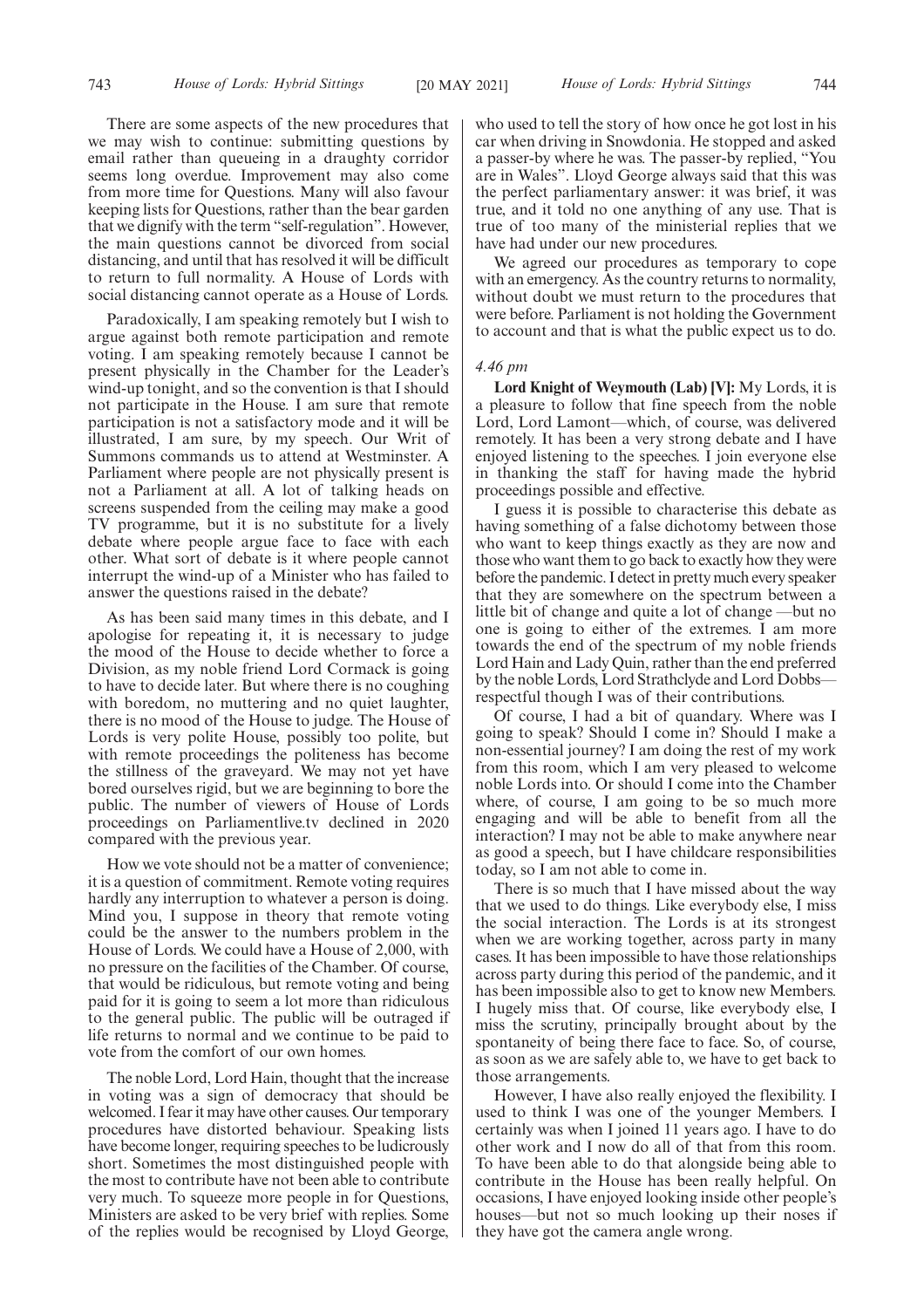[LORD KNIGHT OF WEYMOUTH]

I think the PeerHub has worked really well, as my noble friend Lady McIntosh said in her wonderful opening. I have enjoyed the equity of balloted lists for Oral Questions. I have really enjoyed the way we have been able to be more inclusive of a wider range of witnesses, geographically, through Select Committees again, as other noble Lords have said.

So I am a strong advocate of reflecting and hanging on to the changes. Pretty much everyone has said that longer Oral Questions should be retained. I am certainly one who advocates keeping the list generated by ballot and the fairness of that. I, too, support retaining remote voting, but only on the Parliamentary Estate. I am one of those with an office in Millbank House. I am perfectly agile and able to come over—I am not yet at the point where I am struggling, like the noble Baroness, Lady Bakewell. But I would like to be able to carry on working in my office at times, rather than schlepping all the way over to vote.

We had a great meeting yesterday of the National Plan for Sport and Recreation Committee, and I am absolutely sure that the witnesses were more comfortable sat in their own settings than the intimidating scenario of coming into a committee. If we want to hear from diverse and disadvantaged voices, we need to be able to hang on to that practice. When we do so, it is worth noting that you get better equity when everybody is joining remotely rather than the committee being in a room looking at three or four witnesses on screens and trying to interact that way.

I agree that we should have speeches in the Chamber, but if the reason for that is so we can have more interventions, then can we have more interventions? Can we move on from a culture of not really intervening in Second Reading debates and QSDs, because then we can have real debates? That is a really good reason to carry on and return to the Chamber; otherwise, I would not rule out returning to hybrid debates.

The world of work has changed. We are not a business, as the noble Lord, Lord Rooker, has said, but everyone is reflecting on how we are going to have to change as a result of what we have learned from the pandemic. I see today, with the modestly titled *Williams-Shapps Plan for Rail,* that we are having flexible season tickets, so even the Department for Transport is reflecting. We should do the same and we should have some version of a hybrid model in future.

**The Deputy Speaker (Lord Lexden) (Con):** The noble Lord, Lord Robathan, who was next on the list, has withdrawn, so I call the noble Lord, Lord Roberts of Llandudno.

# *4.51 pm*

**Lord Roberts of Llandudno (LD) [V]:** I have listened with great interest to many of the speeches and nobody has mentioned how it has affected the attendance of Peers. Have the pandemic and the virtual or hybrid proceedings reduced the presence of Peers? I went through some of the records. In 2016 there were 484 Peers on most days, in 2019 there were 458, and all could claim the full allowance. Then we come to the hybrid House this is not the physical presence, but the voting presence where we have on average 474 Peers voting. The figure is always in the upper 400s and sometimes, rarely, it goes into the 500s. However, we always have about 300 Peers who do not engage in any way in the activities of the House. Can we have the official figures for this, please? That would be interesting in case I have misled or been misled.

The other point I want to raise is on voting. Mr Rees-Mogg, leading the Commons, wants to return to traditional voting arrangements and, yes, that is okay some want us to follow. But people are forgetting that the older you get, the less able and mobile you are. In the Commons they are on average about 30 years younger than us in the House of Lords. In the Lords, 306 Peers are in the 70-79 age range and 122 Peers are over 80, so we can see that it is much more likely that Members of the Lords will have greater difficulty attending in person than Members of the Commons. These things demand a great deal of thought and I am delighted to give some figures to bear out some of the recommendations.

## *4.53 pm*

**Baroness Ritchie of Downpatrick (Non-Afl) [V]:**My Lords, it is a pleasure to follow the noble Lord, Lord Roberts, and I welcome the opportunity to participate in this important debate. It is not only reviewing the operation of hybrid proceedings in the House of Lords but pinpointing a way forward for now and into the future about how we conduct our business, and informing the Procedure and Privileges Committee in designing how we do our business in this pandemic and the post-pandemic phase.

Listening today to some noble Lords, you would think that most of us are occupying a parallel universe, because there is a dichotomy. Noble Lords, quite rightly, feel aggrieved that they are no longer able to participate in what they once were able to participate in. Then there are others who characterise the situation as per the pandemic; namely, supporting hybrid proceedings or a variation of them.

I come to this debate as a former Member of the other place, where debate was always present, but we did not have a pandemic. I came into your Lordships' House in November 2019. There was then a general election and we took our seats again in December 2019. I have been unable to come from Northern Ireland since the middle of March last year because of travel restrictions. However, that has not prevented me participating in the proceedings of the House in the Chamber, in Grand Committee and on two select or scrutiny committees. I firmly believe that the constitutional purpose of the House is to scrutinise, legislate and debate. We have been able to do those things, albeit in a very straitened way.

I agree with Members that we have probably lost the physical presence of the House because of the nature of this pandemic—that necessary spontaneity and nuance, the nod and the body language of Members, which are always important in fuelling the direction of the debate and informing the Government and the Opposition of the way things are going. Notwithstanding that, we have been in the middle of a pandemic in which many thousands of people have lost their lives. We have to reflect that. We also have to reflect that, outside our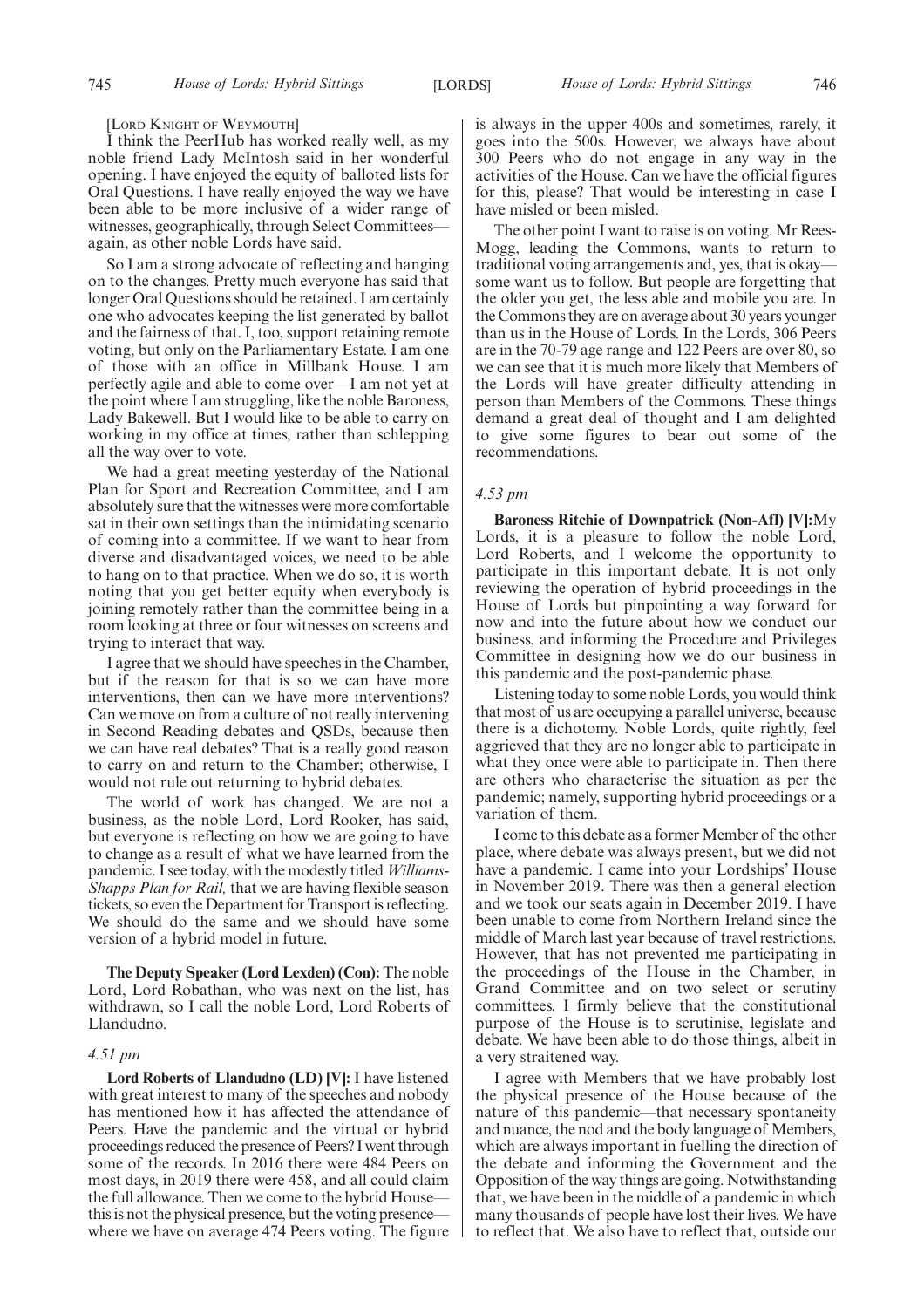Parliament, many businesses will be adopting some of the methods of at-home working, remote working and office working. We have to reflect that as well.

I am very much in agreement with the first report of the Constitution Committee into Covid-19 and Parliament, which I believe has contributed to understanding not only the challenges faced by Members and staff but the needs of the new normal as we continue our work of investigation, scrutiny and holding the Government to account. In this new normal, and this review, we should retain the PeerHub and that measure of remote voting—albeit on the parliamentary estate. We should retain virtual proceedings on Microsoft Teams for scrutiny committees because it has enabled witnesses from near and far to provide very detailed evidence, thus enabling us to carry out our scrutiny and investigative function.

I cannot support the Motion in the name of the noble Lord, Lord Cormack. I fully respect that he comes to this with a high degree of knowledge and experience from both Houses, but we have to be cognisant of the fact that we have been through a pandemic and that dictates that we must keep our staff, ourselves and the wider community safe on the parliamentary estate.

# *4.59 pm*

**Lord Kakkar (CB):** My Lords, I join other noble Lords in thanking the Minister for the very thoughtful way in which he introduced this debate and in thanking members of staff and the staff authorities for the rapid response to the unprecedented situation last year, when our nation recognised that it was in a pandemic, and the way that this House discharged its responsibilities had to be modified. There is no doubt whatever that we have to recognise that the procedures, processes and indeed the adoption of technology platforms that were necessary at that time were undertaken under considerable pressure. In particular, the technology platforms have a number of important limitations that we need to consider in determining how we should move forward as we come out of the pandemic period.

Noble Lords have rightly recognised our principal constitutional obligations, which are to revise and scrutinise legislation and to hold the Government to account. They have rightly identified the need to weigh the opportunity provided by the processes, procedures and technology platforms we have adopted in this unprecedented period in determining whether those obligations are being properly discharged. We have heard, of course, about the important report of your Lordships' Constitution Committee and many noble Lords have identified that, regrettably, much of the discharge of those important responsibilities and obligations is less than satisfactory in the way we are currently having to conduct our responsibilities.

That is not to say that there may not be opportunities in the future, as technology advances. Technology may be developed that is bespoke for a parliamentary Chamber rather than adopting platforms that have been developed primarily, as we have heard, for use in other businesses. We may be able to return to this question. As things currently stand, it is clear that the subtlety and nuances afforded by physical presence in parliamentary debate—the capacity to intervene; in particular, to hold Ministers to account; and to ensure the expertise and experience that this remarkable Chamber is able to bring to bear to a specific and often detailed question, sometimes not properly considered in the other place—has been undermined as a result of the current circumstances and our current working practices.

When the Lord Privy Seal comes to wind up this debate, can she say whether there might be opportunities for your Lordships' House, in returning to practice as prior to the pandemic, to continue to explore technology —with the potential development of bespoke technology —that might help the House overcome some of the limitations we have heard about today? Might we continue to explore processes and procedures, but, as we have heard, in the context of actually returning and functioning as the House should and rightly must expect to do, rather than adopting measures that were applied as a matter of urgency? We have had the opportunity of an impressive experiment; might we look at some of the advantages and disadvantages of those technologies, but not adopt them without proper and due consideration beyond the period of the pandemic?

We have been very fortunate in our own country to benefit from the remarkable vaccination programme. It will soon allow us to take these decisions and return to what we would consider the normal working of your Lordships' House, but we should not dismiss the opportunity to learn from the experience of the past 15 months. Noble Lords will be well aware of the words of the Writ of Summons, demanding that,

"(waiving all excuses) you be at the said day and place personally present".

Those words are a very powerful reminder of our individual obligations, as Members of your Lordships' House, and I very much hope that, in reaching a conclusion about future working, we are cognisant of those important obligations and responsibilities.

## *5.04 pm*

**Viscount Trenchard (Con):** My Lords, I thank my noble friend Lord Howe for introducing this debate with his customary charm, and I agree with everything he said. I too congratulate all those who have worked hard to ensure that we could operate, after a fashion, through the pandemic.

I wholly agree with what many noble Lords have said about the loss of spontaneity and decline in quality of debate and scrutiny. Under hybrid conditions, advisory speaking times are now risibly short and strictly enforced. This means that noble Lords are unable to add to their prepared speeches to refer to others' contributions. In debates on Bill stages, since the order of speakers is predetermined and contributions are prepared in advance, many noble Lords speak when they would previously have remained silent because another has already made exactly the same point.

The briefing prepared by the Library in February on the impact of hybrid proceedings on participation makes interesting reading but, strangely, did not include any statistics on voting patterns. However, the Constitution Committee did cover this and the Minister confirmed that noble Lords have, on average, participated in a much higher proportion of Divisions than was the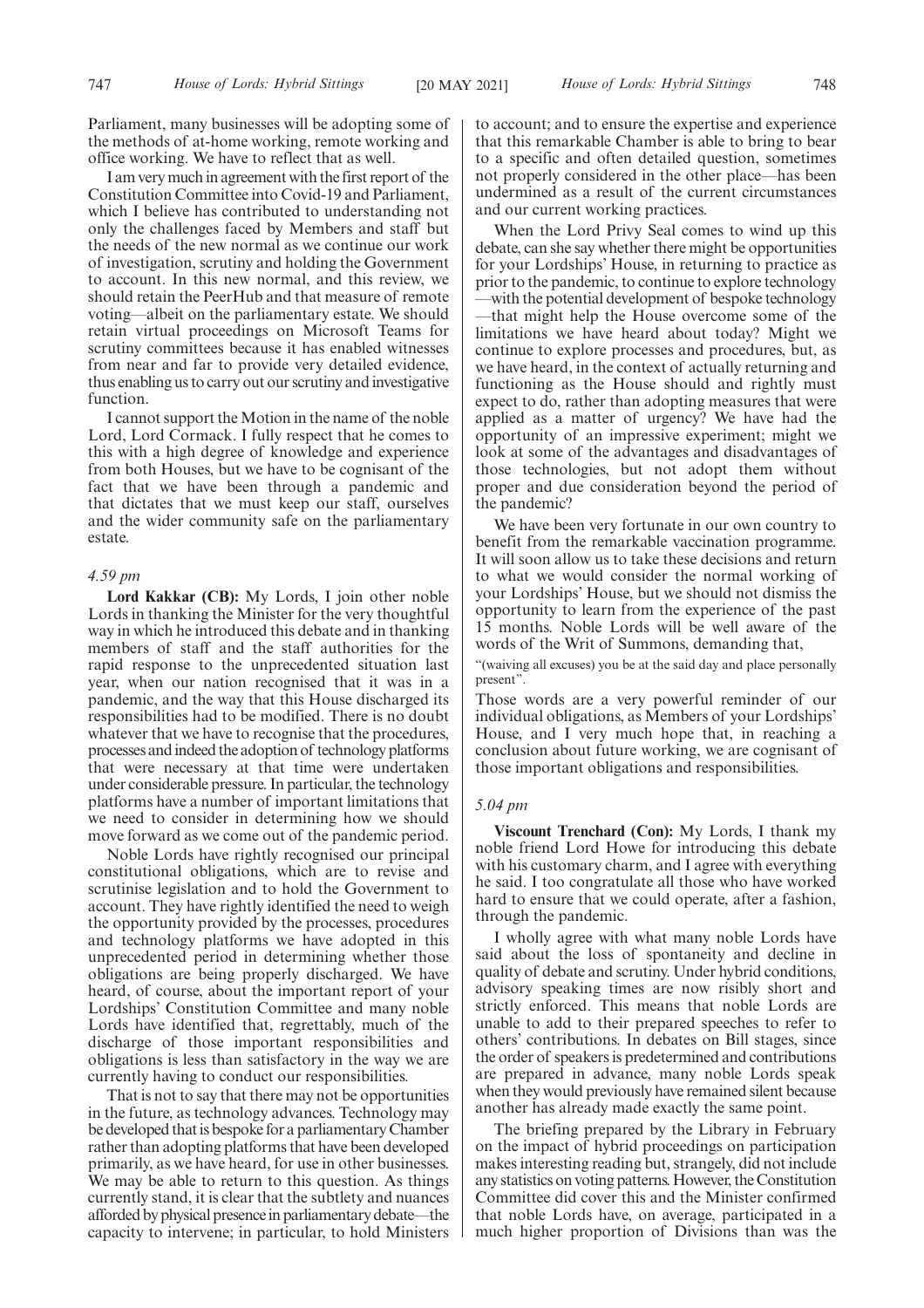[VISCOUNT TRENCHARD]

case before the introduction of remote voting. It is, of course, very much easier to vote, wherever you may be and whatever else you may be engaged in at the time a Division is called. I believe that remote voting should be abandoned completely as soon as possible. It seems to me unsustainable for legislators to be permitted to vote remotely, even if they may attend the House for a short time on the same day.

Voting in person makes it likely, or at least plausible, that noble Lords might have participated in discussing the subject of the vote with others, even if they have not participated in the debate in the Chamber. The informal chance meetings and discussions between noble Lords in the corridors, restaurants and Division Lobbies are also an invaluable part of the functioning of the House as a legislature. Physical voting also provides useful opportunities to buttonhole Ministers. Some have argued that it is good and should be made permanent that those with disabilities, in poor health or pregnant should be allowed to continue to participate remotely. However, it remains an unfortunate fact that if a noble Lord's condition or circumstances prevent his or her attendance and ability to participate fully, it is hard to argue that that Member is fully capable of exercising his or her functions as a legislator. I welcome the fact that it has become easier for those with disabilities to participate fully, but exceptions to physical attendance requirements should be minimised.

Unlike another place, we are a self-regulating House and should reverse the accretion of authority to the chair that has taken place. It is no longer clear whether it remains the role of the Government Front Bench to call the House to order. In the hybrid House, it is often the Lord Speaker or the sitting Deputy Speaker who exercises this function. The time-wasting practice of the Lord Speaker calling on noble Lords to speak should also be discontinued.

The earlier sitting times adopted by the hybrid House make it difficult for those with interests outside the House to participate as they would wish. Of course, noble Lords' improved technical skills will lead to an increase in job offers. Lastly, I ask whether it is intended to reverse the simplification of the clerks' dress, which the previous Clerk of the Parliaments told me was a response to the need for a larger pool of Clerks at the Table during the pandemic. I am sure that Messrs Ede & Ravenscroft would have no difficulty in supplying the proper uniforms to all clerks who do not have it. I am keen that we should revert 100% to where we were before the pandemic—tellers, wands, wigs and all. They are all part of the panoply of this great Parliament. From that point, we can reflect on whether we should make any permanent changes.

# *5.09 pm*

**Lord Morris of Aberavon (Lab) [V]:** My Lords, I add my congratulations to the House authorities and, in particular, to the officials of the usual channels on establishing and operating an acceptable method for the House to carry out its duties during the pandemic. To have contributions during major debates on subjects such as Brexit limited to a few minutes is a gross undermining of the role of Parliament. This House is a gathering of many distinguished persons who should have a proper opportunity to enhance our debates on fundamental issues. If necessary, we should consider sitting for longer hours.

I will make the following points. First, the appropriate committees of your Lordships' House should take the opportunity to learn lessons from the way that we have been operating, and not merely return to our former practices without question.

Secondly, account should be taken of the disadvantages of noble Lords who do not live in London.

Thirdly, some things can be done equally well virtually. Until now, like many noble Lords, I have kept to the recommendations and stayed away from our premises for over a year, except on two occasions. I hope that I have, nevertheless, played my part in debates and Questions in this House. I see no reason why we should not continue to vote virtually. The high number of votes, particularly at a late hour, for whatever reason, is proof of its popularity. So long as the danger exists, we should avoid crowded Lobbies. When the danger has passed, we should perhaps revert to what we were doing in the past. At least we have not followed the other place by putting our votes, by the hundred, into the back pockets of the Whips who can vote on behalf of Members. Cromwell would have been very proud; Hitler failed to close down Parliament.

Fourthly, I am a member of the International Agreements Committee, which sits virtually most weeks. I am convinced that, with good chairmanship and the tolerance and co-operation of members, the work of such a committee can be carried out equally well virtually if we wish. This week, we had witnesses from as far away as Singapore and other parts of the world, who were able to make a major contribution.

Fifthly, we are losing out on calling the Government to account at Question Time and when they make Statements to the House. The absence of spontaneity and putting pressure on Ministers has been dealt with by many speakers. I served as a Minister for 13 years, in three different Governments. I know what it is to be under extreme pressure from all parts of the House, including, possibly from behind, particularly when one is introducing controversial Bills. I feel less strongly about committees of the House, but I lean towards returning to normality.

Although this is not the main issue of this debate, we should take the opportunity to revisit the issue of Members' allowances. What I like to call country Members—those whose main homes are not in London —have to pay for accommodation in London and I suspect that some of those arrangements had to continue during the pandemic. They have been very badly treated. I no longer have an interest to declare, after a lifetime of commuting between west Wales and London. The last committee which looked at this took fright at the definition of "main home".

Seventhly, if virtual proceedings are to continue, it makes no sense to pay a full day's allowance for presence on the premises to attend a virtual Select Committee, while paying the half rate for Committee sittings such as on the Agriculture Bill—as other noble Lords have mentioned—which go well into the night, where the amendment that you are particularly interested in is not reached until 10 pm or even 11 pm.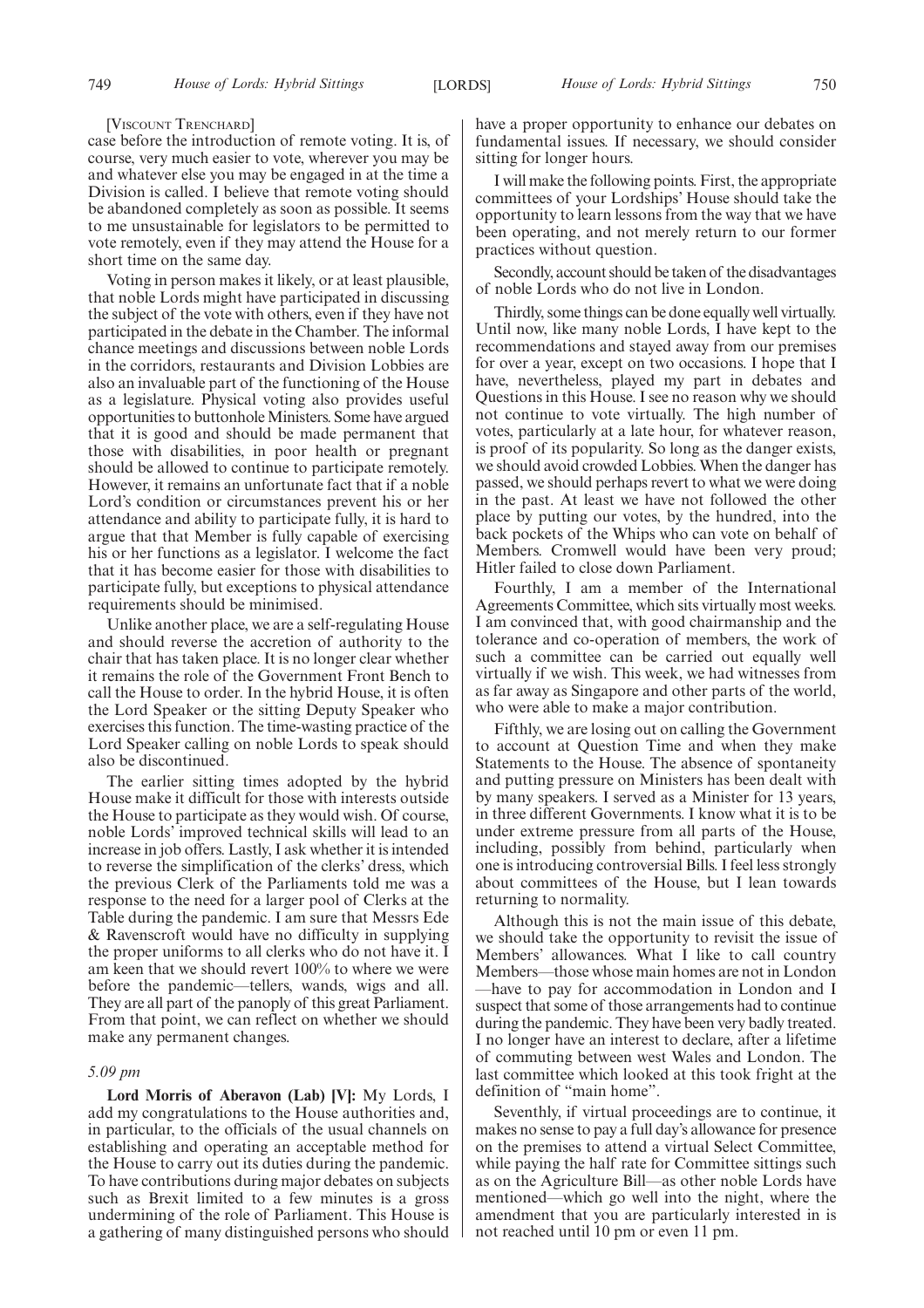Lastly, the Bingham Centre, in its letter to the *Times*, has made a powerful case that Parliament has been marginalised under the pandemic, with over 400 pandemic-related statutory instruments introduced in the Commons making sweeping changes with limited debate. I hope that we can return to normality when the danger is over.

# *5.14 pm*

**Lord Balfe (Con):** My Lords, I add my thanks to the noble Earl, Lord Howe, for his comprehensive introduction, which covered all the points that the House needs to consider.

The main point, to my mind, is that we need to get back to being a functioning House of Lords, with Members here, and to wind down the so-called special measures. We are moving dreadfully slowly. I had a talk with one of the senior officials in the Library yesterday. They said that, yes, they are definitely moving forward: they are going to be open for an extra hour a day from Monday to Thursday, starting on 20 June. They will then be open for four whole hours a day. This is a snail's pace.

I am going to say it: I am afraid that working from home has been a great boon to many people. Many of our staff probably quite like not having to commute; they quite like having to provide their own lunch and to work at their own pace. We have got to put some effort into getting people back, and if that involves lobbying the Department of Health for vaccinations—the latest of a series of excuses that I have heard—then so be it, but we have got to get people back. Here is one good indicator: I have an office on the fifth floor of Millbank House and we share a kitchen with staff. You can tell how many are here because the fridge in the kitchen is absolutely empty; usually it is packed full of sandwiches and lunch. The staff are just not here; they have got to be got back.

I differ from my colleague the noble Lord, Lord Cormack, on one issue. The Question Time list has actually been a great move forward. For those of us who do not have a background in the other place, the bear pit of people jumping up and down at Question Time put a lot of people off. I would like whoever responds to look at having some sort of list and order for Question Time, but it should come back and we need to have this House in charge again.

I will also make a point about interventions in debate. I spoke in the Queen's Speech debate on Monday and asked the noble Lord, Lord Goldsmith:

#### "so all I am going to ask him to do is to say that he will pass my comments on to the Transport Minister and ask her to respond to me in writing."—[*Official Report*, 17/5/21, col. 390.]

When he came to wind up, he did not mention it. Even though I had spoken to him privately and asked him to just give me that assurance, there was no assurance. Even though I was sitting here, and he was sitting just in front of me, I could not get up and intervene, even to say: "Will the Minister kindly agree to the question I put to him during my speech?" This has led to a situation in which, to my mind, Ministers frequently do not answer the questions that are put to them, because they know that there is no feedback. We do need to get back to people being accountable to this House.

The noble Lord, Lord Norton, spoke about our moral obligation to arrange our lives in order to contribute to the House. As I have said before, when I came into the House in 2013, the only question David Cameron was interested in was, "Will you attend and vote?" He forgot to ask me which way I would vote. He was very keen to say, "Richard, we really need people who will attend and vote. Will you do that?" It is important that we do organise our lives. Frankly, if people are too ill, we have sympathy for them. My good friend, the noble Lord, Lord Harrison, has just had another year's leave of absence from the House and that is the way to deal with it. You cannot cast the House around this sort of thing.

I hope that we will get back to a functioning House. I hope that we will end our remote voting, because that is not the way to run a democratic institution. Even though I am not sure whether I support the Motion in the name of the noble Lord, Lord Cormack, I certainly support the date and the sentiment within it. I hope that we will move to get back to the House so that, when we come back in September, we are recognisably in a democratic assembly.

# *5.19 pm*

**Baroness Bowles of Berkhamsted (LD) [V]:** My Lords, in considering whether to keep hybrid proceedings, I have viewed this from external perspectives in addition to my own experience: how is working from home regarded in the business world, and what are the outside impressions about how we work?

Permitting virtual attendance makes us more normal, more diverse and less London-centric. It enables valuable contributions that might otherwise be lost because of ill health, disability, immobility, location or caring responsibilities. We would not think much of businesses that did not make such efforts regarding their employees and we would not reflect society's interests if we shut out remote participants now that we have the technology. It is a vehicle for greater diversity.

That basic premise extends to every activity, be it Questions, general debates, legislation, committees or voting. To my mind, the question is not whether to keep elements of remote participation but to determine the guidance on how often or why remote participation is requested. Why not be like businesses, with two days a week working from home as the new normal option, with extra days allowed if it is for health, caring or other personal circumstances? It might also help remove the "dinner club" perception of our House.

The hybrid procedures that we have experienced during the pandemic are not a fair sample of what hybrid working in normal times would be like. The social distancing restrictions in the Chamber and elsewhere, travel and the "pay for speaking" virtual allowances have all incentivised virtual contributions, while Covid business has simultaneously pressurised the schedules.

Schedule crowding seems to have eased a little as more have returned to in-person attendance, and there will be further changes, especially to atmosphere, once normal attendance in the Chamber is allowed. The murmurs, groans and spontaneous interventions from the Benches are important—not least when the House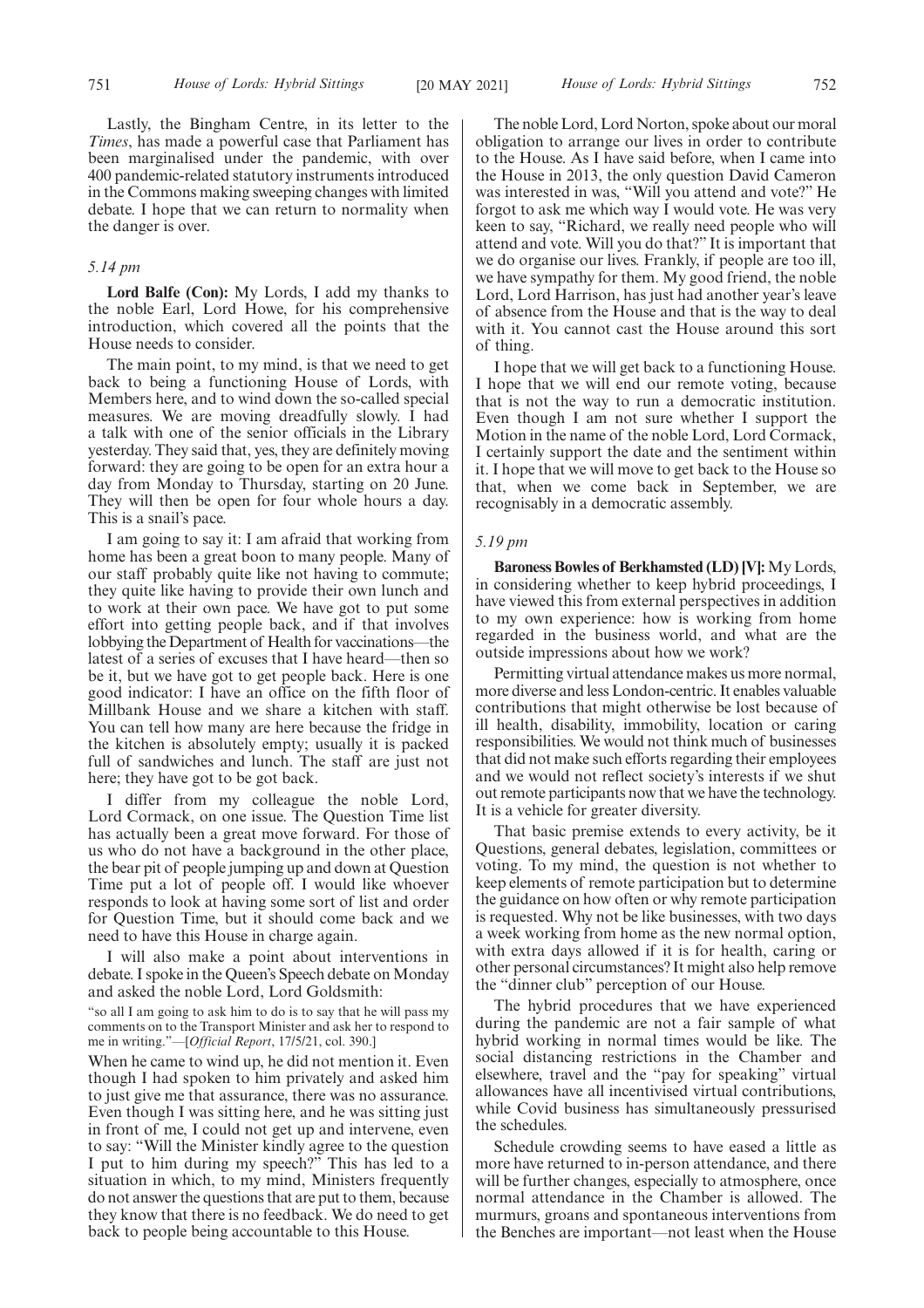#### [BARONESS BOWLES OF BERKHAMSTED]

thinks it has been short-changed by a Minister on a Question—but that happens when we sit in numbers, not in rationed social distancing. The appetite for numbers will draw us back. If a few noble Lords were also contributing in a virtual way, it would not change the dynamic and take it back to the sterile atmosphere of the fully virtual or socially distanced hybrid arrangements.

When it comes to Select Committees—I have served on three during recent times—it has been a huge benefit to have a wider range of witnesses than the predominant usual suspects who can service London. I have not found remote participation worse; if anything, it has made Members more disciplined and stopped some hogging proceedings, as can happen at Question Time. Proceedings have also been a lot more audible. Some of our committee rooms have terrible acoustics—I went to get a hearing test a while back to make sure it was not just me. Face-to-face togetherness has benefits and will predominate because it wields greater presence, but I would rather a Member contributed virtually than missed a meeting, even if the reason is that the plumber or electrician is coming or the grandchildren need collecting that day. They have still worked on the papers, and what you notice in real time is always a little different from reading or watching it back later.

I have also contributed to all stages of a fair number of Bills in virtual and hybrid format. It has in fact been more exhausting than contributing in person and I expect that we can learn—as businesses are—about the effects of too much video. Going forward, the notion of treating virtual and in-person participation equally, and therefore not allowing in-person interventions, would need revising. I wish we had never had it—we are not being treated equally with half pay for virtual attendance, so it was always untrue anyway. In-person interventions and spontaneity could resume as normal, alongside a system of slot-booking for virtual participants. There might also be scope for expanding the Question Diary approach for remote participants. In some cases, that has already been used quite extensively.

Overall, hybrid working, as in the country generally, is part of the future—of modernising, being greener and spreading opportunity. We will be dinosaurs if we do not reflect that.

# *5.25 pm*

**Baroness Finlay of Llandaff (CB) [V]:** My Lords, I am delighted to follow the noble Baroness, Lady Bowles of Berkhamsted, to whose thoughtful words I say, "Hear, hear". Our thanks must go particularly to all those working tirelessly across the House to enable us to function for a year. As a pilot group of Deputy Speakers, we rehearsed with Andrew Makower and Simon Burton how virtual proceedings would work. Then we moved on to a hybrid House. Form aimed to follow desired function to work as best it could—and work it has. We have shown legislatures worldwide what can be done by working differently, which is why I decided to speak remotely today.

The excellent opening remarks of the noble Baroness, Lady McIntosh of Hudnall, summarised a balanced perspective. We should not fool ourselves: Covid-19 in the Chamber would have brought a high mortality and morbidity rate. As we come back together, the worst scenario would be a highly infectious variant that escaped vaccine immunity and ripped through our number and the staff.

This House needs diversity and has shown inclusiveness this year, in the Chamber and beyond. We have used technology to outreach in new ways. To have true parity, we must work in a way that enables everyone to contribute their expertise, as my noble friend Lady Campbell of Surbiton demonstrated so clearly. That means changing our approach, not putting the old barriers and hurdles back in place.

Remote voting avoided crowded voting Lobbies. Voting by whipping does not apply to Cross-Benchers, and I believe that my colleagues on these Benches have taken great care to listen and decide how they vote. We should maintain electronic voting and thereby maintain social distance as we vote.

PeerHub has proven itself to be a valuable resource with much background information; it has been well designed. By contrast, the new parliamentary website introduced in recent months is not easy to use.

There have been procedural changes of benefit. My noble and learned friend Lord Hope of Craighead referred to having longer for Oral Questions, fairer allocation of speaking slots and concise questions. For those of us with longer travelling time, the earlier start is very welcome—the day away means one cannot go into work locally. We should not be taking decisions late at night; we have all seen Peers flagging, the later the hour. Also, I recall having one or two-minute speaking times long before the pandemic. The noble Baroness, Lady McIntosh of Hudnall, encapsulated the wish to retain the best aspects of the rapid learning and the changes imposed on us by the pandemic for those of us who do not want to go backwards.

Finally, the noble Baroness, Lady Taylor of Bolton, wisely cautioned against rushing. Our work sets an example to the country—how we worked before is a bygone era. In risk-planning, we should consider the previously unthinkable and not throw away the lessons learned. In the face of an emergency, we adapted and used technology; it may not have been perfect, but neither was what went before.

# *5.29 pm*

**Lord Bourne of Aberystwyth (Con) [V]:** My Lords, it is a great pleasure to follow the noble Baroness, Lady Finlay, who rightly reminded us of just why we had a virtual House and a hybrid House. It is in those terms that we should look at the last 15 months. I thank my noble friend Lord Howe for introducing this debate and I agree with his approach of looking at three separate areas: the virtual proceedings in the House; online voting; and whether we retain some of the improvements—to my way of thinking—we have seen during the pandemic in the hybrid House procedures.

Like others, I thank our staff, who have been remarkable, the House authorities, the broadcasters, the Procedure Committee, and the Government and the usual channels for helping us function and operate in these difficult times. Again, it is in the light of those difficult times that we should look at the last 15 months.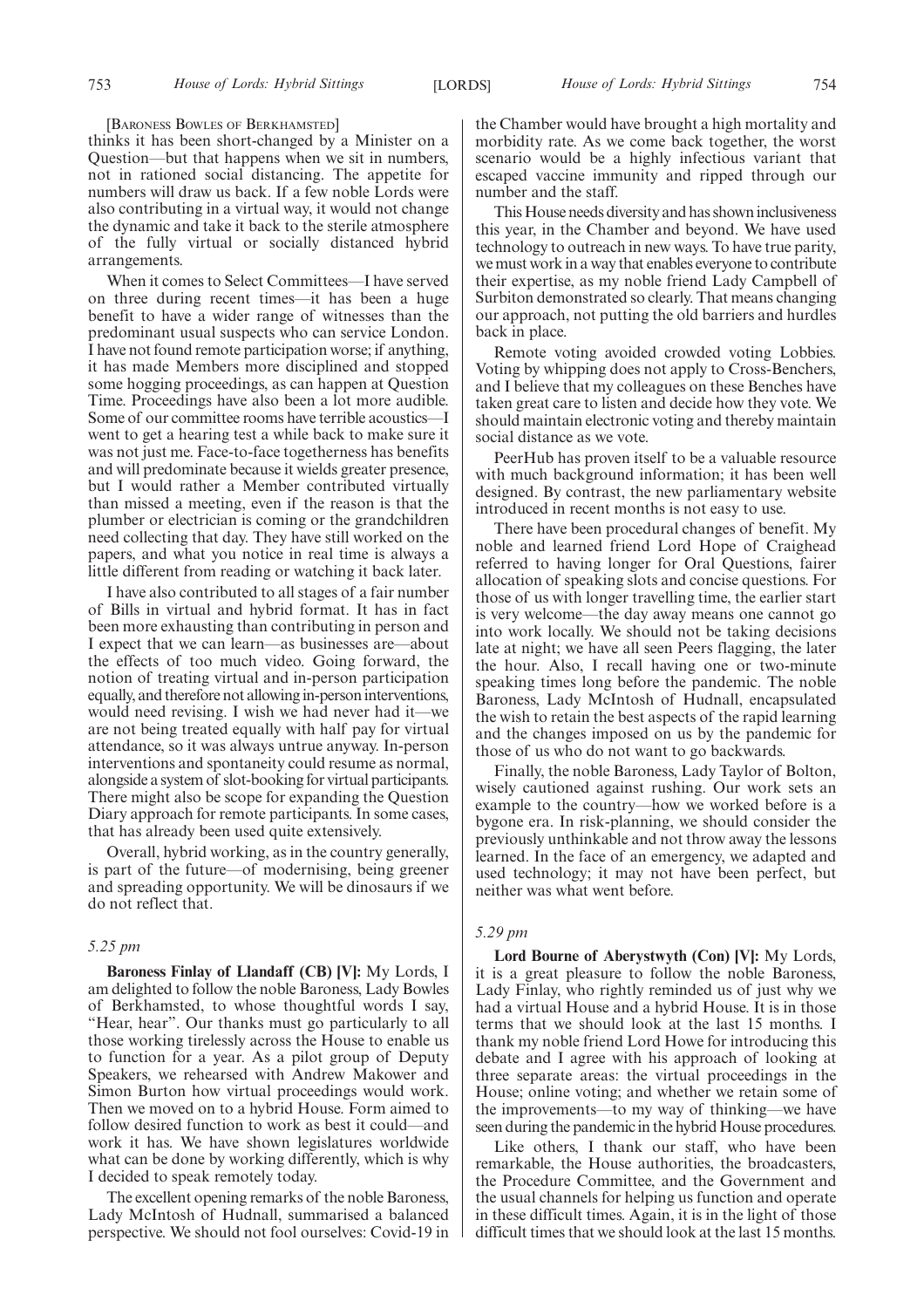They have not been ideal, and they have not been perfect, but they have certainly been better than having no House at all. That is the way we should look at it, and I do so with admiration, respect and thanks. Like others, I welcome the report of the Constitution Committee, which, while recognising the shortcomings of the hybrid House, points out its very real benefits for those who are disabled and those who are geographically remote. They should not be lightly dismissed.

As we emerge from the shadow of the pandemic—and I acknowledge the massive success of the Government's vaccination programme—it is right for physical proceedings to resume. But they should resume while recognising the health needs of our staff, and, frankly, I cannot associate myself with some of the comments that have been made about the health needs of our staff, as if they are some excuse being used. That is not the case. It is easy for us, who have mostly been double-jabbed, to regard these as lacking significance, but, particularly if we open up to visitors and others who are not parliamentarians coming in as guests, there is a danger for those who have not been vaccinated. That should be considered.

I support, as I have said, a return to a physical presence. I also agree with others that online voting needs to be looked at, but it should be subject to detailed consideration. It does have some benefits. While hybrid proceedings make it easier for the Government, no doubt online voting makes life much more difficult. I can understand those challenges and sympathise with them.

Lastly, I come to the third category that the noble Earl set out: the considerable benefits we have seen, to my view, from operating the hybrid House. I refer particularly to a better-ordered Question Time and the ability for those who do not necessarily have the loudest voices to participate. I hope that we do not turn away from that very real benefit. This could be seen in other activities in the House, too.

We should not, as has been said, grab the comfort blanket of operating from home—I can quite see that, as the pandemic comes to an end—but nor should we either turn our face against change and seek to turn the clock back to the day before the pandemic struck, preserving the House in aspic. I fear there are a few parliamentarians who participated in this debate who are really parliamentary Miss Havishams, intent to hold out against any changes and to reside in a parliamentary Satis House. Such a course of action would, in my opinion, be a great mistake. The noble Earl is certainly not in that category; he is no Miss Havisham. As I have indicated, a longer Question Time with pre-allotted questions is, I think, desirable. Clearer announcements of business are helpful to members of the public and Members alike. I also support an earlier start to proceedings than our traditional one—and indeed an earlier end; that is desirable too.

Lastly, on Select Committees, I have seen the very real benefits from the participation of witnesses from overseas—recently, at the Public Services Committee, there were witnesses from Taiwan and New Zealand. Let us not throw away these sensible changes in a desire to get back to so-called normal.

#### *5.34 pm*

**The Earl of Caithness (Con) [V]:** My Lords, it is good to see the House fuller than it has been for some months; that is a substantial improvement. I too thank the staff and everybody who has made the last 15 months possible. It has been an incredible achievement and, as has been said, something many of us would have predicted could not possibly have happened. There are a lot of lessons to be learned.

Like my noble friend Lord Bourne, I am going to follow the lead set by my noble friend Lord Howe and divide my speech into three parts. There is the remote participation. I have found it harder participating remotely than 15 months ago, when one was in the House and able to access papers quickly and easily, with the Printed Paper Office open and the Library working full-time. It has required a great deal more work at the weekends and during the week.

One advantage of remote working has been that the acoustics are better than in the committee rooms. For those of us who sometimes find it difficult to hear, it has been a joy to hear every word, rather than one in four. But there are downsides. One is the lack of spontaneity, as has been mentioned, and I believe that we have not held the Government to account in the way that we should have done and used to be able to do. I note that it was highly frustrating when the Agriculture Bill was going through that one was not able to intervene and hold the Minister to account. I am deeply concerned that, with the Environment Bill ahead of us, we are going to have Committee stage under these strict rules. That is a Bill we need to get right, and we are not going to be able to properly do the job that we should do.

One other thing on remote participation is that I smiled ruefully when the noble Lord, Lord Newby, said he wanted an opening time of 2.30 pm on Monday for those who lived far away. When I lived in Caithness, I had to leave on Sunday to get to the House at 2.30 pm on a Monday.

Some Peers have said remote voting has been abused. I think that is down to the expenses system. Whatever expenses system you have, it will be abused. I throw in the idea that, if we are going to continue with remote voting, those who vote remotely should not be paid. I also think that physical voting has an advantage, in that it gives one the chance to collar a Minister. Ministers can be highly elusive; they like sticking to their departments and their civil servants keep them there. But if they have to vote physically, there is at least an opportunity to collar him or her for an urgent word at that time.

Moving on to procedural changes, I agree with what the noble and learned Lord, Lord Hope of Craighead, said about Oral Questions, and that was picked up by my noble friends Lord Balfe and Lord Bourne. I thoroughly approve of 10 minutes for Oral Questions, and I approve of the list system. I did not like Oral Questions before the pandemic hit us: the House was thoroughly overcrowded and it was impossible to get up to ask a question. I shunned Question Time completely; I read it in *Hansard*, but it was easier and nicer to come into the Chamber when Question Time was over.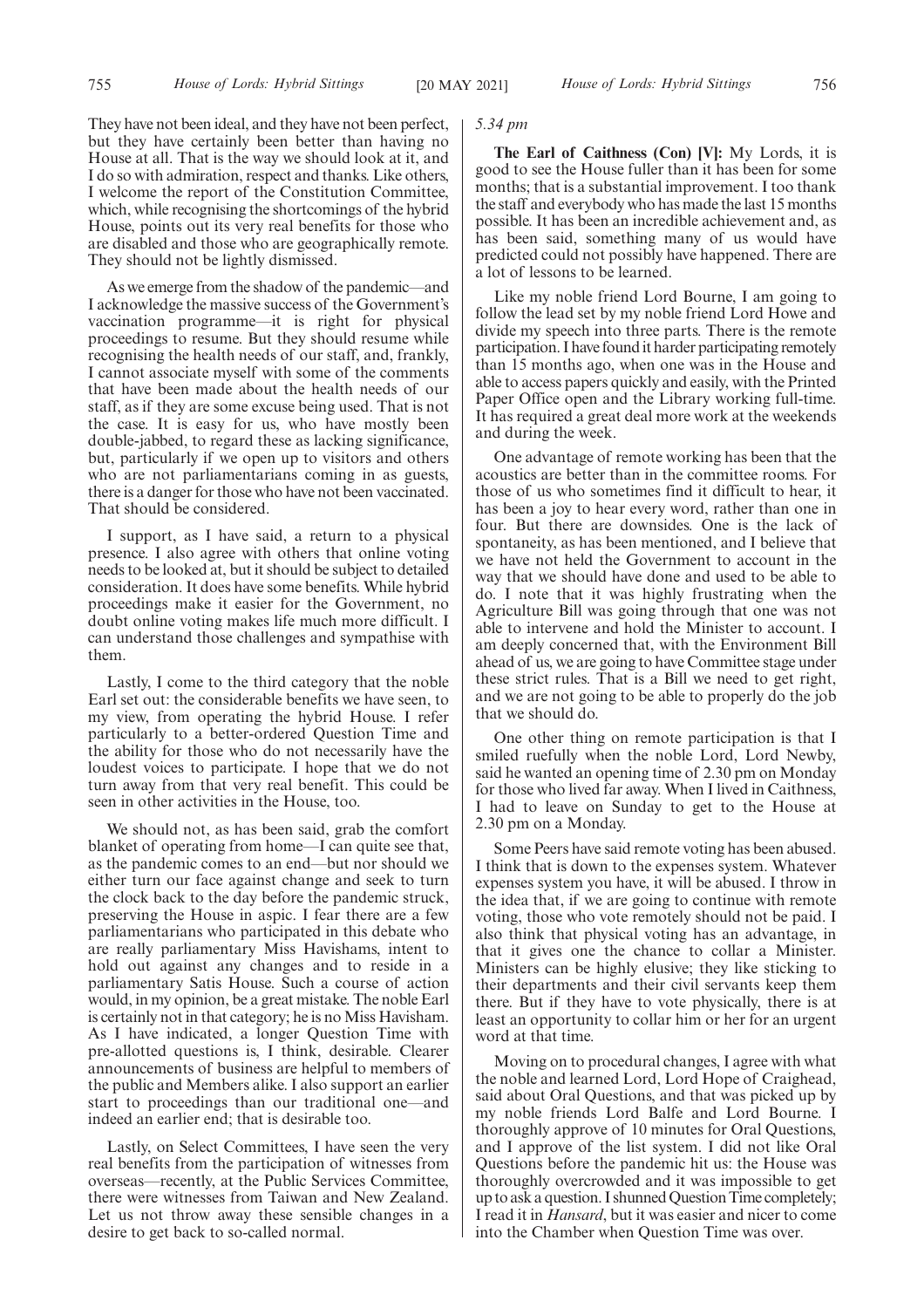[THE EARL OF CAITHNESS]

I talked about holding the Government to account. One of the things we have learned in the last 15 months is how important it is to hold the Lord Speaker, the Commission, the Senior Deputy Speaker and the Conduct Committee to account. They have got away with an awful lot of things, such as debates being scheduled at very short notice, and noble Lords having to be physically in the Chamber to comment on those issues. We ought to have a debate, and I hope my noble friend the Lord Privy Seal will give us time for one, on what we think the role of the Lord Speaker should be. The last Lord Speaker, my noble friend Lord Fowler, seemed to attract additional work with Velcro hands. That has left us with a difficulty. My noble friend the Lord Privy Seal is the Leader of the House, but in fact she does not have control over the House; the control is by the Commission, which has got things through that we have not been able to investigate. So at the moment, our Leader is rather like an empress with very few clothes, having to account for a House over which she has no control. I hope that there will be time to discuss many of the procedural issues that have been thrown up as a result of this pandemic.

#### *5.39 pm*

**Lord Inglewood (Non-Afl) [V]:** My Lords, I welcome this debate and the work of the Constitution Committee that lies behind it. I am speaking from my office in rural Cumbria, which is just further away from London than Paris. In my remarks I will focus on remote participation and voting.

First, however, I think that it is a mistake to assume that the hybrid proceedings, which, as so many of your Lordships have said, have been so skilfully arranged by the House's staff—I pay tribute to them—are a consequence of Covid. Covid has of course played a part, but so has the development of the technology, which until recently did not exist. If the pandemic had happened a few years ago, things would have been very different. I hope, pray and believe that the pandemic will come to an end, but the technology will endure and will get better.

At the risk of oversimplifying, it seems to me that during my period of membership of your Lordships' House there have been basically two types of Member participation. First, there is full-time, which is Front-Benchers, Officers of the House et cetera; then there is a group of other Members, who are also engaged in outside activities that inform membership and contributions and are set within the framework of the rules relating to declarations and conflicts of interest.

In my own case, I live 300 miles away in northern England, where I work on my own account and play a part in public life that is really quite relevant to what we are doing here in the Chamber. Travelling to London and spending time there involves an enormous amount of wasted time that is dead time away from home. I believe that it is no incentive for those from the furtherflung parts of Britain to come to play a full role in the House's activities if the banks of the Thames are a ball and chain around their ankles. It is a form of London capture. It can, of course, be argued that those like me should, quite simply, retire or take a leave of absence and go away. It might seem a fair point, but it is very "southist", especially in the days when voices outside London are particularly important.

Obviously, Parliaments cannot work exclusively remotely. Human interaction is extremely important, as numerous noble Lords, following the lead of the noble Earl, Lord Howe, have repeatedly pointed out. It is important and central to political discourse and parliamentary activity that people interact with each other. Whatever is done in the future, there has to be at least some real human contact and involvement between Members—all of them—as part of the whole.

However, what I believe is needed—I am the first to concede that I do not have the answers—is some way to marry two apparently conflicting aspects. For what it is worth, as well as thinking about the use of technology, we ought to think about procedures, timetables and the whole way we work. It is legitimate to think about how changes in technology might affect the way we do our business, which, after all, has been continuously evolving since the Middle Ages. We are now in the 21st century; technology has transformed everything else in life today and it would be rather odd if it did not have the same potential in this context.

I suspect that the implications of some of the points I have touched on may be thought quite radical possibly far too radical for some—but when we are trying to reduce a London-centric bias in the way this country is organised, I do not think that an excessive metropolitan bias in the character of its Parliament is necessary or, nowadays, desirable, not least when novel approaches for dealing with it are becoming ever more possible day by day. While the purpose of and rationale for Parliament is unchanging, the way we do it can and should change if appropriate.

**The Senior Deputy Speaker (Lord Gardiner of Kimble) (Non-Afl):** The noble Baroness, Lady Greengross, has withdrawn, so I call the noble Lord, Lord Hannan of Kingsclere.

#### *5.44 pm*

**Lord Hannan of Kingsclere (Con):** My Lords, I thought long and hard about participating in this debate. I have been here for only five minutes. There is a weight of experience all around me that I am conscious of. I am one of those new Peers mentioned by my noble friend Lord Cormack in his introduction. I have known nothing except empty Benches, taped-off entrances and sterile corridors. None the less, I have been in politics for long enough to be aware of one iron rule: whenever anything is proposed, the opponents are very vocal and the supporters tend to sit back and take it for granted.

So I wanted to come here to lend my enthusiastic support to my noble friend Lord Howe and a number of my noble friends who spoke previously: my noble friends Lord Farmer, Lord Forsyth of Drumlean, Lord Howard of Rising, Lord Dobbs, Lord Trenchard and Lord Taylor of Holbeach, and others. I agree with everything they said, but the intervention on which I really want to focus came from the noble Lord, Lord Kakkar, who quoted the Writ of Summons all of us receive when we are called here. Some of your Lordships have been around for a while and might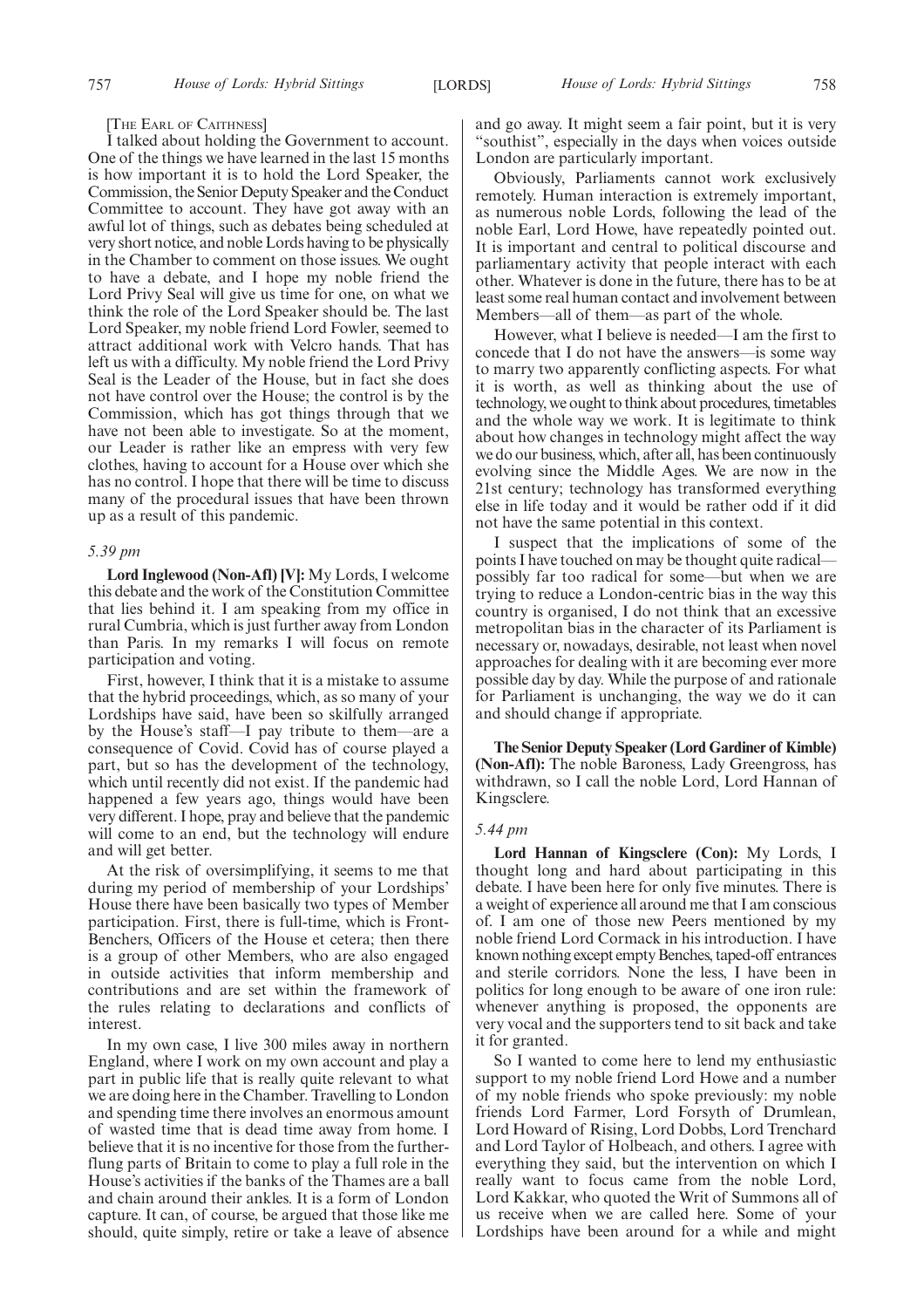have become a bit blasé, but I, being new, was terrifically excited to get a Writ of Summons from my sovereign, demanding my presence at this Parliament to be holden here in "our city of Westminster". It is worth just for a second dwelling on the words that she used:

"We strictly enjoining Command you upon the faith and allegiance by which you are bound to Us that … waiving all excuses, you be at the said day and place personally present".

Parliament has a peculiar centrality in the annals of this country. The biggest events in our history were experienced as parliamentary moments: the Reformation; the arrest of the five Members and the civil war; the Glorious Revolution and the Bill of Rights; the rise of Churchill and the formation of the wartime coalition; the entry into and then the withdrawal from the European Union. Take Parliament out of the equation and our national story becomes meaningless. That is why we must reverse changes brought in on a contingent basis to deal with a specific emergency when that emergency passes. Our meeting again here physically will be the supreme sign that the nightmare has passed, that the sun is in the sky again and that our national story can resume its course.

**The Senior Deputy Speaker (Lord Gardiner of Kimble) (Non-Afl):** The noble Baroness, Lady Goudie, has withdrawn, so I call the noble Lord, Lord Haselhurst.

# *5.47 pm*

**Lord Haselhurst (Con) [V]:** My Lords, I welcome the report from the Select Committee on the Constitution about Covid-19 and Parliament. It presents us with a very balanced summary, offering a clear exposition of the questions we face. I believe that time is needed to give them the fullest consideration.

With all respect to my noble friend Lord Cormack, I suggest that 21 June is too soon a target date to reach conclusions on the very many serious matters raised in the course of this debate. He and I are of similar parliamentary antiquity and I know share a deep attachment to this institution. We know that, whatever technical advances our staff almost miraculously have achieved for us, the essential purpose of a Parliament is missing at the moment: the gathering together of Members to listen, discuss and ultimately advise. The same point was made by my noble friends Lord Forsyth and Lord Taylor of Holbeach, and by the noble Baroness, Lady Brinton.

I prefer a step-by-step approach. We cannot say with total assurance that we know all that we need to about the Covid-19 virus. We are getting some quite serious figures; another spike has been revealed within the last few minutes. I believe that some 15,000 people have passes to access the parliamentary estate. As my noble friend Lord Taylor of Holbeach said, many of them might not have been reached by the office's offer of a vaccine by 21 June. We ought, therefore, to face the reality that there is no iron curtain between our House and the other place. There is a constant flow of people between the two Houses of Parliament, at many levels and for many purposes. There are several parts of the Palace where it is physically impossible to have effective social distancing. I think that the noble Lord, Lord Hain, was the first to point that out.

Is the new normal for which we strive to be just like the old normal in every respect? I think and hope not. Should we not allow staff the option of part-time home-working in future? Must we require all visitors to the Estate to be tested, let alone vaccinated? Should we repel the new technology in all respects? We have had one or two poignant speeches pointing out that it has been a great help in facilitating some of our Members to participate fully in our deliberations. Dare I suggest that, as we move forward, we should be governed by data, not dates? Safety must surely remain at the forefront of our minds in all the decisions which we now must take.

#### *5.51 pm*

**Baroness Smith of Newnham (LD):** My Lords, earlier in the debate it was suggested by the noble Lord, Lord Knight of Weymouth, that we are all on a spectrum of some sort. Nobody has quite said that we should go back overnight to exactly the way Parliament was before March 2020, although the noble Lord, Lord Forsyth, came close to it. Nobody has entirely said that we should be wholly hybrid and, as far as possible, not be present in person in your Lordships' House. I fall quite a long way along the spectrum towards the speech and Motion of the noble Lord, Lord Cormack. In an ideal world, we should all be back in person on 21 June, without social distancing and without hybridity; this is my personal view. It is noticeable that the Whips on the Liberal Democrat side decided to put me in a graveyard slot this afternoon. Presumably, they thought that I would say something dangerous and controversial.

However much I should like to say that we must get back to being here in person, it is also important to bear in mind that some Members are not able to do so at present, as my noble friend Lady Brinton pointed out. This does not mean that they are not working, nor that they have no value. It does not mean that they should take leave of absence. We need to find a mechanism that allows those Members who physically cannot be here at present to participate, but this must be the exception. Those of us for whom it is simply more comfortable and convenient to stay at, and work from, home need to stop and think again about the purpose of this Chamber.

The noble Baroness, Lady Finlay, pointed out that form followed function in the hybrid proceedings. That was all very well but, at various times, it has felt as if the broadcasters have been in control. We have been told that things cannot happen because it does not suit or is not possible for the broadcasters. We should not make rules that are for the convenience of us as Members. We should make rules that are for the good governance of this country, to enable Parliament to do its duty and for us all to hold the Government to account and scrutinise.

Like many noble Lords, I do not feel that this Chamber has been able to do its job adequately during the last year. The staff and Members have all done a great job, as have the Zoom people who emailed to remind me what a great job they have been doing. That flexibility has been important but to hold Ministers to account, we need to be able to see and make eye contact with them across the Chamber. The noble Earl, Lord Howe, has just looked up at me; had I been speaking remotely, I would have had no idea if he had looked up or not.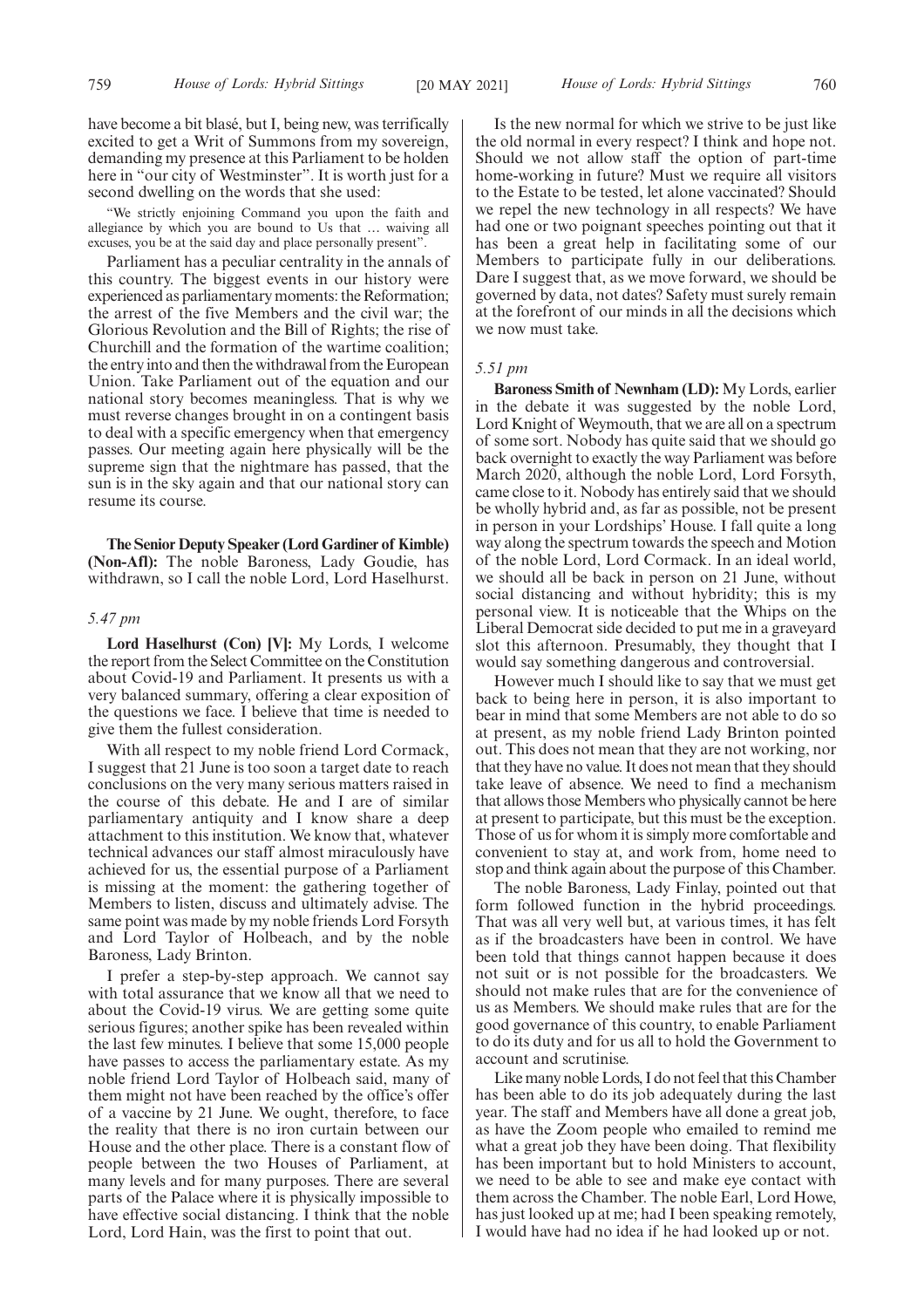#### [BARONESS SMITH OF NEWNHAM]

To do our jobs, it is crucial that we are able to interact and we cannot do this effectively via a Zoom screen. We should move back to in-person meetings of the Chamber as soon as possible, with the caveat that those who are unable to attend will have some sort of mechanism to enable them to participate, but this should be the exception. The noble Lords, Lord Kakkar and Lord Hannan, pointed out that the Writ of Summons requires us to be here. It was noticeable that Her Majesty the Queen was herself here present last week. If she, at 95, can be here, so can we—and we should be.

My call would be that this House needs to take back control. We should not let the Procedure Committee decide on interventions. We should be able to decide when we intervene on Ministers or in debate. We need to return to ensuring that we are scrutinising and doing our duty. In doing so, I hope we can ensure that the Government do their job effectively as well.

**The Senior Deputy Speaker (Lord Gardiner of Kimble) (Non-Afl):** The noble Lord, Lord Curry of Kirkharle, has withdrawn, so I call the noble Lord, Lord Brooke of Alverthorpe.

# *5.56 pm*

**Lord Brooke of Alverthorpe (Lab) [V]:** My Lords, first, I congratulate the noble Lord, Lord McFall, on his election as Lord Speaker. I hope the House noted that when it was announced, he stated that one of his aims was that the Lords should be taken to the people so that they might better understand what we do, to try to meet some of the criticisms of us which have been made of late.

Secondly, I congratulate the chief clerk, Simon Burton, on his appointment, and his staff on their amazing response and the steps they have taken to ensure that we have continued to do business—perhaps not as well as before, but it has improved as it has gone along. If we continued with the technology, it would get even better. We could facilitate interventions tomorrow if we wished, by simply appointing a chair who intervened and called speakers. We could decide this ourselves.

Thirdly, I congratulate the noble Lord, Lord Anderson of Ipswich, on his thoughtful article he wrote for this week's *House* magazine. His was a gentle move to retain much of what we have and try to build on it. Similarly, we had a wise contribution from my noble friend Lord Knight of Weymouth. As the previous speaker said, he talked about the spectrum on which we might all fall.

Fourthly, I thank our good friend, the noble Lord, Lord Clement-Jones, who set up the user group to which the noble Baroness, Lady Barker, referred earlier. It has been very helpful for those of us who have maintained a continuing interest in how this might develop.

I was rather disappointed with the contribution of the noble Earl, Lord Howe. I agreed with much of it but there was little reflection on the lessons which we should have learned from Covid. It may still be around and we may have even bigger problems facing us in future, with climate change. There was little recognition of the way in which the public out there perceive us as

a House. His colleague, the noble Lord, Lord Dobbs, recounted at great length the different ways in which we are seen and how we need to change.

The truth is that this House has been in decline since the referendum in 2016. While we might have the intelligence, experience, wisdom and stability that we so frequently show, we are increasingly seen as unrepresentative and out of touch with the flow of mainstream society and the changes taking place around us. My party is very much in the same position. We might all benefit from looking at the article written by the previous Prime Minister, Tony Blair, on this topic; he was writing about the Labour Party, but it could equally be applied to the House of Lords.

We have had some brilliant speeches today from people we love who come from Scotland but, with respect, no view is being expressed about what a majority—or near majority—in Scotland feel about the way forward and there are no representatives from the SNP. As for Northern Ireland, we have little representation from Catholics and little talk about those pressing for the unity of the whole of Ireland. To be a representative House, we need those people here with us. How many Brexiteers do we have? I hope that the issue of democracy, representation and wider participation will also be on the agenda when we come to review where we have got to.

I suggest to my noble friend the Lord Speaker that, instead of thinking of taking us around the country, he might start thinking of a means whereby we might forge stronger links with people around the country—for example, by creating a citizens' assembly or jury, or whatever you might prefer to call it, and running an experiment. Why not try one in Glasgow or Edinburgh, to see how we can have a new relationship with people in Scotland and to see how they, the SNP and others might respond to it? We can have Parliament—parley and we can do it online. We can use the technology that we have for the moment. That might be the biggest contribution that the new Lord Speaker can make towards saving the union, if we ourselves—the Lords—are to take the lead and try something different that involves people over a wider front.

We have the technology, which can be developed, and it would be a crying shame to throw it away and not use it. Yes, we could go back to what we were like before, but we must build on it and extend it. We can have greater democracy linked into this Chamber, which would be all for the better of the House of Lords.

#### *6.01 pm*

**Lord Marlesford (Con) [V]:** My Lords, when asked what the House of Lords is for, I explain that we are a diverse group with an amalgam of knowledge, skill, experience, achievement, imagination, altruism and compassion, which can—with the support of our brilliant staff—come together to contribute wise judgment in the analysis and discussion of public policy and legislation.

One of the most ill-conceived changes during the Covid period slipped through with barely 30 minutes of discussion on 3 November last year. It was to make it compulsory for all Peers to attend two-hour Valuing Everyone training. After talking to many colleagues, I believe that it has been a humiliating and expensive failure. To ask the taxpayer to pay over £1,000 for each of us to be subjected to a syllabus more suited to a secondary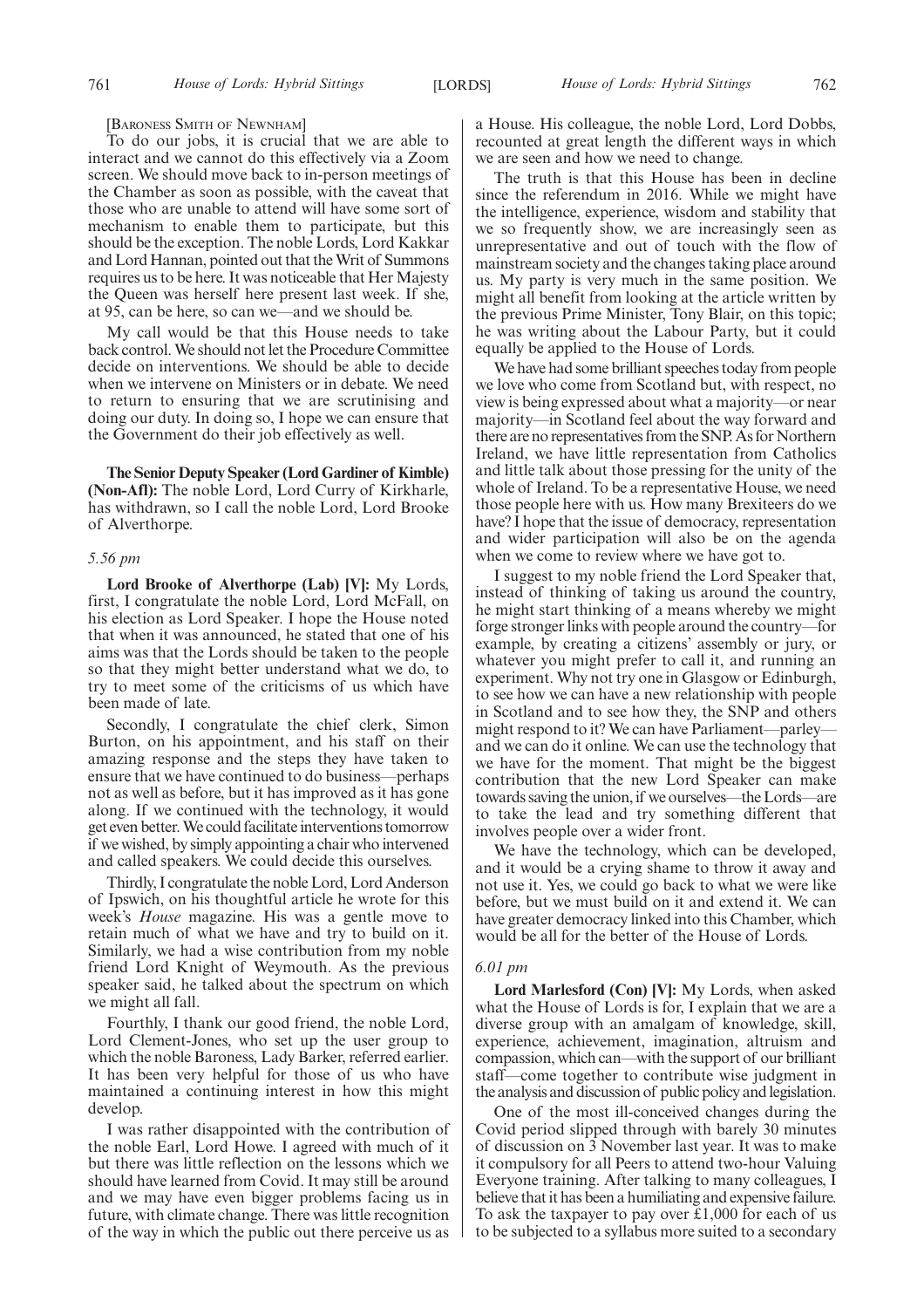school is a rip-off. For example, to try to teach a former Foreign Secretary or Cabinet Secretary how to draft an email is a bad joke. The decree that the failure of any Peer to take the course by 1 April this year would be a breach of conduct, with the threat of expulsion from the House of Lords as a penalty for non-compliance, is a presumptuous absurdity, comparable to Prince Harry telling the Americans that their constitution is "bonkers". The House was brought into public ridicule, and indeed contempt, when it was revealed that the noble Baroness, Lady Boothroyd—perhaps our most widely revered colleague—was being investigated for not having taken the course. She had in fact been recovering from heart surgery.

My main concern is the composition of the Conduct Committee that produces this nonsense. Our Select Committees are one of the most valuable features of the House—many people have referred to them today. Their reports are highly respected. Thirty of the 31 committees are composed only of Members of Parliament. Committees are brilliantly serviced by our very able clerks and, where necessary, they will employ specialist advisers to provide expertise. The Conduct Committee has nine members, of whom only five are Members of the House; four are outsiders. I understand that the committee advertised for candidates to fill this role of supervising the personal behaviour of your Lordships. I see little that qualifies those four to be advisers in such a role and nothing that justifies their having the great privilege of membership of a Select Committee. I hope that the Commission, or whoever it may be, will review and reverse that innovation. I fear that, along with Covid, the virus of woke has infiltrated Westminster. I call its arrogant intolerance social fascism.

# *6.06 pm*

**Baroness Jones of Moulsecoomb (GP):** My Lords, it is hard for me to disagree with so many eminent noble Lords here today, but I shall do it, because I think that we have heard an awful lot of nonsense. I, too, resent being in a graveyard slot. I guess that I have the Chief Whip to blame for that, so that is something to pick up with him next time.

When people have been talking about "back to normal", it is almost as if this House were preserved sometime in the past century and that is "normal". They have all been judging it on an existence that was appropriate then, but possibly is not anymore. Life is not going to go back to what we call "normal" any time soon and offices and workplaces have accepted that. The outside world knows that people do not necessarily want to spend lots of time in crowded, unhealthy Tube trains; they do not want that long and boring commute to work. That normal may not return. When historians look back, I think that they will see that we skipped about 10 years of technological learning and adaption to get to the point that we are at now. Nowhere is that more apparent than here in your Lordships' House: we adapted very fast, which is to our credit and that of the team who managed it.

The Minister and others suggested that we are not holding the Government to account in the same way. I would argue that we absolutely are. Because we are winning more votes, they are having to negotiate with the Opposition, which I think is incredibly healthy. Where that has happened on Bills, they are better. Even the Government accept that.

The noble Lord, Lord Cormack, of whom I am very fond, and others, talked about the lack of spontaneity and cut and thrust. I point out that that sort of rude behaviour benefits men but disadvantages women—not necessarily women like me, because I am prepared to indulge in cut and thrust as well, but many women just are not. Therefore, it is against the interests of women Peers to go ahead with bringing back that sort of spontaneity, which is actually incredible rudeness and aggression. I give notice here that in future I will never give way to an intervention when I am speaking. I will refuse, because I think of it simply as rudeness.

The pile-up of statutory instruments that we heard about is not due to the hybrid House; it is because the Government keep pushing through legislation in a sneaky way. That is why we have those pile-ups. It blurs the difference between legislation and guidance, as the noble Lord, Lord Cormack, said, which causes confusion everywhere—among the public and among the police.

In the past, starting times were for the benefit of people who had outside interests and jobs. I would argue that if we are going to take the House seriously, we should start at a reasonable time—10 o'clock in the morning, Tuesday to Thursday—and perhaps finish at a reasonable time, so that some of us can go home and have a life.

I had to scrap my speech today because I disagreed with so many people and did not want to say what I had been planning to say, which was much more emollient. As for the fiction that all Peers should listen to the debate before voting, what about those texts that go round instructing people how to vote? Most Peers do not listen to the debates. I do—I have to make up my own mind—but most do not.

On voting, why do we not register abstentions? The public have a right to know whether we are abstaining, rather than—I fell asleep recently before a vote, so I was not able to get in on it. We should register abstentions.

Personally, I was eager to return to the physical Chamber because I found that my venom did not come down the wires sufficiently. It was much easier for me to be here in the House and say, "Tut" and "Nonsense!" and so on. But I would hate us to throw away elements of the hybrid House, which have been so innovative and inclusive. Parliament should set an example to the country. We talk about how we should set an example: more of our business can be conducted, and conducted well, digitally. It is a very Green policy to encourage or enable people not to have to travel more: not to have to get their cars out of the garage, to fly, or even to get a train. We would not need as many roads and planes if people, not necessarily stayed at home more but could work from home more.

I accept that personal interactions are very useful but I cannot help but feel that, for all that we have lost in being largely remote, we have gained in flexibility so that more Peers can take part. If this unelected House is justified by its depth of experience, surely that is an argument for us to keep these hybrid ways of working.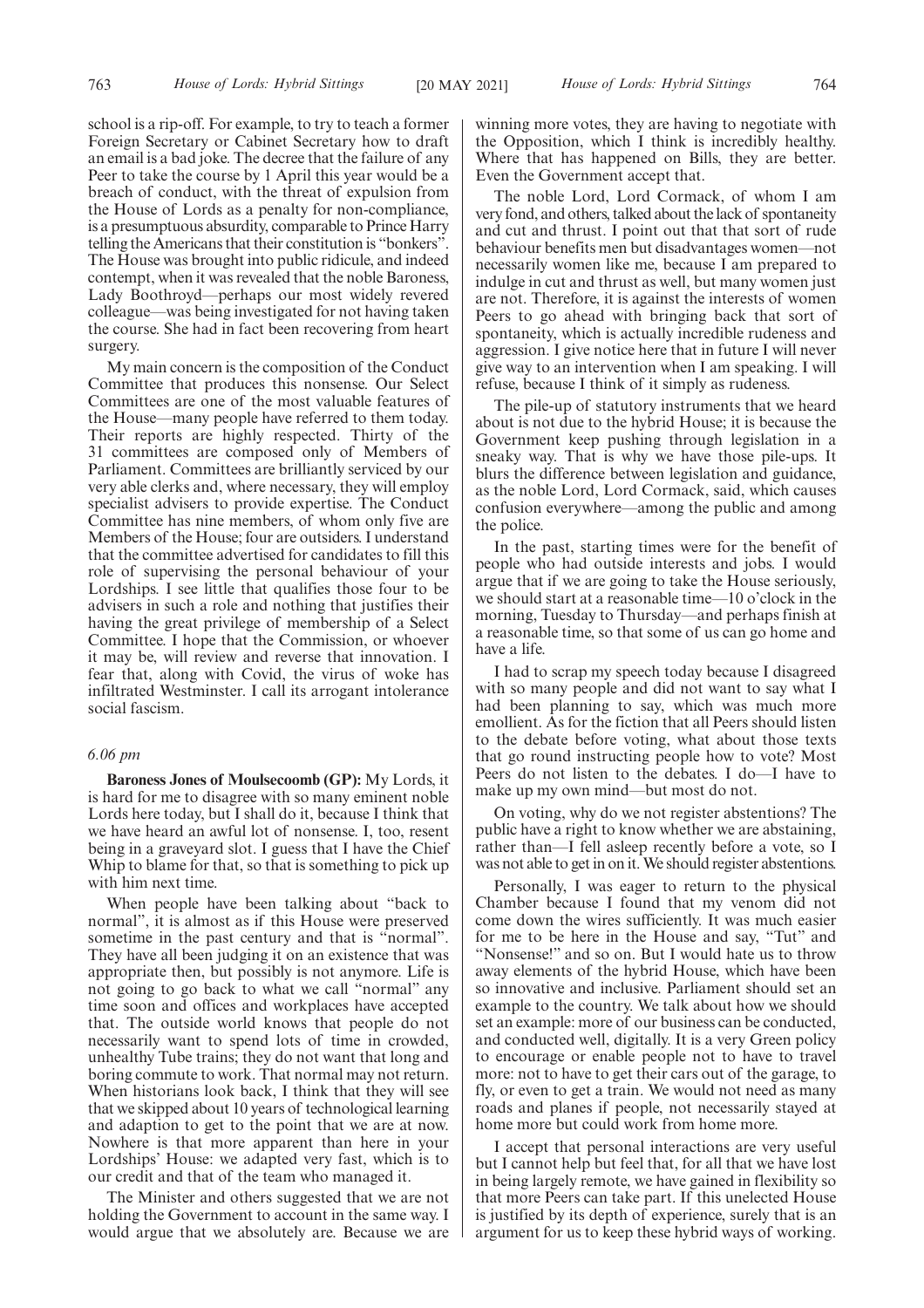#### [BARONESS JONES OF MOULSECOOMB]

On the question of voting, times have changed and we have to change as well. For example, when we do decant, if we do not have remote voting and our offices are in Millbank and we have to vote in QE2, I might be able to do that sprint, but many noble Lords will not. We have to make sure that our processes are suitable for every occasion. I feel that the digital tide has turned, and I hope that we do not try to roll back all the progress we have made.

#### *6.12 pm*

**Lord Shipley (LD) [V]:** My Lords, it is a pleasure to follow the noble Baroness, Lady Jones of Moulsecoomb. She made a number of important points, although I would not agree with all of them. A very wide range of views has been expressed in the debate, which is helpful to our deliberations. If we take the opportunity, this extremely valuable debate can improve the way the House works. The crisis of the last 14 months has been particularly well managed and has reflected some outstanding work by staff of the House.

Since March last year, when I last spoke in the Chamber, I have spoken remotely many times. I have been a group Whip, helping to manage the flow of business, and the processes we have followed as Whips to ensure effective working in the Chamber and in Grand Committee should be continued when we return. I have been a member of Select Committees using Zoom and Teams and I have seen many benefits in remote attendance for witnesses. It is a far more effective use of their time, as travel becomes unnecessary.

I therefore hope that the several benefits acknowledged today in virtual working will not be forgotten. It can increase participation and help attendance at briefings, all-party parliamentary groups and meetings with colleagues. However, there are disadvantages, as we have heard. There is a lack of spontaneity and challenge in our daily business. There is an absence of informal discussion across party groups. I agree entirely with several contributors today that many aspects of House business are far better conducted in person, notably the Committee and Report stages of Bills.

However, perhaps I may suggest that when decisions are made about our return, we bear in mind some principles. First, our primary function is to scrutinise legislation effectively and to hold the Government to account. Secondly, as a House, we have a commitment to equal opportunities and to upholding them. That should apply to Members of the House for whom virtual attendance may need to be an option. Thirdly, we should remember our commitment to the environment. We regularly require environmental impact assessments in legislation. Should we not take account of our own environmental footprint and consider it in every aspect of our work, not least in our travel, and assess how we can reduce that footprint? Fourthly, we should ensure that all the improvements we have seen in our systems can remain in place if Members want them to. I am talking about PeerHub, the length of time allowed for Questions, minimising queues for voting and the earlier daily start time, other than on Mondays.

A number of speakers have reminded us that many other organisations are permanently adapting their ways of working. We can do likewise. The key word is "adapt". We can preserve all that is best about the House and adapt at the same time. That, I hope we will do.

# *6.16 pm*

**Lord Anderson of Ipswich (CB) [V]:** My Lords, I have been lucky enough to serve on two Select Committees, one in the year before April 2020 and one in the year afterwards. Entirely to my surprise, the virtual committee worked better than the physical one. Witnesses could be selected and called without a thought for where they were based. Ministers could be questioned if anything more effectively, their reactions more revealing in close-up than they used to be at the far end of a horseshoe. A Teams chat running in the background allowed supplementary questions to be proposed, refined and allocated by the chair. Peers who had never physically met developed a real esprit de corps; and when we reported in March, we most certainly held the Government to account. So I welcome the Constitution Committee's recommendation on the future functioning of committees, and I share the opinion of my noble and learned friend Lord Hope of Craighead that a wholly virtual committee works much better than a hybrid one.

How effective have we been as a revising Chamber? Judging from the changes made recently to Bills on subjects as diverse as the internal market, overseas operations and domestic abuse, I would say that we have done pretty well. New ways have been found of making Ministers available to us—credit to them for that—and of making possible the "innumerable interactions" that the noble Earl, Lord Howe, rightly said are required for the work of the House behind the scenes. What we have not found are ways to replicate the more subtle pleasures of human contact; and here, I turn to the future.

I have heard nobody suggest that our debates, as opposed to our committees, should become wholly virtual. The issue here is whether the possibility of virtual participation should remain once the pandemic is over, whenever that might be. The Minister said that this would cost £90,000 a month but when the impact of reduced or nil allowances for those not physically present is factored in, I suspect that the net figure may be rather different. Having heard the compelling speeches of the noble Baronesses, Lady Campbell of Surbiton and Lady Brinton, I can only say that this facility at that cost, or anything like it, is surely a reasonable adjustment for those experiencing chronic ill health or disability. If the same facility enables, at no materially greater cost, the useful participation of people with current work that is relevant to the business of the House, people with caring responsibilities or people who live a long way from London—points powerfully made by the noble Lords, Lord Inglewood and Lord Brooke of Alverthorpe, the noble Baroness, Lady Jones of Moulsecoomb, and others—then surely that is a good thing.

From what we have heard so far, it seems unlikely that in normal times the numbers choosing to attend virtually will be anything like as large as they are now. For most of us, the Chamber will remain the place to be if you possibly can. So I doubt that the option of virtual participation will much affect the traditional mood of the Chamber, which some have described as spontaneous, save in desirable respects such as, I hope, the end of the open outcry system at Oral Questions.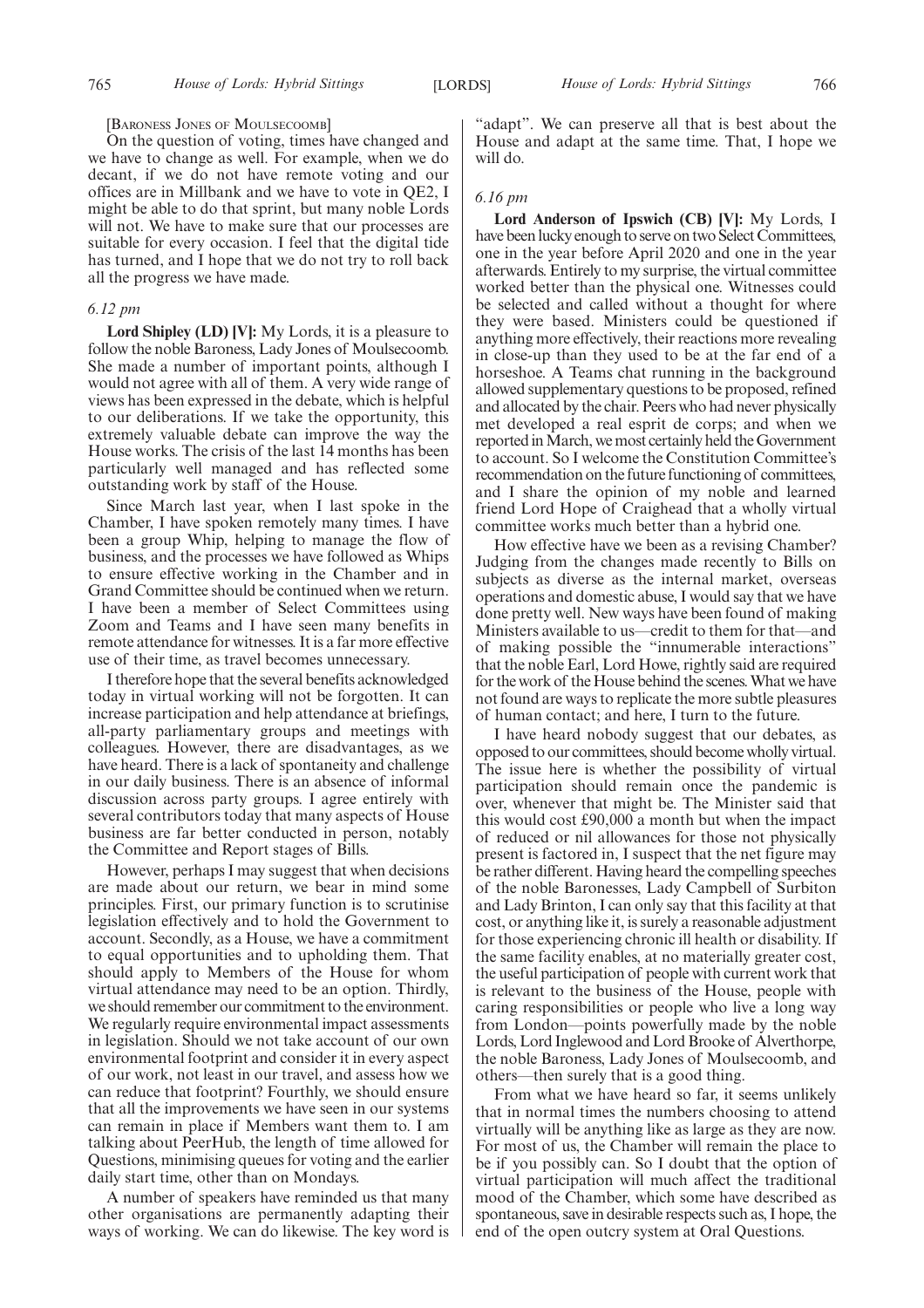However, we can weigh up the pros and cons—this is my key point—only by giving ourselves experience of hybrid proceedings in non-pandemic conditions. For that reason, I agree with those who suggest that we give it to the end of the year, and I will oppose the Motion moved by the noble Lord, Lord Cormack, if he puts it to a vote—which I rather hope he does not, because it simplifies and rushes a decision which this debate has shown to have many complex components and because I think that, given time, we may well find that something of a consensus develops.

Being awarded a peerage—and I have this in common with the noble Lord, Lord Hannan—was the honour of my life. This has been the year in which I have been able to contribute most intensively to our work, for which I am grateful to our hybrid proceedings and the staff who devised and implemented them. But I love the work of the House, feel a duty to participate in it and will continue to do so to the best of my ability under whatever arrangements this House may decide upon.

# *6.20 pm*

**Lord Kirkhope of Harrogate (Con) [V]:** My Lords, on Tuesday 9 February 1988, the House of Commons agreed to set up a Select Committee and an experiment to allow the televising of its proceedings. As a fairly new MP, I voted against it. I have regretted that vote ever since. Many past and present Members of this House participated in the debate, and most voted to support the Motion. Meanwhile, this House had allowed TV cameras to cover its proceedings since 1985 demonstrating even then an independent and progressive approach to reform and innovation, which has been so clearly replicated during the Covid crisis.

Like most other noble Lords, I congratulate all those on our committees and our staff, old and new, on the way they have found new ways to maintain the House's reputation and function during this difficult time. This House must again make up its own mind about the use of the new technology that has been so effectively deployed during this crisis. It should not and must not be led by our friends in the other place, whose approach to the recent pressures has been sometimes misplaced and even unhelpful in the delivery of their role as the elected Chamber of Parliament.

We have been lucky not only in those who serve us but in the 21st century technology that has been available to us. In 1985, or even 1988, we could not have carried out our functions in the situation we have experienced lately. For technology to be of use it must be applied in ways that enhance the functions to which it is attached, and I believe we have achieved that. I have argued for some time that the proceedings of this House and its committees should be fully available to the public not only on our own TV website but on a designated parliamentary channel. The broadcasting authorities have not yet conceded this. My reasoning is that, as was stated in those 1980s debates on televising parliamentary proceedings, the primary emphasis of our work must be on ensuring that the public can see and hear us, rather than on whether this always serves our internal arrangements.

The use of Zoom and Teams has permitted us to keep faith with the public, and to appear before them in debate with our contributions throughout the crisis. The use of electronic voting has been a great and successful innovation which, when it was rightly enhanced by full explanations of the effect of particular votes, led to more Members knowing more about the subject being voted on that night than sometimes might be the case with physical presence.

A number of international legislatures have been interested in our innovations. I believe that our PeerHub may be copied on a permanent basis elsewhere. The virtual proceedings have reached a level of refinement where I believe any ideas of permanent removal would lose us a most valuable tool. These changes have not diminished the public's respect for this House, but they have permitted many Peers to continue to participate in our proceedings who could not otherwise be present. If we are to retain these advances, they may need adjustment as normality returns, but I hope that all the hard work and achievements that we have brought forward are not lost.

Covid has forced work practice changes on many people. Leading companies, professions, and infrastructure and care providers in the UK are maintaining useful and positive advances. Working from home for at least a proportion of time is not only respectable but a positive benefit to all those involved.

We are a diverse House, more so than the other place, in age, gender, geography, disabilities and our responsibilities for others. Some Peers live nearby, but many live hundreds of miles away. Over more than a year these Covid restrictions, including specific and strong requests to stay away, have forced many Peers to give up their London accommodation or ongoing arrangements with hotels. To re-establish such arrangements would be expensive and complicated for some. Many Peers have invested in the technology needed in their homes, so that they can participate fully in our proceedings. These investments, often from private finance, should not be wasted. Some of the finest speeches in the last year have been from Members' homes—even if the bookcase backdrops have not always displayed a catholic choice of literature.

I regret that I will not be supporting the Motion of my noble friend Lord Cormack. May I gently remind him of his remarks as an MP, in a debate in 1988 in the other place? He said, inter alia:

"Our constituents have a right to see us through the medium of the day".—[*Official Report*, Commons, 9/2/1988; col 270.] Well, the public may not be our constituents in this House but, if the latest means of communication to the public are in our hands, we should be reluctant to give them up altogether.

#### *6.26 pm*

**Lord Patel (CB) [V]:** On 26 January last year, I was surprisingly granted a PNQ to ask the Government about their plans for dealing with a virus that was spreading in China. I did not know at that stage that we would have a pandemic still raging in our country today, with the new variants. I have not been in the Chamber since 11 March last year and I yearn to get back. Physical presence, with all the procedures and business that we run in the Chamber, has a different atmosphere and the ability to scrutinise the Government and hold them to account.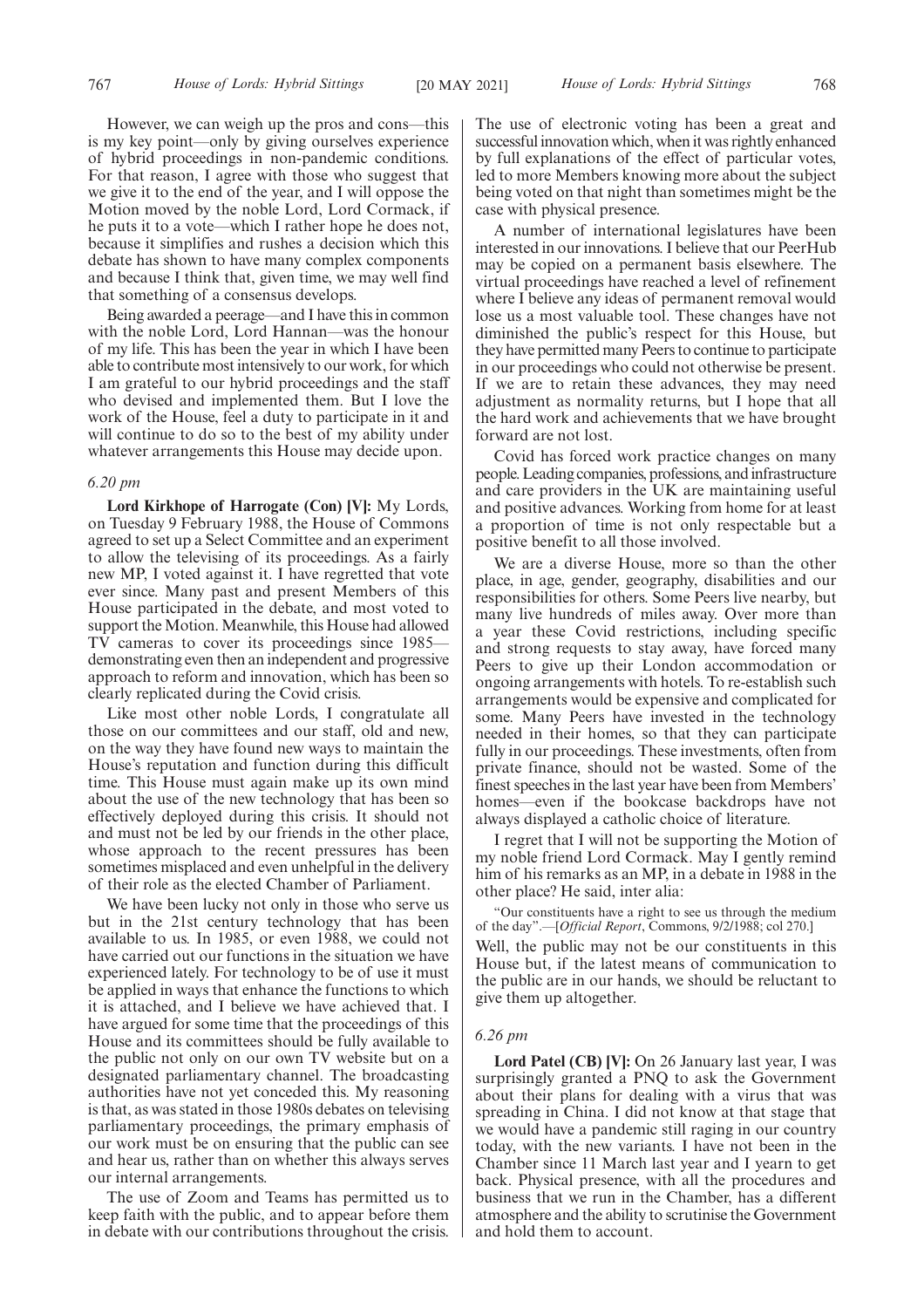#### [LORD PATEL]

Before I say more, I thank, most enormously, all the staff, both in the offices and the digital services, who have helped establish our ability to work virtually and in hybrid. I was chosen to be one of the early adopters, so I was a sort of guinea pig to test the system. Therefore, I learned a lot at the beginning and I thank enormously the staff who work in digital services, particularly  $\cdot$ would like to name him—Mr Avi Dussaram who, not surprisingly, was awarded an honour in the last Birthday Honours List. He was brilliant at explaining to us early adopters how the system would work and at developing it so that we could use it. So I thank all the staff.

This has already been a long debate and I see that the Chamber is emptier than it was. At this stage, I cannot tell how many might be listening virtually, so I will be brief. First, I will comment on the working of committees virtually. It is obvious that many noble Lords feel that the committees work well virtually and that it is easier to get witnesses. My experience as the chairman of the Science and Technology Committee is not the same; we have always managed to get witnesses and the interaction physically of the committee with witnesses has been more helpful than doing it virtually. When a witness does not agree with the evidence being given by another witness, you can tell from the body language and are then able to ask a supplementary and get better evidence. I agree that it is easier to get witnesses from overseas and, when we return after Whitsun, my committee will be listening to witnesses from the west coast of America, Germany and the United Kingdom at the same time. So I have a slightly different view of how the committees work, but I accept that the House will have to decide. It may be that a flexible way of working that the committees design will be better.

The list for Questions, and I have taken part in many Questions, does work, except when the Minister gives a 30-second answer to avoid a question being asked. They do that many times. There are times when numbers nine and 10 on the list miss out, and the Leader of the House may well remember when I had to ask a question in 10 seconds, otherwise number 10 would have missed out.

I will comment on the workings of a Grand Committee in which I took part. It worked better due to the Ministers —the noble Lord, Lord Bethell, and the noble Earl, Lord Howe—having several meetings outside the Committee at the time. As a result, not many votes were called on Report. Otherwise, it is very difficult to hold government to account in the way we used to in Grand Committees and at the Committee stage of Bills.

In conclusion, the digital voting system works and I hope we can retain it in some form, but it will have to be for people who are present on the estate. For Questions, having listed questioners works, and I hope we will keep this form.

Lastly, I hope the noble Lord, Lord Cormack—I agree with what he had to say—will not call a vote. Today is a day for discussion and getting opinions, but I agree with him that it should be the House that makes the final decision.

**The Deputy Speaker (Lord Russell of Liverpool) (CB):** The noble Lord, Lord Davies of Brixton, has withdrawn from the list, so I call the noble Baroness, Lady Humphreys.

#### *6.31 pm*

**Baroness Humphreys (LD) [V]:** My Lords, I too put on record my thanks to our parliamentary information technology and broadcasting teams for the extraordinary amount of work that has gone into enabling this House to operate remote voting, virtual participation and hybrid proceedings. As one of my party's Whips, I also thank the Government Whips and the clerks for the information provided to us via Chamber Chat and Grand Committee Chat. Both have enabled us to keep our Members informed with updates during debates and have been a vital and useful point of contact. I hope a similar way of communicating with all duty Whips can be taken forward once the Covid restrictions have been lifted.

I know that for many Members of your Lordships' House, this way of working has been at times an unfamiliar and uncomfortable experience. Many obviously feel the need to get back to the way we used to do things, but for many others the hybrid working has been the great equaliser. Throughout the pandemic, those of us in the most vulnerable categories, those with disabilities and those with caring responsibilities have been able to continue with our duties, make speeches, contribute to legislation, take part in debates and vote remotely. In short, we have been able to contribute as fully as possible to the working of this House.

It has often been said that this House is too Londoncentric. Returning to the way we used to do things has the potential to discriminate against those from outside London who have caring responsibilities or other concerns. Let me examine a couple of practical scenarios. Caring for someone is almost always fraught with difficulties, both emotional and physical, but the most difficult of emotions is that of guilt as we try to balance the demands of work and caring. I know it is felt equally by those in and outside London. For London-based Peers it is possible to arrange cover for a few hours during the day, but for those such as me who live at least four hours away from London and are faced with the prospect of caring responsibilities in the future—which I never expected to have—the situation will be far more difficult if there is no longer a hybrid Parliament.

If we were to dispense with the hybrid House, we would also need to give consideration to those, like me, who house-share in London. I am likely to be sharing with three others in June or July, and I share their concerns over the rules on household mixing. If four households mixing contravened the rules at the time, how would my desire to contribute to debates be accommodated without the hybrid Parliament?

With the permission of my noble friend Lady Pinnock, I cite her concerns. She lives in an area of consistently high incidence of Covid-19 that is now undergoing surge testing for the Indian variant. If she were to be told that movement out of her area was prohibited at some point, how would she and others in a similar situation fulfil their responsibilities to this House if hybrid proceedings were terminated?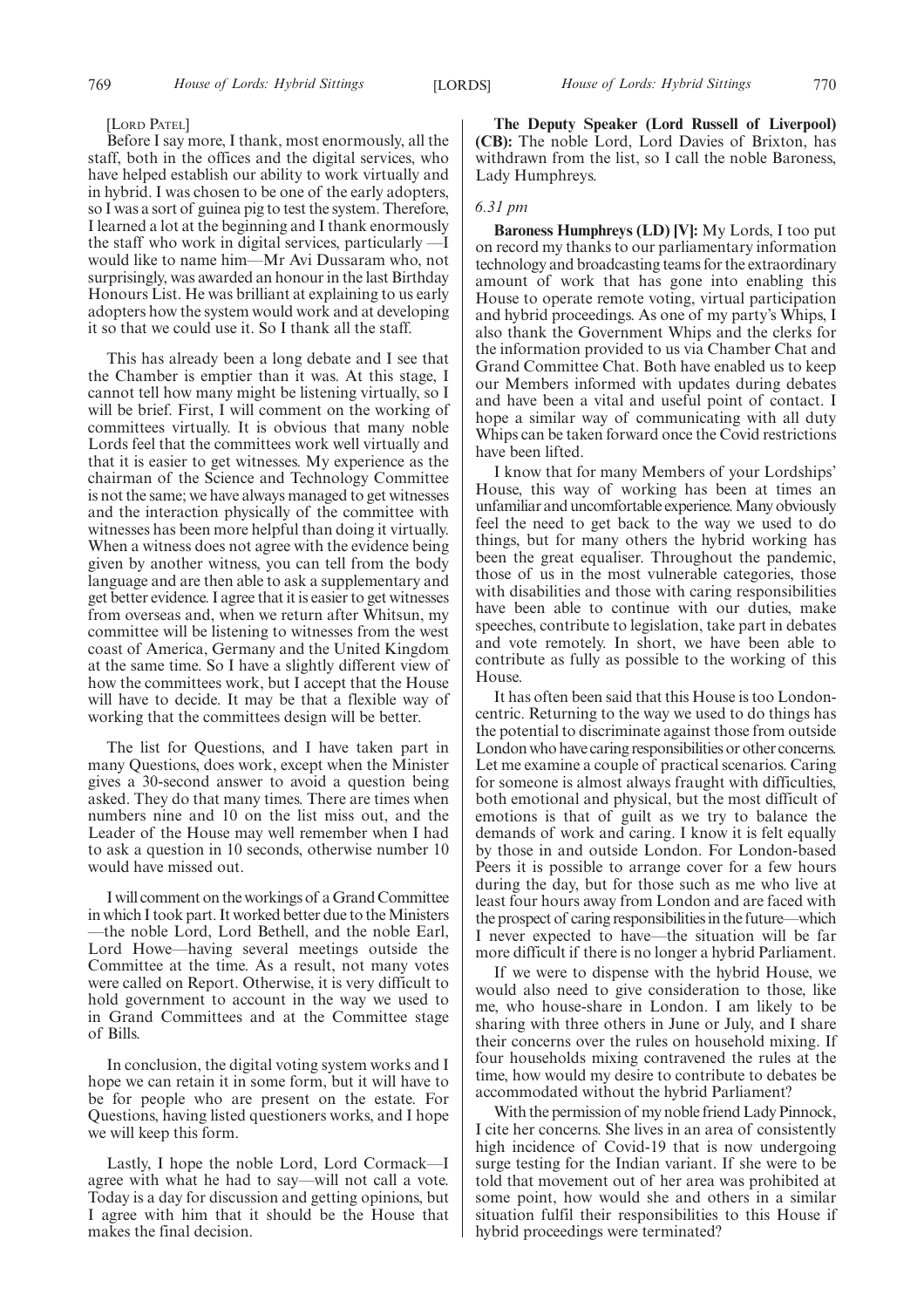Earlier this month the Senedd passed the Local Government and Elections (Wales) Act 2021, which governs the new permanent arrangements for the holding of local authority meetings in Wales. In effect, the Act retains the minimum standards for meetings established under regulations last year at the height of the pandemic. It requires that participants—that is, council members and members of the public and press—are able to join meetings remotely, even if physical meetings are the preferred mode. Councils in Wales are not allowed to resolve that all meetings will be held entirely physically. This ensures that no one is discriminated against because of their circumstances. Their health, distance from the meeting, responsibilities and—dare I say?—age do not bar them from participating in carrying out their democratic duties.

In my case, I now have the flexibility of attending my town council meetings and chairing its planning committee meetings; I refer Members to my register of interests. I can do that from London or anywhere else in the country. It is a flexibility that this House should surely be able to afford its Members too.

## *6.36 pm*

**Lord Borwick (Con):** My Lords, there are so many great and wonderful things about this House that it is hard to identify the changes that have taken place in the last year and their effects. It is a fundamental feature of an engineering project that you should make only one change at a time because otherwise you cannot tell which change caused which effect. We have been forced by this evil virus to change hundreds of things about this great House at the same time. We have expressed our thanks to all those people who have put so much work into achieving those changes, but it is important that when we go back we revert to the last working model rather than developing a brand new type of less than perfect hybrid.

The House has lost many of the great things that make working here such a privilege. Speeches have become assertions rather than arguments. There is no "mood of the House". There is virtually no gossip, and it seems to me that friendships across the Chamber have become more fragile. We are being watched the whole time by the public whom we serve, as before, but having absolutely none of them present makes all of them more remote. I advocate that we return to the previous way of working in this House of Lords as fast as we reasonably can. We should change back to a self-regulating House from one that follows orders from Public Health England and is then unable to explain or debate those orders.

I feel that there are certain people in the country who have quite enjoyed the lockdown, or perhaps they would say that they disliked it less. We must be careful not to give them the excuse to stay at home if we want the economy to grow and thrive. Certainly, let us learn whatever lessons are available from this extremely expensive virus, but the only way for us to pay off our vast loans is for us to work as hard as possible in our everyday lives.

The country is emerging, perhaps blinking, from these Covid rules, and we should lead it out. The Government have achieved wonderful things, in that there is still an economy to emerge. Some great companies have been forced to close, and we should not forget that it is often the cash-flow stresses of recovery, not shutdown, that cause enterprises to fail. Certainly, we should watch the other place carefully, as I believe that it is hard for us to justify restrictions that have been released there. It is only when Peers are paid to be present here, not paid for work outside, however worthy, that we can approach normality.

**The Deputy Speaker (Lord Russell of Liverpool) (CB):** Both the noble Baroness, Lady Sheehan, and the noble Lord, Lord Desai, have withdrawn so I call the noble Lord, Lord Lucas.

# *6.39 pm*

**Lord Lucas (Con) [V]:** My Lords, I unstintingly join in the thanks that this House has given to the staff who have looked after us so well during this pandemic, producing a system that has enabled us to continue in business to great effect.

This debate is an interesting and involving demonstration of how successful a hybrid House can be. To my noble friend Lord Borwick, I say, "Yes, change is best made gradually, but sometimes you need a crisis." Transitioning a black taxi from a petrol to an electric engine is a substantial change, bringing a lot of other changes in its wake. Sometimes, you need to make that sort of change, and a crisis gives you the opportunity to do so because it forces you to change a lot. The right test that we should apply to all the changes that we are looking at is that advocated by my noble friend Lord Norton: does this make us better at our job?

My feeling about Committee stages of Bills is that it does not work. When we get the chance to come in for Committee, most of us will come in because it works much better if you have large-scale public personal interaction. However, I cannot see the problem with some minimal hybrid participation; I do not follow my noble friend Lord Howe down that path. It may be that some future technology will enable a truly hybrid Committee to work, but, for the rest, I find myself alongside the noble Lord, Lord Inglewood, the noble Baroness, Lady Humphreys, and others in thinking that many people who ought to be part of this House have real lives and careers, have caring responsibilities and live long distances away from London. We need those people to be part of this House.

To answer my noble friend Lord Dobbs, the public perception of this House should not be of capital-bound has-beens; we want people who are living in the world and learning from it as well as those with accumulated experience. All of us owe it to this country to do our bit for climate change, which means not requiring travelling when we can avoid it. Travel is one of the really big generators of unnecessary carbon dioxide.

I turn to some of the issues that have been covered. I also like lists for Questions, but I think that it might be an idea to add a golden ticket so that, once or twice a year, Peers can say, "This is my subject—I do not want to miss out."There has been a suggestion that the hybrid House has reduced access to Ministers. There never was much: you had to hang around in the hope of catching them at the back end of a voting Lobby. If access to Ministers in an informal way is really an important part of what we do, we should take steps to make that true.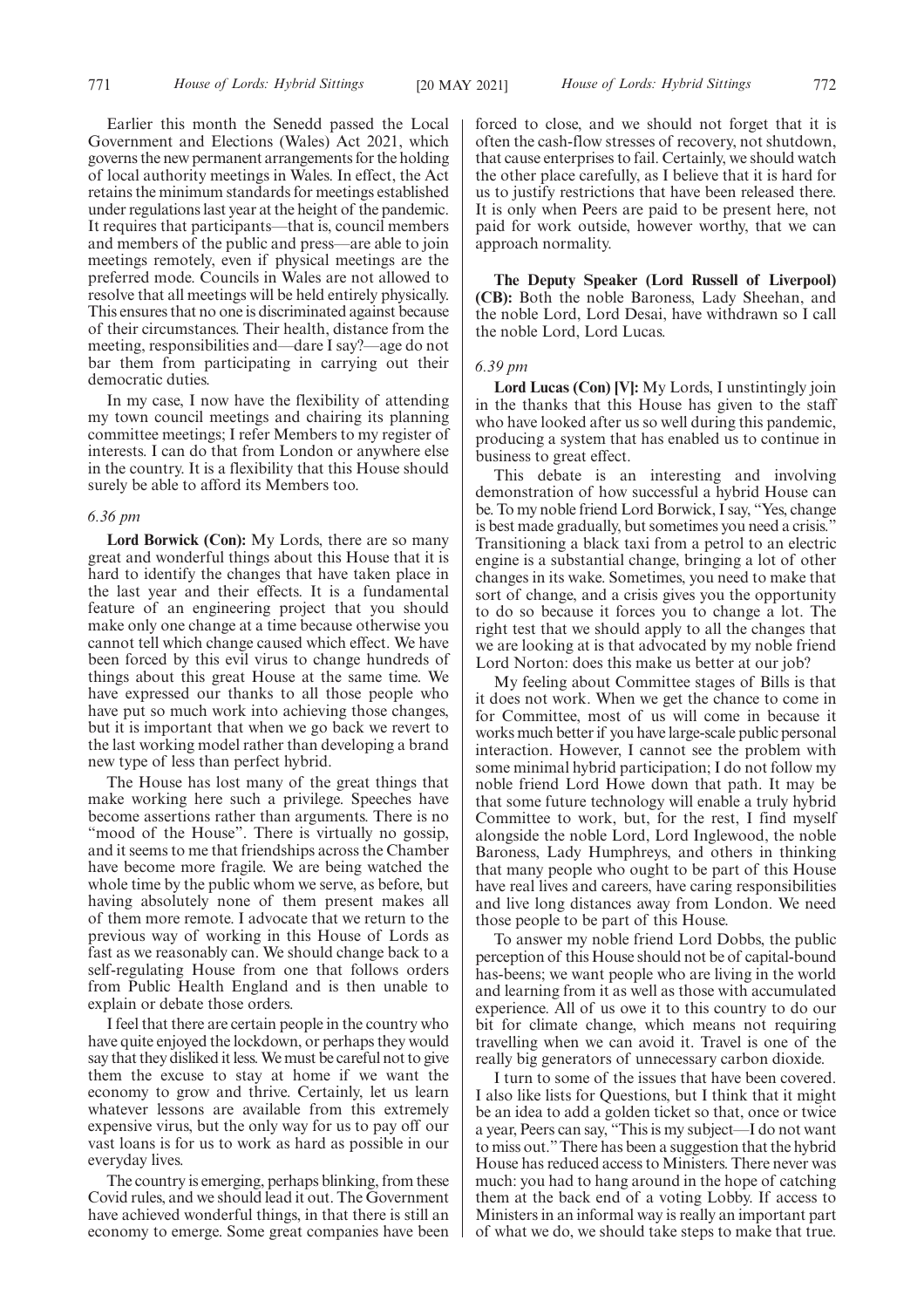[LORD LUCAS]

Others have said that they object to prepared speeches being read out, one after another. That was true before Covid: the House had been heading in that direction for a long time. If that is something that we care about, that is change that we need to make; we need to do something to reverse that.

My noble friend Lord Howe said that, with remote voting, Ministers do not get a "fair hearing". As others have said, that was the same before as well: there has been a lot of voting in accordance with Whips' wishes. Very rarely have we all sat down to listen to what the Minister and the proposer are saying before we vote; most of us make our minds up beforehand.

If we want to change that, we need to change our old ways—we should be holding the Government to account—but how useful were the old ways? I remember a Starred Question in 1992, when the House was still full of World War II warriors, asking:

"What preparations are being made to commemorate the battle of El Alamein"—[*Official Report*, 11/5/1992; col. 142.]

on its 50th anniversary. The reply was that there were none:

"It falls to the Germans to lead this year's ceremonies."—[*Official Report*, 11/5/1992; col. 144.]

That was a point when you could feel the mood of the House; when has that happened since?

We need to do a lot of thinking about how we can do better, and we should not just turn back to the old ways because they were comfortable.

# *6.44 pm*

**Lord Sikka (Lab) [V]:** My Lords, I thank all noble Lords for their contributions to this vital debate. We are having it at a time when many companies are giving their workers greater flexibility in terms of working from home or other location. It seems that remote working and meetings are now the future. This House cannot call itself progressive if it continues to hark back to the old, archaic ways of operating, which disabled many from discharging their public duty.

A number of noble Lords today have referred to the pre-Covid era and claimed that a physical Parliament was better able to hold the Government to account. Was there really ever such a golden age? In September 2019, the Government prorogued Parliament. Was the House able to hold them to account? Was that better than what might have been done if the House was meeting in a hybrid form? There probably never was a golden age when Ministers always answered the questions actually asked. Holding Governments to account is a vital matter, and failures are connected more to ethics and morality of Ministers and weaknesses in constitution than to the mode of this House's sitting per se.

The hybrid arrangements give Members flexibility. Those who wish physically to attend can do so; those who are unable to be physically present can still participate in debates. They can network and make informal contacts with others physically and/or virtually, as I have done. Reducing the need to travel from far-flung parts of the country also cuts Parliament's carbon footprint.

Since joining this House, I have participated in Oral Questions, Private Notice Questions, short debates, debates on statutory instruments and Committee and Report stages of Bills. My observation is that hybrid proceedings have enabled more noble Lords to speak and provide a diversity of views. That is surely a positive thing.

Some noble Lords have assumed that, just because Members are not present in the House, maybe they are just skiving or loitering around, but of course that does not mean that they are not carrying out their public duties. Unlike the Front-Benchers, we Back-Benchers do not really have any staff support. We have to carry out our own research in order to intervene and speak, and that keeps us busy. Many of us have online meetings with a variety of stakeholders who have an interest in matters being discussed in the House. Insistence on physical presence would severely reduce that interaction, impoverish debates and alienate stakeholders.

I like the advance notice of Questions and listing of speakers. This is far better than just hoping to catch the Lord Speaker's eye in a crowded House. In any case, the physical space of the House is such that it can accommodate only a limited number of Members. Those unable to find a good seat, or any seat, will never be able to catch the Lord Speaker's eye and therefore probably not get many opportunities to make a contribution. The remote submission of Questions and remote voting are far better than wasting time in long queues and should be retained.

Some earlier speakers gave the impression that the pandemic, or the worst of it, may soon be over. I would urge caution. New variants are constantly emerging, and the virus will continue to mutate for some time, just like the flu virus continues to mutate. Yesterday, the Health Secretary urged the public to take part in trials to find out whether a third dose of Covid vaccine could protect against new variants. Many experts think that large sections of the population will need an annual booster jab. This is likely particularly for senior and vulnerable citizens, and this House has more than a fair share of that part of our society. Insistence on returning to the pre-Covid arrangements will expose many Members to avoidable risks, especially as they will need to travel on crowded trains and buses. I urge the House to consider all aspects of the debate today.

# *6.50 pm*

**Lord Shinkwin (Con):** My Lords, I welcome this important opportunity to reflect on the lessons of the extraordinary experience of the last 14 months. I sympathise with the sentiment of the Motion in the name of my noble friend Lord Cormack. Like other noble Lords, though, I do wonder whether the House's normal working practices, in the broadest sense, enable it to be as effective as it could be. Do they protect it from its many critics, or do they simply brush under the carpet an aspect of your Lordships' House which I fear could yet prove to be its undoing?

Others have made a strong case for reasonable adjustments to be made on grounds of disability. I make an additional suggestion. While some may argue that your Lordships' House's Achilles heel is its size, I suggest, as others have in this debate, that it is not so much the number of noble Lords that concerns the public, but the perception that its membership is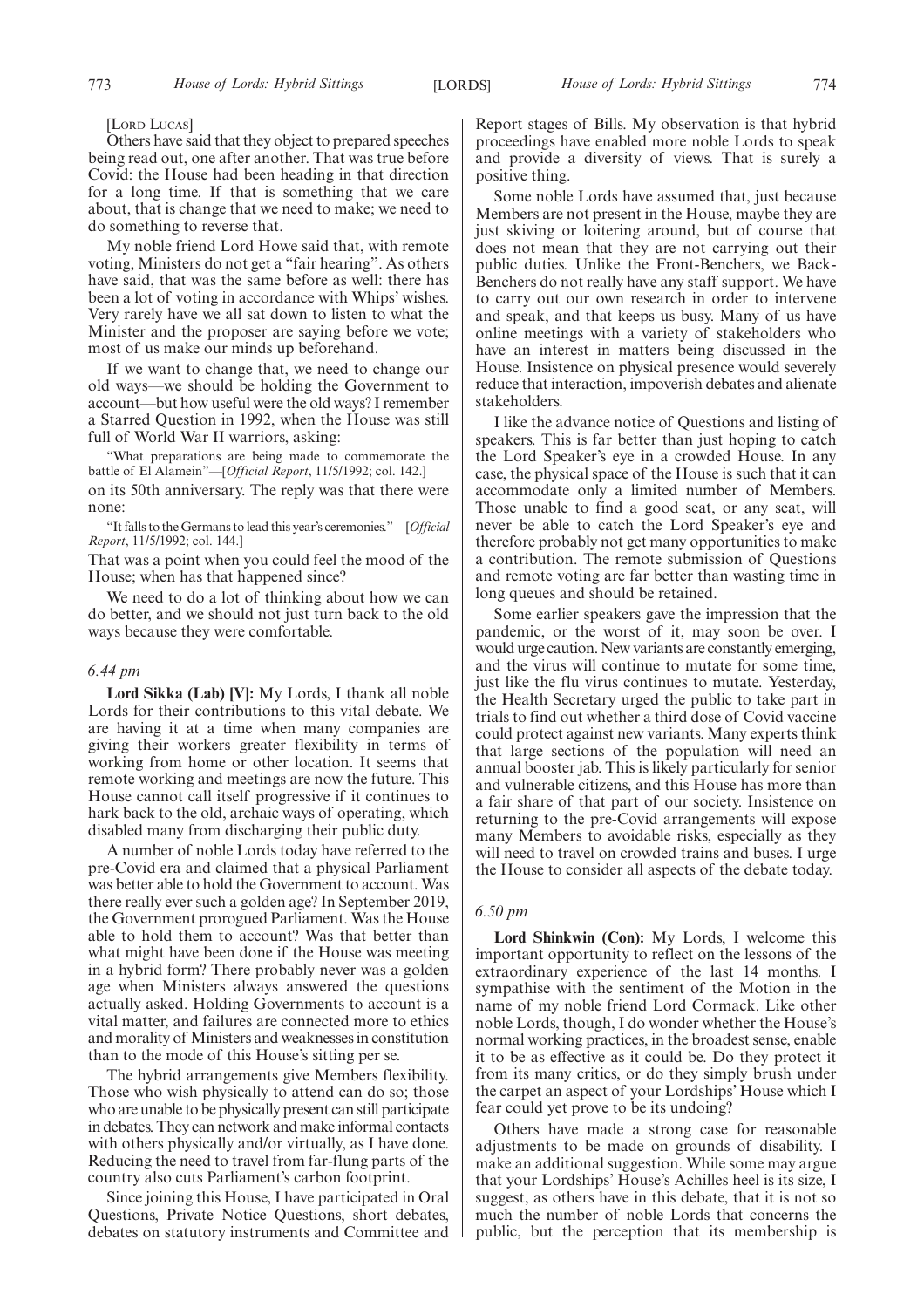unrepresentative. I should make it clear that I infer no criticism of any individual Member, but when we talk about remote proceedings as a technical term, I fear that, as far as the public are concerned, we are remote because we are seen as unrepresentative of those on whose behalf we make the law.

I therefore suggest that we urgently look at how your Lordships' House can become more representative and supportive of its disabled Members, particularly in one specific respect. Each maiden speech is unique and personal, yet every one of us begins our journey in this House with an expression of gratitude and a sense of how privileged we feel to be Members of it, as my noble friend Lady Seccombe reminded us. Sadly, my experience of the last 14 months has taught me that we are also a House of privilege, where it is the presumption that each noble Lord will have independent means, in that they will not have to rely on the Lords' attendance allowance, and that they will not have a disability which makes them, on occasion and sometimes without warning, unable to attend your Lordships' House and therefore claim the attendance allowance. In my own case, I gave up a well-paid career in public affairs to serve in your Lordships' House. Quite rightly, a conflict of interest prevents me from continuing that career.

I also have a disability, which in my case means that I could have a fracture later today and be unable to attend your Lordships' House for perhaps several months. In the meantime, I would have nothing with which to pay my mortgage or my bills—in short, to live on. The fact is that some of us could not be here, could not contribute, without the attendance allowance, yet the House of Lords Commission's decision in the first lockdown, about which I have spoken in the past, took no account of either a Member's means or whether they had a disability. Instead, I regret to say that the message was, "I'm all right, Jack; all noble Lords are rich and non-disabled, and we do not need the money." I am afraid that it does not take a genius to realise that, while that may have been acceptable in 1821, it is not a good look in 2021.

In conclusion, if we want this amazing institution to survive and flourish, as I do, we need urgently to look at ways to strengthen it. A key lesson of the last 14 months is that the current attendance allowance system is not fit for purpose. Until it is reformed, whatever our proceedings, your Lordships' House will remain remote and therefore vulnerable to those who will call for its abolition.

#### *6.56 pm*

**Lord Bradshaw (LD) [V]:** My Lords, the noble Baroness, Lady McIntosh of Hudnall, in her very fine introduction from the Opposition Front Bench, mentioned efficiency, effectiveness and the duty to participate. During lockdown, I have been working from home and have worked very hard. I usually get to my desk at 8.30 or 9 am, and I am rarely away from it until the evening. I have to keep in contact with a number of people in the transport industries in order that I can contribute properly to the work of the House and be up to date, so that when questions are asked about, for example, hydrogen buses or where on the railway we

should electrify next, I have satisfactory and good answers. Those are not the sort of things you can make up on the hoof.

People talk about not "catching the Minister's eye". If the Ministers I deal with do not answer my questions, I immediately email them, and I do so continuously until I get an answer to the question. It is too feeble to say that you cannot get an answer: you get an answer if you try.

I have listened to debates about diversity and people who are disabled in some way. I have an issue, in that my wife is disabled and therefore it is more difficult to leave home. Remote voting is actually a godsend to me because it enables me to carry out caring duties. I welcome the better arrangements at Question Time: the ballot system is much better than the old queuing-up system, whereby you had to get there early and sit in a queue. The early starts are a bonus because most people can be ready to start at midday. I pay particular tribute not just to the efforts of staff but to their sheer professionalism and courtesy. I am not very good at modern technology and I am probably slow to learn, but I find they are always very helpful.

The noble Lord, Lord Shipley, was absolutely right to say that we should resist the pressure to give up virtual technology. We should be trying to make the best of it and to make it work properly. I also agree with the noble Lord, Lord Lucas, who said the same thing: that this is too valuable a tool just to throw away. We should be continuously making it better, because I rather agree with those who say that this pandemic is more than likely to return. Also, when, for one reason or another, we move out of the present premises, remote working will prove to be a great asset. So, I hope that the noble Lord, Lord Cormack, will not put his Motion to a vote but that a lot of time will be spent on reflection and making the system better.

# *7 pm*

**The Earl of Devon (CB) [V]:** My Lords, I add my voice to the choir lauding the achievements of the House in turning our procedures first virtual and then hybrid in such challenging circumstances. I thank all the staff and contractors who contributed, particularly the tireless broadcast team and the procedural gurus directing them. In 15 months, I have had barely a glitch. My thanks go also to the noble Lord, Lord Clement-Jones, and the IT user group that he has championed. It has been an incredibly helpful forum for providing real-time feedback to the digital team and is one that I recommended to my own employer.

I also applaud your Lordships' own achievements. As we have heard, many were unfamiliar with digital conferencing before last March. The speed and enthusiasm with which we have adapted belies this House's popular reputation. I disagree with those who suggest that we are backward-looking and am proud that we have embraced change with more enthusiasm than the other place.

Many have spoken of the importance of parley in Parliament, of speaking and listening to each other across the Chamber. I agree that nothing can match the cut, thrust and spontaneity of real-time, live debate but if the voices speaking are not truly diverse and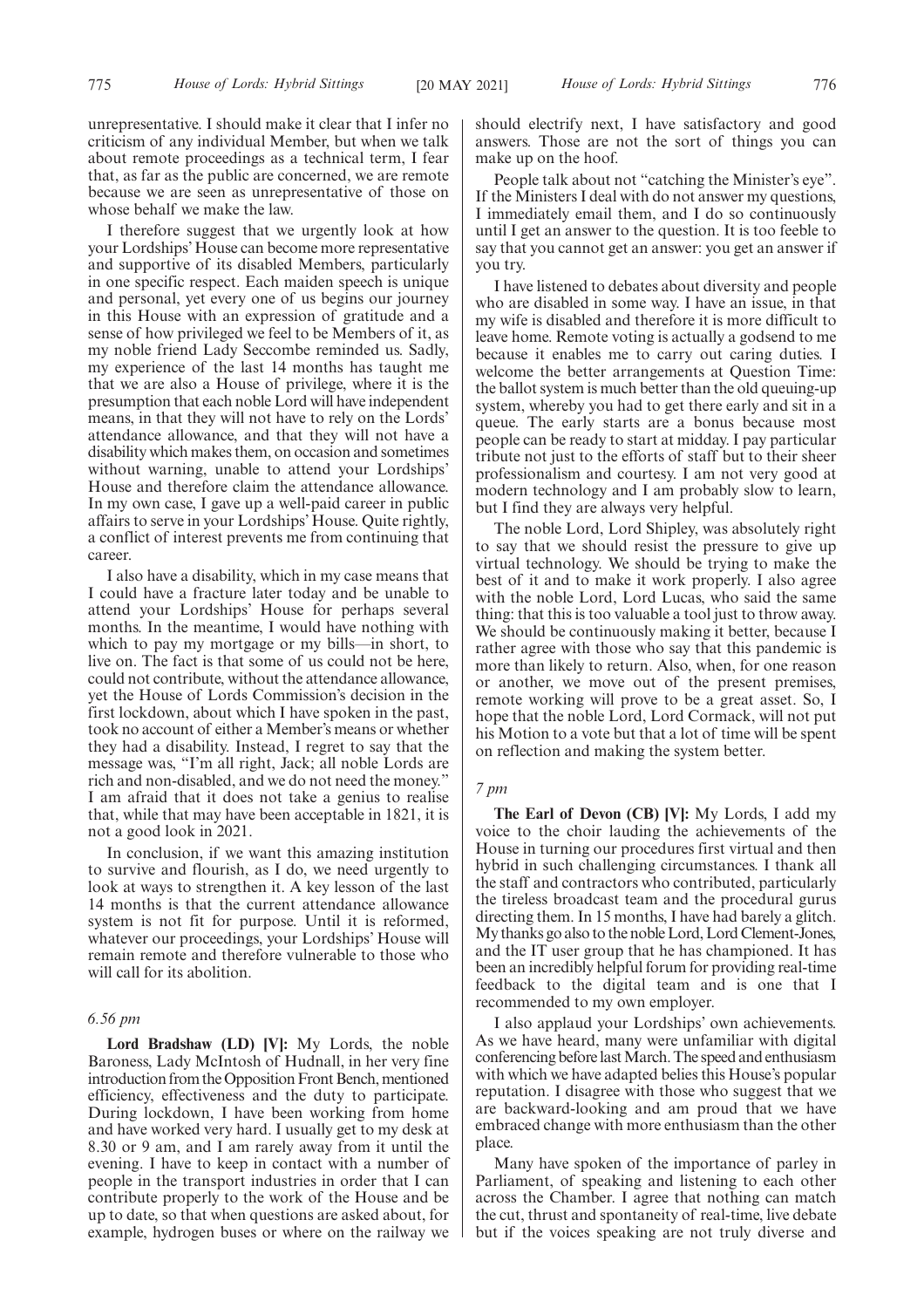#### [THE EARL OF DEVON]

representative of the views of the nation we serve, we are not doing our duty. Requiring presence in the Chamber as a precondition of being heard limits the breadth of debate. Those with young families, those with day jobs, those with sick relatives and those who live and work in the further-flung regions of the British Isles—or even overseas at times—were discriminated against by the status quo ante. I note my interest in all those categories, speaking as I am from a garage in California.

As a champion of Devon, I am particularly keen that regional voices be heard. The south-east and those able easily to access Westminster are overrepresented in live debates and we need to do all we can to ensure a broader representation from across the United Kingdom, particularly at this time of such strain on our union. Holding a seat first gained by attending the King in Shrewsbury before St Stephen's Chapel was even built, I am well aware that our practices and procedures can move with the times. We must not be precious about tradition. Just as our nation's administration centralised to Westminster some 700 years ago, so we should use the technological advances engendered by this pandemic to move Parliament back to the regions and those we serve. Remote participation is key to that.

I agree that pure legislative scrutiny should take place in person. The Agriculture Bill was hard work without the ability to see the whites of the Ministers' eyes and the sweat on their brows; I look forward to long hours on the Environment Bill in person. However, remote participation for set-piece debates, such as this and those on the gracious Speech, seems entirely appropriate, particularly if limits keep speeches short and to the point.

PeerHub is excellent. Remote voting must remain and Select Committees are perfectly suited to a hybrid structure, allowing witnesses to attend from far and wide. A properly hybrid House would also make the cost of decamp for restoration and renewal considerably less and for that reason alone should be seriously considered.

Finally, in this year of the environment, we need to consider our impact on the climate, a matter on which surprisingly little has been said, save the notable words of the noble Lords, Lord Shipley and Lord Lucas. The Constitution Committee report makes no mention of the environment, our carbon footprint or the pollution caused by our attendance. It makes only oblique references to hot air. It strikes me as a mistake to make any decision on our future without fully understanding the environmental impact of the various options. I am sure that it is relatively easy to calculate the carbon footprint of an in-person versus a hybrid House and ask that we are provided with that information promptly and before any final decision is taken.

#### *7.05 pm*

**Lord Bhatia (Non-Afl) [V]:**My Lords, on 16 November the Leader of the House of Commons announced in response to an Urgent Question that the Government "should seek to do more to support additional virtual participation in the Commons Chamber."

He said that the Government

"should work with the House authorities to find a solution"—[*Official Report,* Commons, 16/11/20; col. 24.]

to the issues. He announced that he planned to bring a Motion before the House to facilitate additional virtual participation. According to the Procedure Committee:

"Virtual participation in House proceedings, as a means to facilitate participation despite the restrictions imposed by the pandemic, was first authorised by the House on 21 April this year, when it passed a resolution providing for parity of treatment between physical and virtual participation and made a temporary order applying these 'hybrid' arrangements to scrutiny proceedings (oral questions, urgent questions and Ministerial statements). The following day the House made a further temporary order applying the arrangements to proceedings on motions and legislation."

While these resolutions were being made in the Commons, the House of Lords also resolved to be the same, and it has to be used until mid-2021. Having listened to the previous speakers, I have to say that virtual debate and voting should continue to enable those Peers who have physical disabilities to continue to speak and work online.

## *7.06 pm*

**Lord Sterling of Plaistow (Con):** My Lords, last night was the first time I have been back in this House for well over a year. I said that I thought the huge help we have had, particularly from the IT group, was special. I learned two things, which I have not forgotten: first, unmute; and, secondly, remember that it is much more dangerous to leave yourself unmuted. I took that to heart. I support the address made by my noble friend Lord Howe, which he gave in his usual inimitable style.

This House, which I have had the honour to be in for some 31 years, is to serve the people. In practice, one of the main jobs we are going to have when the pandemic is over is for the whole of Parliament to regain the trust of our people. We must regain that trust. This House, as I said last night, is a wonderful "huge reservoir", both of experience outside the House and parliamentary experience, and most of all—something that we acquire with age, one hopes—judgment.

I think we should remember, and it has not been commented on, that one of the key factors for the future is to make sure that we get to know and help the young Members in the other place, because on many occasions they have no idea what this place is about. I was at an APPG the other day for defence and there was a young MP sat next to me. He said to me, "You know, until I became an MP, I'd never seen the Houses of Parliament." He had never been here, ever. He said, "Since I've been here I've never been to see the House of Lords and I wonder whether you might care, when you can, to show me and tell me what it's all about." I said to him, "After 30-odd years I still get lost on that front."

I was on to Washington just before, about 1 pm, speaking to an old friend of mine who used to be the senior partner in one of the biggest law firms. When I asked what happens in the Senate, he said that there was a move at one stage for using the hybrid system, but they very rapidly squashed it. In no way whatsoever can anybody vote in the Senate without being there personally. It does not matter about illness, disability or otherwise. He said that his son-in-law is a member of the Senate and his family interests are in Anchorage, but he still makes certain that he is at the Senate in person.

I would also like to say that, when I came into this House, one of the things you were taught was—in a sense—that you can be as rude as you want, but you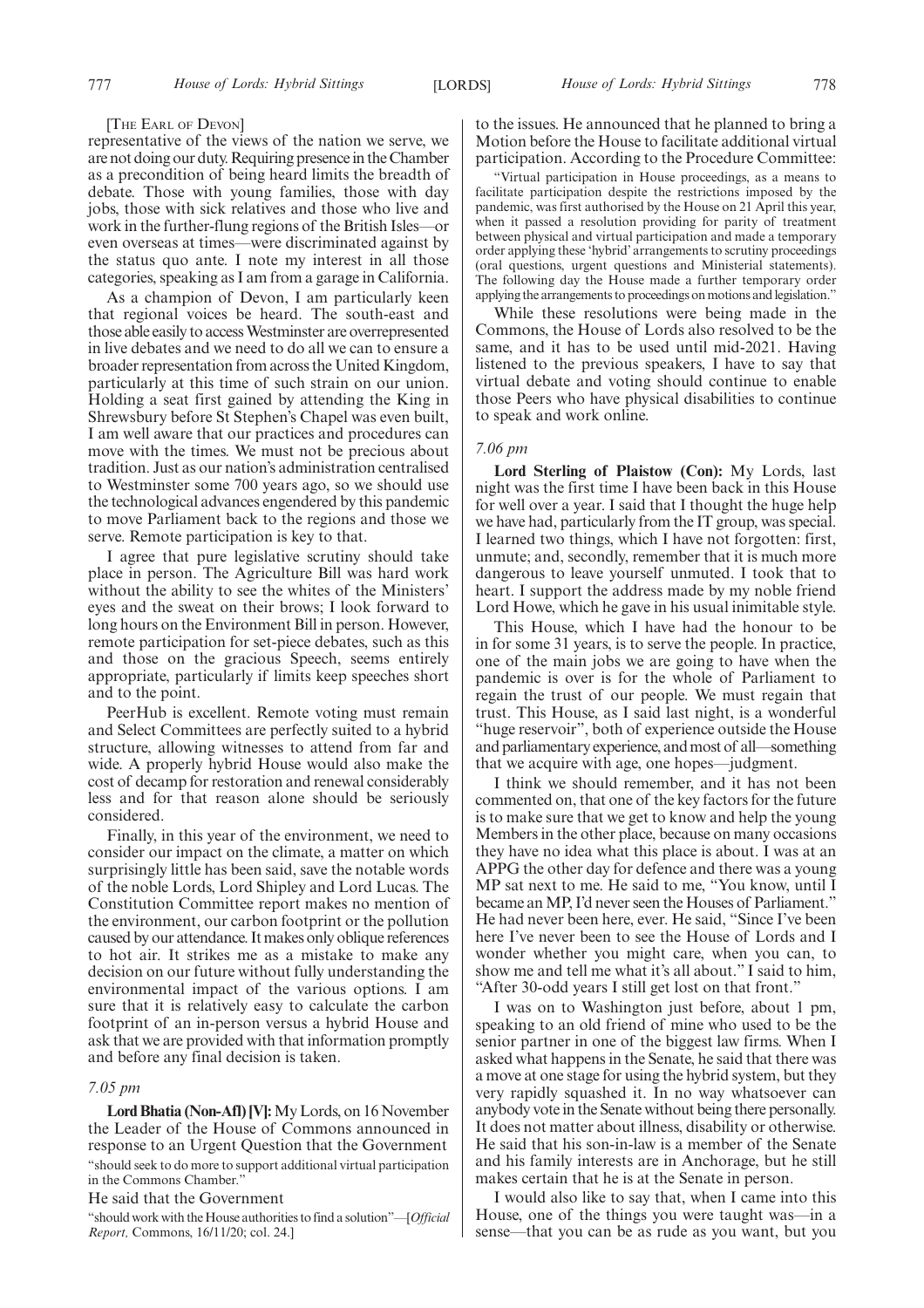must be polite. I beg of those who will be in charge in the time to come that we must get back to a form of politeness, which I think we all respect.

I finish by saying that I give my total support to my noble friend Lord Cormack, and that when it comes to using new technology, the world has been doing that for years.

# *7.11 pm*

**Baroness Scott of Needham Market (LD) [V]:** My Lords, that the House was able to continue doing its work almost from the start of the pandemic is nothing short of miraculous and is a real tribute to the commitment of a lot of people, including Members, who found themselves having to get comfortable—or at least able—to operate in a way that they would never have dreamt.

As a member of the sponsor body for restoration and renewal, I am well aware of the parlous state of the building and the possibility of some sort of catastrophic failure. If there is a silver lining from the last year, it is that at least we can feel that the Houses could keep going should the worst happen. As the Constitution Committee reported, there is potentially a link between restoration and renewal and new ways of working. The sponsor body is well aware of that, but I assure noble Lords that it believes that these are matters for both Houses, and it is certainly not for the sponsor body to tell the Houses how they should carry out their business.

But we have been genuinely innovative, and the noble and learned Lord, Lord Thomas, set that out very well. We need to think carefully before we go straight back to the old ways of working because, first, the pandemic is not over, as the noble Lord, Lord Haselhurst, and the noble Baroness, Lady Finlay, set out. The Indian variant shows that we are not out of the woods, so we need to take the time to make sure that we and our staff are kept safe.

It strikes me that many of the downsides which noble Lords have reported today and previously are down to the pandemic and not hybrid working per se. It is about the distancing and all the paraphernalia that comes with that. We need mentally to try to sort some of that out, because it is very difficult from this perspective to judge what hybrid working might look like if we were in a House that was operating more normally.

I hope that, for both those reasons, the House will decide soon to remain hybrid until well into the autumn. That would give time for the whole population to be vaccinated and for us to be assured that there was not to be a further wave. Crucially, it could offer a period where Members could make a genuine choice about whether to come in or to work from home. I think many people will come in; a lot of us miss the place. It would give us a chance to feel what hybrid working would look like in a more normal environment, so we could use it as a transitional period. We could choose certain functions, such as legislation, which would be done in the Chamber only, while others, such as committees, could be done virtually or hybrid.

For people like me, who have always believed in an elected House, the argument for the Lords as it is currently configured is that it is a House of experts: people are drawn from all walks of life and bring their expertise and professional backgrounds. Yet, once Members are appointed, everything about the way we do our business draws us into becoming full-time parliamentarians. For people outside London and the Home Counties, this is a particular issue, as the noble Lord, Lord Inglewood, set out. Someone coming from Cornwall or Cumbria for a vote on a Monday and who perhaps has a Question or a committee on a Wednesday will end up spending the whole week in London for a relatively short period of active contribution.

In a system that awards peerages for life, we do need to think very hard about how the expertise that brings the Members to the House can be kept up to date, because it is difficult, if you are in Westminster all the time. The noble Lord, Lord Bradshaw, made that point really well, that like many noble Lords, he is assiduous in building up these relationships outside. That is what keeps him current, but it is very difficult to do if you are tied up in the Lords. This is not just a matter of hybrid or virtual working; it is about a whole raft of procedures and practices we have established for ourselves that somehow mean you can only be a proper parliamentarian if you are based in Westminster.

The last year has given us a chance to think afresh about that—to have a look at whether or not this is the right way to do things. The noble Lord, Lord Newby, was entirely right: every large organisation is now looking at what it does and how it does it to see whether things should be changed. We will get much more respect for taking a step back and looking at that than we will for going straight back to the old ways we have always done things.

**The Deputy Speaker (Baroness Henig) (Lab):** I understand the noble Lord, Lord Berkeley, is no longer online, so I call the noble Lord, Lord Lilley.

## *7.16 pm*

**Lord Lilley (Con):** My Lords, I pay tribute to the staff and everyone who has made it possible for us to continue to meet, hold Government to account and consider legislation. Whatever the shortcomings of the technology, it is infinitely better than not being able to do anything at all.

But what do we do? What is our function? As a Member of the other place, I used to invite my constituents, street by street, in coach-loads, down to the House and show them around, so that over the years I had literally thousands who came here. Quite frequently, someone would say, "Mr Lilley, wonderful building, but isn't it just a talking shop and a waste of time?" To which my reply was, "You're right, it's a talking shop; you're wrong it's a waste of time." There are only two ways to govern a country. One is for the Government to say, "These are the laws, these are the taxes; obey the laws, pay the taxes. You've got no say in the matter and we'll brook no argument." The other is the way we have developed in this place over 1,000 years, where no law can be passed, no tax can be imposed, without it first being debated in principle, then line by line, by the elected representatives of the people in that House, which has the ultimate say through its vote, and in this House, where a wider range of expertise can be brought to bear.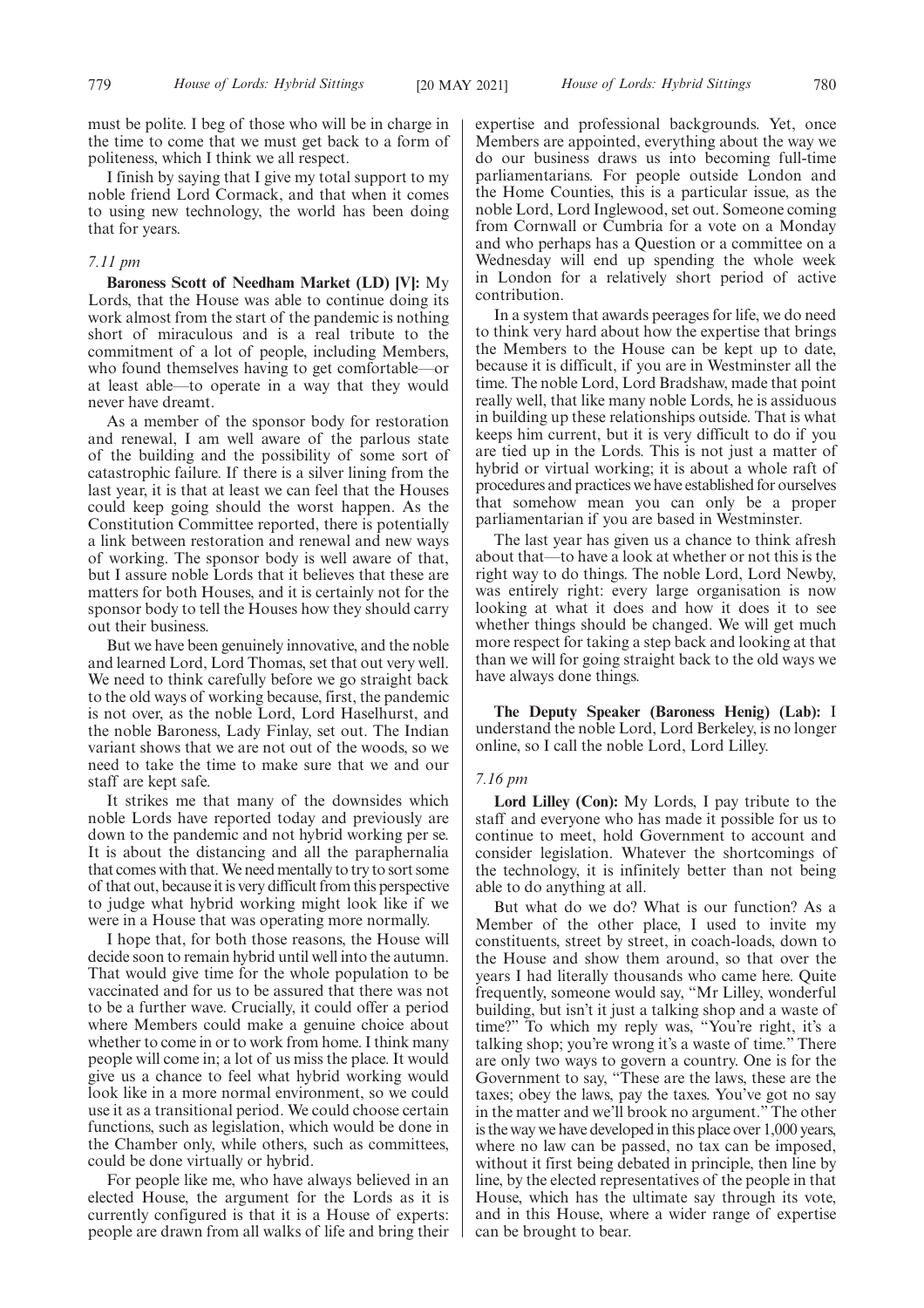#### [LORD LILLEY]

In this House, the importance of words and debate is even greater than down there, because our only power, ultimately, is to persuade or to send legislation back down to the other end and ask them to think again so we prolong the debate and have further discussion and debate here. Over the years, we have developed ways of doing that which have been thought effective. But we have, as the noble Lord, Lord Kakkar, said, now carried out a controlled experiment of operating in a different fashion, and we have to consider what the results of that experiment are.

Two things have struck me. The first is that debate via Zoom is far less effective than debate in person. I am not against the use of modern technology; I think I was the first Secretary of State who insisted on using Zoom—well, some primitive system of video conferencing —to talk with my officials in further-flung parts of the United Kingdom. It is good for many things. It is good for presentations; it is quite good for simple questions and answers; it is not much use for interrogation. We have seen that reading speeches to the screen is a travesty. Interventions are almost impossible, which makes holding Ministers to account far more difficult. The palpable sense of the mood of the House cannot be expressed if people are dispersed in their drawing rooms or driving their cars or whatever while considering what is going on. We cannot let a hybrid House become the norm in future.

The second thing I learnt is that it is not just words in the Chamber that are important. I have missed, almost equally, words about the place. I decided that, from 1 September, I was going to come back here every day that I could—a decision reinforced by the fact that the builders working in the basement below me were making so much noise that I had to come in. However, I have found that the words I used to be able to exchange with someone next to me on the Benches are impossible to exchange when we are sitting two metres apart. The words in the Corridor, on the way to, or in, the voting Lobbies, not least in the refreshment establishments in this place, were important. We should not be ashamed of that. Just as armies march on their stomachs, legislatures ruminate over their victuals; that rumination is important.

Another my constituents would ask me was, "Mr Lilley, how do you possibly read all the laws, statutory instruments and Select Committee reports before you take part in debates?" I said, "I don't, always; I read the ones that I know are of specific interest to me." But then, as I was having tea in the Tea Room, a drink in the Bishops' Bar or lunch in the Dining Room, someone would say to me, "Hey, Lilley, you're very keen on public expenditure. Have you seen that statutory instrument? It could cost a fortune." Or they would say to someone else, "Look, Baroness, here is something which I think is really damaging to women's rights. Have you looked at it?" That is the way we harness the research and reading of the whole House to direct our efforts and make it more effective. That is impossible if we are not all here, or here in large numbers, to participate in the debate.

I am sure that there will be positive lessons to be learnt. The question is whether we should try to take decisions about what lessons to learn from a mode of operation which is less effective. Or, should we wait until we are largely all back here and can take decisions effectively, and then decide, from the base of how we used to work before 23 March last year, what changes we should add to it? That is a far better way of doing it and that is why I shall support the Motion in the name of my noble friend Lord Cormack—even if he does not move it.

## *7.21 pm*

**The Earl of Kinnoull (CB) [V]:** My Lords, it is a pleasure to follow the forthright noble Lord, Lord Lilley. I add my thanks to the staff of the House, who made virtual happen. I will speak only about virtual committees this evening, giving a little bit of quantitative analysis, some qualitative analysis and one or two conclusions. For the quantitative analysis, I am grateful to the Committee Office, which has supplied me with a considerable amount of statistics and chatted to me about them.

Attendance for regular committees in the 2017-19 Session was 9.67 Members per meeting. In the virtual world, this has risen to 11.57, an increase of 19.6%. The number of committee meetings has also risen. This is quite difficult to analyse because there were general elections et cetera, but we were agreed that a good way of expressing it was to say that they have risen by about 20%. The number of witnesses who have appeared before committees has risen as well, by about 25%, and the number of reports the committees have prepared for the House has risen commensurately with those numbers. It is therefore reasonable to conclude that the committees of the House have been 20% more active in the virtual world.

I turn to some qualitative remarks, speaking as the chair of the European Affairs Committee and having been intimately involved with the many members of the family of European Union committees before. In private meetings, the increase in attendance that I have just referred to was immensely helpful to the quality of the debate. Committees have adapted to a new rhythm and I pay tribute to all Members who have contributed to that, because it is different from holding a conversation face to face. Meetings take longer; it is simply not as efficient to be on a telephone. Things are slower and conversations do not quite flow in the same way. I find that discussions of difficult areas take significantly longer and that has a significant impact on the effectiveness of committees, although I am not aware of any discussion that did not get there in the end, and with the right answer. Agreement of reports is, of course, a subset of this and that too has been significantly impacted and takes quite a lot longer.

Public evidence sessions have been greatly improved by the extent of witness availability. I was much taken by what the noble Lord, Lord Kerr of Kinlochard, said in his very good speech about being able to take evidence today from witnesses from Sydney and New York at the same time. This is tremendous. However, I think all would feel that the quality of ministerial sessions has gone down. It is simply not possible to put the Minister under the same scrutiny pressure remotely as when he is physically sitting in front of you. It is a less flexible format, and this too can make a difference.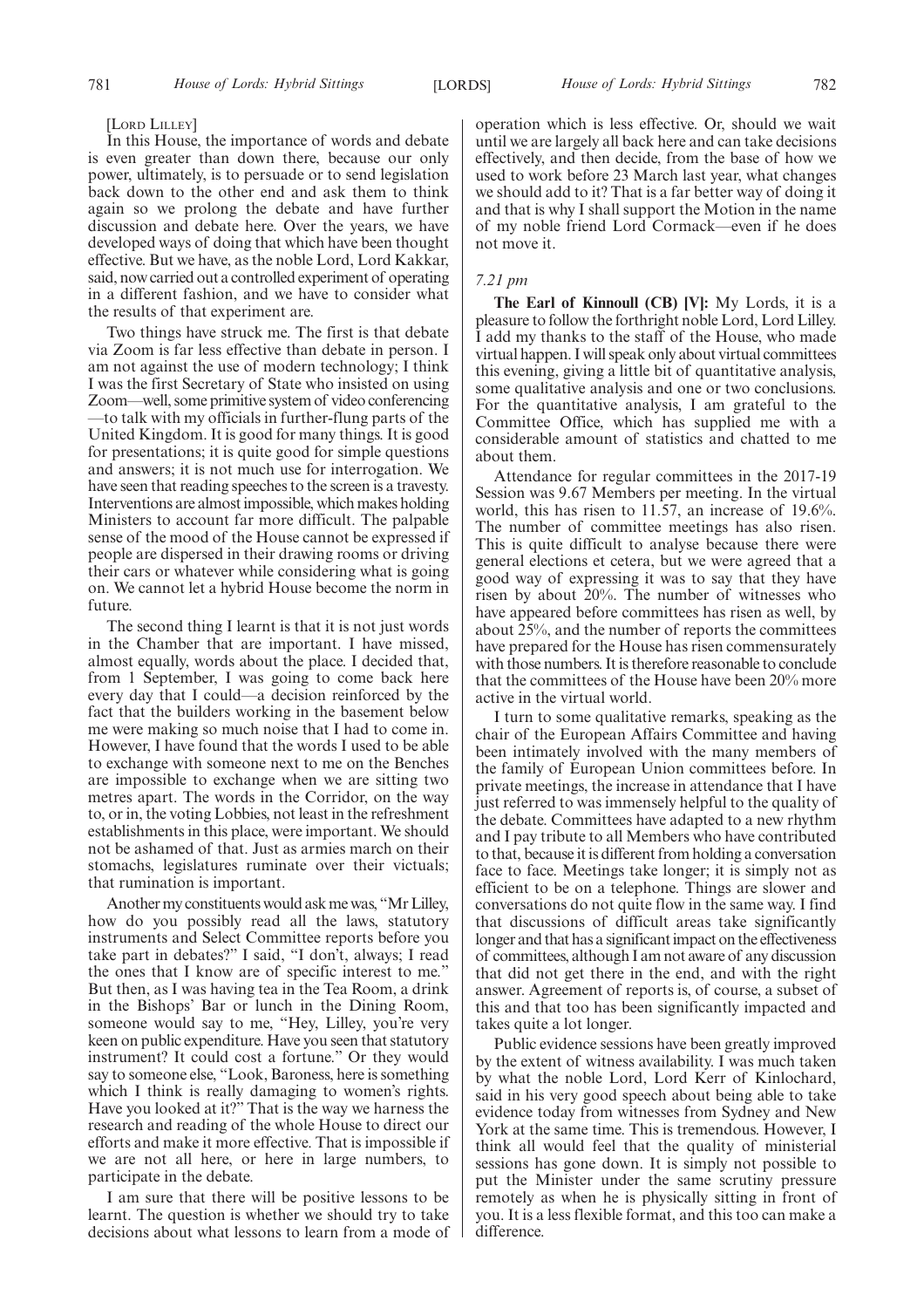That brings me to my conclusions, the first of which is how very hard the staff of the Committee Office have worked during this period and how they deserve our thanks. The numbers show it: the same number of people have produced 20% more work. Secondly, as the noble Lord, Lord Hain, and others said, we must have regard as we open up to the interests of our staff. Many of our staff are sufficiently young; they have had no jabs so far, so there are also health interests for them. We must have regard to them in deciding how we open up for committees. Thirdly, I very much support the noble and learned Lords, Lord Hope of Craighead and Lord Thomas of Cwmgiedd, and the noble Lord, Lord Anderson of Ipswich, in saying that the virtual format is a very useful tool for any committee to have. I therefore feel that we must retain this option in the way that it is developed today. Fourthly, just for my part, I say that ministerial evidence sessions should be physical, as should those meetings where committee reports are agreed.

There is a general principle in life that an organisation that does not continuously change and adapt is a dinosaur and will become extinct. For that reason and those I have given about committees, I fear that I cannot support the Motion of the noble Lord, Lord Cormack. But I very much welcome the words at the start of this debate from the noble Earl, Lord Howe, which I thought showed great intention to bring the House back to some semblance of normality, albeit improved and adapted.

#### *7.27 pm*

**Baroness Bennett of Manor Castle (GP) [V]:** My Lords, it is a pleasure to follow the richly evidenced contribution of the noble Earl, Lord Kinnoull. I thank the noble Baroness the Leader of the House for this debate, and the noble Lord, Lord Cormack, for his contribution to it, which has given me something to react against.

I do agree with the noble Lord, Lord Cormack, however, that perspectives on the issues of the functioning of the House may be influenced by our personal experience. To declare mine, I spent about five months in what the noble Lord calls "normal" and have subsequently been a very regular—I know the Government sometimes think too regular—contributor remotely. I admit that I have found it easier than many; I am not quite a digital native, but I did learn to programme in BASIC in 1987. That gives me a particular perspective on the tremendous innovation and patience of all the staff who have transformed this House; I thank them all. This House has done brilliantly in adapting to circumstances, to general acclaim—and to the envy of MPs; we have done considerably better than the other place, as the noble Lord, Lord Kirkhope of Harrogate, noted.

The noble Lord, Lord Cormack, suggested that there was a risk of the continuation of the current arrangements making the House increasingly irrelevant. My conclusion is the opposite. If we continue to vote more efficiently and allow more open participation for Members than the other place, it highlights the fact that this House is, under our undemocratic electoral system, more representative of the views of voters than the other place. My five months of so-called normal is, I believe, sufficient experience to make a critical judgment on the perspective of the noble Earl, Lord Howe, and the noble Lord, Lord Cormack, regarding the suggestion that repetition in speeches and reading out contributions that make no reference to what came before them is more common now. I strongly disagree with any suggestion that Ministers more often provided effective answers to questions in 2019 than they do now. Like the noble Lord, Lord Sikka, I do not believe in some past golden age.

My noble friend Lady Jones of Moulsecoomb has already addressed the issue of equality, particularly for our disabled Members and those with caring responsibilities, to which the noble Baroness, Lady Humphreys, and the noble Lord, Lord Bradshaw, provided personal testimony. To exclude those Members from contributing to the full as we go back to a "normal" that forces them to experience extraordinary practical difficulties getting into and around the House would be unconscionable. In an age of the expectation of equality, it would be damaging to the reputation of the House, as would be not considering the environmental impacts of our decision, as the noble Earl, Lord Devon, said.

It is the same with voting. To insist that Members be in the House is to exclude the views of many—and not just those affected by personal circumstances. Those who seek to maintain the union might like to consider how excluding Members based in nations other than England from exercising their vote appears.

The noble Lord, Lord Cormack, spoke slightingly of the "ease of contributing remotely". I call that "efficiency". I nipped out of this debate for a meeting on animal sentience with the noble Lord, Lord Goldsmith, joining a Teams meeting in seconds. That might not be great for my step count, but it was a lot more efficient than a forced speed-walk through the winding corridors of Westminster. Of course, that is of considerable importance to our small Green group—the two of us trying to represent the 1.25 million people who have just voted for our party in the local elections alone—but it is surely of great relevance too to the many in your Lordships' House who combine membership with continuing professional or voluntary activities to, sometimes at least, the benefit of the nation.

There is efficiency too in being able to fully share the work of your Lordships' House through social media. The right reverend Prelate the Bishop of Birmingham commented that, for many:

"If you're not on Instagram, you don't exist."

That is something that Members of your Lordships' House might want to contemplate in considering their social media presence and how the rest of the nation views us.

Which brings me to the word "normal". There was little in the procedures of your Lordships' House of October 2019 that looked normal to the outside world and I am not talking just about mink and maces. Standing up and seeing who can shout loudest, muscling out others in Oral Questions, is behaviour that is not regarded as normal in preschool, and is clearly discriminatory. Having opaque procedures controlled by the usual channels meets no definition of a democratic normal. That those usual channels exclude several hundred Members of the Chamber is clearly not normal.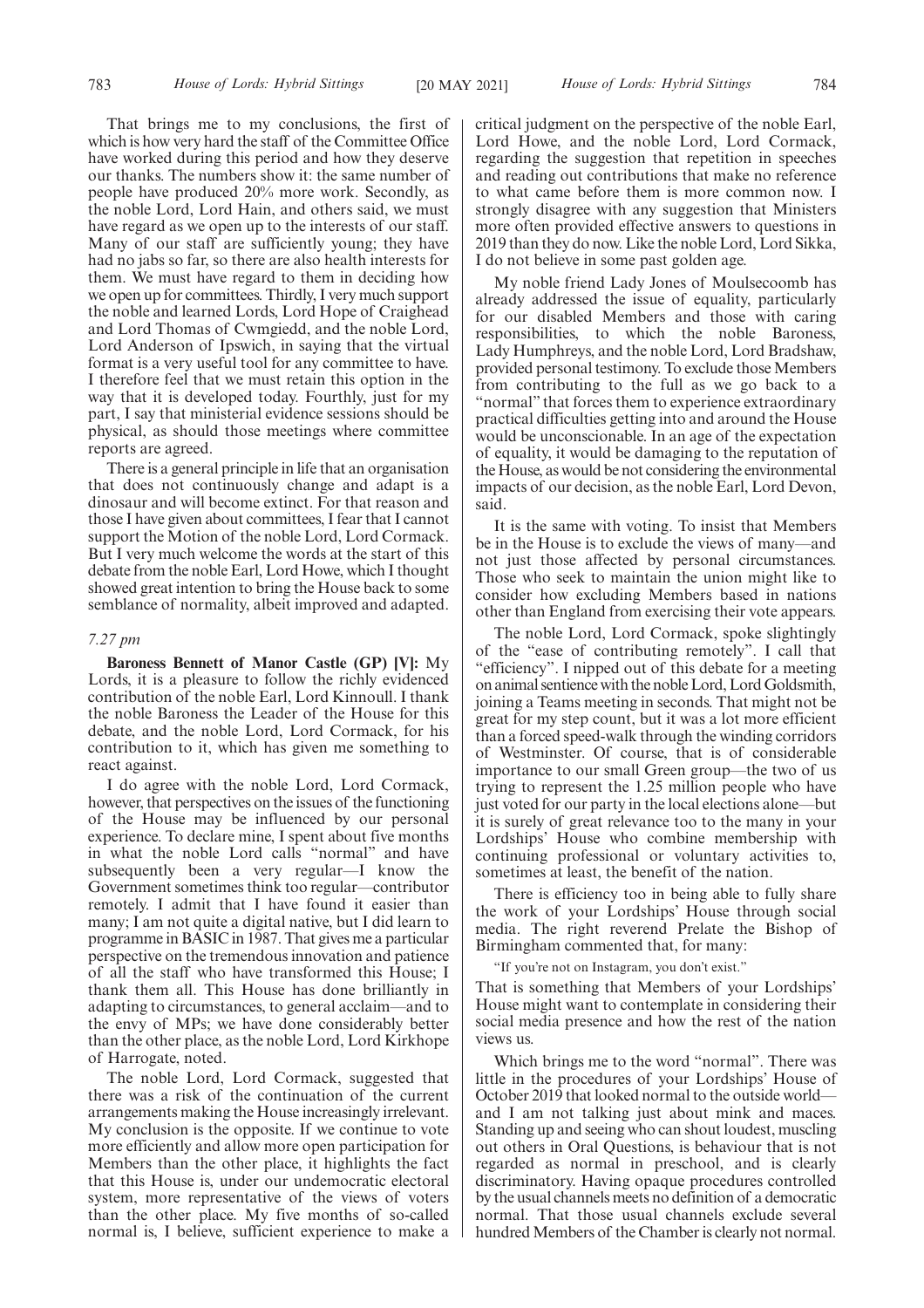[BARONESS BENNETT OF MANOR CASTLE] The phrase "usual channels" is so normalised as to be part of the furniture but, I suggest that, in thinking about further changes, that furniture should go.

Finally, the noble Earl, Lord Howe, spoke about "a temporary solution to a temporary problem".

But we are in an age of shocks. We have had massive pandemic threats once every 10 years over the past few decades and, as many Peers have noted, SARS-CoV-2 is far from under control. We have a climate emergency, a dangerously unstable financial system, and a building in the same condition, as the noble Baroness, Lady Scott of Needham Market, said.

In the always useful Cross-Bench meeting, our new Clerk of the Parliaments spoke of the need, whatever decisions we arrive at after this debate, to maintain the ability to return in an emergency to arrangements such as those we have now. How much easier it will be to do that if the systems are kept functioning rather than being mothballed. We have to think about resilience in everything that we do in the future, in this House and in this country.

# *7.33 pm*

**Baroness Noakes (Con):** My Lords, I agree with the Deputy Leader and also support the Motion in the name of my noble friend Lord Cormack: we must get back to normal as soon as possible. I am glad that we were able to continue to operate, after a fashion, during the pandemic, but the various working practices have made us less efficient and effective. And let us be honest: we have become dull, bordering on robotic, at times. I want the vibrancy of our House back.

In general, Ministers have had an easy time of it in the last year, with interventions and challenges being squeezed out by the hybrid working procedures. We need to get back to being a dynamic place, where weak answers are exposed and evasion is punished.

For understandable reasons, when the hybrid working changes were made, we had little or no opportunity to debate them. That is why we must start from where we left off before the pandemic, rather than regard any of the changes that we made in the last year or so as the starting point for our considerations. I am not against changes being made—this House has made many changes to the way in which it works in the 20 or so years that I have been a Member—but each change must be justified on its own merits and set in the context of the role of our House, and not be for the convenience of Members or staff. My firm view is that we should be a physical-only House. Hybrid proceedings have destroyed the ability of the House to self-regulate through demonstrating the mood or will of the House, and that is a great regret.

We have always sought to make possible the active membership of our disabled Members in the way in which we carry out our operations. But those who are ill or otherwise unable to attend for periods of time can take leave of absence, and our retirement arrangements cater for those who cannot or will not, for whatever reason, comply with the Writ of Summons—which, as we have heard, requires our physical presence. There are no good reasons for hybridity in future.

We are in fact very lucky that there has been little media coverage of the fact that some noble Lords have been paid for taking part from exotic locations abroad, or who have voted from their beds. Remote attendance and voting do nothing to enhance the status of our House.

I do not believe that a compelling case has been made for members of committees to take part remotely. Several noble Lords made some important points about the value of physical interactions. While I support a common-sense approach to allowing some witnesses to be Zoomed in, we must insist on Ministers attending in person. As the noble Earl, Lord Kinnoull, pointed out, there is nothing to beat looking a ministerial witness in the eye.

On other matters, I hope we will see an end to scripts read out from the Woolsack, including the calling of speakers. We do not need speakers' lists for Questions and Statements, and all the new rules around Bills and how they are handled—including speakers' lists and timetabling—should go. Lists for Oral Questions may well have made them more accessible for some, but the price has been a loss of vitality at Question Time.

Lastly, I am completely with my noble friend Lord Trenchard in hoping that the clerks will return to their traditional dress. This is an august House, with centuries of tradition. The pandemic should not be used as an excuse to abandon those traditions permanently.

# *7.37 pm*

**Lord Addington (LD):** My Lords, I have listened to most of this debate, all bar a few speakers, and what has struck me is that most of us think that personal interaction is very important. Most of us are concentrating on what we are saying, but it is what is listened to that is important.

Ministers give out a great deal of information without saying anything. How many times has a noble Lord here realised that they have made a good point as the Minister shrinks slightly into the Front Bench and those around them start to look slightly embarrassed? That is when you know you have a point. There are minor victories, such as the Minister sprinting to the Box for information and then coming back. That always helps if you are sitting down keeping score during a long Committee stage. We must keep this interaction—the sudden realisation that there is a point that matters, and which has some weight behind it.

How we get to that is fairly irrelevant. Do we have Question Time with a list or do we jump up and down? It depends on who you are and what your experience has been. I have been here a long time. I do not know how many supplementary questions I have asked—it may well be in the thousands. But it was the last thing I learned and got comfortable doing. It is not an easy skill. Is it a skill we need? On occasion, I have even provoked a reaction from the Minister, especially if I have been wise enough to gather information to back up my question. Everything is about getting that reaction.

Can the new technology help us? The answer is yes, if we use it correctly and we adapt it. We are taking our first steps in using this virtual world. It has already been reasonably successful for committees, particularly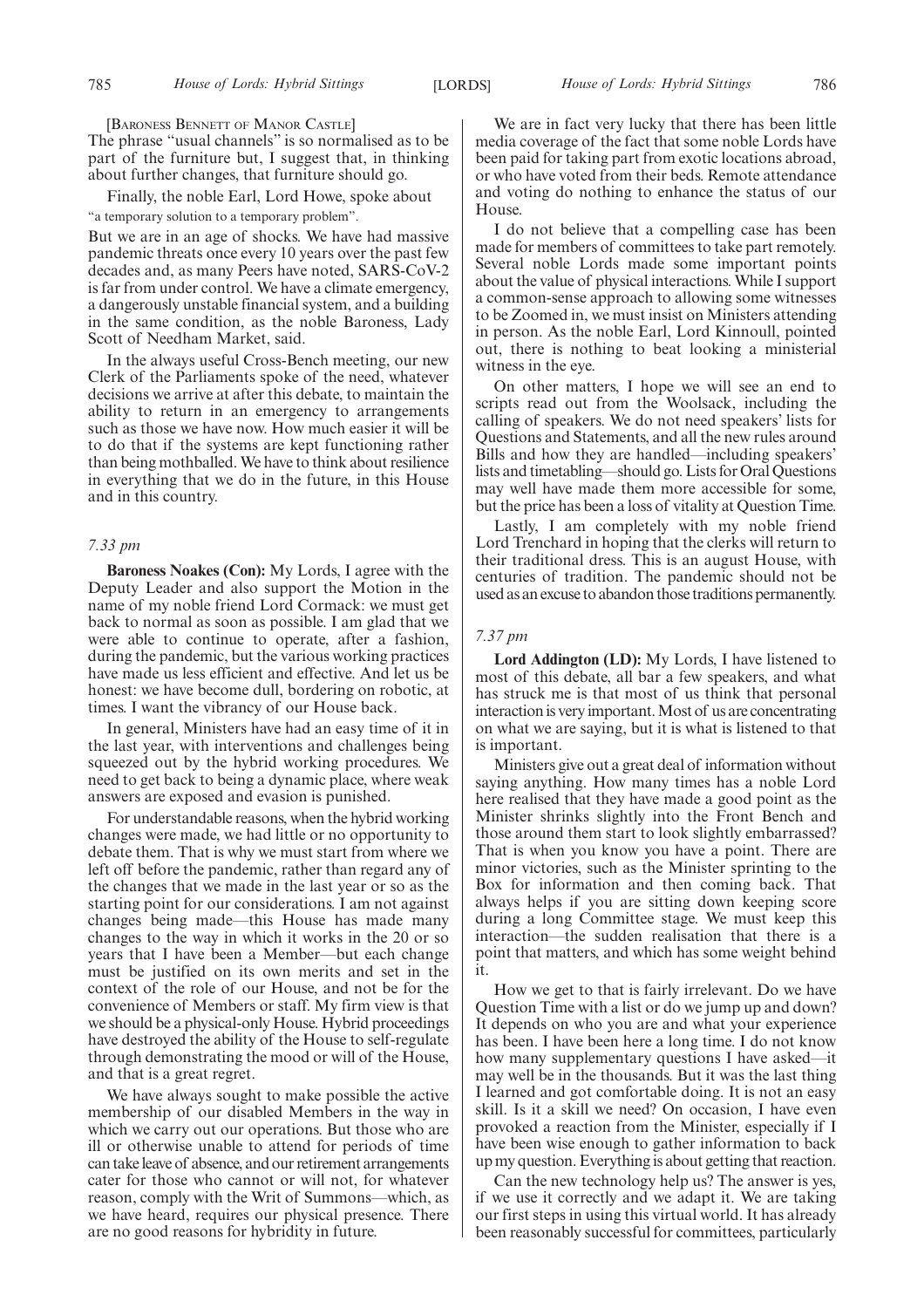for getting witnesses in. Occasionally we can get too many witnesses in and we do not have enough time to examine them correctly or, more importantly, have the committee discuss what it has heard. We will have to develop how we work with this.

Also, as my noble friend Lady Barker said, we have not made the technology work for us in the way we want to use it. Is that possible? Of course it is. I remind the House of some of my interests in assistive technology: voice-to-text and text-to-voice technology, used in different formats for various disability groups, such as the blind, dyslexics and even the deaf. Most of the technology is fairly similar at heart, whether you turn it round to interpret a written or a verbal input. You can change it around and get better stuff out of it, but we have to learn to use it better. I hope that the House will make sure we take it on and integrate it into what we are doing. If it gets good enough to make a Minister cringe then maybe we can use it, but not until then—not until you can get the idea that you are carrying people with you and making those against you occasionally say, "Yes, there is a real point here", because that is what we are about. We are trying to make sure that we interact.

Everybody else has said something about voting, so I might as well. The Chief Whip will know that I have an occasionally unsuccessful relationship with technology when I have left my phone on silent and put it down, or something. I apologise, but not with any great sincerity. It is convenient, but we have had more votes that we normally would because we have missed out on what I have just talked about: Ministers are not picking up the vibe and do not know what is going on. We do not have a chance to make a serious change. I am absolutely convinced that we are leading to slightly more formalised conflict because we have a more formalised process that does not have the brakes and the ability to interact outside of it.

There is also the social interaction around voting: the conversations that have already been referred to matter. If anybody tells you that they do not, they probably have not been in a situation where they can use them. Everybody else does. Also, something can happen if you actually speak to somebody who knows something about an issue beforehand. We have to try to get the best out of the new technology and be brave enough to work it in with the old idea that we are actually talking to people and changing their minds. It is difficult to change your mind and to listen to what is said to you. Saying yes or no and pressing a button is easy. Until we learn to make that technology serve us well, we will be wasting opportunities.

#### *7.43 pm*

**Baroness Tyler of Enfield (LD) [V]:** My Lords, it is always a pleasure to follow my noble friend Lord Addington. It is quite hard to have completely new insights at this point in a debate, so I will focus on those things I feel most strongly about. I have listened very carefully to the debate and there are essentially two camps. I have a very clear and simple view on this issue: the ability to participate remotely through our hybrid proceedings, although developed to deal with the pandemic, should continue in certain specific forms to give everyone in your Lordships' House an equal chance to participate.

787 *House of Lords: Hybrid Sittings* [20 MAY 2021] *House of Lords: Hybrid Sittings* 788

As we have heard, virtual participation has had some important benefits, including enabling Members to participate who might otherwise find it difficult to attend the House in person. This includes Members with disabilities, long-term and sometimes fluctuating health conditions or caring responsibilities, as well as those who are geographically distant from Westminster. It was deeply moving and humbling to hear the contribution from the noble Baroness, Lady Campbell. I totally support her view that remote participation should be classed as a reasonable adjustment—something any decent employer would do and, frankly, is obliged to do. We make the laws of this country; how can we possibly say that they do not apply to us?

The needs of Members with caring responsibilities are something we very rarely talk about, but they are a real constraint for some of them. We heard powerful contributions on this from my noble friends Lady Humphreys and Lord Bradshaw. At a time when we are rightly promoting better support for this in the workplace more generally, we should also apply these considerations to ourselves. Remote participation has contributed to levelling the playing field for parliamentarians with caring responsibilities, many of whom are women.

Unlike other noble Lords, I do not see that retaining some hybridity for those who need it as being in opposition to doing a good job of exercising our scrutiny function and holding the Government to account. As most Members happily return to the House physically over the coming months—and I look forward to doing so when it is safe—the two can happily coexist if there is a will to make it part of a broader modernisation agenda. It will make our representations more representative of the overall population and, frankly, make us seem more relevant to the world at large. As many noble Lords have said—the noble Baroness, Lady Quin, was particularly eloquent on this point—at the moment virtually every organisation is fundamentally reviewing its working practices to retain the benefits of flexible and remote working and we should too; otherwise we will, in the memorable words of the noble Lord, Lord Bourne of Aberystwyth, simply be preserved in aspic.

Speaking personally for a moment, remote participation has been a godsend for me following knee surgery last autumn and a very long recovery period when I simply would not have been able to come in physically because of my restricted mobility. Participating remotely has been my only realistic opportunity to make a contribution to proceedings. I would be very unhappy if that opportunity was not available in future, so I agree with Professor Meg Russell of University College London's Constitution Unit that decisions about the workings of Parliament need to be underpinned by the fundamental principle of equal participation. That fundamental principle should extend beyond the pandemic and become enshrined in our ways of working.

It is quite wrong for us simply to ape the arrangements in the other place. We have heard the charge many times today that as it is going back to the old normal so we must too, but such an approach fundamentally fails to respect the fact that we are meant to be a different type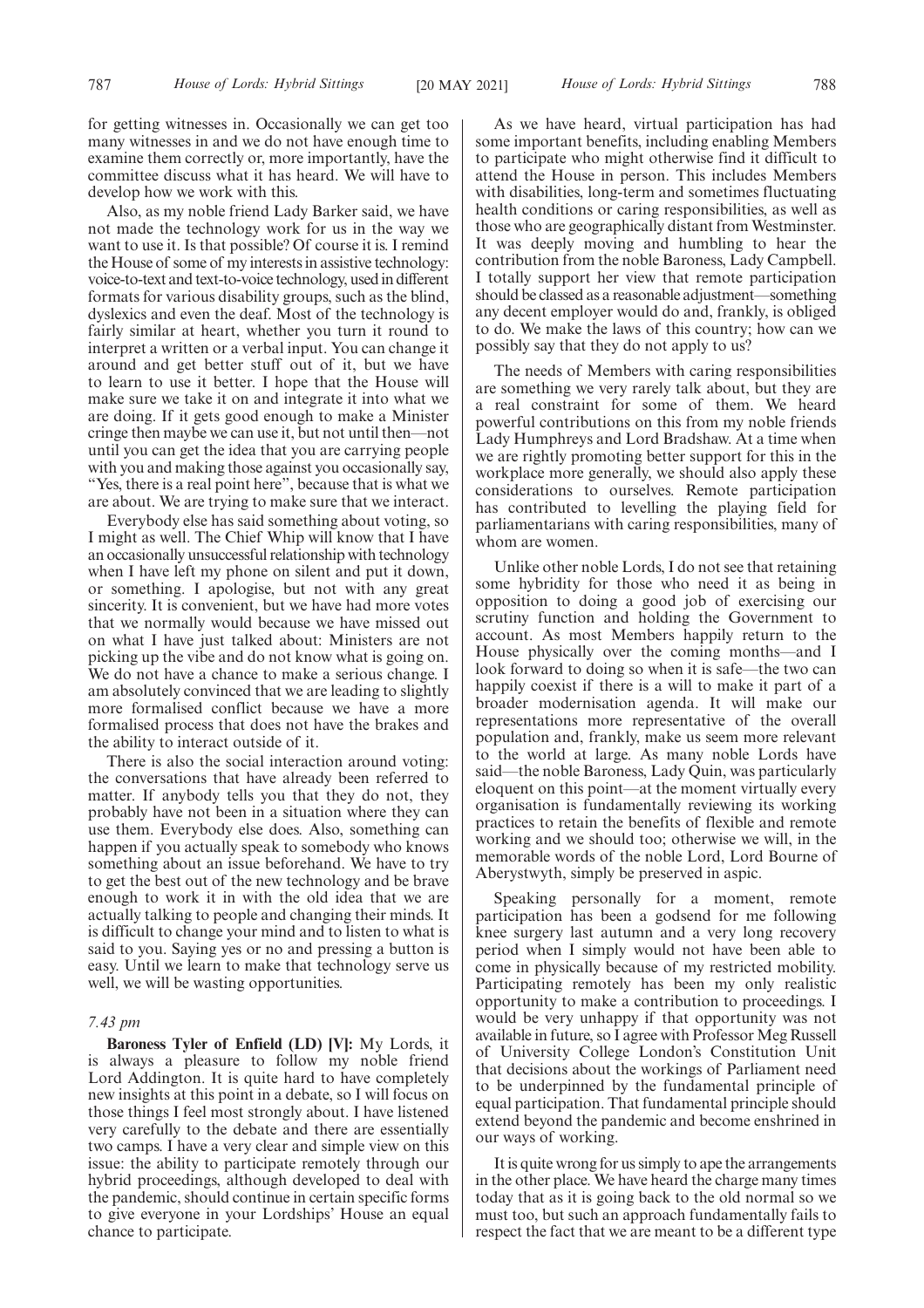#### [BARONESS TYLER OF ENFIELD]

of House with part-time Members as well as full-time Members. We should take seriously the real benefits of having Members who are still actively engaged in external work, be it paid or voluntary, who are able to bring up-to-date expertise into the Chamber. Part-time Members need to be able to plan their work commitments on a sensible basis, and that requires some flexibility. It is quite different from the Commons and requires a different set of working arrangements, so I respectfully disagree with the noble Lord, Lord Forsyth, on that point.

There is one point I would like us to learn from the Commons. We should review our working hours and try to bring them into at least the 20th century, if not the 21st. The Commons has managed to do this to provide greater certainty about hours and the timing of votes to allow more predictable planning more in line with modern expectations and caring commitments.

On Oral Questions, I strongly support the line that many noble Lords have taken in support of a list. Our old habit of shouting and baying and the bear pit at Question Time frankly often brought this House into disrepute, and the loudest voices too often drowned out those with the most to contribute.

To summarise, I strongly support the views of the noble Baronesses, Lady Finlay and Lady Bennett, my noble friends Lady Bowles and Lady Bakewell, and many others—they do not all begin with "B"—that this is a great opportunity for us to embrace a long-overdue modernisation of our working practices, to get rid of some of our more anachronistic ways, which were designed for a very different age, and to adopt a new normal which appears far more relevant to the outside world.

# *7.49 pm*

**Lord Hunt of Wirral (Con):** My Lords, what an interesting, valuable and enjoyable debate this has been. As the noble Baroness, Lady Hayman, warned us right at the start, we have heard many strong and divergent views, but the overwhelming majority want to restore the normal working practices of the House at the earliest opportunity. I say to my noble friend Lord Cormack that I do not think he is ambitious enough. Many of us would like to see us restore those practices on 21 June. I pay tribute to my noble friend for sitting for over six hours through every one of the 80 or so speeches. That is the hallmark of a true parliamentarian, and we respect him for it.

Like others, I begin by warmly thanking and commending everyone who has risen to the not inconsiderable challenge of enabling this House to carry on with its business in the past 15 months. It has been a herculean task, achieved with the minimum of fuss and the maximum of inventiveness.

However, it was always intended to be a temporary measure for the duration of the pandemic. I am sure that, in advance of this debate, others in the House received a persuasive briefing from Zoom, the designers and providers of a system that has facilitated not only our debates but a great deal of business and artistic endeavour in the world outside during the lockdowns. The briefing is persuasive because it makes the very valid point, as highlighted by a number of speakers, in particular recently the noble Earl, Lord Kinnoull, that witnesses to Select Committees have been able to give evidence remotely throughout the pandemic—a practice that makes sense and, I agree, should be allowed to continue. It makes sense from the health perspective and for the environment, by reducing unnecessary travel.

However, the business of this House is a very different matter. As some of us have trickled back into physical attendance, we have quite rightly been subject to strict provisions for the prevention of infection. These have been relaxed further, as noble Lords will be aware, but some requirements very sensibly remain in place. No one seriously disputes the need for that common sense and caution. Like regulation, though, such measures must be proportionate to the scale of the danger, risk and need.

When I first entered the House of Commons, 45 years ago, the wartime generation was still a significant presence. That generation may have gone now, even from this House, but surely we can show a tiny fraction of its courage and resolve by leading the way in returning to normality.

I suppose I am in a special position, if not an entirely privileged one, in that I have been doubly vaccinated and have also been infected by Covid-19, with mercifully light and fleeting symptoms. I am well aware that there are others whose immune systems have not had quite so thorough a workout, particularly among our staff here, and their interests are vital.

We have already reached a point—and with fortune at our backs we shall go further on 21 June—at which increasing numbers of our fellow citizens are going back to work. If we expect that of them, they will increasingly expect it of us. It is a long-cherished principle that before voting in this House we should be present to take full account of the arguments presented, so let us at least lead the way. When my noble friend Lord Wakeham and I led the Select Committee on televising the House of Commons, we were playing catch-up because the House of Lords had led the way. Let us do so again.

#### *7.54 pm*

**Lord Judge (CB):** My Lords, I thank the Government for making time, in government time, for this debate, which is obviously a very important one. I also personally say thank you to those who have made it possible for us to work during this pandemic. However, I cannot help reflecting that that means that, after six hours, everything has already been said, and I cannot think of anything very new to say. I shall therefore ask myself this question. Have I detected during the course of the hybrid House that too many of us—I had better be careful how I put this—are speaking for far too long and that too many of us are being far too repetitious? I am afraid that the answer to my question is yes. I will give your Lordships this trivial example; it is not meant to be a discourtesy to those who have made maiden speeches in the House in the last few months.

When I was introduced and I made my maiden speech, the noble Baroness, Lady Hayter, made a lovely, charming, welcoming response and said it was terrific and that the House wanted to hear me for ever and ever—but nobody else did. I was very hurt. At least,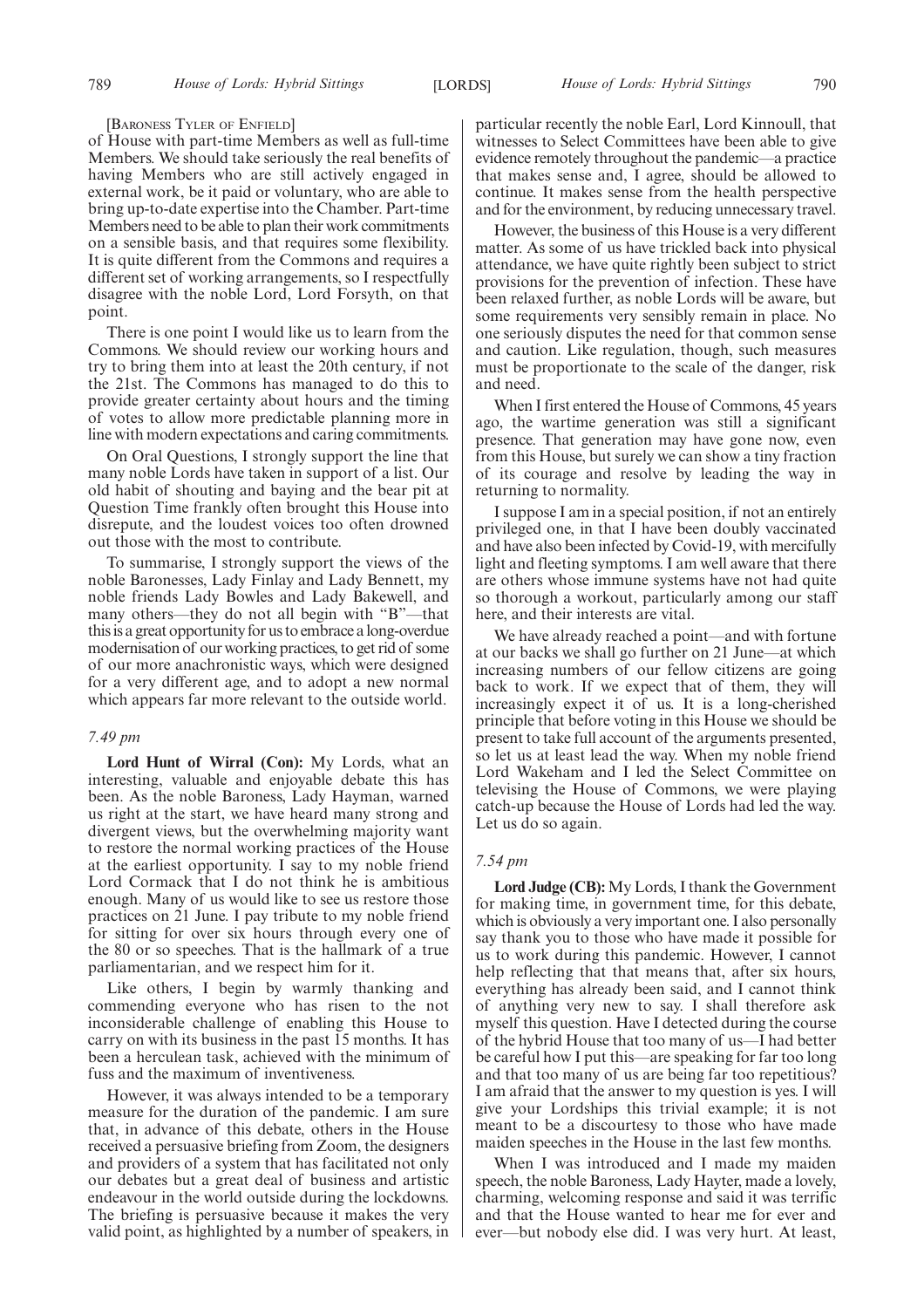I was not hurt until recently. We have suddenly developed the habit that just about everybody who follows a maiden speech congratulates the maiden speaker on his or her speech. We have even reached the stage where people anticipate a maiden speech and say how good it is going to be. That is a misuse of our time, and we have had a misuse of time.

All that said, being present in the House rather than speaking remotely undoubtedly has its own disciplinary impact. We are aware of the mood of the House, as it has been described hundreds of times. I am not worried about Ministers; I am now talking about us. I know when your Lordships have had enough of me—I am sorry; I will not sit down yet. I am a member of the commission and a member of the Procedure Committee. If your Lordships want to know, I am a member of the Liaison Committee; name the committee, I am on it. But the reason I am here and put my name down is that I came to listen, to learn and to reflect, because there are significant opposing views throughout the House.

I want to make two points. One is a commendation of something that I heard the noble Lord, Lord Hain, mention. He was a member of our Covid-19 Committee. We should all read the report produced by that committee, chaired by the noble Baroness, Lady Lane-Fox. It introduces me and, I suspect, most of us to a future world with which we are totally unfamiliar. If your Lordships have read the report, you will see the arguments for and against this or that possible proposal in a much better perspective.

My second point is—I will use words very carefully that we must return to a fully functioning House. How do we best perform our function? Not, "It was all wonderful before and we must return to it"; there are aspects of the way things ran before that could also usefully be attended to. The noble Lord, Lord Rooker, mentioned Second Readings—do we need them? That question needs to be answered. Do we have to allow speeches to go on for ever if somebody has their name down on an amendment, somebody supports it, somebody else supports it, or four people support it? Do numbers 5, 6, 7 and 8 have to be able to speak for as long as they like? Questions arise from the House as it ran. We have to look at voting, and at committees. I cannot imagine we will ever go back to the possibility that a witness from the United States of America has to fly here. Even in the law courts we had actual meetings on digital machines that enabled us to get expert evidence 20 years ago.

All these need to be subject to something that I feel very strongly about, and it is the only thing I feel very strongly about in my responsibility as a member of the commission. I do not believe that technology is not available that would meet the needs of those who have spoken in the way that the noble Baroness, Lady Campbell, spoke. I simply do not believe that the technology is not there for it to work, not as it does now to create a hybrid House, but to enable her and those like her, with her problems, to be able to make a contribution to the House. I add as a PS that that is not for those of us as we get old. I am on the threshold of my old age. I do not want to be able to use that—that is, the disability problem—as a way of staying on in the House. When we get too old, we should go. Let us look at all this as a whole and think about it.

# *7.59 pm*

**Lord Stoneham of Droxford (LD):** My Lords, it has been a long debate, which, I have to say, I have enjoyed more than I expected. I too thank all the staff for the work they have done in enabling the amazing facilities that we have used over the past 18 months.

I shall start by making several general observations and conclude by talking about areas where I think there is a broad consensus that we need to look at change. I think that everybody accepts that a "functioning"—the word used by the noble and learned Lord, Lord Judge— Chamber and committees is what we want to get back to; it is not necessarily getting back to how we were, but getting back to where we can have the Chamber and the committees as the focus of our activities. We need to get back to being able to have more personal contacts and meetings—those are all essential characteristics of politics. The noble and learned Lord, Lord Thomas, talked about the "pressure of the room". That sums up why we need to have more of us back in the Chamber.

It was slightly ironic that one of our new Members quoted from our oath, as did several others, as a reason why we had to be here. It is an oath which I presume has origins in the 13th century, when a boat or a horse were the main means of transport and of facilitating being present, and burning beacons were the main means of mass communication. Incidentally, Parliament met around the country, and there has been lots of change since then, including in how we can be present. The real question—this is my second observation —is how we can use the crisis and experience we have been through to learn anything that can help us improve the work of the House. Every single organisation in the country is doing this. Are we not going to be part of that process, just looking at things we can learn from the experience we have had over the past 18 months?

Looking around this House—I say this it with no disrespect to those who have taken part in the debate—I think the majority of us rather enjoy the old processes. We like the give-and-take, the late nights, the Lobbies, the dining and the gossip. But a lot of people who come into this House, whose experience and skills we want to use, are put off by the "in group" who enjoy these sorts of things and want to see more modern practices. We have to look outwards, to consult widely and to learn from that consultation. In the 21st century, we have to be conscious of our lack of diversity and how we can improve facilities for the disabled. We should always try to improve, as a number of speakers said, how we work and how we make sure we are fully representative of the four nations.

Let us not be sidetracked by the unintended consequences of what we have experienced over the past 18 months. The hurried changes in allowances have led to the pressure on speaking slots and votes. It is not necessarily the processes or the technology that have done this; it was predictable. As the noble Lord, Lord Forsyth, said, the market works and the consequences were warned against—and actually it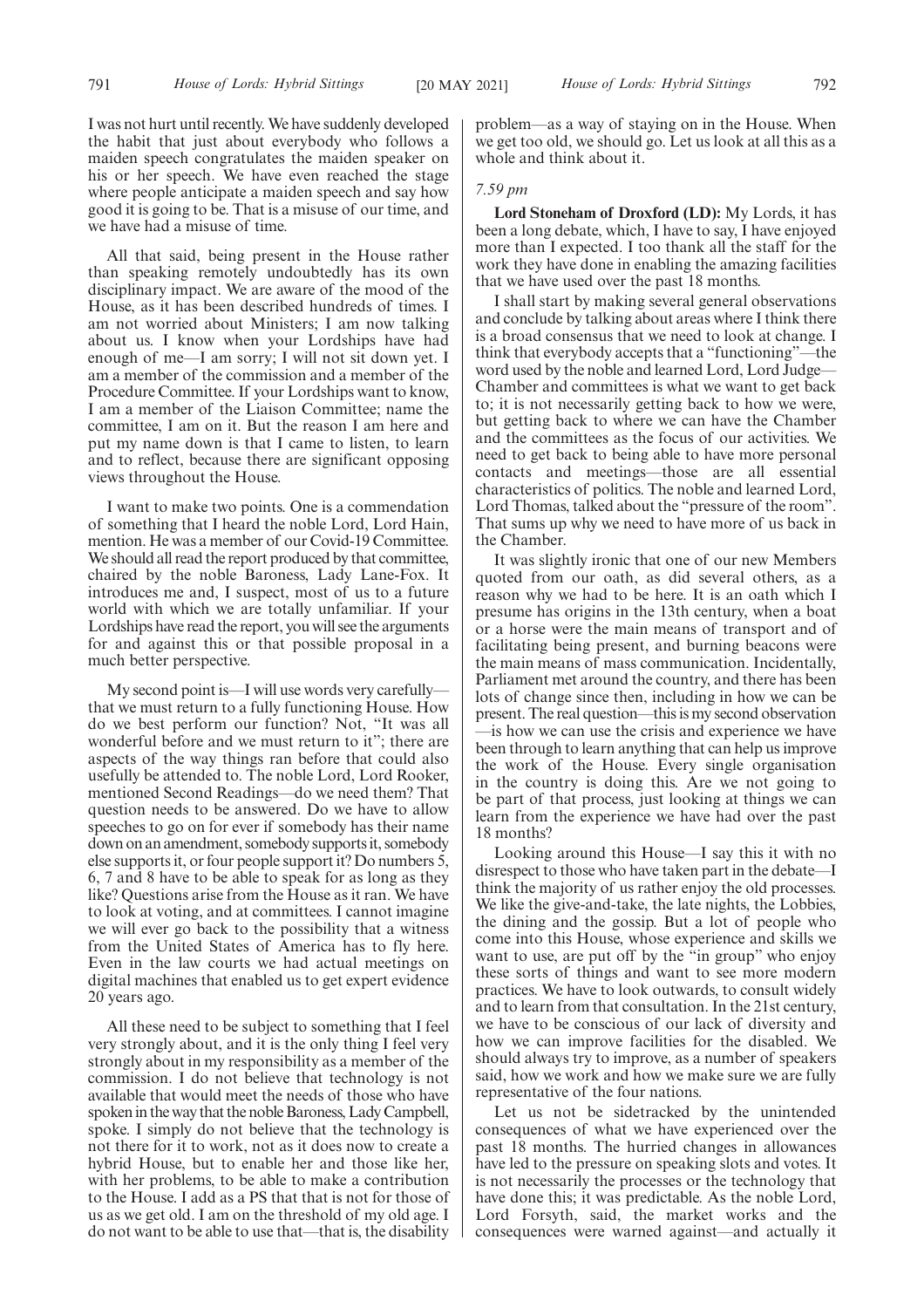[LORD STONEHAM OF DROXFORD]

has saved us 10 million quid. That needs to be set against the £90,000 a month that the noble Earl said we would have to spend to continue some form of hybrid arrangements.

What changes could we investigate and consult on to get some sort of consensus in the House? The noble and learned Lord, Lord Hope, spoke of the value of the virtual facilities for committee work, so we should not rule it out—we should look at that and decide how we can use it to improve our work. Incidentally, we should continue to invest in virtual facilities, not least for our outreach programme in schools.

We have to recognise that the facilities that we have used in the last 18 months are just the beginning of a huge revolution. Let us remember that television started with black and white, so the facilities will improve, and we should keep a hand in there and watch and develop, using them to our advantage and to improve our work. We will have to keep them for contingencies going forward—they will have to be part of our contingency planning.

As I have said, there remains also the huge issue of inclusion and diversity, and we need to counter the London focus of the House. We want more people with experience of disability in the House. We have discovered a way of encouraging and supporting them; we cannot simply take it away again without seeing how we can use it and experiment with it to help those Members of our existing House and those whom we can encourage in the future.

In my view, the hub is a great reform of wartime. I pressed for it in various committees before the pandemic, because I thought that we should have the annunciator on our phones. Lo and behold, it suddenly emerged in wartime, and we should keep it, as we in this country have done before when we have had the experience of necessary reforms created due to a crisis. We should keep it and continue to develop it. We are already using virtual voting for all our elections now, and we should look at ways that we can help to save time and move us on from the old-fashioned Lobbies. We shall probably—certainly, in fact—need it for R&R. If it has to start with having virtual voting in the House, so be it—we should experiment.

There is another possible reform that we should look at, which we had an example of when the system broke down: deferred voting. It worked rather well, actually, so why do we not look at having a system where we vote at an appropriate, convenient time? We do not have to have votes that are ignored or late at night; we could do them the following day if we agreed that. That would be a more appropriate way of proceeding. We should look at this—we experienced it on a couple of occasions during the breakdown of the systems in the House.

The experience of the last 18 months means that we have looked at a number of things. We have looked at and experienced procedure list issues, but we should look at things such as queueing for Questions and the lists for them. Some of those reforms have been great improvements, and we should seek to experiment with them once we are back to normal, rather than discarding them to go back to misguided norms.

Finally, a number of noble Lords have said that we must be cautious for health reasons and not be too hasty in going back to the old practices. People are coming back, and that is an improvement, but we do not want to abandon the hybrid arrangements totally until we can ensure that all can come back. The transition therefore gives us an opportunity for proper, detailed consultation over the summer, so that we can then return to a functioning House and incorporate some of the changes and improvements that we have used and practiced over the last few months. We should do this by having a wide consultation, encouraging participation in that and fulfilling a number of diversity objectives.

#### *8.08 pm*

**Lord Kennedy of Southwark (Lab Co-op):** My Lords, this has been an excellent and necessary debate. I congratulate all noble Lords who have spoken today. I thank my noble friend Lady Taylor of Bolton and the whole of the Constitution Committee for their excellent report; it was timely, clear, knowledgeable, evidence-based and forward-looking. It really helps our debate as we look forward to returning to some form of the House that we knew before.

I pay tribute to my noble friend Lady McIntosh of Hudnall, who clearly demonstrated that she is no one's understudy. She has done excellent work for us as a member of the House of Lords Commission and as a Deputy Speaker. Perhaps she would be tempted to join the Opposition Front Bench; she would be warmly welcomed. I join her in paying tribute to my noble friend Lady Smith of Basildon, the Leader of the Opposition, who undertakes her role effectively and is respected on all sides of the House. She cannot be here today due to a family event.

I agree with the noble Baroness, Lady Hayman, that while there have been strong views expressed on all sides of the House, we would all benefit from listening to positions we might not agree with. We need to ensure that when we move forward, we create the House that we and the country need. We must be honest with ourselves and take the House forward on that basis.

As other noble Lords have done, I pay tribute to all the staff of the House. They have always stepped up and delivered magnificently in every department. I pay tribute also to the police, who have kept us safe during this time. The team that created the virtual House, and then the hybrid House, deserves our praise. We have managed to keep Parliament working in the most challenging circumstances. PeerHub is a fantastic success and its application has proved to be a great advantage since we first went into lockdown in March 2020. We should look at these things carefully.

I contrast that with what is going on in the other place. I remember seeing what became known as the Rees-Mogg conga, with Members of Parliament wandering along all through the Palace. That did not look particularly good, nor did the compromise whereby Whips could vote for hundreds of Members by walking through the Lobbies. I note that, through the electoral integrity Bill, the Government are going to ensure that people cannot cast lots of proxy votes for our citizens—but it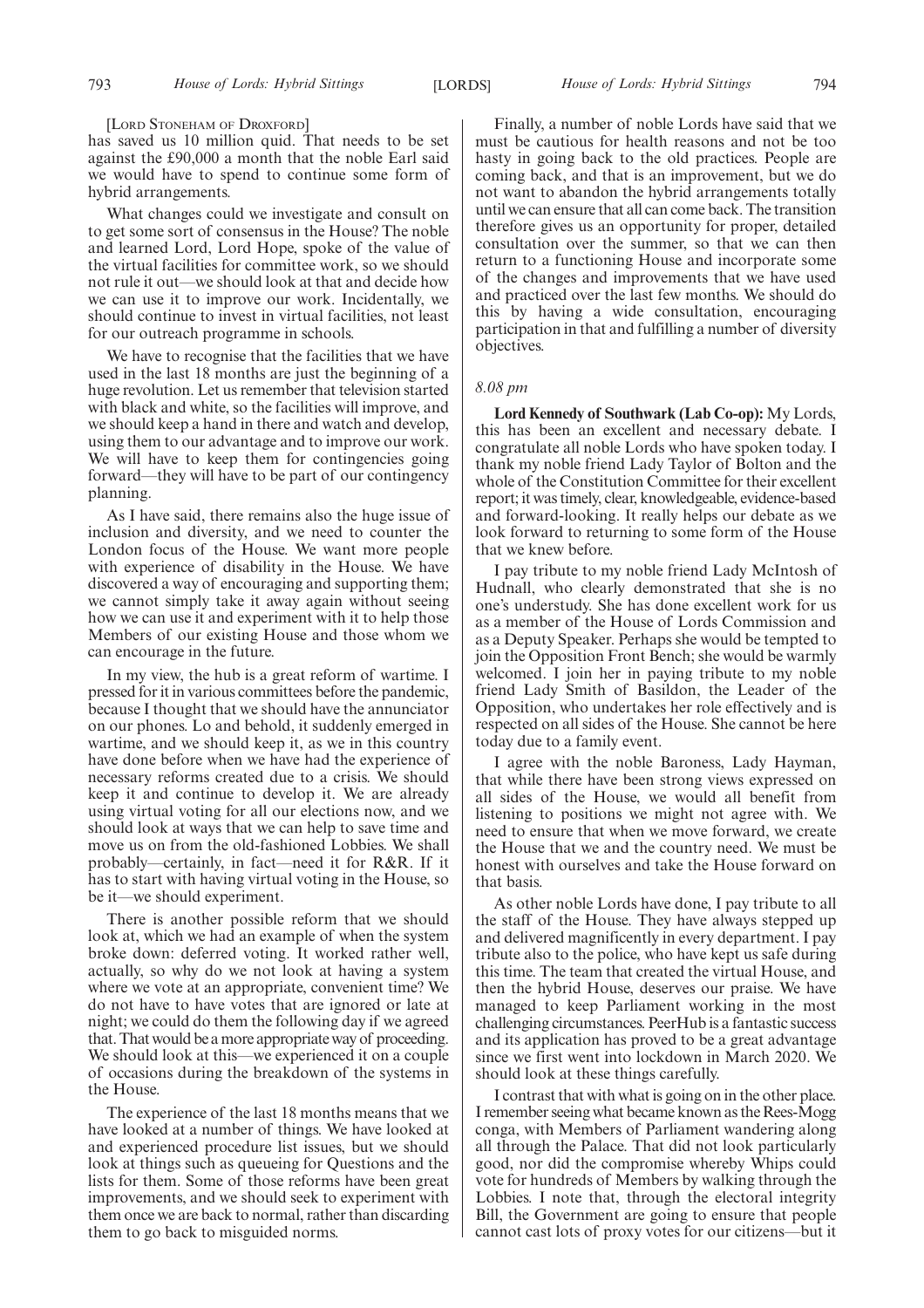I am so pleased that, generally, this House is more collegiate, more sensible and more pragmatic in its approach to dealing with the challenges of the Covid-19 pandemic. The noble Earl, Lord Howe, expressed the desire to return the House to sitting in Parliament as soon as practical, and I agree with him on that point. My only caveat is that we must take those decisions only when it is medically and professionally agreed that it is safe to do so.

I have huge respect for the noble Lord, Lord Cormack. He is my friend and I always enjoy our conversations outside the House, but I hope he does not press his Motion to a vote today. The debate today is the start of our discussion about returning to a more normal House. In that sense, his Motion is useful but I do not think he would be wise to divide the House. If he did, I would vote against it and I do not want to do that, but I hope he will not.

I confess to the House that, before March 2020, I had never heard of MS Teams or Zoom. I had no idea what their functions were. I had never spoken to anybody on a computer by using a camera to see them. I now use this technology most days; I have even managed to arrange a few meetings myself. I had a sense of achievement when I actually shared my screen recently and made a presentation—it still makes me feel good. I have enjoyed and agreed with many of the comments of the noble Lord, Lord Forsyth of Drumlean, who I do not believe is in his place. My only concern is that we have a clear road map for the points he raised. We have to make sure that we get that staging point right.

We have, as a House, continued to deliver on our important work and Members should be congratulated on doing that. I have personally been delighted to speak to children and young people; the work of the education centre still goes on and it has been a real privilege to do that. There has undoubtedly been an impact on scrutiny by your Lordships, and I mean no criticism of anyone in saying that. We have done well to come as far as we have in such a short space of time, but the Government must keep at the forefront of their minds their obligation to Parliament and to our democracy, and Ministers' specific obligations under the Ministerial Code. There can be no reason for neglecting this: it may be awkward, but it ensures the Executive are properly scrutinised by Parliament.

I agreed with all the comments made by the noble Lords, Lord Bourne of Aberystwyth and Lord Haselhurst. As I said before, we should be governed by data, not dates. That is the right approach and I very much support it as the way forward. Again, I agreed entirely with the contribution by the noble Lord, Lord Kirkhope of Harrogate: we must have respect for our fellow Members on all Benches as we return to a more normal House. The pace of change should not disadvantage any Member or particular groups of Members.

795 *House of Lords: Hybrid Sittings House of Lords: Hybrid Sittings* [20 MAY 2021] 796

The Chamber chat on MS Teams is used by the Front Benches, the people on the Woolsack and the clerks. I think that should stay; it is much better than bits of paper flying around the House or people speaking to each other by the Throne or at the Bar of the House. I hope there is agreement that it should stay.

My noble friend Lady Quin and the noble Baroness, Lady Tyler of Enfield, made the powerful point that all the organisations outside this House are looking at how they are going to work in future. The House must do that as well.

The point about Ministers coming to the House and respecting the Ministerial Code is very important. I sometimes get irritated when we have off-the-record briefings to various newspapers; I read them on a Saturday or Sunday and think, "Oh, it's nice that I found it out there". Legislation and statutory instruments are not always clear. I have found myself saying, "I'm actually not sure what the Government's position is on any particular regulations". If I do not know, then how are citizens outside going to know? We should have things mentioned here clearly and accurately for all to understand.

The replies to Written Questions are not always of an acceptable standard. If a department finds itself struggling then more resources should be identified. I entirely accept that the Department of Health in particular had a huge number of questions, but I must say that I was not happy when we got a general three-page note covering hundreds of questions. That was not the way to do it at all. We need to ensure that responses from Ministers in this House to Parliamentary Questions are of a proper standard and what we expect, otherwise it is disrespectful to the House and to Parliament.

There have been challenges along the way but generally I think the House has responded well. Yes, we have lost spontaneity. I have not been able to have conversations with Ministers to make points to them in Committee; we need to go back to that as soon as possible. There have been problems with the numbers of people who have wanted to speak. I agree that being allowed one minute to speak in a debate is not an effective way to proceed. I am always open to discussions about how we can improve that because it is not a good way of working.

In conclusion, what has been achieved is outstanding and deserves our thanks from the whole House to everyone involved. We need to change again, moving safely and carefully to a physical House only when it is safe to do so. Innovations should be looked at carefully and some should be retained, but our constitutional role as a revising Chamber in our bicameral Parliament must be reasserted and enhanced in the road map to our physical House returning. We must ensure that that is done properly in future.

As a member of the Opposition, I have been involved in many defeats of the Government—I have defeated them a few times myself from this Dispatch Box—and it is my job to do that. I do not accept that that is not the right thing to do. What we have lost, more importantly, is the conversation in the Prince's Chamber, the meeting in the Minister's office, the engagement with the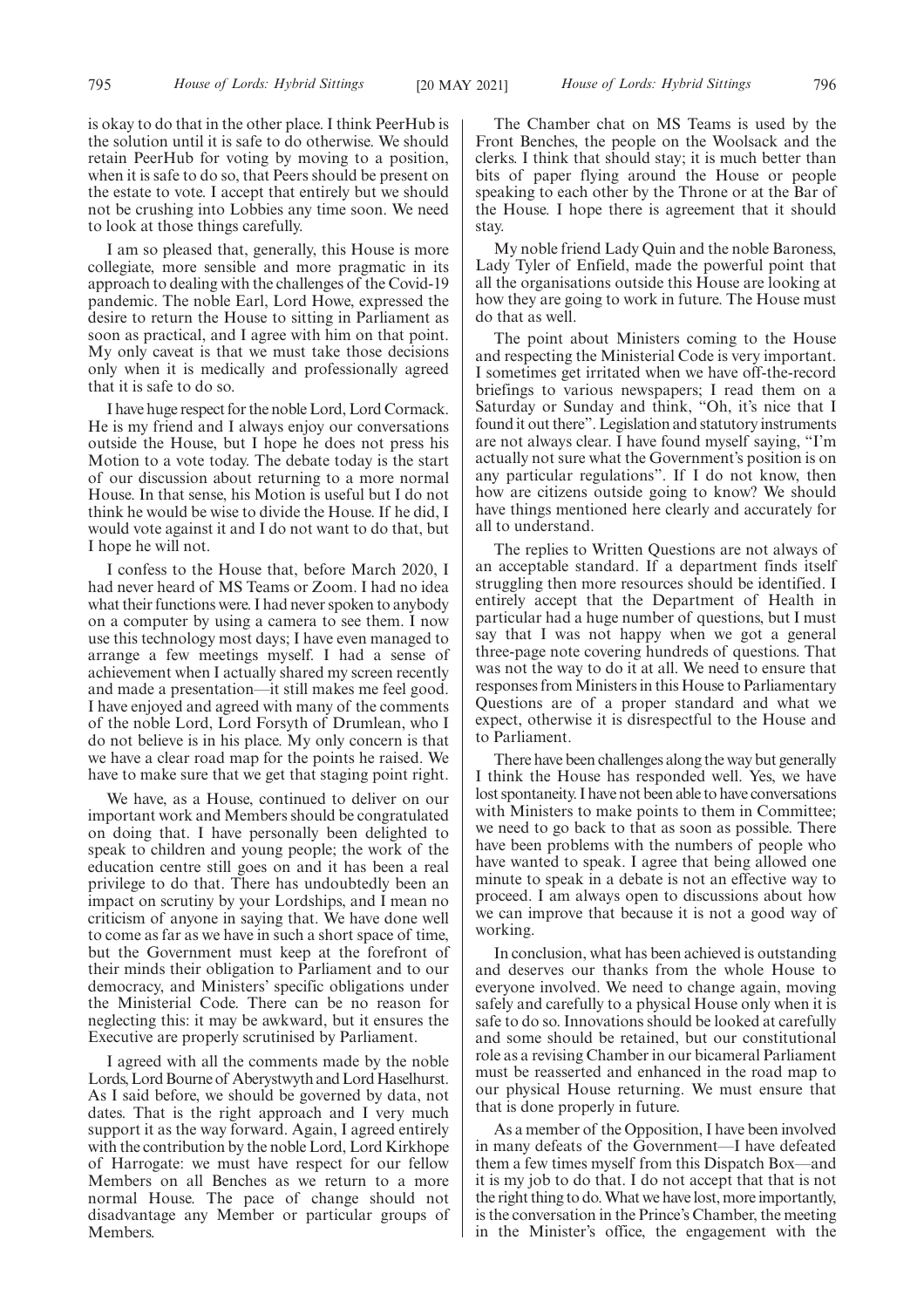#### [LORD KENNEDY OF SOUTHWARK]

campaigners and the interaction with the Civil Service that lead to a government concession because you have made your point. As we all know, a government concession is better because you do not then have the problem of it being overturned at the other end and going through ping-pong. I very much want to ensure that that happens as well.

I disagree with the noble Lord, Lord Farmer, that voting is some sort of rebellion by the Opposition. Sorry; sometimes it is our job, if all else fails, to divide the House and even to defeat it. Sometimes the Government are right but sometimes they get it wrong, and then it is our job to ask the other place to think again. I know that is in the context that the other House is elected, and at the end of the day it will get his way, but still it is our job to do that and I will continue do it, again and again if necessary.

As I said, this has been a good-quality debate. Clearly there is lots that we agree on. I hope the Leader of the House, the party leaders and the Commission will take this debate away and look carefully at what we agree on and what we can move forward on quickly and effectively, while ensuring that we do so only on the basis of data, science and safety, not just dates.

# *8.19 pm*

**The Lord Privy Seal (Baroness Evans of Bowes Park) (Con):** My Lords, this has been an extremely useful debate that has given us all a great deal to think about because, ultimately, it will be for the House as a whole to decide the way forward.

I, too, add my thanks to the staff of the House both for their incredible work developing and then facilitating our hybrid proceedings over the last 13 months and for their quick response this week that has allowed us to further increase the capacity in the Chamber today. While it still does not compare to a bustling Chamber in normal times, our debate has benefited from a greater physical presence. I also add my thanks to the Constitution Committee for its excellent and timely report, one of the main conclusions of which was that our hybrid proceedings have

"resulted in Parliament's essential scrutiny role becoming less effective".

I urge any noble Lord who has yet to do so to read the report.

As I think all contributors have recognised, the Hybrid Sittings were a necessary consequence of the pandemic. Decisions had to be made very quickly and often, as my noble friend Lady Noakes said, without perhaps the consultation that we would normally expect, because of the necessity of the situation. We certainly would not have been able to function without them but in no significant way have they been better than what they replaced.

We have heard from noble Lords across the House what our proceedings have lost. The spontaneity and cut and thrust in debate were mentioned by my noble friends Lady Seccombe and Lord Trenchard, the noble Baroness, Lady Quin, and the noble and gallant Lord, Lord Stirrup, among many others. The face-to-face interaction between Members was mentioned by the noble Lord, Lord Newby, and the right reverend Prelate the Bishop of Birmingham. Effective cross-party working and the ability to get a sense of the mood of the House were mentioned by my noble friend Lord Taylor of Holbeach, the noble Lord, Lord Kennedy, and the noble and learned Lord, Lord Judge. Many other noble Lords, including the noble Lord, Lord Kakkar, and my noble friends Lord Lamont and Lord Caithness, have clearly expressed the view that the scrutiny of legislation and the House's ability to hold Ministers to account have suffered significantly.

As my noble friend Lord Howe said in his opening remarks, it has also been much harder for Ministers to get a hearing in a relatively empty Chamber and for them to gauge the strength of feeling and mood of the House. I share that view.

In the round, the hybrid system is a pale imitation of what we had before. Noble Lords have raised other frustrations such as the need for speakers' lists for practically every item of business, a lack of flexibility, and short speaking times in too many of our recent debates. Short speaking times have been a direct consequence of remote participation. Before our switch to hybrid, limits of one to two minutes were very rare. Across the three Sessions before the last one, only 2% of our debates had speaking limits of one or two minutes; in our first hybrid Session, that had risen to more than 30% of debates. Noble Lords have also said that our debates have at times felt stifled and that Members with expertise and experience who we would all want to have heard from have been crowded out.

While we have had near-unanimous agreement on what we have lost under the hybrid arrangements, there has been a range of opinions on what, if anything, we should keep. There does not seem to be a consensus on even some the fundamentals such as parity of treatment for all Members. Many of your Lordships have put forward different suggestions for the elements of hybrid that they would like to keep, while a few speeches later we have heard other Members say how much they dislike those elements. Of course, that is to be expected but I think this debate has shown that reality. Some things—for instance, remote witnesses at Select Committees and the information available on PeerHub—seem to have near-universal support, but many other things have divided opinion. I think we can all agree—and, indeed, many noble Lords have said—that there is still much debate for us all to have.

One thing that we have all learned, as the noble Baroness, Lady Taylor of Bolton, mentioned, is the importance of business continuity plans. We must never lose the ability of this House to continue to meet, whatever the circumstances. This is certainly an issue that we will take forward and focus on in the coming weeks and months. We will continually revisit it and ensure that we can react to events that may hit us going forward.

As such, it seems to me that the real question is not whether we should return but how we should move forward. The political leadership in the House, members of the commission and the Privileges and Procedure Committee have much to reflect on. As I and noble Lords, including my noble friend Lord Forsyth and the noble Lord, Lord Patel, have said, such decisions ultimately lie with your Lordships' House.